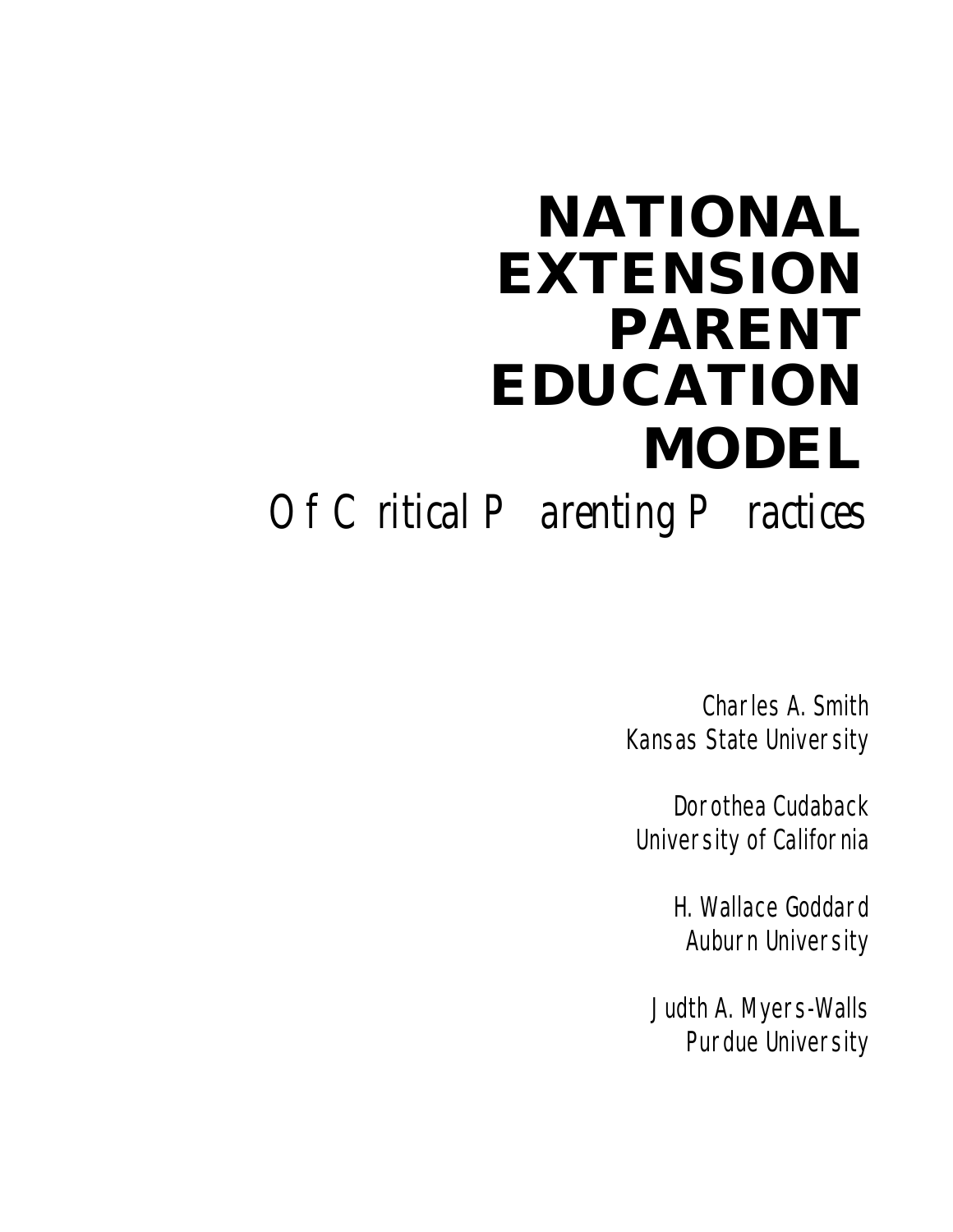Users are encouraged to quote freely from this publication. Please include an appropriate reference and the following citation:

Smith, C. A., Cudaback, D., Goddard, H. W., & Myers-Walls, J. (1994). **NATIONAL EXTENSION PARENT EDUCATION MODEL** Manhattan, Kansas:

Kansas Cooperative Extension Service.

May 1994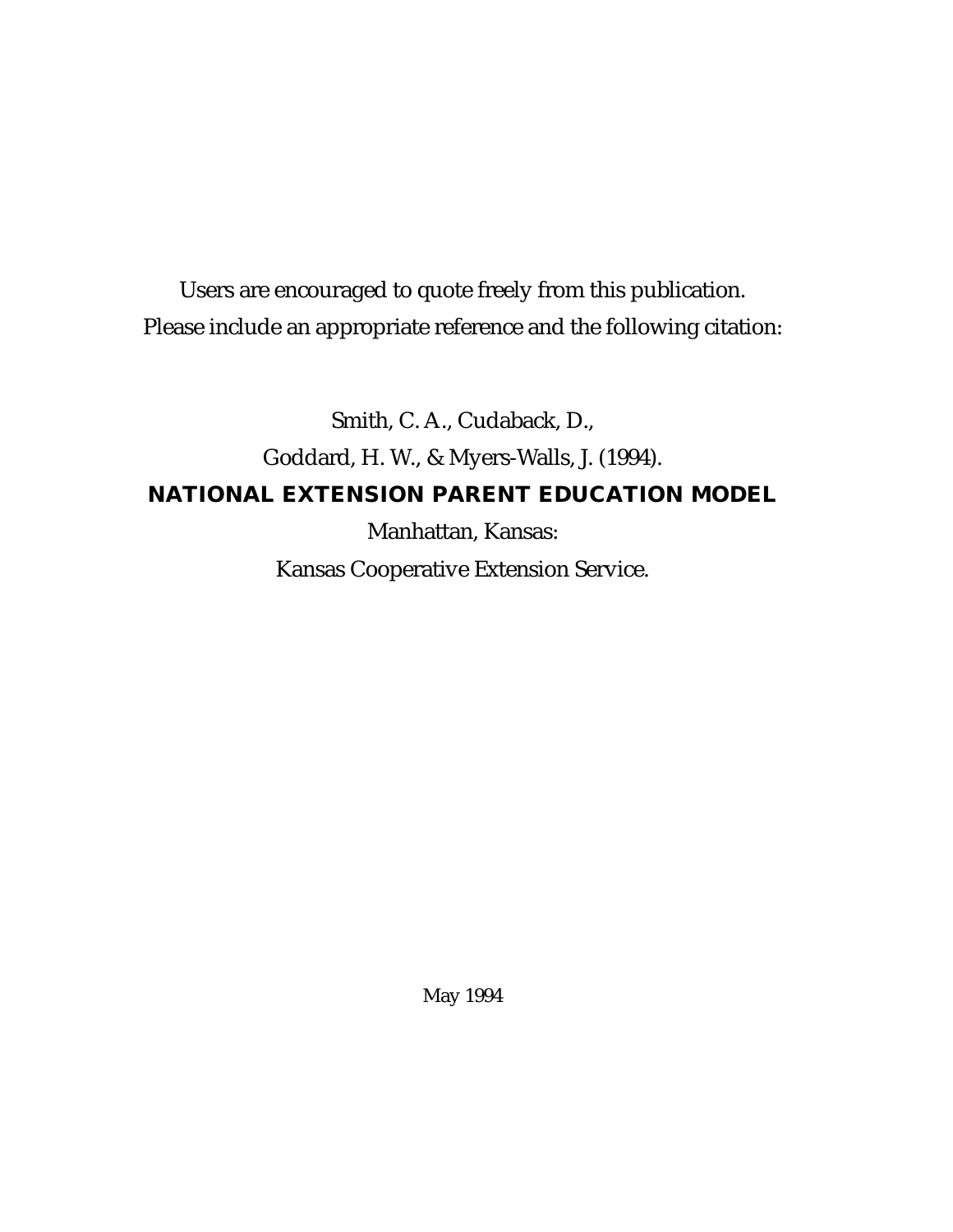## **Table of Contents**

. .

 $3<sub>u</sub>$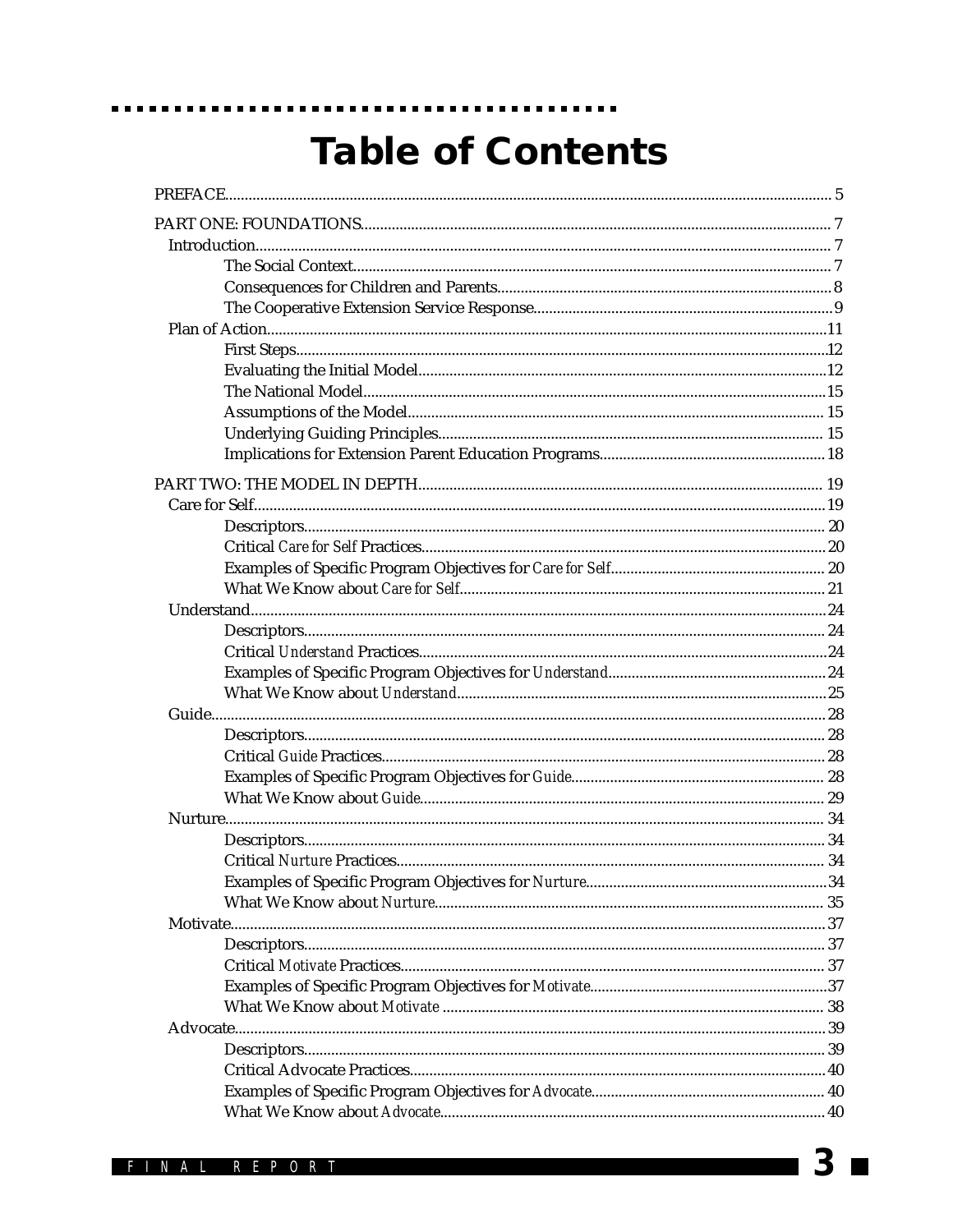#### ........................... ----------

| PART THREE: IMPLEMENTING THE MODEl/PROGRAM DELIVERY STRATEGIES 45 |  |
|-------------------------------------------------------------------|--|
|                                                                   |  |
|                                                                   |  |
|                                                                   |  |
|                                                                   |  |
|                                                                   |  |
|                                                                   |  |
|                                                                   |  |
|                                                                   |  |
|                                                                   |  |
|                                                                   |  |
|                                                                   |  |
|                                                                   |  |
|                                                                   |  |
|                                                                   |  |
|                                                                   |  |
|                                                                   |  |
|                                                                   |  |
|                                                                   |  |
|                                                                   |  |
|                                                                   |  |
|                                                                   |  |
|                                                                   |  |
|                                                                   |  |
|                                                                   |  |
|                                                                   |  |
|                                                                   |  |
|                                                                   |  |
|                                                                   |  |
|                                                                   |  |
|                                                                   |  |
|                                                                   |  |
|                                                                   |  |
|                                                                   |  |
|                                                                   |  |
|                                                                   |  |
|                                                                   |  |
|                                                                   |  |
|                                                                   |  |
|                                                                   |  |
|                                                                   |  |
|                                                                   |  |
| <b>APPENDIX1</b>                                                  |  |
|                                                                   |  |
| <b>APPENDIX 2</b>                                                 |  |
|                                                                   |  |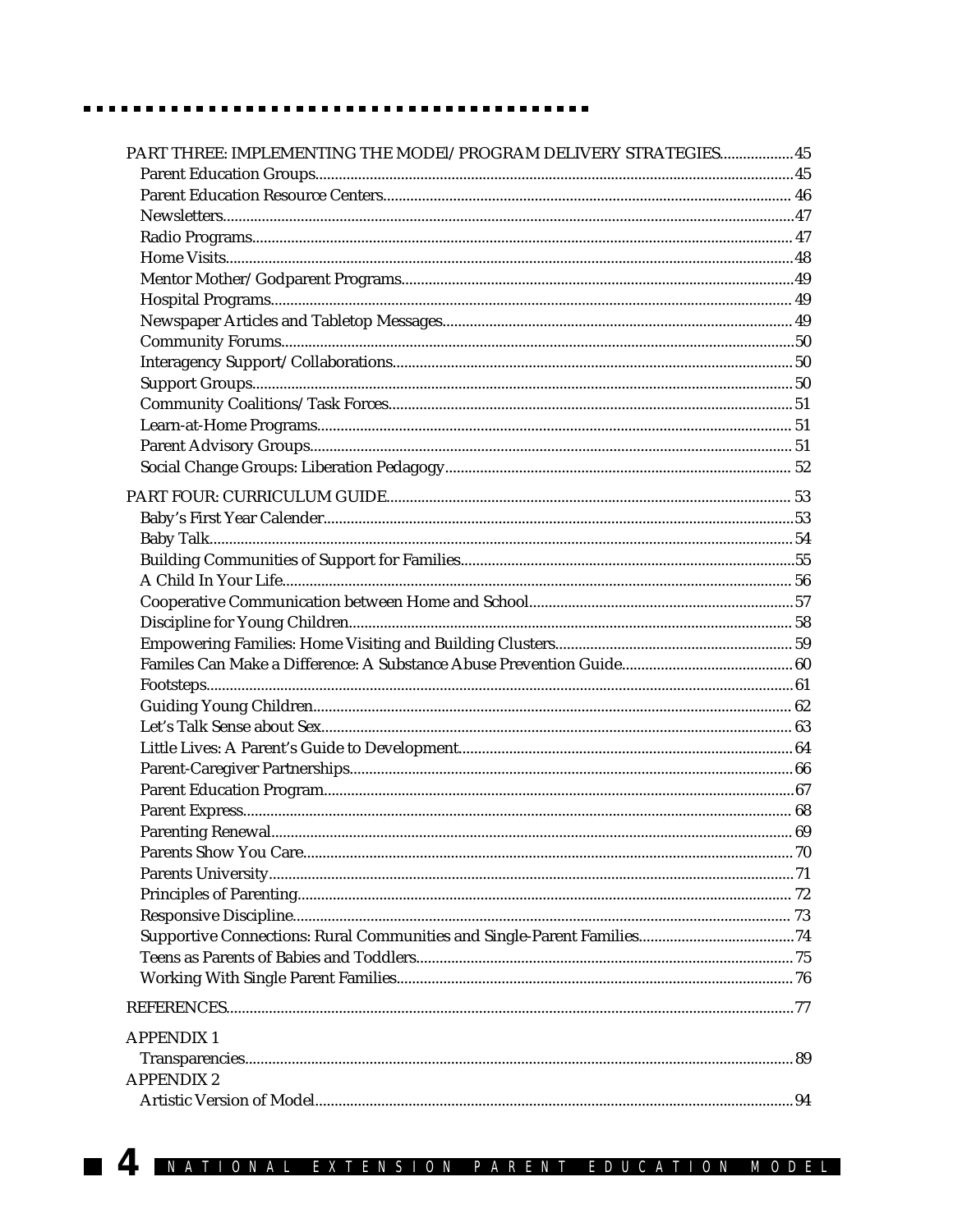## **Preface**

*"By coming together to agree on a common set of goals, we are more likely to harness the great power that exists within our system. By focusing on what we share, we can communicate more effectively to others at county, state, and federal levels what we hope to achieve with our resources."*

**I**n this final report, we outline a model of parent education that provides common ground for extension professionals throughout the Cooperative Extension System. The National Extension Parent Education Model (NEPEM) is a dynamic approach to parent education constructed through consensus. We hope you find inspiration and direction for your parent education programming within the pages of this document.

Extension field faculty, specialists, and administrators do have differences in the nature and style of their parent education efforts. Some of these differences are dictated by personal philosophy and training, others by regional variances. The way you conceptualize your own approach to parent education may be different from the model described here. You also might differ with us in our design strategy for the model. What we share, however, is more profound than how we differ.

By coming together to agree on a common set of goals, we are more likely to harness the great power that exists within our system. By focusing on what we share, we can communicate more effectively to others at county, state, and federal levels what we hope to achieve with our resources. We hope extension field faculty, state specialists, and administrators will use NEPEM to better understand and communicate to others what we believe is important in parent education and to design balanced and comprehensive programs. It is only a beginning in what we hope is a continuing reexamination of our priorities.

This report is intended primarily for professionals or committed volunteers who deliver parent education programs and for decision makers and advocates. It is not meant to be given directly to parents. NEPEM is not a parent education program. It is a compilation of priority parent practices and supporting material to be used as a basis for parent education efforts. It also can be used to communicate our priorities to those outside of extension who might be unfamiliar with our goals and programs. Resources listed in the Curriculum Guide section are examples of more specific parent education programs that are consistent with the model. Please contact the authors of these resources if you want to learn more about them.

We hope NEPEM begins a dialogue within extension that continues into the future. NEPEM builds a foundation for creating materials at local levels and provides a basis for more effectively pooling evaluations to communicate the nationwide impacts of our programs. Let us know what you think.

We would like to thank Ron Daly for his vision in seeing a need for the model and his support in finding the resources to complete this project. Olivia Collins's work in the early stages of the project was invaluable. Ron Pitzer provided much appreciated background

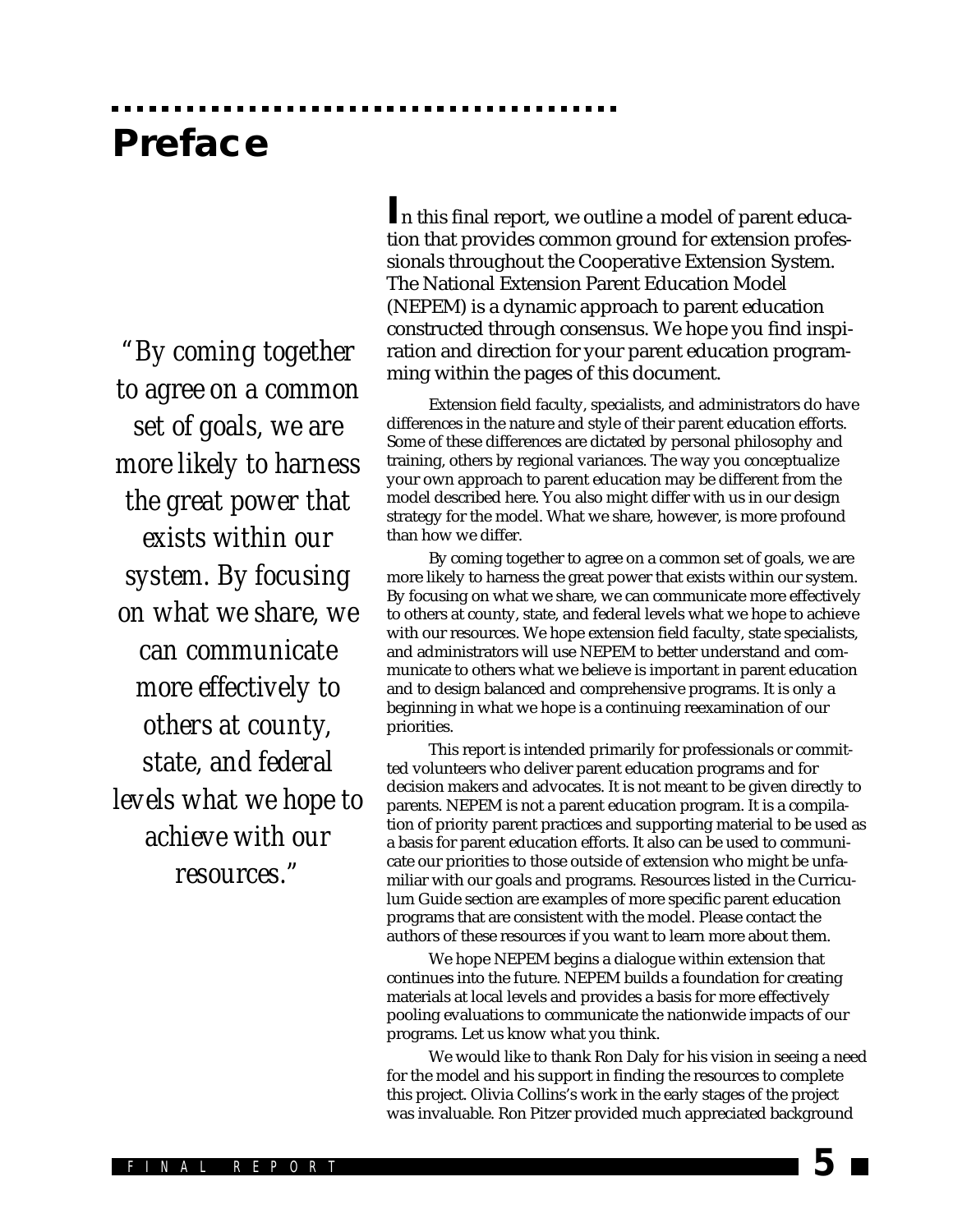information on discipline. We also would like to thank those extension administrators, specialists, field faculty, and parent educators outside of extension who took the time to review the model and send us their opinions.

This project was funded from the Plight of Young Children and Youth at Risk national extension initiatives supported by Extension Home Economics and 4-H programs. It is based upon work supported by the Extension Service, U.S. Department of Agriculture, and the Cooperative Extension Service, Kansas State University, under special project number 92-EXCA-2-0182.

Charles A. Smith, Ph.D., Project Leader Human Development Specialist Kansas State University Cooperative Extension Service Dorothea Cudaback, Ph.D., CFLE Family Development Specialist University of California Cooperative Extension Service IH. Wallace Goddard, Ph.D. Extension Family and Child Development Specialist Auburn University Cooperative Extension Service Judith A. Myers-Walls, Ph.D., CFLE Extension Human Development Specialist Purdue University Cooperative Extension Service

**6** NATIONAL EXTENSION PARENT EDUCATION MODEL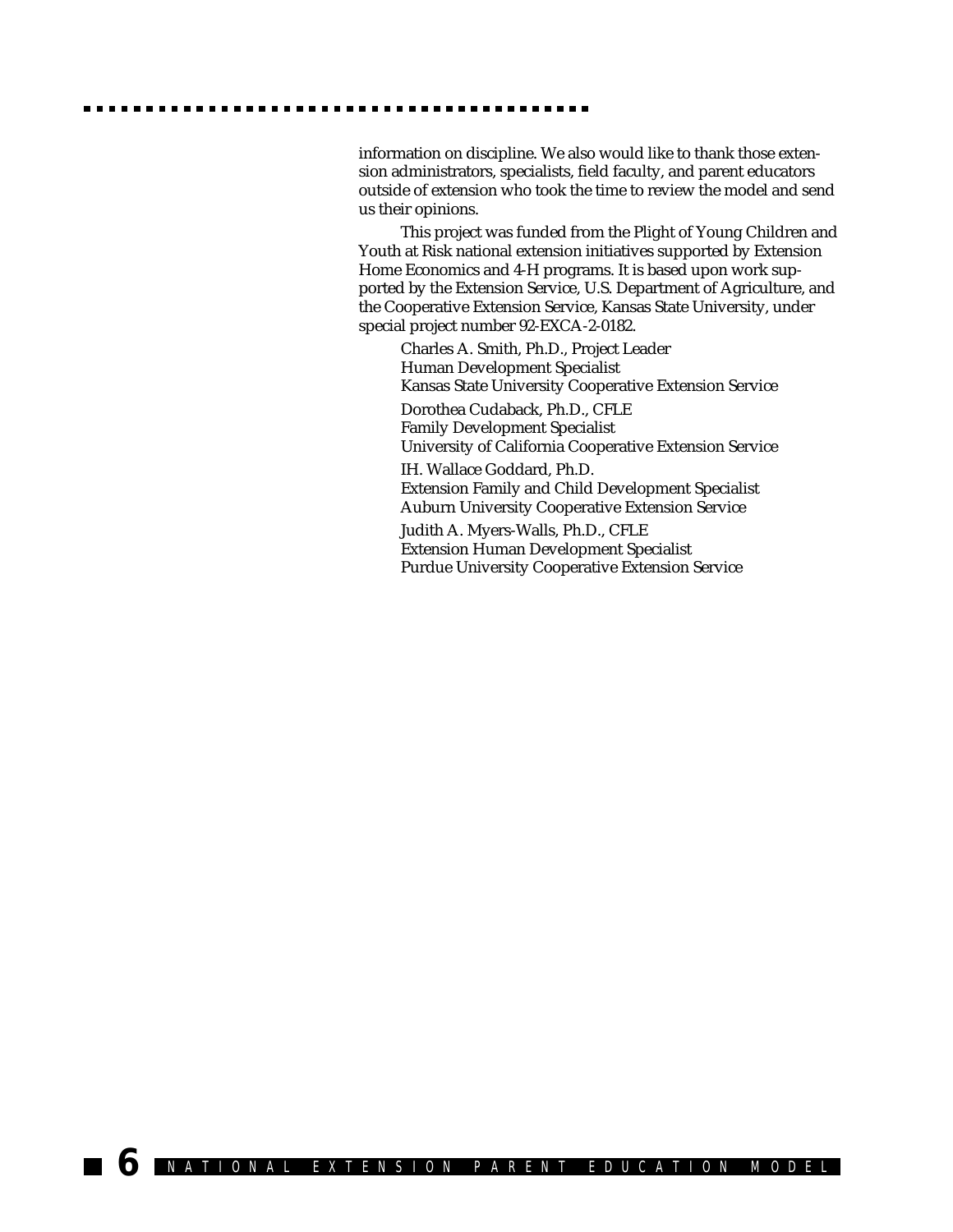## **Foundations**

Part 1

### **INTRODUCTION**

*"Parents today are often uncertain about what is the right thing to do in raising their children."*

Parents experience special pressures today not faced by previous generations. The National Commission on Children's national survey titled *Speaking of Kids* (1991b) reports that a majority of American adults, regardless of age, race, marital, or parental status believe that it is harder to be a parent today than it used to be (88 percent) and that parents today often are uncertain about what is the right thing to do in raising their children (86 percent). Compared to ten years ago, respondents believed children today are worse off with respect to their moral and religious training (53 percent) and the supervision and discipline they receive from their parents (56 percent).

Children themselves wished that their parents were more diligent in setting and enforcing rules. Thirty-nine percent of children 10-17 said they "sometimes" wished their parents were stricter or kept a closer watch over them and their lives. Another 8 percent said they wish this a lot. Only about 1 percent said they "never" wanted their parents to be stricter or more attentive. Because of the rapid pace of change in our society and an increasing awareness of and respect for cultural and values diversity, parents will continue to be challenged to expand on traditional styles of childrearing.

#### **The Social Context**

Several social trends are now challenging parent-child relationships. *Single parent families* may be most at risk. Although there always have been single parents in the United States, the causes of solitary parenting have changed. Single parents of previous generations were primarily widows and widowers. Parents are now more likely to be single because of divorce or never being married. Single parents in today's society may be more isolated and perhaps more disillusioned than the single parents of the past. Increasing gaps between the "haves" and the "have-nots" in the U.S. have aggravated the disadvantage of single mothers. Children of single parents are now the poorest age group in the United States. According to *Beyond Rhetoric* (1991a), the final report of the National Commission on Children, about 25 percent (more than sixteen million) children lived with only one parent in 1989, twice as many as in 1970. Single parent families often are poor and isolated from extended family and community support.

Families today are also more *mobile* as parents relocate to pursue educational and employment opportunities. This trend has placed an additional burden on families who are no longer living near extended family members who have traditionally provided informal support and assistance.

*Parental employment* places a great strain on parent-child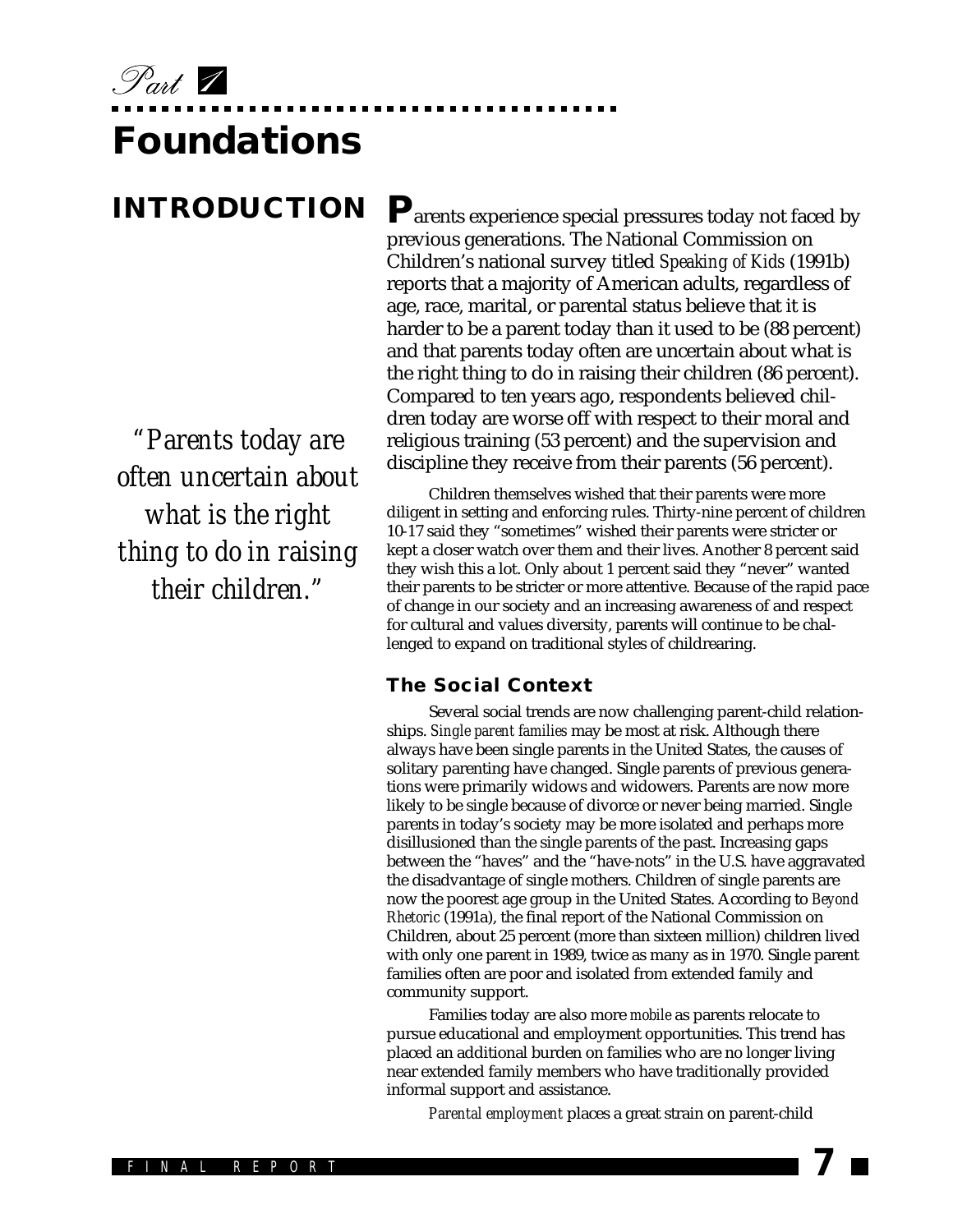# Part 1 **Foundations**

*"No longer is it automatic that neighbors will even know each other, much less watch out for each other and serve as a support system."*



*Ken Barber, Family Life Specialist, Washington* " relationships. Parents may have to depend on other caregivers, for example, to set limits and provide guidance during their children's formative years. Between 1970 and 1990, the proportion of mothers with children under age six who were working or looking for work outside their homes rose from 32 percent to 58 percent. Today, approximately 10.9 million children under six have mothers in the paid labor force (National Commission on Children, 1991a). Unlike generations prior to the Baby Boom, today's mothers are likely to be employed some distance from the home and are less likely to have extended family close by to assume the responsibilities they are unable to handle on their own. About 95 percent of all fathers are employed.

Social trends as varied as school consolidation and desegregation, shopping mall construction, day care centers, and telephones have moved the primary social focus from the immediate neighborhood to the larger community or even the "global village." No longer is it automatic that neighbors will even know each other, much less watch out for each other and serve as a support system. One result is that people without flexible transportation or telephones may become *isolated and alone.*

The challenges parents face in raising their children are indeed considerable. The cultural context for their struggle often fails to provide the support parents need. We live in a *culture that often emphasizes violence, materialism, and self-gratification.* Parents may feel obligated to accelerate the maturation of their children. Potential resources to support parents and the children often are underfunded. Children are the casualties.

#### **Consequences for Children and Parents**

The well-being of our nation's children is clearly at risk. According to the National Commission on Children (1991b), one in four adolescents engages in social behaviors that can lead to serious longterm difficulty; many more are vulnerable for future problems.

*Substance abuse.* Although the proportion of adolescents who had used alcohol in the past month decreased from 72 percent in 1980 to 57 percent in 1990, the rate remains unacceptably high (National Commission on Children, 1991b). In an Associated Press report published in the January 31, 1994 issue of the Manhattan Mercury, an annual survey of 51,000 high school and eighth-grade youth in more than 400 schools found that fewer teenagers than in previous surveys now see the peril in experimenting with cocaine and other illicit drugs. The researchers who conducted the survey also found that both marijuana and cigarette smoking increased from the previous year.

*Juvenile offenders.* "Between 1977 and 1987, the number of young people held in correctional facilities on any given day jumped 25 percent, from just over 73,000 to 92,000. Participation in youth gangs is also escalating...gang membership is closely related to delinquency and violence" (National Commission on Children, 1991b, p. 227). In 1988 as many as 450,700 children were classified as runaways. An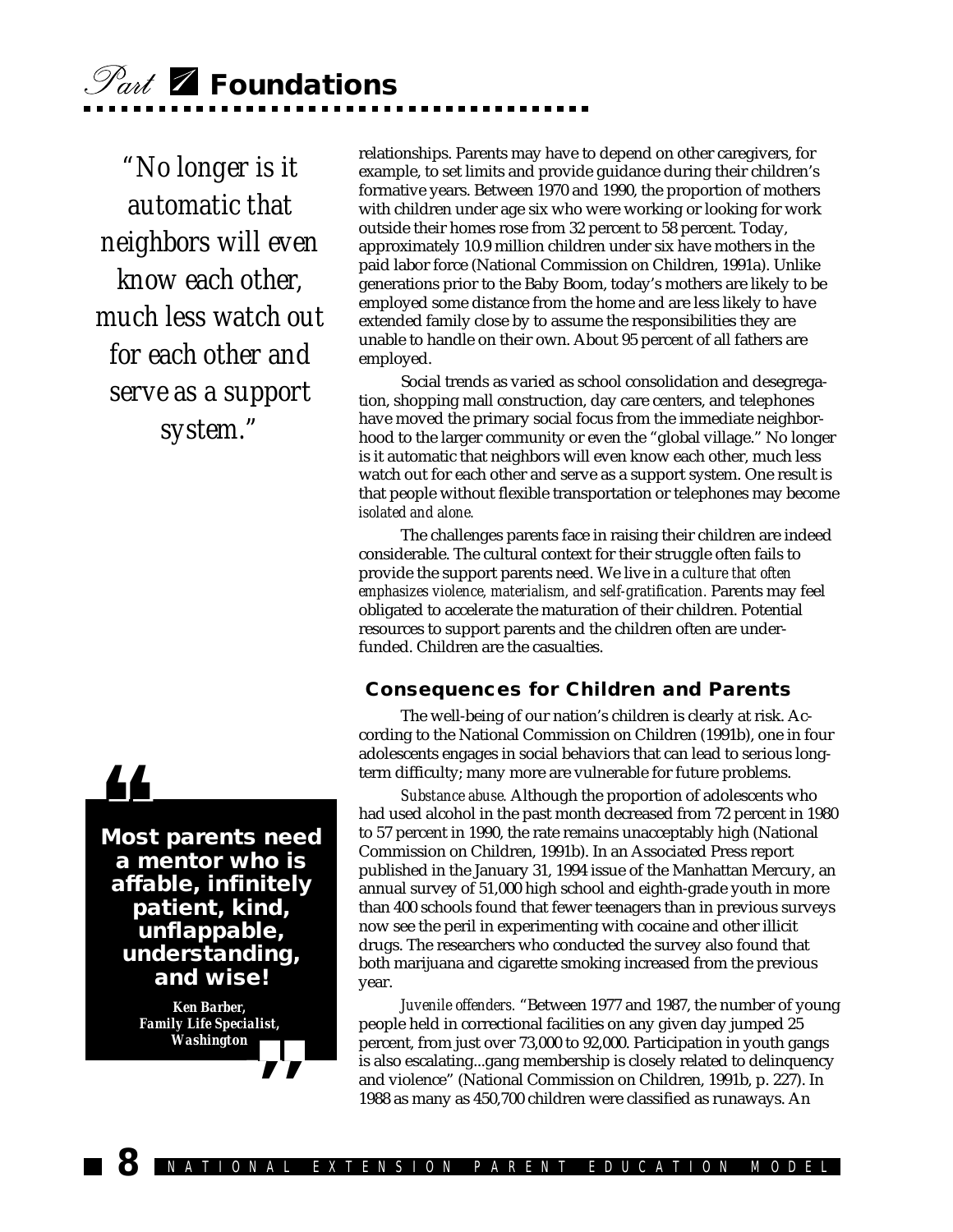estimated 127,000 children were "throwaways," children abandoned or thrown out of the home by parents.

*Teenage pregnancy.* One million teenage girls become pregnant each year. Nearly half of them give birth. The proportion of teenage births that occur outside of marriage has increased steadily since the early 1970s (National Commission on Children, 1991a). The rate of births to single teens increased 16 percent nationally between 1985 and 1990 (American Humane Association, 1993). Children of teen-age mothers are more likely than other children to perform poorly in school and to exhibit behavioral problems (Luster and Mittelstaedt, 1993).

*Adolescent suicide.* During the 1960s and 1970s, the rate at which adolescents took their own lives doubled, from 3.6 to 7.2 deaths per 100,000. By 1986, it had increased another 30 percent, to 10.2 deaths per 100,000. Suicide is now the second leading cause of death among adolescents after accidents. Eight times as many young people attempt suicide unsuccessfully (National Commission on Children, 1991a).

*Mental illness.* An estimated 12 to 15 percent of all children suffer mental disorders; approximately 10 percent have received treatment in the past year (National Commission on Children, 1991a). Nearly 500,000 American children now live in hospitals, detention facilities, and foster homes. That number is expected to climb to more than 840,000 by 1995 (House Select Committee on Children, Youth and Families, 1989).

*Child abuse.* The United States Advisory Board on Child Abuse and Neglect concluded in its 1990 *Executive Summary* that child abuse in the United States represents a national emergency. In 1974, 60,000 cases of child abuse and neglect were reported. By the late 1980s, this number had increased to 2.4 million per year. Reports of abuse and neglect in 1992 represent a one hundred and 32 percent increase in the last decade (American Humane Association, 1993). Much of the increase is due to growing public awareness of child abuse and the establishment of mandatory reporting laws, but the limited availability of prevention services is also a contributing factor. "This is especially true in rural counties where inaccessibility and lack of facilities perpetuates the level of isolation experienced by families" (National Center on Child Abuse Prevention Research, 1990, p. 5). Children who have been abused or neglected are 53 percent more likely to be arrested as juveniles, 38 percent more likely to be arrested as adults, and 38 percent more likely to commit a violent crime (Widom, 1992).

#### **The Cooperative Extension Service Response**

The Cooperative Extension System has recognized the need for family support by identifying and implementing two national initiatives: *Youth at Risk* and *The Plight of Young Children.* The National Initiative Task Force on Youth at Risk identified *parental support* and *problem solving/decision-making skills* as two of the eight

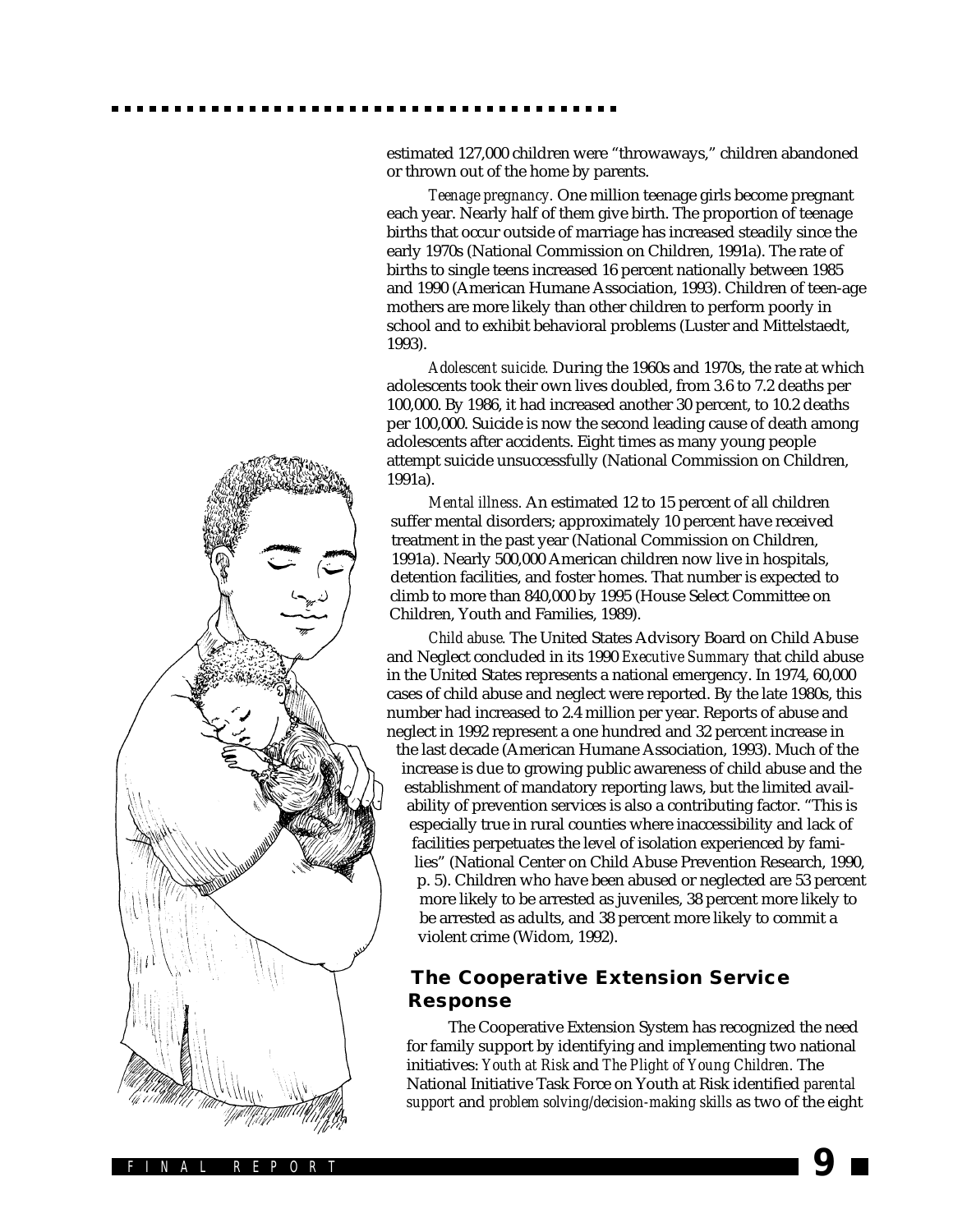## Part 1 **Foundations**

A<br>
A nati<br>
is in **A national model is important because it provides a common framework for all extension efforts...thus providing the opportunity for efforts to build on each other rather than duplicate each other.**

*Tom Lee, Human Development Specialist, Utah* ❞

Figure 1.1 critical educational priority needs. Parent education was one of three<br>
areas targeted for Youth at Risk, 1990).<br>
The Plight of Children: Prenatal to Five Task Force recommended<br>
The Plight of Children: Prenatal areas targeted for Youth at Risk programs (The National Initiative Task Force on Youth at Risk, 1990).

*The Plight of Children: Prenatal to Five* Task Force recommended that the "...Cooperative Extension System—by FY 1993—will allocate substantial resources—human and financial—to address the critical needs of the nation's at-risk families with young children" (The Plight of Children: Prenatal to Five Task Force, 1991, p. 7).

In *Reaching Limited Resource Audiences: Recommendations for Extension Action in the 1990s,* the Cooperative Extension System Limited Resources Committee recommended that the organization "...enhance or strengthen programs targeting pregnant and parenting teens, single-parent families, and the functionally illiterate" (The Limited Resource Audiences Committee, 1991, p. 2). Each of these three national initiatives acknowledged the importance of parent education for the extension system.

Parent education is an important component in Cooperative Extension System programs. In a 1991 report by the Cooperative Extension Strategic Planning Council titled *Patterns of Change,* one of the futuring panels indicated that "extension needs to help families deal with how to educate their children, how to stay away from drugs and gangs, and how to adjust socially to become productive citizens." (Strategic Planning Council, 1991, p. 15).

The Cooperative Extension System, with its experience in community-based parent education, access to research-based knowledge at land grant universities, and its national delivery network of specialists and field faculty is in an ideal position to create and implement a common, core approach to parent education. In addition, with its mandate to reach out to all families with children of all ages, the Cooperative Extension System can play a key role in facilitating networking and collaboration among organizations and agencies that serve families.

### **The National Extension Parent Education Model (NEPEM)**

Unfortunately, CES has not had a national parent education plan. A system-wide model of parent education achieved through consensus-building would provide specialists and field faculty with a common set of terms, approaches, and materials. This core unifying conceptual framework would serve to guide local programs, increase collaboration across state lines, and provide a basis for synthesizing evaluations of common efforts. Furthermore, a unifying vision of parent education would be a powerful tool for teaching decision makers, state and federal organizations and agencies, and the public about a priority within the Cooperative Extension System.

The project to create such a model would have four objectives: (1) create a conceptual model based on the best available research data that identifies the critical parenting practices associated with the development of competence in children and youth, regardless of their socioeconomic status or cultural background; (2) design a curriculum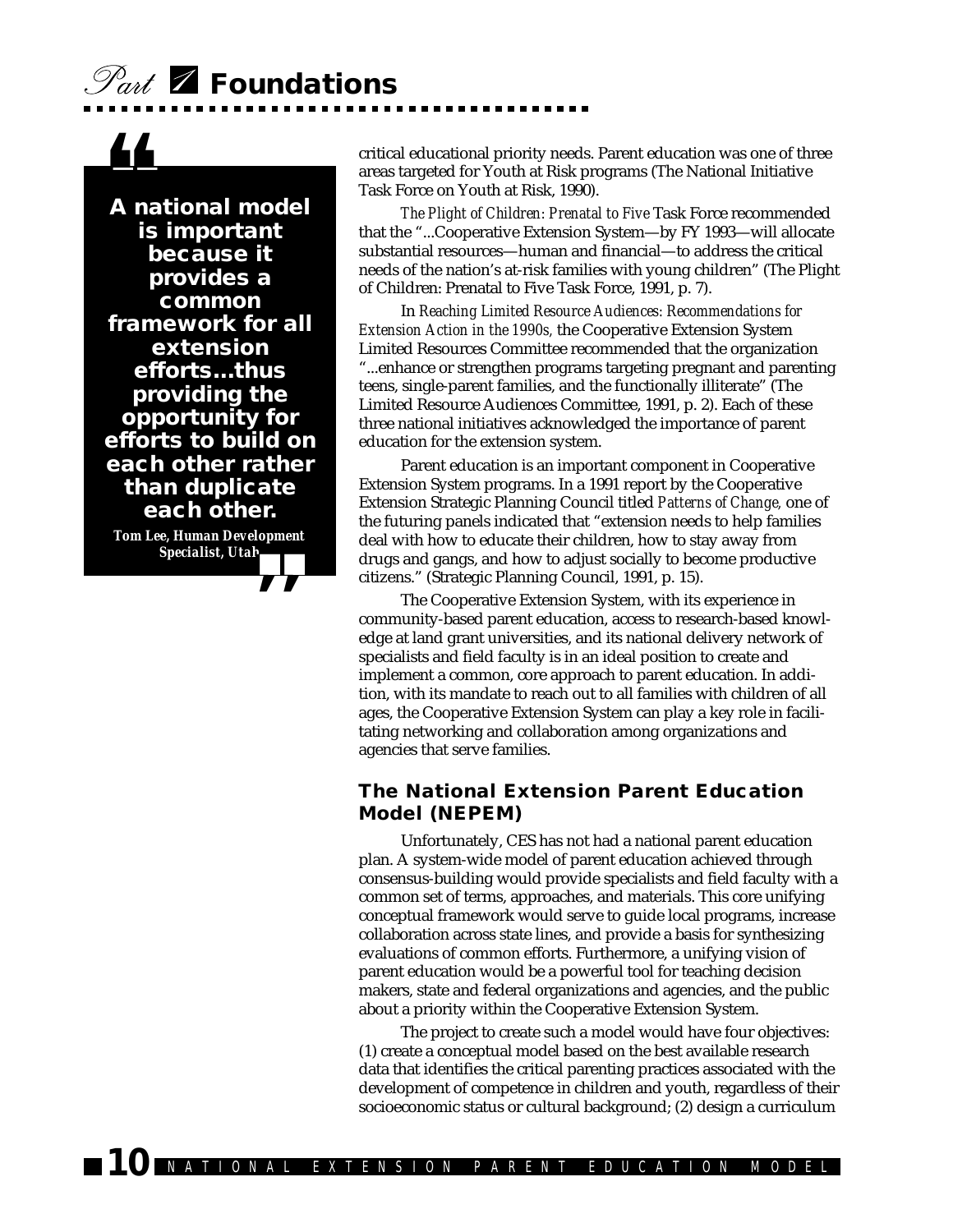guide of resources consistent with the conceptual model; (3) prepare a report describing the model and curriculum; and (4) distribute the report to professionals throughout the Cooperative Extension System and to federal agencies and organizations that might be interested in networking with extension. The national model could be used by professionals to create comprehensive parent education programs at the local level. Instead of a specific "canned" program, NEPEM would serve as a framework for stimulating and conceptualizing parent education programs developed at state and county levels.

This conceptual model and curriculum would be:

- Concerned primarily with the fundamental skills that comprise the very heart of quality parenting throughout childhood and adolescence;
- Responsive to the critical needs of at-risk children and their families;
- Sensitive to regional, cultural, and ethnic differences in childrearing;
- Based on the work of The National Commission on Children and the CES Plight of Young Children and Youth at Risk initiatives;
- Consistent with the latest research about child development and parent-child relationships;
- Easily communicated to decision makers, administrators and nonprofessionals to facilitate collaboration and networking;
- A catalyst for developing and delivering parent education programs throughout the Extension system.

NEPEM would provide a core conceptualization of fundamentals that could be adapted and expanded easily by state specialists and field faculty. The model and its recommended curriculum resources could be updated each year. Teams of specialists could be encouraged to prepare materials where gaps exist in the curriculum guide.

*"A system-wide model of parent education achieved through consensusbuilding would provide specialists and field faculty with a common set of terms, approaches, and materials."*

### **PLAN OF ACTION**

 $\bigwedge$  team of state human development specialists was selected in the spring of 1992 by Ron Daly, national program leader in human development at ES-USDA, to give leadership to the development of a national model of extension parent education. Charles A. Smith (Project Director, Kansas), Judith Myers-Walls (Indiana), Dorothea Cudaback (California), and Wallace Goddard (Alabama) were selected to begin the process. After submitting a proposal to Cooperative Extension Service, the team was awarded a \$60,000 ES-USDA grant to develop and distribute The National Extension Parent Education Model (NEPEM).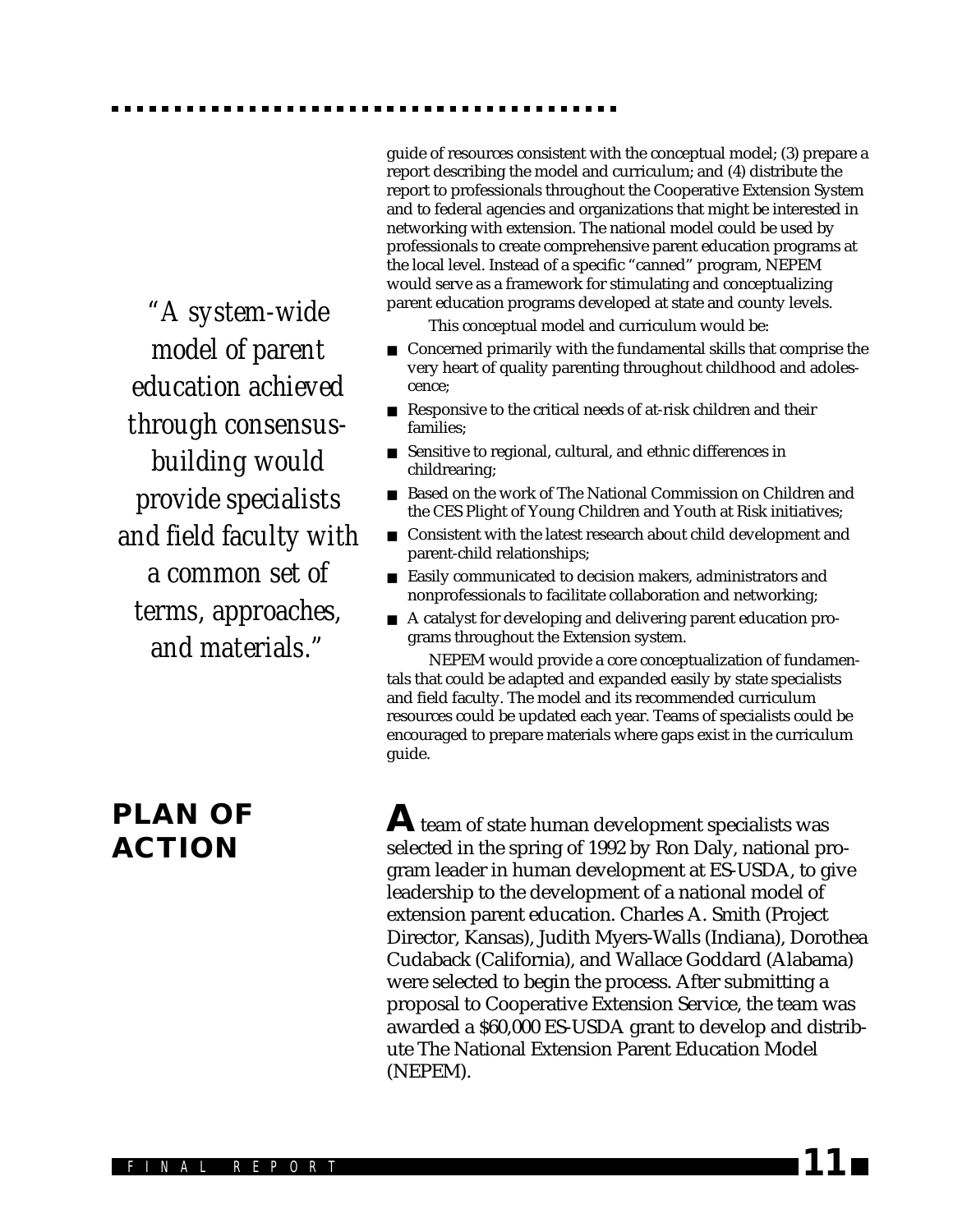## Part 1 **Foundations**

*"NEPEM would provide a core conceptualization of fundamentals that could be adapted and expanded easily by state specialists and field faculty."*

#### **First Steps**

The task facing the team was to combine their professional and creative energies to design a model that would appeal to extension professionals across the system. Each team member brought to this challenging task a strong advocacy for his or her own perspective about what our priorities should be in parent education. The challenge immediately facing the group was to find common ground based on respect and affirmation of each team member's individual approach. Team members were challenged to revise and compromise to achieve consensus. If four individuals with diverse opinions and values, but a shared commitment to the objectives listed above, could agree on a common model, their recommendations might be more readily accepted and used by other professionals within the system.

Each team member independently prepared a set of materials illustrating his or her own personal model of parent education. At this point each person worked in isolation from other team members. At their first meeting in August 1992, at Kansas State University, each team member presented his or her individual model to the group. These individual approaches were clearly divergent in both content and form. Considerable discussion, much of quite lively, took place over two days in an effort to fully understand the rationale for each of the four individual models.

The next step was to find the common elements that existed within the individual approaches. Instead of continuing to assert the merits of their own designs, team members began to collaborate on a fifth alternative model that would be the joint creation of their common thinking. Once this foundation was created, debate and compromise could be employed to integrate and expand on the initial effort.

After numerous conference calls and fax exchanges and a team meeting at the National Council on Family Relationships (NCFR) 1992 Annual Meeting, an initial model was created, one that differed significantly from each of the previous individual approaches. It consisted of six clusters or categories of parent skills, each composed of a list of priority parent practices related to that category.

This initial model was reviewed by a national advisory board established by Ron Daly. NEPEM also was presented at various regional and national conferences, including the 1993 NCFR meeting, to obtain additional input. Consensus had to be built across the system if NEPEM was to prove useful.

### **Evaluating the Initial Model**

A survey designed to gain feedback about the value and specific content of the model was distributed to all human development and family life specialists throughout the system. Specialists were encouraged to make copies of the survey to give to field faculty and parent educators who work closely with extension. A total of eighty-nine surveys were returned. Approximately 10 percent of the returns were completed by full-time administrators, 48 percent by state specialists, 42 percent by field faculty, and 3 percent by indi-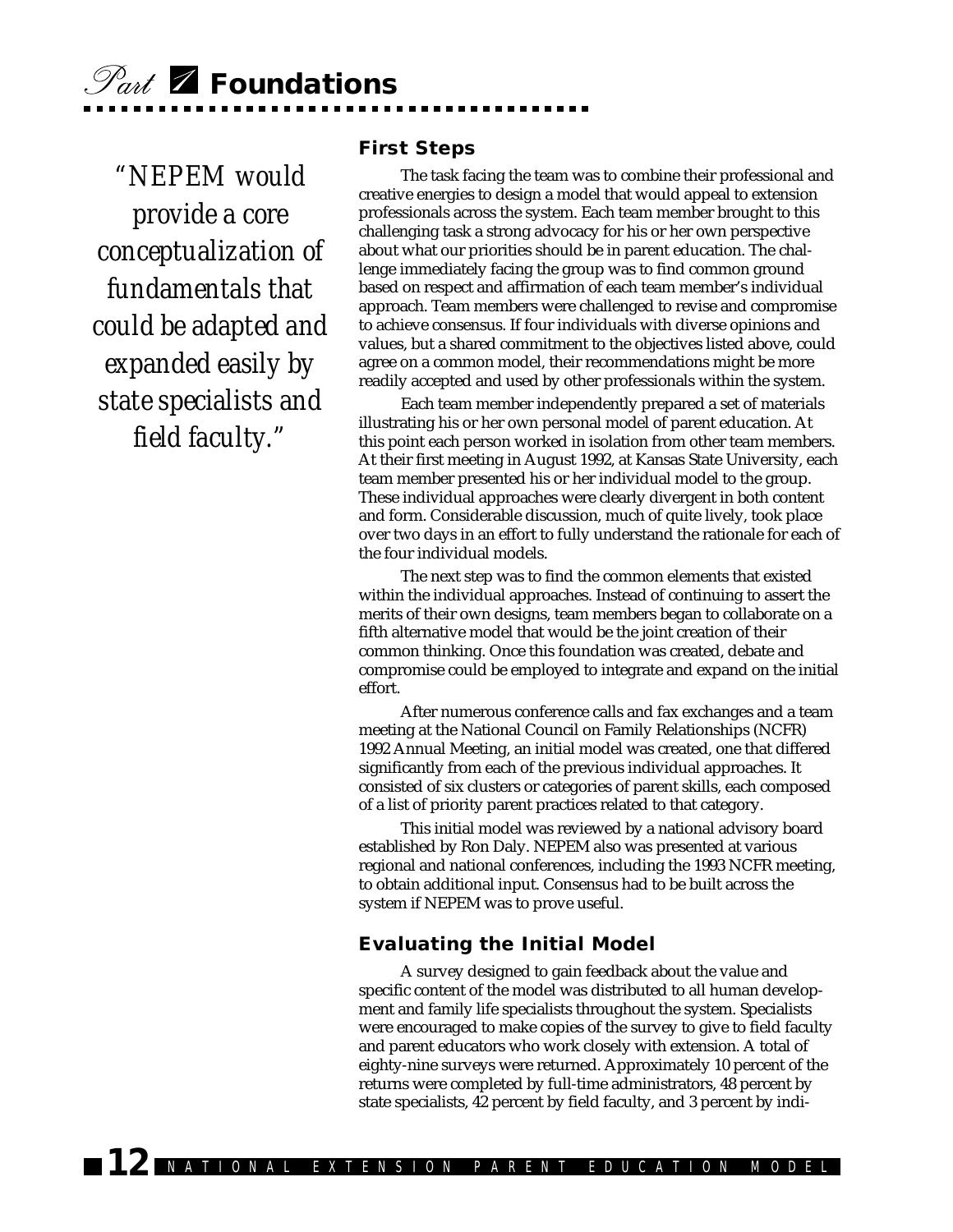| Question                                                                                                   | Yes | No  | ?    |
|------------------------------------------------------------------------------------------------------------|-----|-----|------|
| 1. Are the words and phrases<br>identified in the model free of<br>cultural, racial, and sexual bias?      | 90% | 8%  | 2%   |
| 2. Does the model, taken as a<br>whole, feel right to you? Is the<br>overall approach appealing?           | 79% | 8%  | 13%  |
| 3. Is the model easy to understand?                                                                        | 82% | 8%  | 13%  |
| 4. Would you change any of the<br>key words in the model?                                                  | 34% | 49% | 17%  |
| 5. Are these six sets of critical<br>practices appropriate goals for<br><b>Extension parent education?</b> | 94% | 2%  | 4%   |
| 6. Do you think we have missed<br>any parent skills that you think<br>should be a priority?                | 22% | 53% | 2.5% |

viduals outside of extension. The results of the survey reported in Table 1 provided strong confirmation of the initial model.

> **Table 1. Results of Survey:** Percentage of Responses to Questions Evaluating the Propsed National Extension Parent Education Model  $(N=89)$ .

Survey respondents provided many suggestions for improving the team's first effort. This feedback, as well as additional comments from other professionals and advisory board members provided direction for making a variety of editorial changes. Some icons were changed, some titles and priority practices were modified, and numbering of the categories was eliminated.

The current model is summarized on page 14. For those who would like to introduce NEPEM to groups, a set of visuals suitable for use as handouts or transparencies can be found in Appendix 1. A more stylized version of the same information can be found in Appendix 2.

Some reviewers suggested greater emphasis in the model on the importance of community and social support as a context for parent education. These issues are indeed important if not critical for parent education. The purpose of NEPEM, though, is to focus exclusively on the *direct education of parents.* Such issues as social support and political reform are conceptualized in the model in terms of how parents can involve themselves and others in these issues. In *Care for Self,* for example, critical parenting skills include supporting and seeking support from other parents. In *Advocate,* the team suggested that we encourage parents to speak out on behalf of their children in the community and insist on effective social services and responsible public policy that supports families of all kinds. The importance of community support and availability of services is emphasized in the narrative discussion of the model but is not incorporated as a separate category in the model itself.

**I am looking forward to using this model with the Extension faculty throughout Tennessee. Eighty-six out of ninety-five counties identified parent education as a priority program.**

> ❞❞ *Ron Daly, Leader/Home Economics/Family Life, Tennessee*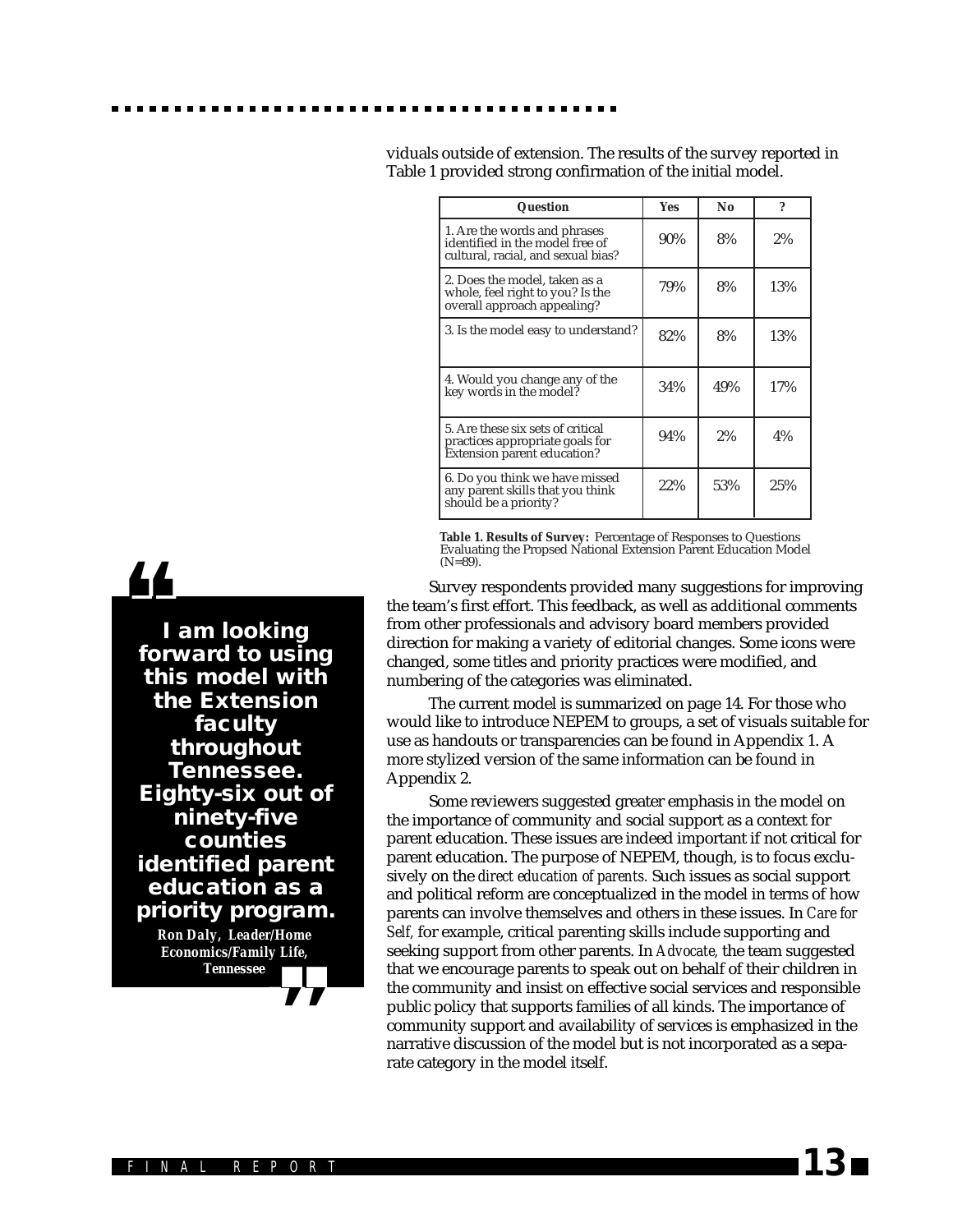### **The National Extension Parent Education Model**

| <b>Icon</b> | Category             | <b>Priority Practice</b>                                                                                                                                                                                                                                                                                                                                                   |
|-------------|----------------------|----------------------------------------------------------------------------------------------------------------------------------------------------------------------------------------------------------------------------------------------------------------------------------------------------------------------------------------------------------------------------|
|             | <b>Care for Self</b> | Manage personal stress.<br>Manage family resources.<br>Offer support to other parents.<br>Ask for and accept support from others when needed.<br>Recognize one's own personal and parenting strengths.<br>Have a sense of purpose in setting child-rearing goals.<br>Cooperate with one's child-rearing partners.                                                          |
|             | <b>Understand</b>    | Observe and understand one's children and their<br>development.<br>Recognize how children influence and respond to what<br>happens around them.                                                                                                                                                                                                                            |
|             | Guide                | Model appropriate desired behavior.<br>Establish and maintain reasonable limits.<br>Provide children with developmentally appropriate<br>opportunities to learn responsibility.<br>Convey fundamental values underlying basic human<br>decency.<br>Teach problem-solving skills.<br>Monitor children's activities and facilitate their contact<br>with peers and adults.   |
|             | <b>Nurture</b>       | Express affection and compassion.<br>Foster children's self-respect and hope.<br>Listen and attend to children's feelings and ideas.<br>Teach kindness.<br>Provide for the nutrition, shelter, clothing, health, and<br>safety needs of one's children.<br>Celebrate life with one's children.<br>Help children feel connected to family history and<br>cultural heritage. |
| 44          | <b>Motivate</b>      | ■ Teach children about themselves, others, and the world<br>around them.<br>Stimulate curiosity, imagination, and the search for<br>knowledge.<br>Create beneficial learning conditions.<br>Help children process and manage information.                                                                                                                                  |
|             | <b>Advocate</b>      | Find, use, and create community resources when needed<br>to benefit one's children and the community of children.<br>Stimulate social change to create supportive<br>■<br>environments for children and families.<br>Build relationships with family, neighborhood, and<br>$\blacksquare$<br>community groups.                                                             |

Developed by Charles A. Smith, Dorothea Cudaback, H. Wallace Goddard, and Judith A. Myers-Walls in collaboration with extension<br>professionals throughout the United States. This project was supported by the Extension Servic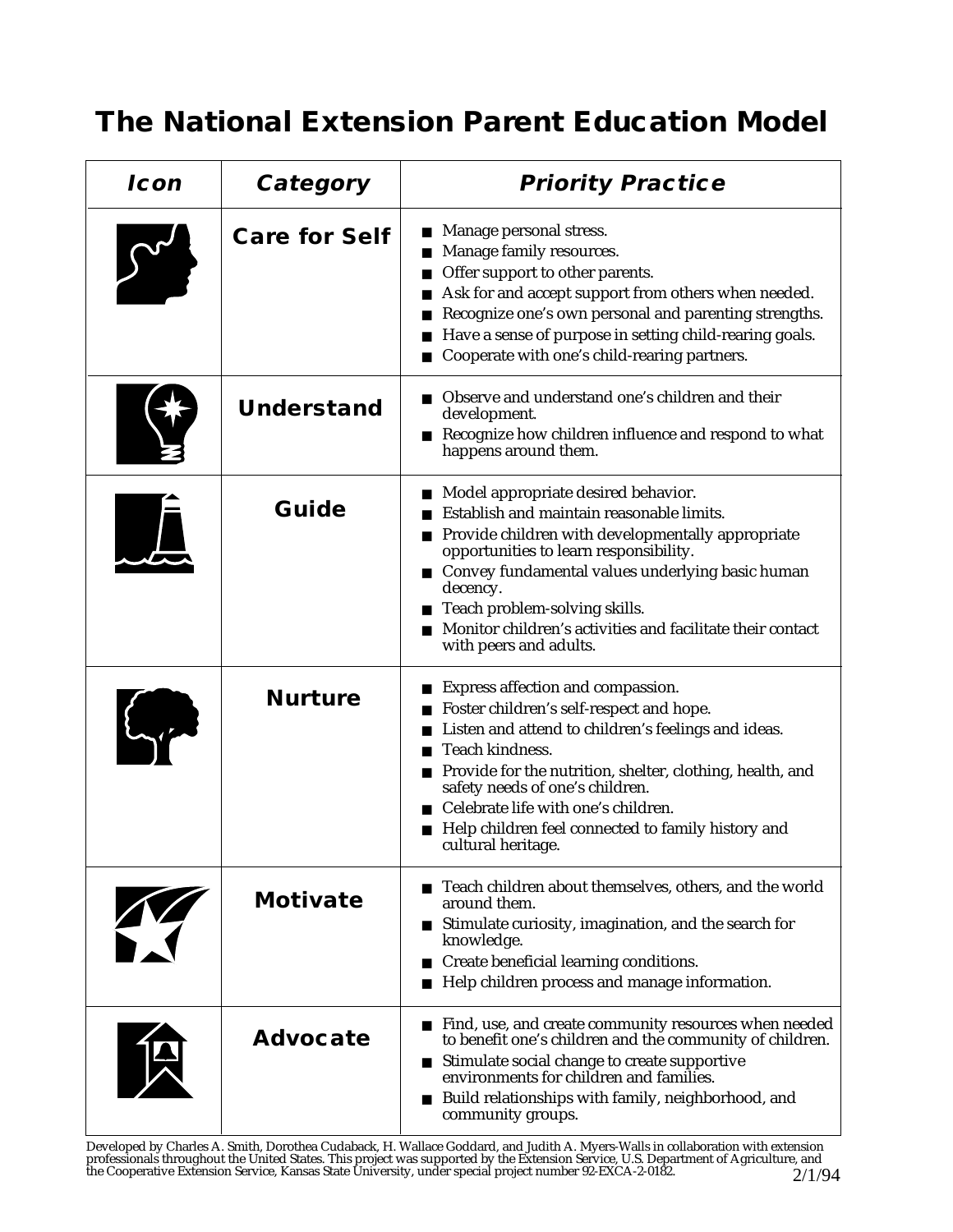### **THE NATIONAL MODEL**

*"Parent education is more effective when parents are active participants in and contributors to their parent education programs."*

### **Assumptions of the Model**

**A**s they progressed toward consensus regarding the common priorities for extension parent education, the NEPEM team made nine key assumptions regarding parents and their relationships with children:

- Parents are primary socializers of their children.
- Parenting attitudes, knowledge, skills, and behaviors can be positively influenced by parent education efforts.
- Parenting is a learned skill that can be strengthened through study and experience.
- Parent education is more effective when parents are active participants in and contributors to their parent education programs.
- The parent-child relationship is nested within and influenced by multiple social and cultural systems.
- Programs should be responsive to diversity among parents.
- Effective parent education may be accomplished by a variety of methods.
- Both the parent and the child have needs that should be met.
- The goal of parent education is strengthening and educating the parent (or caregiver) so that he or she is better able to facilitate the development of caring, competent, and healthy children.

### **Underlying Guiding Principles**

Team members were guided by eight underlying principles that shaped the model.

### **NEPEM focuses exclusively on what parents do to enhance the well-being of their children.**

This principle is critical for understanding NEPEM. The authors decided to focus on parent action. Other variables in the lives of parents and children are also critical for their growth. The educational system, public policy that affects families, and community support for parents are all crucial for both children and parents. But these systems are not parent education unless parents are directly involved. The authors hope these broader issues are given the emphasis they deserve in our extension system. With its *Advocate* category, the NEPEM model emphasizes building parent skills to use or motivate these systems to be more supportive and accountable for their impact on families.

**The model focuses on priority parent practices that are significant across the full range of childhood and adolescence.**

None of the practices targets parents of any specific age group of children. More specific objectives could be created by parent educators to apply the model to parents of children of a specific age. How parents listen and attend to children's feelings and ideas would

**One thing I learned by doing parent education is that we all feel inadequate.**

> *Judith A. Graham, Human Development Specialist, Maine*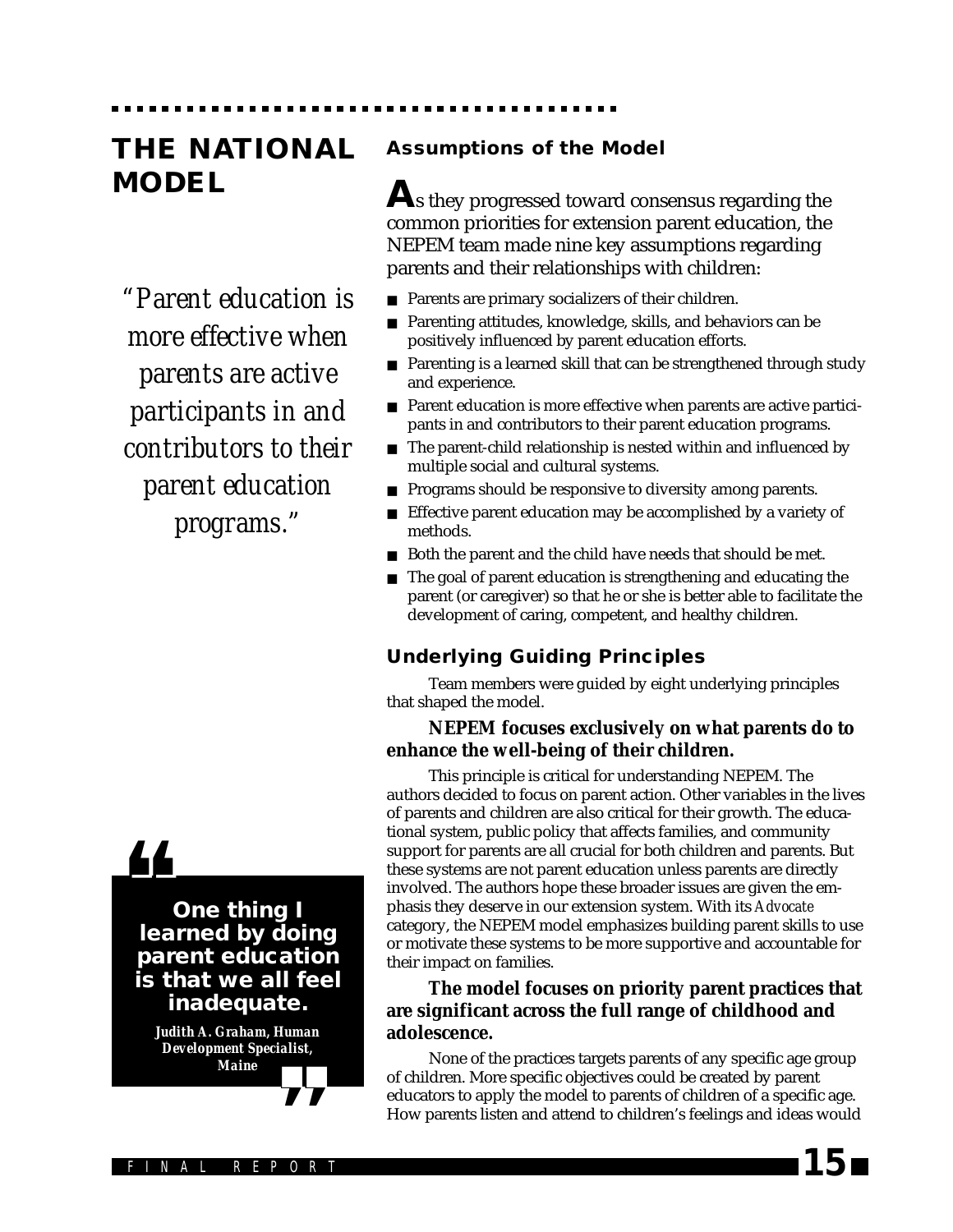## Part 1 **Foundations**



❞ *Dorothy James, Family Life Specialist, Texas*

*"The NEPEM model is basically what we believe is the "heart and soul" of our parent education programs. It is the foundation on which state and county extension programs can build."*

obviously be different if their children were infants or adolescents. The parent educator who develops a program based on NEPEM is challenged to convert the selected priority parent practice to more specific program objectives appropriate for the targeted parent group. Materials in the curriculum guide that accompanies the model often are targeted for parents of specific ages of children.

#### **The model emphasizes core priorities.**

The NEPEM model is basically what we believe is the "heart and soul" of our parent education programs. It is the foundation on which state and county extension programs can build. We hope extension parent educators will find it provides common ground where they can join others across the system regardless of individual or state differences in priorities. We did not attempt to define everything of importance for parent education, only what we believed to be of fundamental significance for all parent educators within the system.

Few individual specialists or even single state extension parent education programs will address all of the NEPEM priority practices at one time. By joining together and linking resources and expertise, we will be more effective in gradually building a comprehensive program in parent education. NEPEM's real value is not in what it is but in the dialogue and collaboration it sets into motion.

#### **Issues are more important than arrangement.**

We decided early in the process of debate and negotiation that agreement on the arrangement of the parent practices would be difficult, if not impossible to achieve. Instead, we focused on achieving consensus on the basic or core skills and the categories that might provide a logical framework for the practices. We removed arrows, flowcharts, numbers, and other symbols of cause and effect and of sequence in the model.

Avoiding all visual or connective relationships between the parent practice categories is impossible once they are placed on paper. There may, in fact, be some subtle connection between them as they are presented in the current model. We leave that for the user to decide. In the team's view, the actual skills and practices emphasized in the model are more important than their arrangement.

#### **NEPEM categories of parent skills have fluid, not rigid boundaries.**

Think of NEPEM as a model that is in motion. What we have created is a snapshot of parenting skills organized into six fluid categories. Most of the priority parent practices could be placed in more than one category. Categories are conveniences that allow us to communicate the overall emphasis of the model. Users should keep the entire picture in focus and not become distracted by the frame.

#### **NEPEM is dynamic, not static.**

NEPEM is our attempt to create a representation of the best thinking about what our system believes is important for parent education. We fully expect that NEPEM will change as our knowl-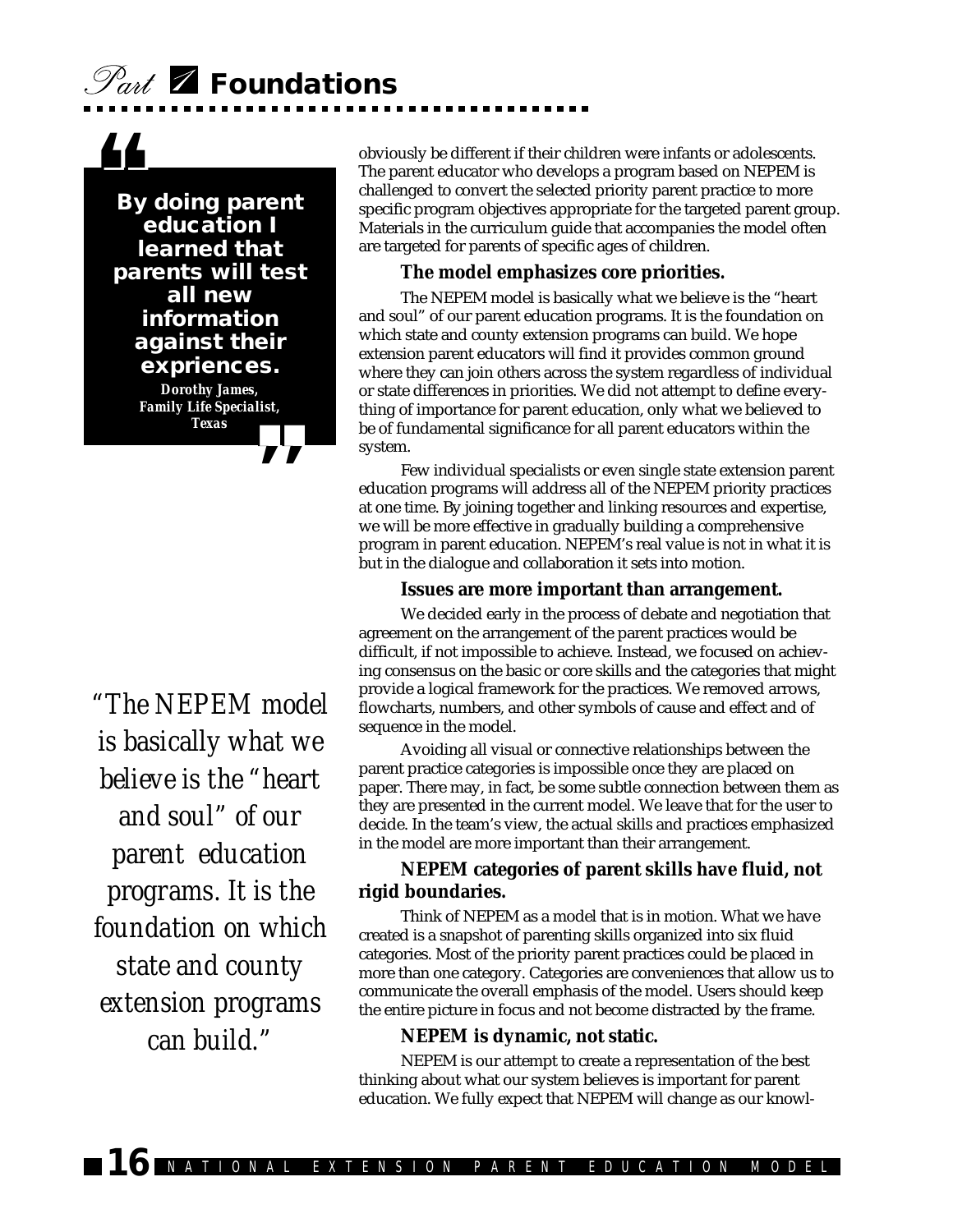*"Accentuating the positive promotes parental empowerment, the self-confidence that comes from understanding the implications of one's actions and having alternatives for putting one's options into action."*

edge of parenting increases and our understanding of what parents need becomes clearer. Our greatest hope is that NEPEM be continuously recreated by all those who use it, in a permanent process of negotiation across our extension system. The pictured model will always be accompanied by the date of its most recent revision. Users are encouraged to note this date and discard or update old copies as revisions in the model are made. If you would like to suggest additions or revisions to the model contact any of the authors. Feel free to send your comments to Charles A. Smith, 343 Justin Hall, Kansas State University, Manhattan, Kansas 66502.

#### **NEPEM emphasizes parent strengths and empowerment.**

Focusing on what parents can do well is a more effective teaching strategy than emphasizing what they are doing wrong. Accentuating the positive promotes parental empowerment, the selfconfidence that comes from understanding the implications of one's actions and having alternatives for putting one's options into action.

### **Parent strengths emphasized in the model should be sufficiently broad and flexible to be useful in developing programs across the cultural spectrum.**

Any educational model is influenced by the culture of its creators. The NEPEM team represents different regions of the U.S. and somewhat varying European-American cultural backgrounds. We strove, however, to create a model that would be as free as possible of cultural bias for its intended U.S. audience. This model was validated by professionals from a wide variety of cultural backgrounds. Ninety percent of those surveyed responded "yes" to the statement "Are the words and phrases in the model free of cultural, racial, and sexual bias?" Of the seven respondents who said no, several indicated it would be impossible not to have some bias.

We believe that the more abstract practices we identified are critical for U.S. children regardless of the culture that nurtures their growth. We attempted to state priority practices at a level of abstraction that allows parent educators to create more specific objectives appropriate for their parent audience. For example, the critical practice *Express affection and compassion* in the *Nurture* category will be expressed differently by parents from different socio-cultural backgrounds. Some may be more comfortable with physical contact while others might prefer to respond verbally. We leave it to the parent educator implementing a program to decide how this skill is imbedded within the culture of the participating parents.

Keep in mind that our intent was to identify the priorities worthy of our commitment as extension professionals, not to describe what every parent does regardless of the socio-cultural context. The critical issue is not whether every conceivable culture "expresses affection and compassion," but whether we want as a group to commit ourselves to promoting this parent skill in the most culturally sensitive manner possible.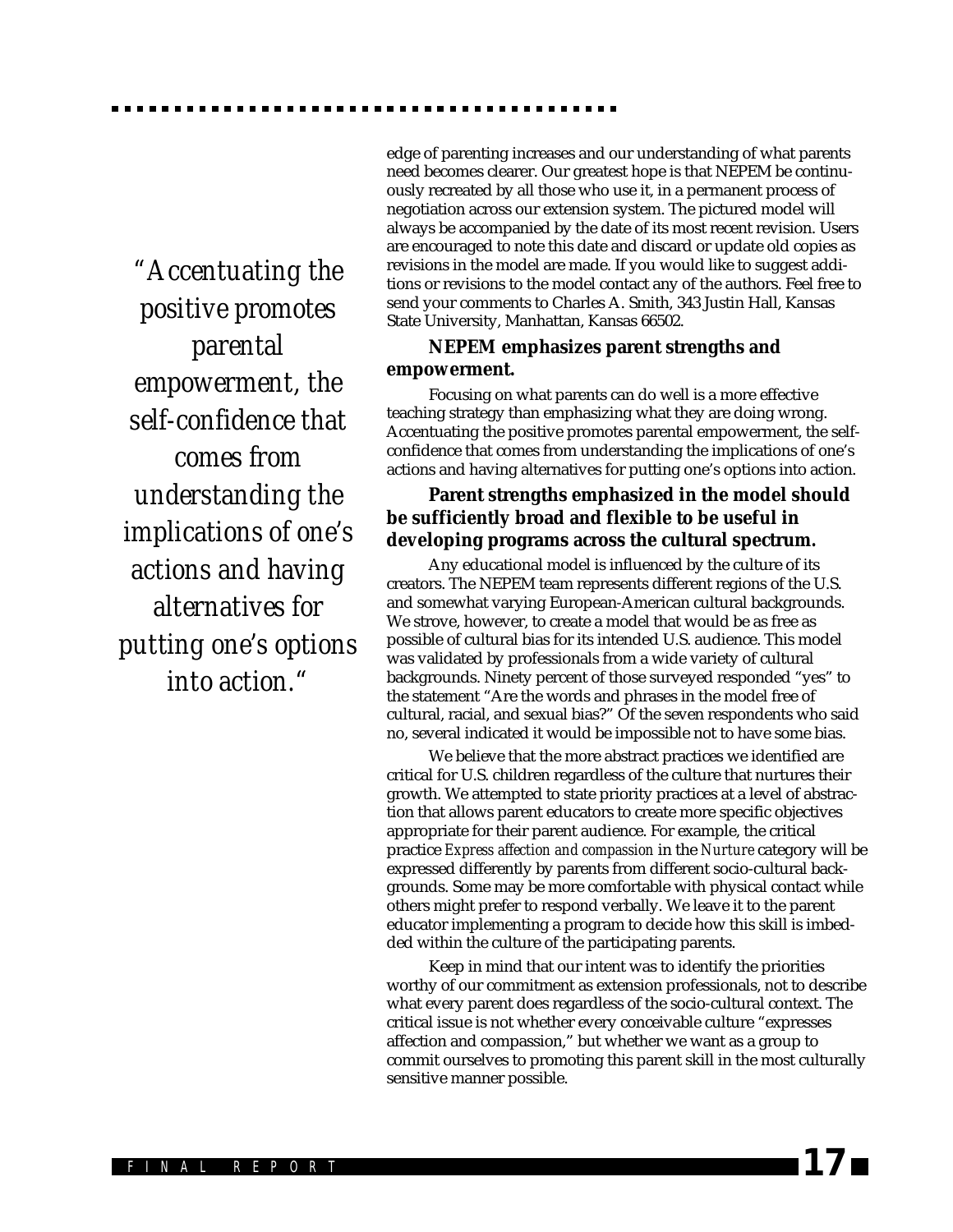

#### **Implications for Extension Parent Education Programs**

*Planning.* NEPEM can be used to communicate parent education priorities to county planning groups or advisory boards. County extension home economists and 4-H agents can use the one-page summary as the basis for a brief overview of parent education for these groups. The curriculum guide can provide examples of resources available in the extension system. Additional programs based on NEPEM also can be created or located by state, area, and county extension professionals.

*Collaboration.* NEPEM can be used by county and area field faculty and state Extension specialists to inform other agencies and organizations of our common goals. Because collaboration depends on finding mutual goals, better understanding of our priorities will make more effective collaboration possible.

*Programming.* Specific educational programs can be developed to encourage specific parent practices identified in NEPEM. New materials can be created to fill gaps in current resources.

*Organizing and filing.* NEPEM categories can provide a convenient way to organize and file a variety of resources: research articles, leader guides, fact sheets, reports, and other types of information.

*Common language.* The parent practices described in NEPEM provide the basis for a common language extension professionals can use at county, state, and federal levels to describe their programs to each other. Common goals and the terms used to describe them can build a sense of shared community among extension professionals committed to parent education.

*Evaluation.* Programs implemented to reach common goals provide powerful evaluation opportunities for the system. Evaluations can be synthesized and organized more effectively when programs share priority goals. The NEPEM team hopes that common evaluation instruments and strategies will be created and distributed throughout the extension system.

*Extension initiatives.* Specific Cooperative Extension Service initiatives like Plight of Young Children and Youth at Risk can draw from NEPEM as a guide to focus their efforts on parent education. More specific parent education objectives could be created within each initiative consistent with its emphasis.

NEPEM could also have implications for professionals outside of the extension system. High school and college teachers might find the model and this report useful for students in their classes. Researchers might be encouraged to investigate areas of the model that could be investigated more thoroughly. Parent educators could find common ground with their extension colleagues and discover new resources for use in their work with parents.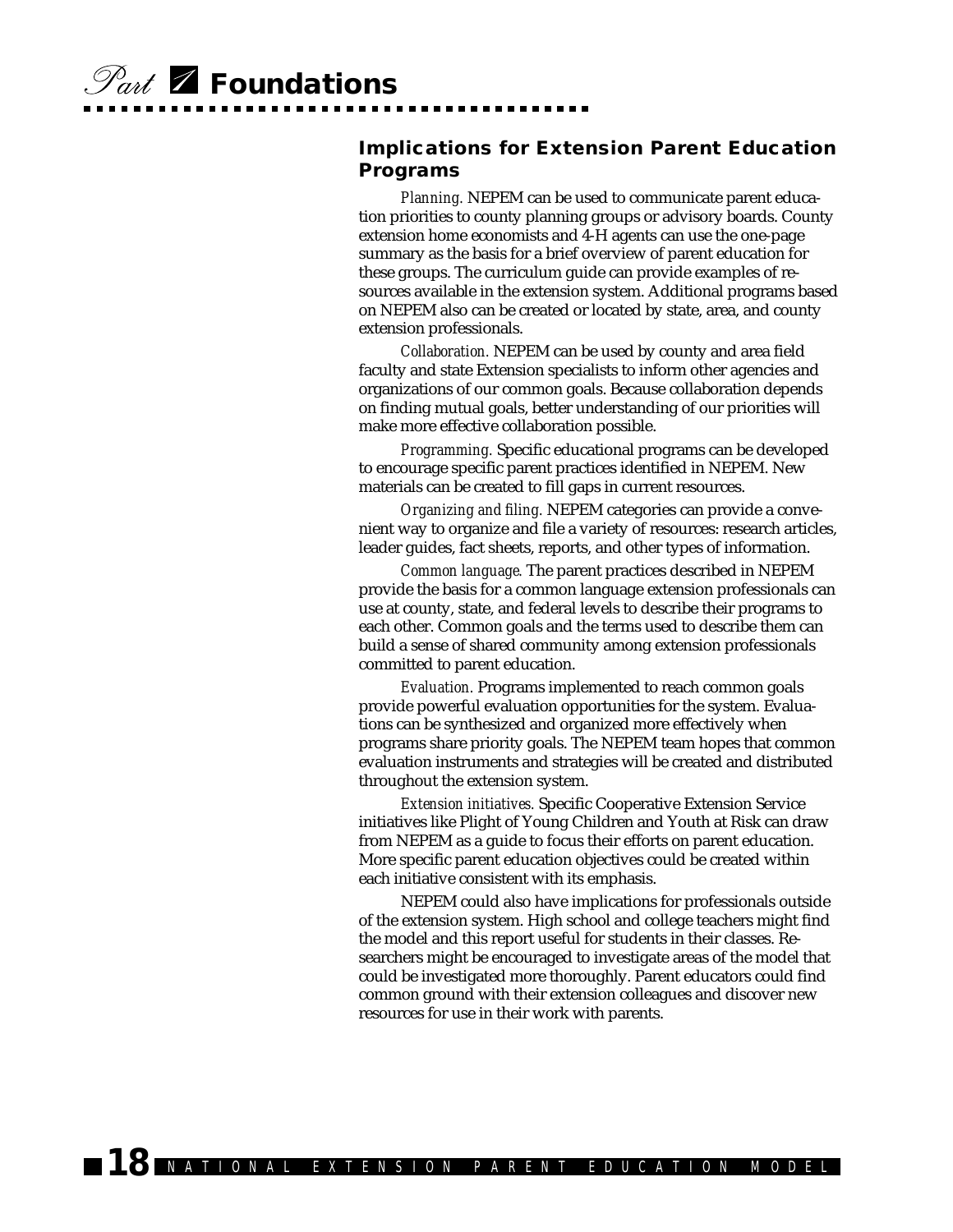## **The Model in Depth** Part 2

*"Caring for oneself means knowing and understanding oneself, managing life's demands, and establishing clear direction."*

**I**n this section, each of the categories of parent skills is examined in more detail. This overview includes a brief description of the category, a list of descriptors or keywords and critical priority parent practices identified in the model. Examples of more specific program objectives also are provided.

Examples of potential objectives are presented to illustrate the types of more specific skills that could flow from the broader, more general priority practices. They are essentially a "shopping list" to stimulate the creativity of a parent educator. Many more objectives could be created focusing on parents of children at different ages, and with different needs. Appreciation of and sensitivity to cultural practices is critical for designing specific objectives. Some of the examples of program objectives included here are specific in terms of changes in parental behavior. Others are more cognitive and less behavioral. It is up to the program developer to decide the types of program impacts they want to emphasize.

A review of the research also is provided for each priority practice category. Each category also includes a brief review of the research literature. Research was selected to give the reader a general sense of what we know about the critical practices identified in that category. The review is a starting point for those who would like to establish a thorough research base for their parent education efforts.

### **CARE FOR SELF**



**C**aring for oneself means knowing and understanding oneself, managing life's demands, and establishing clear direction. Although not impacting children directly, *Care for Self* provides a backdrop of

security, support, predictability, and purpose that indirectly influences the lives of everyone in the family. For example, a parent who has established a sense of purpose in parenting will be more comfortable establishing criteria for choos-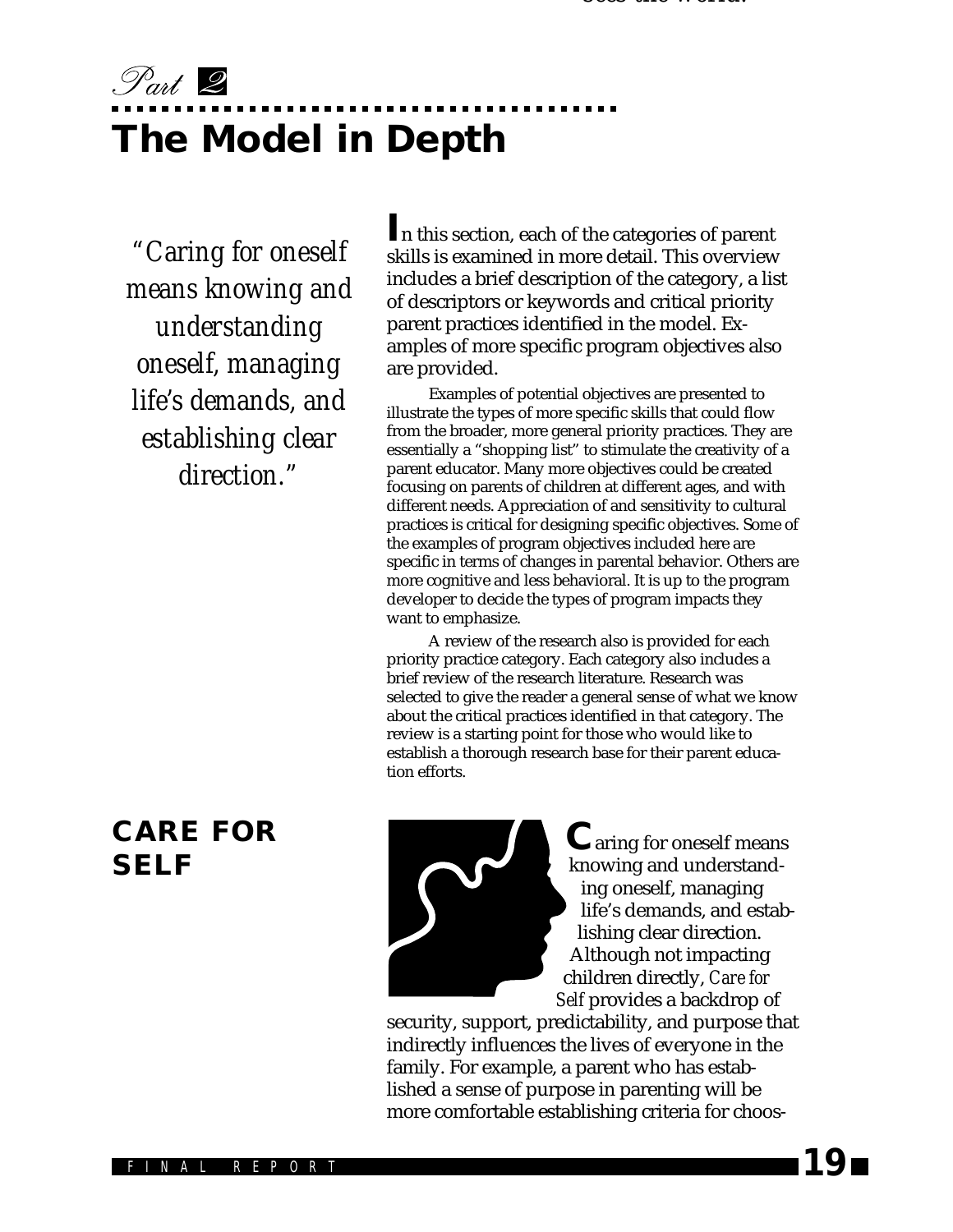## Part 2 **The Model in Depth**

Descriptors

Stress

Support

Partnerships

Philosophy

Household management

Individual strengths

ing guidance strategies. A parent who is motivated in her or his own life will be more capable of motivating a child. And a parent who feels interpersonally connected and supported will find it natural to nurture a child.

While *Care for Self* does not necessarily precede other parenting practices, it is quite possible to begin developing these skills before an individual becomes a parent. In many cases, these self-care concerns must be addressed before a parent can begin to concentrate on the child and the behaviors more directly related to parenthood.

*Care for Self* is closely connected with *Advocate*, a cluster of skills that enable parents to reach out to other institutions and the community. *Care for Self* focuses on the parent's needs and well-being while *Advocate* focuses on the needs of the child. Caring for oneself is not only a critical parenting skill, but a skill for life.

### **Critical Care for Self Practices**

- Manage personal stress.
- Manage family resources.
- Offer support to other parents.
- Ask for and accept support from others when needed.
- Recognize one's own personal and parenting strengths.
- Have a sense of purpose in setting child-rearing goals.
- Cooperate with one's child-rearing partners.

### **Examples of Specific Program Objectives for Care For Self**

The following parent behaviors serve as examples of more specific outcome objectives based on the critical practices for *Care for Self:*

- Identify three personal signs and sources of stress.
- Describe four different methods for coping with stress and four methods for reducing stress.
- Set a specific goal for improved time management.
- Create and follow a household budget.
- Identify five formal and informal sources of personal parenting support.
- Establish a balance between support that is offered to others and support that is requested from others.
- Report an increased number of personal parenting strengths.
- Report increased parenting self-confidence.
- Define four goals for one's parenting "career."
- Identify six principles that guide their decisions in parenting.
- Discuss three parenting issues with the child's other parent(s) or parent figure(s) and set shared goals.
- Demonstrate effective communication strategies for dealing with value

**We cannot give what we do not have. Self-care is the foundation for caring about others.** Second We control what

*Judith A. Graham, Human Development Specialist Maine* 

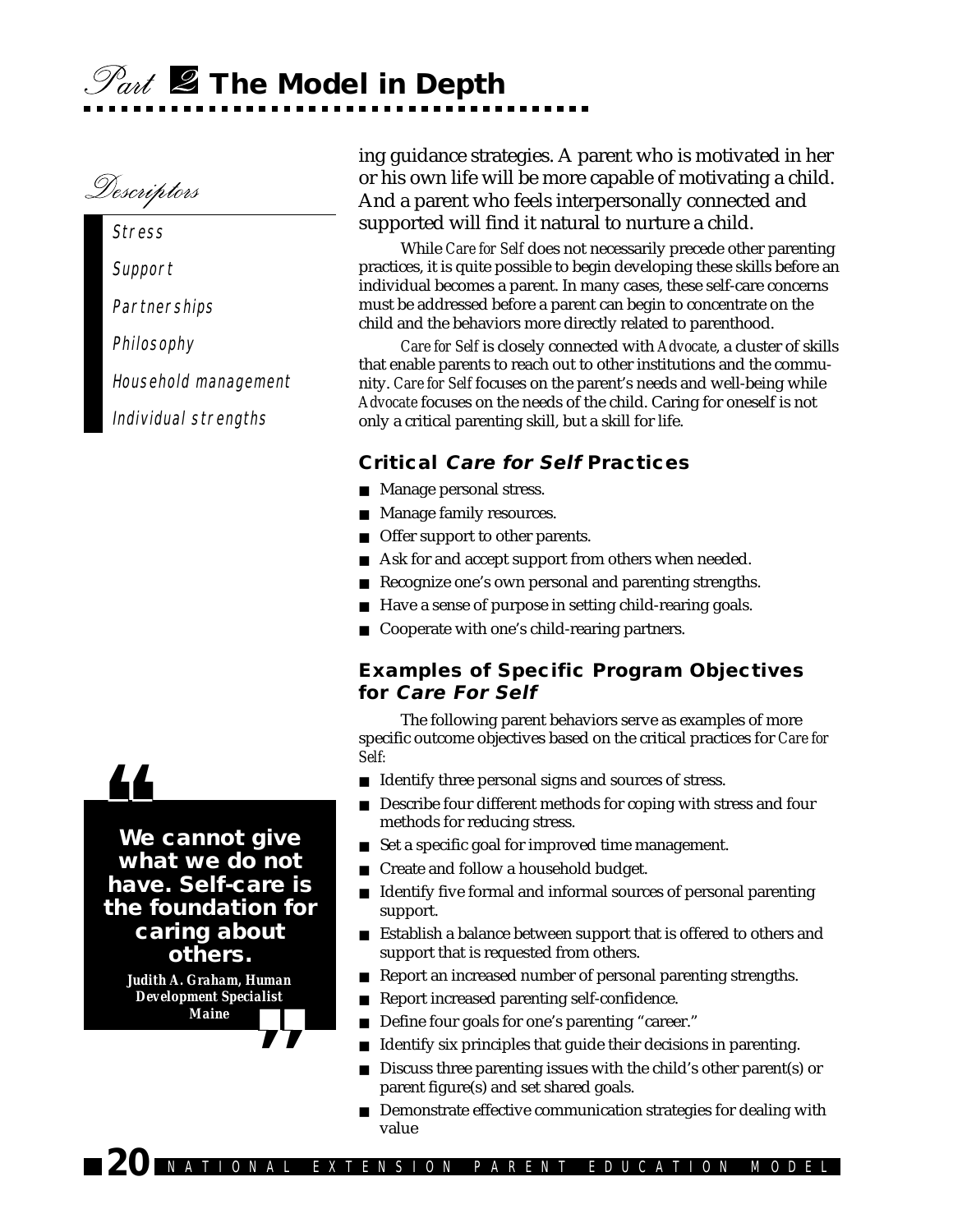

### **What We Know about Care for Self**

*Minor parenting hassles, not only major life events, appear to be important sources of stress.* Experiencing many daily hassles is associ-

### **What We Know about CARE FOR SELF**



- 1. **Minor parenting hassles, not only major life events, appear to be important sources of stress.**
- 2. **Isolation and limited contact with social support systems are factors in troubled families.**
- 3. **Close relationships lead to a secure base from which an individual can cope with stress.**
- 4. **Social support is especially critical for adolescent parents.**
- 5. **Many low-income families are able to maintain supportive networks, but large networks can be a liability. The source of support itself can be a stressor.**
- 6. **Mothers who are more satisified with their personal networks and those with larger "maternal networks" show more parenting skill.**
- 7. **Parents living with adult relatives may not develop strong parenting skills.**
- 8. **There is a "norm of reciprocity" that may make it difficult for some parents to accept support from others.**
- 9. **Supportive social networks are important for African American family life, as well as other different ethnic groups.**
- 10. **Parents who provide mutual support will seek consensus in important decisions about childrearing.**

ated with more child behavior problems, lower social competence, and greater maternal stress. Daily parenting hassles include, for example, interruptions and disruptions due to parenting, the child's

nagging or irritability, and the constant need to perform routine tasks. Hassles predicted less responsive and more controlling child behavior during interaction. Both friendship and community support consistently acted to moderate the relationship between daily hassles and the mother's interaction with the child. The data indicated that mothers need both instrumental and emotional support from husbands/ partners (Crnic and Greenberg, 1990).

*Isolation and limited contact with social support systems are factors in troubled families.* High-risk, multiproblem families tend to have networks that are smaller than average. There is a dynamic relationship between individuals and their environment which is influenced by the richness of their support network (Saulnier and Rowland, 1985). Cochran and Henderson (1990) found that mothers' perceptions of their children became more positive as a function of how many kinfolk they included in their primary network. This relationship was strongest for mothers who had less than a high school education.

*Close relationships lead to a secure base from which an individual can cope with stress.* Support effectiveness may depend on the degree to which there is a match between the particular support function and individual needs. People expect exchange of support (reciprocity)

and have expectations regarding the provision of support (trust). Support needs and partners' abilities to meet needs change over time and situation. Under conditions of duress, a supportive person can provide a secure base for a distressed parent (Coffman et al., 1991).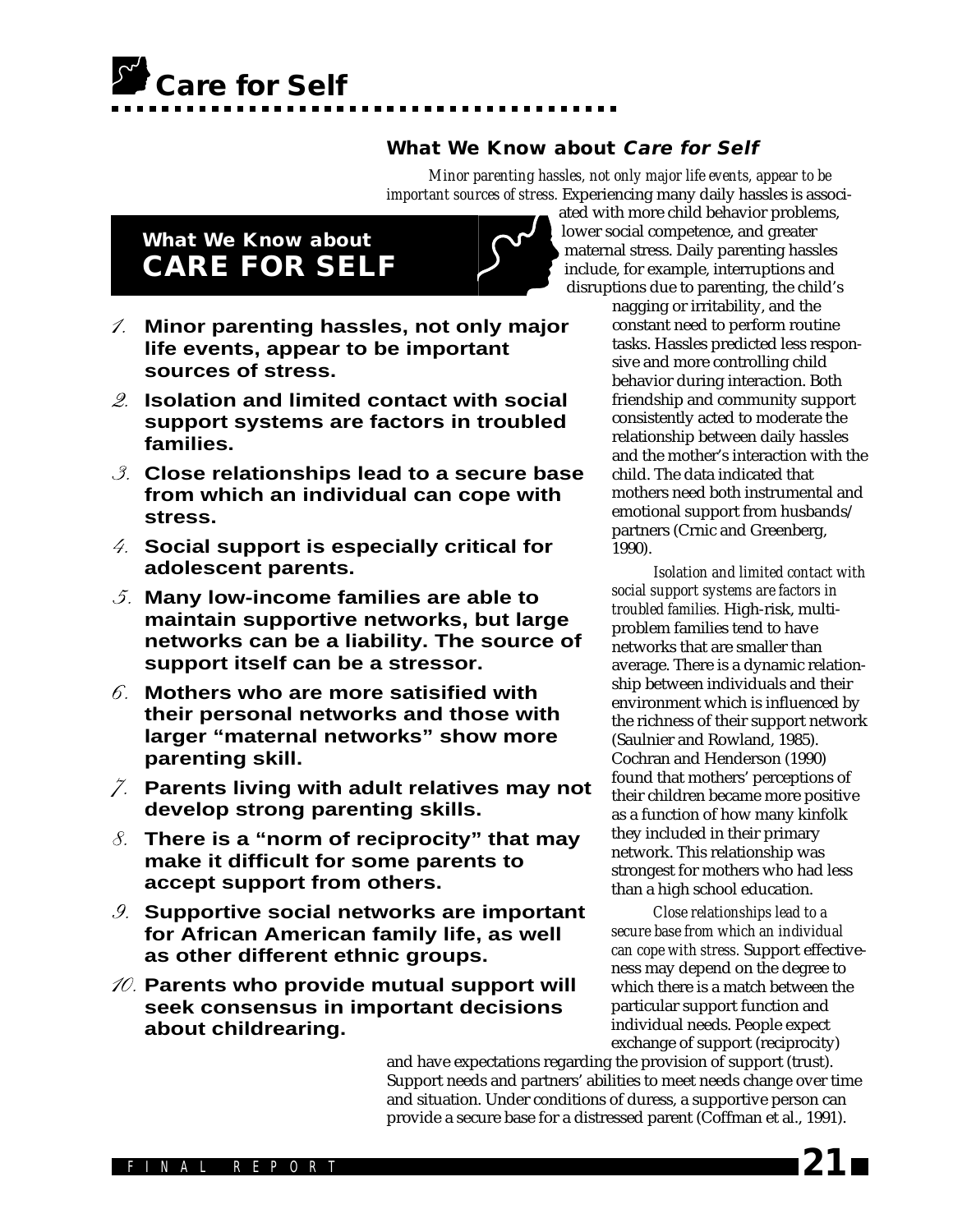Supportive, close relationships serve as "buffers" to stress that might otherwise cause a breakdown in effective parenting (Quinton, Rutter, and Liddle, 1984).

*Social support is especially critical for adolescent parents.* There is substantial evidence that social support is positively related to the quality of care teen mothers provide for their children (Luster and Mittelstaedt, 1993). Support from the family of origin is often found to be more important than boyfriend or spouse support in influencing maternal attitudes and skills. Becoming a parent may place a teen out of synchrony with other life course transitions. Developmental tasks of adolescents as individuals and as parents are contradictory (Nath et al., 1991).

*Many low-income families are able to maintain supportive networks, but large networks can be a liability. The source of support itself can be a stressor.* Supportive networks are an essential element of survival in



very low-income neighborhoods. Social support also can be a source of stress, however. For example, mothers of adolescent parents may provide essential child care of their grandchildren while undermining their daughters' independence. It is important to consider the source of support; the frequency of contact; qualitative differences in types of support, such as emotional/ supportive, instrumental/material, information/ referral, as well as the extent of reciprocity in the relationship. The type of help that is needed most may be a function of a person's situation, but what actually is available may depend on the nature of the network. The quality of the contacts predicted whether or not parents maltreated their children. Only those mothers who perceived others as willing and able to meet their needs and who saw themselves as competent to enlist their help were judged by others in the group to be parenting adequately. It also was important that they were able to establish reciprocal relationships and express empathy (Crittenden, 1985).

> *Mothers who are more satisfied with their personal networks and those with larger "maternal networks" (systems of support specifically for parenting) show more parenting skill, while those who view children as acting out and report low rates of supportive social contact have less*

*frequent prosocial mother-child interaction.* Although personal and maternal networks overlap, mothers tend to have larger personal networks than maternal ones. Concerning their maternal networks, they tend to be more satisfied with the help offered directly to their children and less satisfied with the advice they receive. Those who are more satisfied with their networks report a greater sense of well-being and have

**22** NATIONAL EXTENSION PARENT EDUCATION MODEL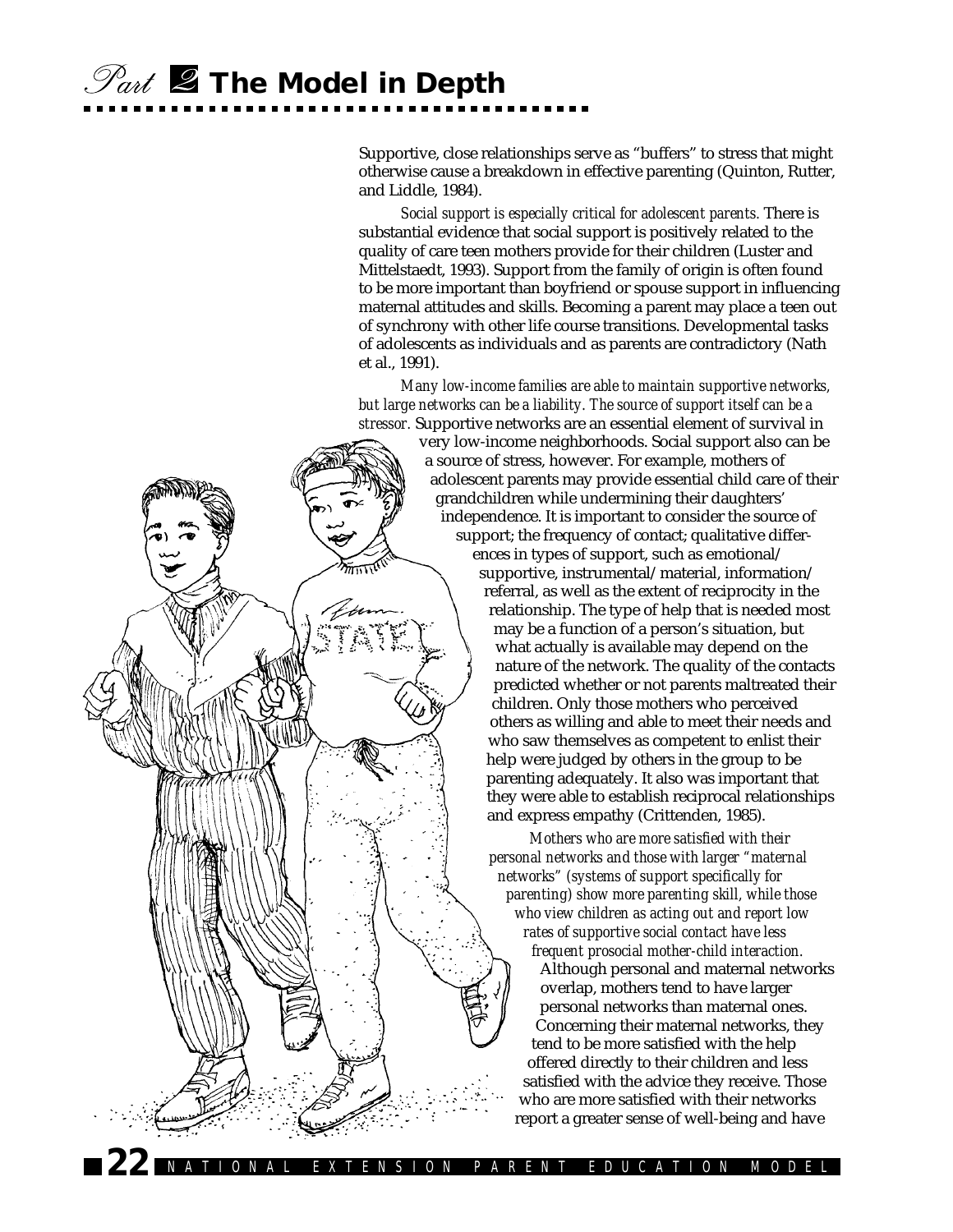# **Care for Self**

**Parenting is a trial run for all parents. There are no written guidelines or instructions issued with children.** ❝

S *Sheila B. Jeffers, Youth/Adult Specialist, Florida* ❞

*"Care for Self provides a backdrop of security, support, predictability, and purpose that indirectly influences the lives of everyone in a family."*

been observed to be more likely to praise their children and are less intrusive (Jennings et al., 1991; Szykula et al., 1991).

*Parents living with adult relatives may not develop strong parenting skills.* It is better if those other adults provide educative rather than exploitative support. Richardson et al., (1991) called this a "developmental double bind." Support is important, and living with other adult relatives can help parents attain various types of crucial support, but it also may make it difficult for young parents to develop maturity and parenting competence. Furstenberg (1981) identified two patterns of support from families: educative and exploitative. In examining families with teen parents, it is possible to identify parents who help the teens to care for their children and gradually allow them to take over the jobs they can handle. In contrast, other families assume responsibility for all tasks and do not allow the teen autonomy or decision-making power. Clearly, educative support helps the teen mother to assume responsibility when she is ready (Barratt, et al., 1991).

*There is a "norm of reciprocity" that may make it difficult for some parents to accept support from others.* The norm of reciprocity assumes that someone who receives help from others will eventually return the favor. This means that people who believe they will not be able to return the favor may not seek help. Unfortunately, people with the fewest resources to help others may be the most in need of help from others. This norm appears to be less important with family and intimate relationships (Shumaker and Brownell, 1984).

*Support social networks are important for African American family life as well as other different ethnic groups.* Support from friends, church members, neighbors, and co-workers positively influence self-esteem and personal efficacy, parent-child relationships, and the ability to deal with social problems. Extrafamilial support is associated with socialization responsibility and child care for men regardless of ethnic group (Ahmeduzzaman and Roopnarine, 1992).

*Parents who provide mutual support will seek consensus in important decisions about childrearing.* When parents use incompatible approaches with their children, the children may show lower selfesteem, problems adapting to school, and lower school achievement. Mothers and fathers may respond differently to developmental changes and demands and display incongruent or disparate patterns of control and influence. Child-rearing disagreements between parents are correlated with behavior problems in three- to six-yearolds (Jouriles et al., 1991) as well as older children (Kandel, 1990). Adolescents are more likely than younger children to notice the difference between their parents (Johnson et al., 1991).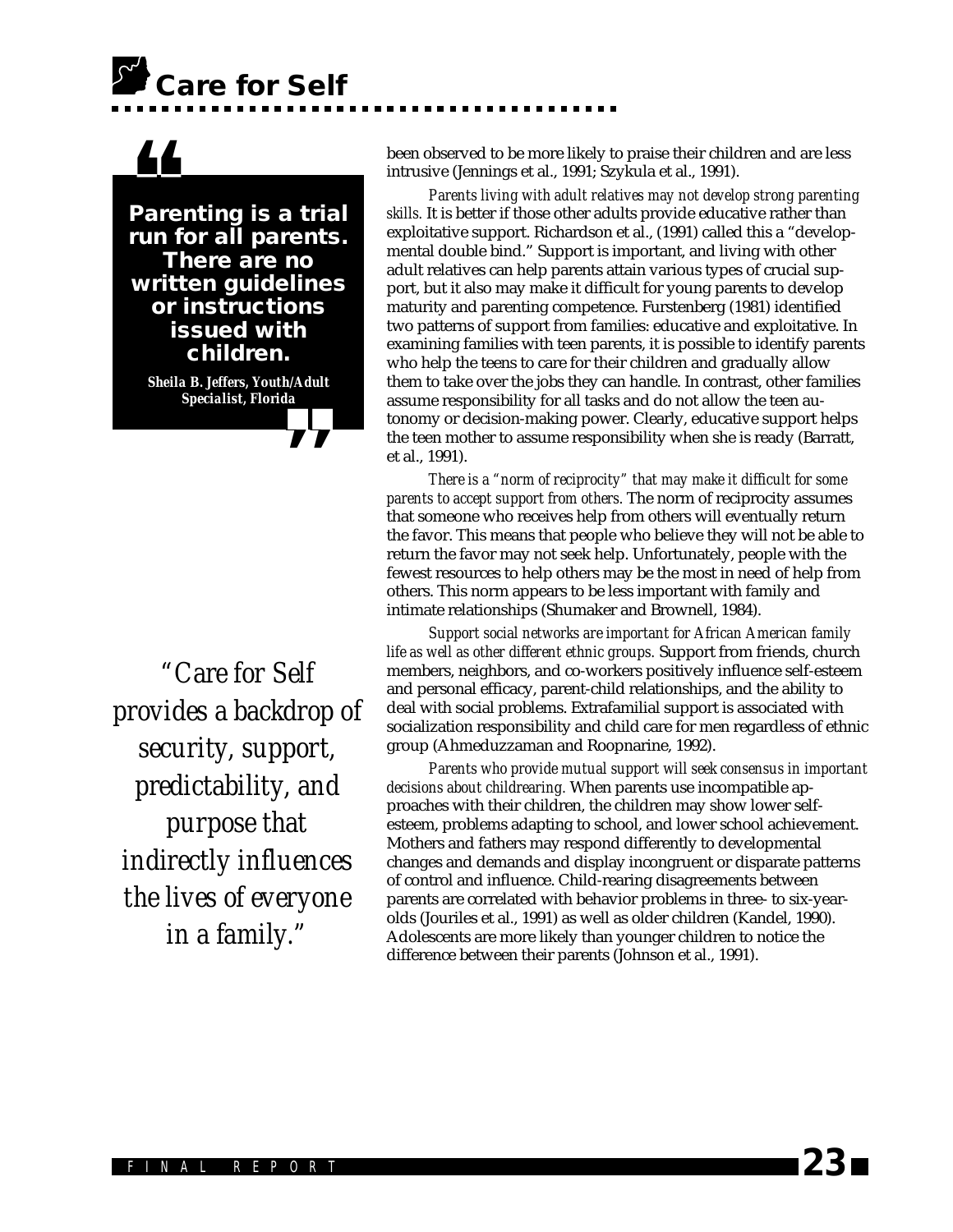## Part 2 **The Model in Depth**

### **UNDERSTAND**

Descriptors

Awareness

Acceptance

Insight

Developmentally appropriate

*teach parents to avoid labeling, to allow for some failure as normal, and to have optimistic expectations for their children."*

*"It seems wise to*



**T**<sup>o</sup> *Understand* children, their development, needs, and uniqueness is vital for parents. Each child is different, not only in abilities, but also in the extraordinary way that he or she sees the world. Understanding children can result in less conflict in relationships

with them. Understanding is also an important part of helping children become secure and healthy people. Children are not likely to become caring, loving people if they have not experienced understanding from people who are close to them.

### **Critical Understand Practices**

- Observe and understand one's children and their development
- Recognize how children influence and respond to what happens around them.

### **Examples of Specific Program Objectives for Understand**

The following parent behaviors serve as examples of more specific outcome objectives based on the critical practices for *Understand:*

- Describe the stages of physical, cognitive, and social development of childhood and adolescent development.
- Understand how parents and children influence each other in different ways throughout childhood and adolescence.
- Evaluate the reasonableness of their expectations in terms of a child's developmental level.
- Create a developmentally appropriate environment for children that allows for movement, play, and creativity.
- Know when children can be expected to be toilet trained, to stay at home alone, to prepare meals alone, to leave home for short periods, to go on dates, or to drive a car.
- Understand that infants and preschoolers are naturally curious and active and that sitting quietly for a long time is unreasonable.
- Match the difficulty of learning activities to the developmental levels of children.
- Understand the basic needs of children: physical needs (sleep, food), emotional needs (love, acceptance, security, guidance, control, independence, and respect for self and others), social needs (friendship, companionship), intellectual needs (intellectual stimulation, thinking new thoughts), spiritual needs (the need to know that we are part of something bigger than ourselves), and

**24** NATIONAL EXTENSION PARENT EDUCATION MODEL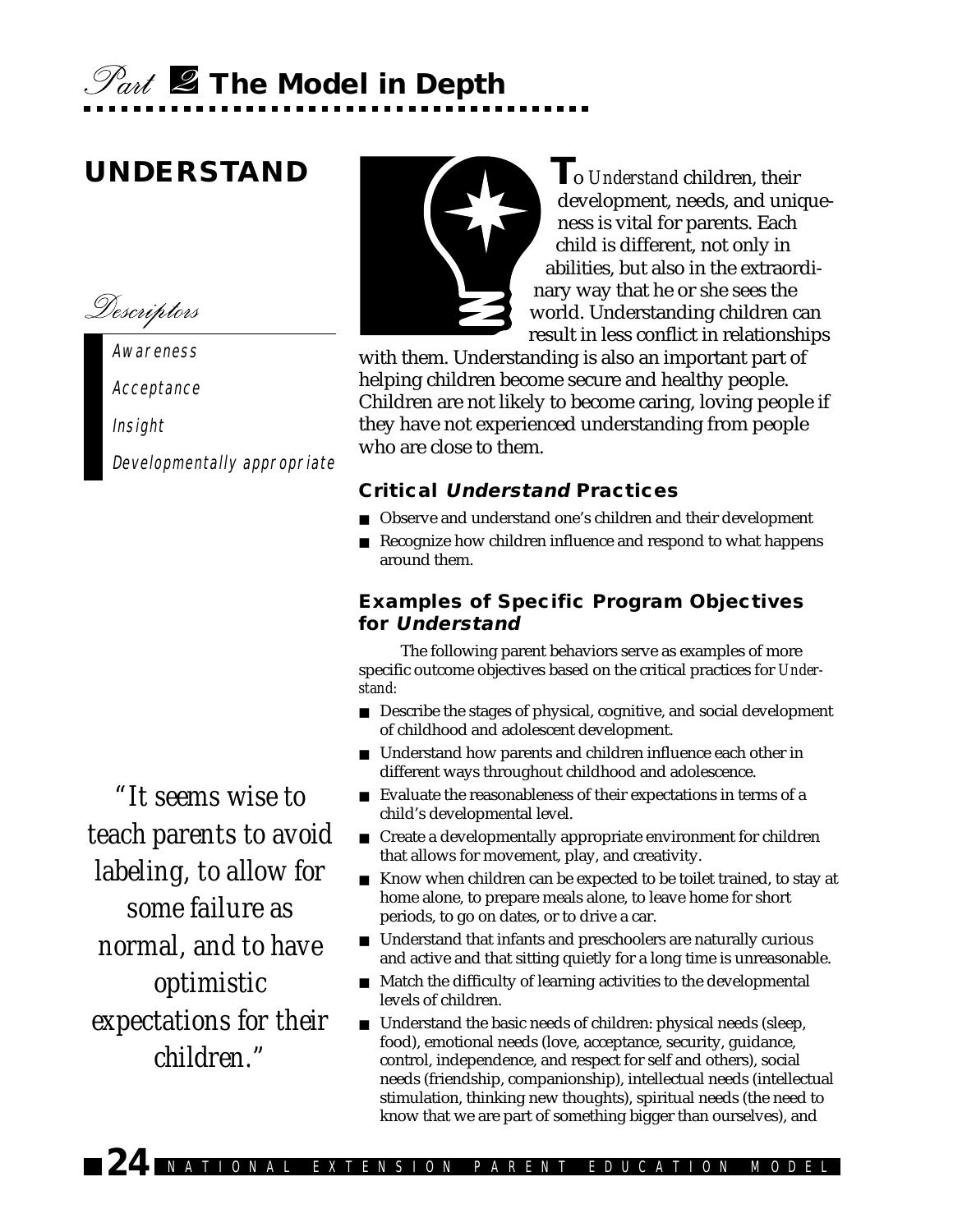

❝

**Understanding sets the tone for openness in the relationship between parent and child.**

St. Texas *Dorothy E. James, Human Development Specialist, Texas* St. 1883 creative needs (need to express self).

- Draw on one's own childhood experiences to respond with more compassion and understanding of children.
- Observe and interpret their children's behavior and use that information to make adjustments in parenting behavior.
- Understand that each child is different and unique from others.
- Observe their children and the purposes underlying their behavior (i.e., looking at their faces, watching their actions, listening to them, being attentive to their feelings, and identifying patterns of behavior).
- Listen to nonverbal indicators as well as verbal language of children.
- Consider external factors that affect their children's behavior.
- Evaluate their own parenting behavior and to use this insight to change their behavior.
- Identify consequences of substance use and abuse (including smoking, alcohol, and drugs) for a developing fetus.
- Identify the consequences of nutritional decisions for a developing fetus.

### **What We Know about UNDERSTAND**



- 1. **Different parents have different beliefs about the causes of their children's behavior.**
- 2. **Parents will be more effective if they are knowledgeable about their own child, child development, and childrearing.**
- 3. **Parents use observation and comparison to better understand their children.**
- 4. **A parents' knowledge of child development is affected by culture, family, and generation.**
- 5. **Children thrive when the environment suits their own personal style.**
- 6. **Difficult child temperament, especially during infancy, can undermine parental functioning.**
- 7. **Parental beliefs and expectations influence a child's experience and behavior.**

### **What We Know about Understand**

*Different parents have different beliefs about the causes of their children's behavior.* Mothers of only children are more likely to view their own childrearing as influential while parents of multiple children are more likely to see genetic causes as significant. Parents also are more likely to emphasize their own childrearing if the child is perceived as doing well and deny self-attribution when the child has problems. Attributing a child's behavior to environmental forces or genetics may be self-protective for a parent but could discourage direct action by the parent to help the child (Himelstein et al., 1991).

*Parents will be more effective if they are knowledgeable about their own child, child development, and childrearing.* What parents know about children's development is positively related to their skills in designing a supportive learning environment and to their ability to interact in ways that stimulate development. Providing parents with information about child develop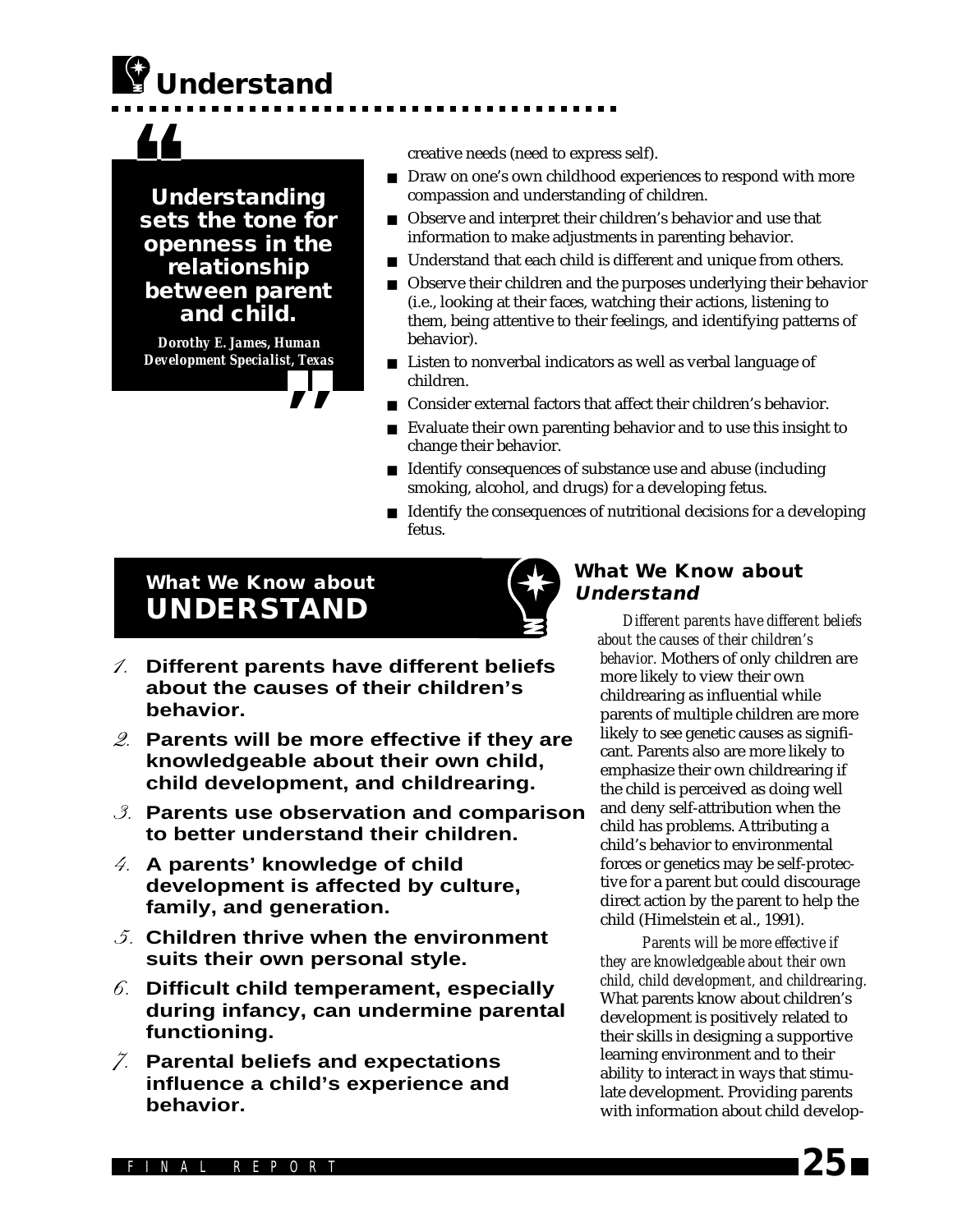ment is a highly cost-effective human service that enhances the knowledge base of parents and others in the parent's personal social network who also interact with the child (Stevens, 1984; Schmitt, 1987). In addition, being perceptive about a child's individuality and the "fit" between a child's temperament and the environment are critical for enhancing a child's development and well-being (Lerner, 1993).

In a summary of the research, Belsky (1984) concluded that "sensitive" parenting, attuned to children's capabilities and to the developmental tasks they face, promotes emotional security, behavioral independence, social competence, and intellectual achievement. After his examination of the literature, Powell (1991) concluded that children's intellectual performance is better when mothers hold accurate judgments about their child's intellectual abilities. Parents' knowledge of difficult developmental phases can help them provide for their children's needs while preventing abuse. Schmitt (1987) identified seven developmental problems with children that are likely to cause problems for parents: colic, awakening at night, separation anxiety, normal exploratory behavior, normal negativism, normal poor appetite, and toilet training problems. A parent's knowledge of the range of normal child behavior and appropriate responses is very important.

Fulton et al.,(1991) found that adolescent mothers gained significant knowledge of infant development as a result of their participation in a parent education program. By the conclusion of the program, the adolescent mothers also demonstrated lower scores on a test measuring inappropriate interactions with children. Researchers concluded that knowledge of child development could prevent potential child abuse.

Cook (1991) found four parental attributes that contributed to expertise with infants: awareness of the child's goals and needs in a problem situation; developmentally sensitive understanding of the child and developmentally appropriate childrearing responses; responsiveness to cues from the child; and providing opportunities for the child to be self-directive.

*Parents use observation and comparison to understand their children.* When asked about their sources of information about their children, parents will use comparisons to other children of the same age. Such comparisons may be favorable ("She's advanced compared to other kids," or "He's doing what his brothers did at that age") or unfavorable ("He can't do what other kids can do," or "My other kids could do that when they were her age"). These informal appraisals allow parents to conclude whether their child's development is typical or atypical (Glascoe and MacLean, 1990).

*A parent's knowledge of child development is affected by culture, family, and generation.* These systems are interdependent. A parent's knowledge is affected by culture, family, and generation which then influences his or her behavior. For example, a mother whose family has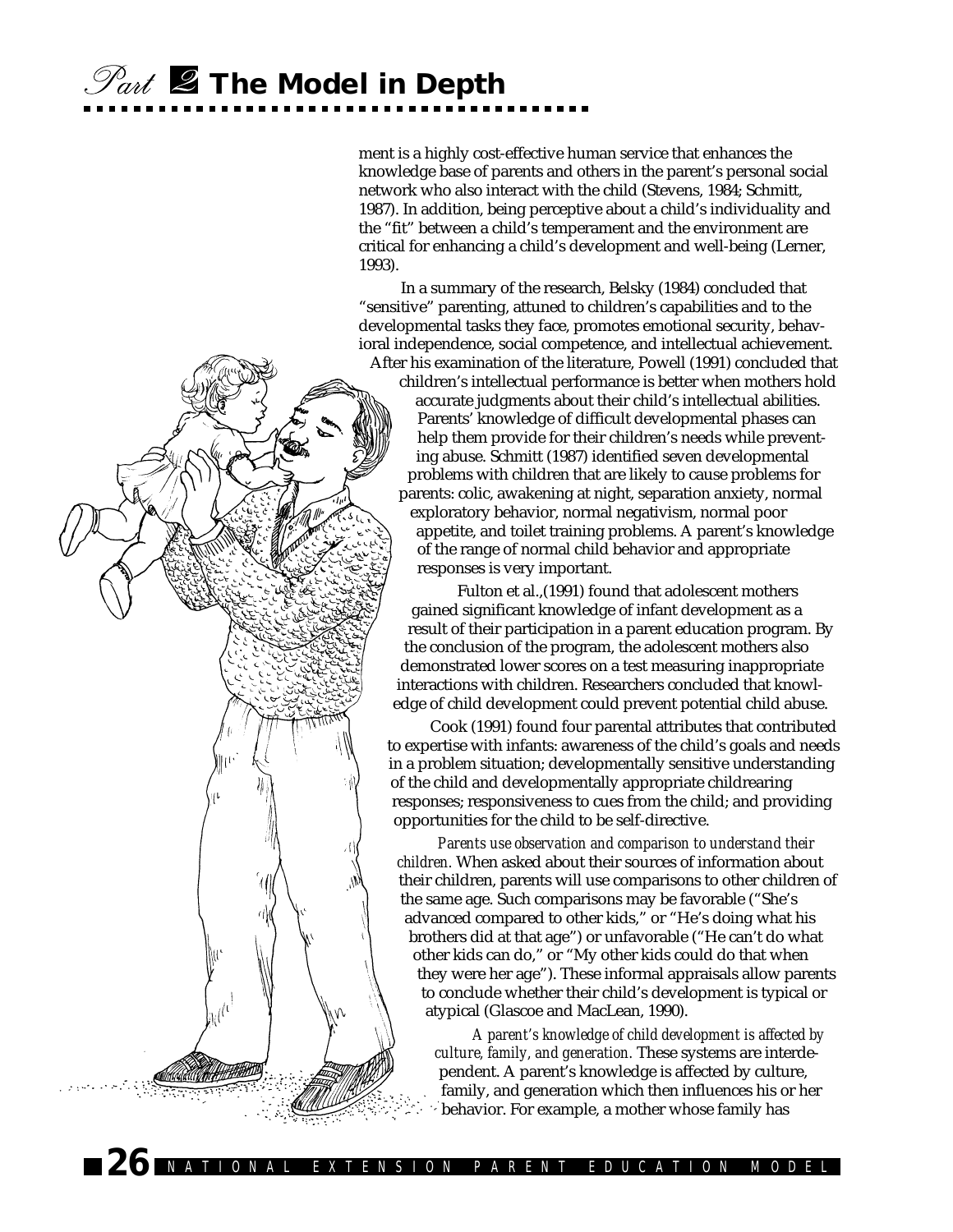

*"Each child is different, not only in abilities, but also in the extraordinary way that he or she sees the world."*

**By doing parent education I learned that many parents don't think of parenting as a skill. They do to their kids what was done to them.** S<br>By do

❞ *Mildred L. Holland, Family and Child Development Specialist, Mississippi*

excessively high or low expectations of children may treat her child differently from the mother who receives more appropriate expectations from her family. A mother's knowledge is often based on her own mother's knowledge. Parents from different cultures will respond differently to information they receive about children (Sistler and Gottfried, 1990). Cultural context does influence the way parents think about their children, their parenting goals, and values (Okagaki and Divecha, 1993).

*Children thrive when the environment suits their own personal style.* Children choose the environments that are most comfortable for them. Being aware of different children's needs for stimulation may be very important for their development. One child may need a very active, stimulating environment while another (even within the same family) may thrive in a very orderly, peaceful environment. Much of the difference in styles between children is temperamental and not subject to outside change (Scarr and McCartney, 1983).

Parents who understand their children are likely to create an environment that challenges them, one that is neither boring because it expects too little nor distressing because it expects too much (Hunt and Paraskevopouls, 1980).

*Difficult child temperament, especially during infancy, can undermine parental functioning.* If they view their infant as having a "difficult" temperament, parents are likely to spend less time with them and be less responsive to their cries. Some parents may be better prepared because of their own temperament to manage children who cry frequently and react negatively to environmental stimuli (Belsky, 1984).

*Parental beliefs and expectation influence a child's experience and behavior.* Phillips (1987) identified parent appraisals of a child's academic performance as more influential in the child's academic self-perception than even objective indicators such as report cards. Judgments of children's performance made by parents are clearly very important to a child's developing self-perception. The practice of labeling problem behavior may be disabling, even self-fulfilling. Such labeling may be very common in family settings (Philips, 1987; Valins and Nisbett, 1987; Harter, 1982; Covell and Abramovitch, 1987).

Several researchers found that children were likely to see themselves as the cause of parental anger but not for parental happiness, sadness, or fear. Perhaps the stresses of family living may make parental anger prominent in the child's experience of the parent. Parents may, unfortunately, blame children more frequently for their anger than for other emotions. Children may over-react to messages of parental anger, generalizing it to broad disapproval. Such perceptions—and misperceptions—may maintain a damaging family cycle of misunderstanding and hurt (Harter, 1982; Covell and Abramovitch, 1987).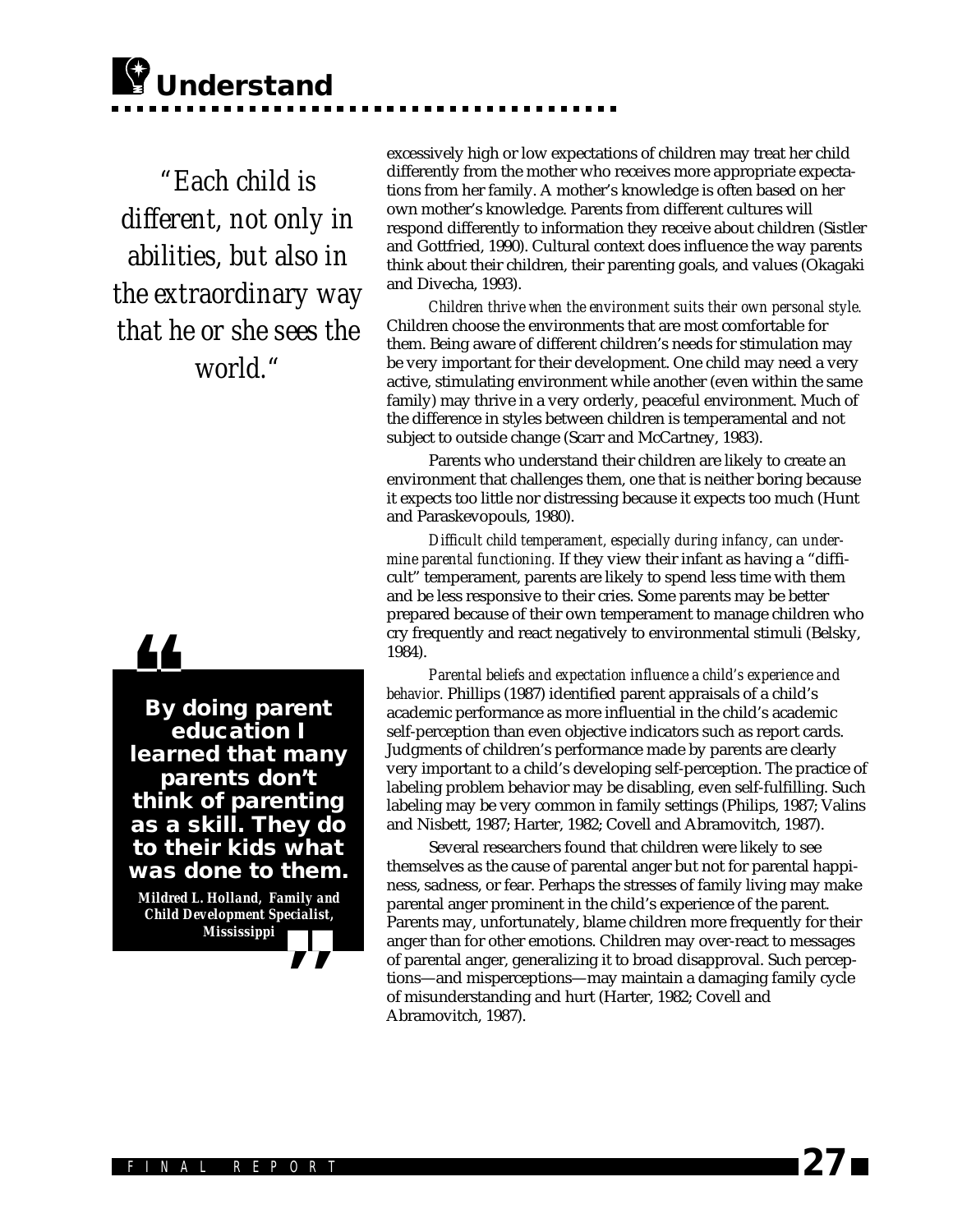## Part 2 **The Model in Depth**

### **GUIDE**

Descriptors

Authority Power **Discipline** Control Freedom Responsibility Problem solving Conscience Punishment

Regulation



**T**he *Guide* component of the model focuses on the development of personal strength in children and the benevolent expression of authority by parents. Parents are faced with a difficult balancing act in establishing authority: to use their power to identify, introduce, and enforce

reasonable limits while gradually giving freedom to children by encouraging them to be appropriately responsible for themselves. Parents have the responsibility to use their superior knowledge and wisdom to set limits that protect their children and show concern for the welfare of others. They may want to teach their children to inhibit destructive behavior and engage in more prosocial or worthwhile action.

Children, on the other hand, seek freedom from such constraint even as they need guidance and structure. Their growth as individuals depends on making choices and facing the consequences of their own decisions.

Assistance with this difficult task of communicating values, nurturing self-control, and responding to misbehavior is a common request by parents. This clear desire for assistance provides the rationale for making *Guide* one of the components of the model.

### **The Critical Guide Practices**

- Model appropriate desired behavior.
- Establish and maintain reasonable limits.
- Provide children with developmentally appropriate opportunities to learn responsibility.
- Convey fundamental values underlying basic human decency.
- Teach problem-solving skills.
- Monitor children's activities and facilitate their contact with peers and adults.

### **Examples of Specific Program Objectives for Guide**

The following parent behaviors serve as examples of more specific outcome objectives based on the critical practices for *Guide:*

- Make confident discipline decisions based on knowledge of options.
- Increase thoughtful or reflective responses to a child's misbehavior while decreasing impulsive reactions.
- Increase the use of prevention and guidance and decrease the use

**28** NATIONAL EXTENSION PARENT EDUCATION MODEL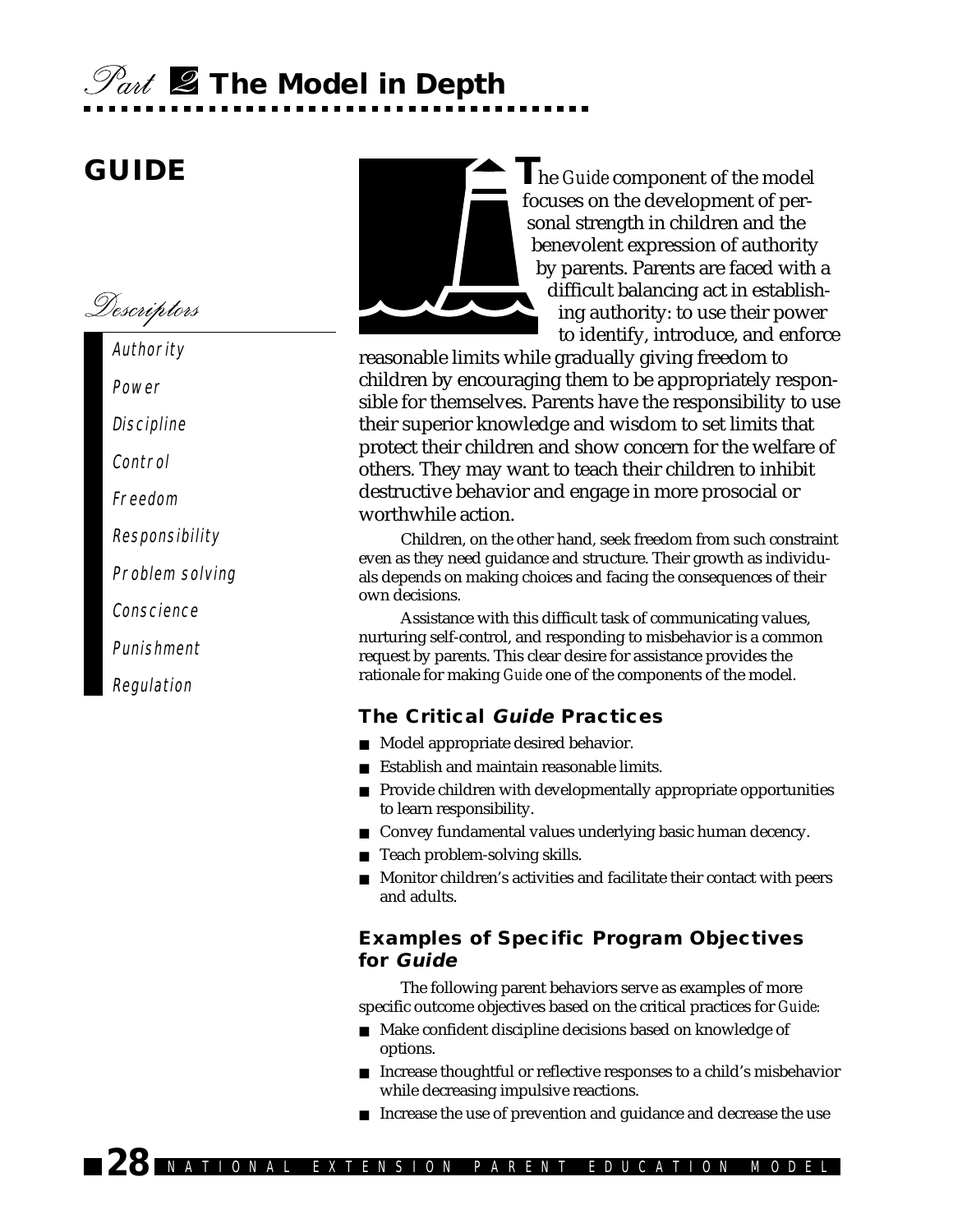of punishment, especially spanking, in their use of discipline.

- Implement a four-step sequence for responding to misbehavior.
- Identify why limits are important.
- Understand that limits are based on values.
- Evaluate whether limits are based on values.
- Define misbehavior and learn to use three critical questions to determine whether misbehavior is taking place.
- Learn reasons why children misbehave.
- Learn how to use prevention as part of a discipline strategy.
- Differentiate between cruelty and reasonable consequences.
- Understand when consequences are necessary.
- Use reasonable consequences appropriate to the misbehavior.

### **What We Know about Guide**

*The most effective discipline style involves a delicate balance between parental warmth/acceptance and parental control/strictness.* According to Diana Baumrind (Maccoby and Martin, 1983) this authoritative pattern of parenting includes the following elements:

### **What We Know about GUIDE**

**Guide**

1. Expectations for mature behavior from children and clear limits;

2. Firm enforcement of rules and standards, using commands and sanctions when

necessary;

3. Encouragement of children's independence and individuality;

4. Open communication between parents and children, with parents listening to children's points of view, as well as expressing their own; encouragement of give-and-take;

5. Recognition of rights of both parents and children.

Effective parents make reasonable and firm demands that are accepted as legitimate by children. These parents encourage their children to make choices and regulate their own behavior.

A clear, reasonable structure provides security and stability. In ten years of working with distressed families in a treatment program, the Patterson group (Maccoby and Martin, 1983) found that the lack of

compliance by aggressive children is central to family dysfunction. In order to help parents reestablish their authority they instituted a program on child management with the following characteristics:

- 1. **The most effective discipline style involves a delicate balance between parental warmth/acceptance, and parental control/strictness.**
- 2. **An authoritative discipline style is associated with a variety of positive outcomes for children.**
- 3. **Consistency in guidance is important to children.**
- 4. **Guidance is part of a relationship in which each person influences and is influenced by the other.**
- 5. **Ineffective discipline choices are associated with a variety of personal and family stressors.**
- 6. **The ideology of physical punishment is currently in a stage of transition.**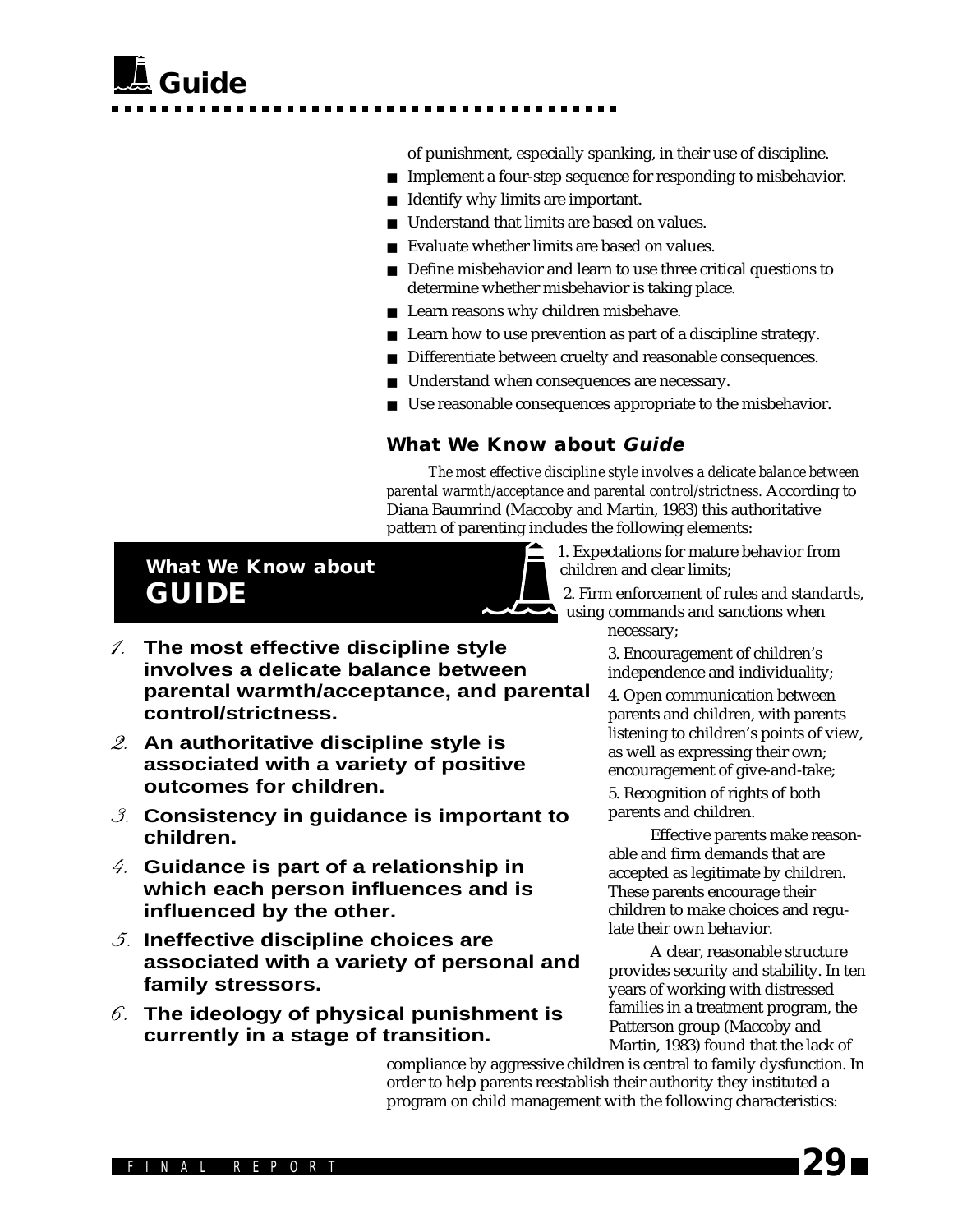## Part 2 **The Model in Depth**

*"Effective parents make reasonable and firm demands that are accepted as legitimate by children. These parents encourage their children to make choices and regulate their own behavior."*



- 1. Çlear understandings of what would be considered acceptable and unacceptable behavior are established;
- 2. Children's behavior would be closely monitored so that both compliance and noncompliance with the understood rules can be noted quickly and consistently;
- 3. Consistent reasonable responses to the misbehavior would be established;
- 4. Positive consequences for the child's prosocial behavior would be emphasized.

Program developers believed that once parents established their influence in obtaining compliance from their children, they would be able to teach self-help and prosocial skills more effectively.

Hoffman (1975) advocates a "victim centered" discipline that encourages children to repair the damage they have done, apologize, and show concern for the victim's feelings. Children who experience this form of discipline are viewed by their peers as being kind people. Victim-centered discipline uses person-oriented instead of positionoriented reasoning (Bearison and Cassel, 1975). Person-oriented reasoning draws attention to the experience of those involved—their

feelings, thoughts, needs, and intentions ("Hitting hurts. See how much your sister is crying now. She is sad."). Positionoriented reasoning makes an appeal based on rules ("You are not supposed to hit your sister.") or status ("Because I said so.").

*An authoritative discipline style is associated with a variety of positive outcomes for children.* Baumrind (1991) found that authoritative parents were more likely than parents who were authoritarian or permissive to have children who were socially responsible and independent.

Children's moral development in grades 1-10 was best predicted by a parental discussion style that involved a giveand-take discussion and supportive interactions, combined with the presentation of higher-level moral reasoning (Walker et al., 1991). Authoritative parenting across ethnic groups also is associated with academic success by adolescents (Dornbusch et al., 1987; Steinberg, et al., 1989) and positive peer relationships (Dekovic and Janssens, 1991; Lamborn and Mounts et al., 1991).

Competent adolescents have parents who exercise reasonable control but who are flexible and encourage independence (Lamborn et al., 1991; Montemayor, 1986). Adolescents who abstain from using drugs have parents who maintain control by clarifying appropriate behavior, reinforce with praise and encouragement, and maintain warm, caring relationships (Baumrind, 1991; Coombs and Landsverk, 1988).

Dubow and his colleagues (1987) found that childrearing styles characterized by acceptance and a less dominating approach to punishment, and identification of the child with the parent are associated with higher levels of adult ego development twenty-two years later. Direct control techniques in both teaching and in response to a child's misbehavior are

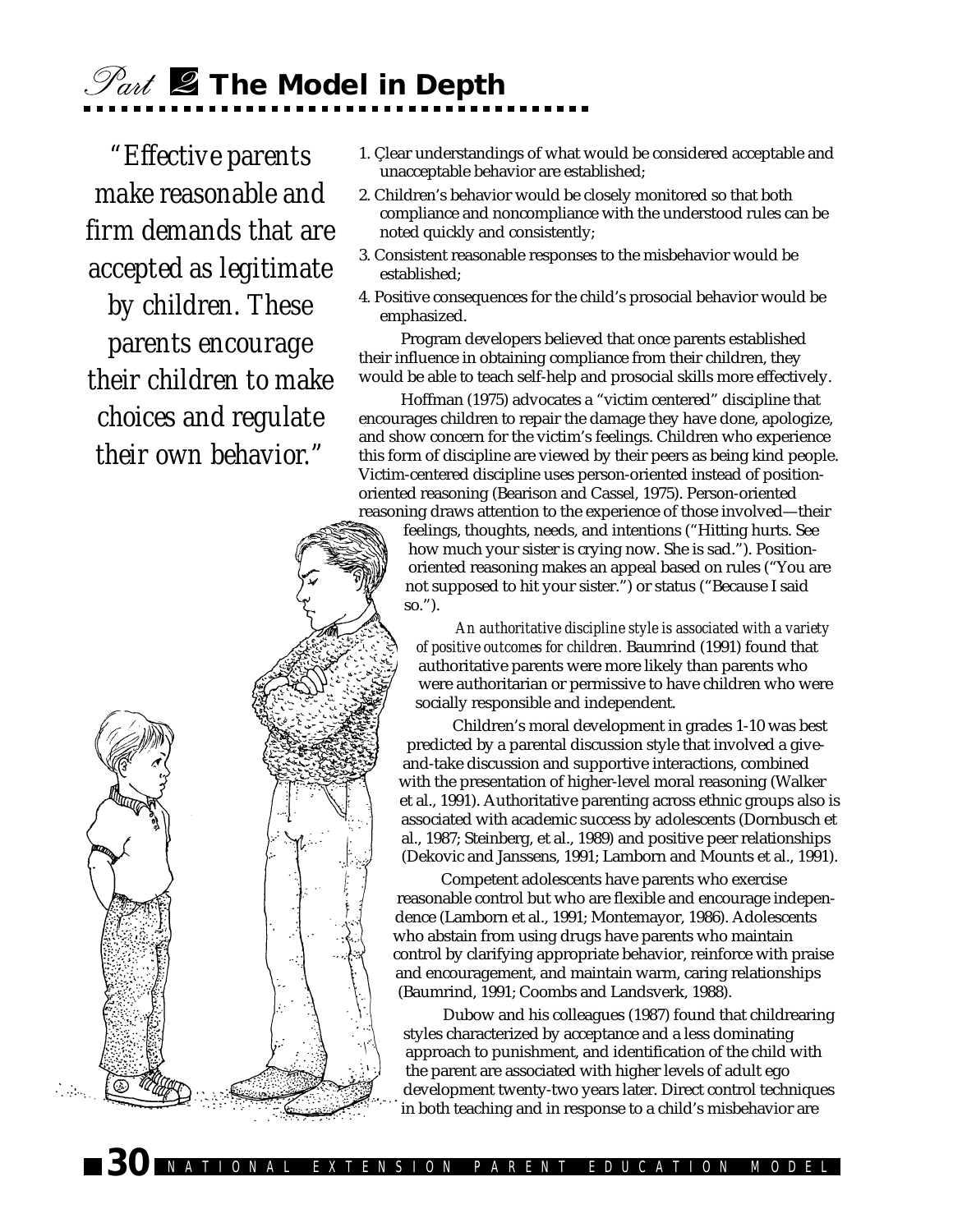

**Guide**

*Dorothy E. James, Family Life Specialist, Texas* ❞ negatively related to the child's academic success at four, five, six, and twelve years of age (Hess and McDevitt, 1984).

A nationally representative sample of 3,346 American parents with a child under eighteen living at home found that 63 percent of the parents reported instances of such verbal aggression as swearing and insulting the child. Children who experienced frequent verbal aggression from parents exhibited higher rates of verbal aggression, delinquency, and interpersonal problems than other children (Vissing et al., 1991). Children four to eleven years of age who received frequent and/or severe punishment committed more aggressive transgressions (toward siblings, peers, adults outside family) and were more likely to oppose parental interventions than children who received infrequent and/or mild punishment (Trickett and Kucynski, 1986). Larzelere (1986) found a direct positive relationship between spanking and child aggression against others. But when mild or moderate punishment was coupled with reasoning, child aggression did not increase.

In a study reported recently in the *Harvard Medical School Mental Health Letter,* adults who had been raised with harsh physical discipline were found to be almost three times as likely to develop depression or alcoholism as were those whose parents had brought them up in gentler ways (Mellinger, 1989).

McCord (1983) compared over a forty-year period abused, neglected, and rejected boys with boys who experienced love and nurturing. Children who were not actively nurtured had higher rates of juvenile delinquency. About half of the abused and neglected children who were convicted of serious crimes became alcoholics, or suffered from mental illness. They also died at a younger age than those who were nurtured as children.

*Consistency in guidance is important for children.* Montemayor (1986) found that ineffective parents punish more than they reward although use of punishment and reward is inconsistent. Maltreating parents have been found to use ineffective and inconsistent punishment and discipline (Reid et al., 1981; Kimball et al., 1980).

*Guidance is part of a relationship in which each person influences and is influenced by the other.* Minton et al., (1971) studied disciplinary encounters in the homes of ninety two-year-olds. Mothers' initial responses to physical or verbal aggression, temper tantrums, or harm to household objects were initially mild in tone. Pressure on the child was escalated to a more forceful level if the child did not comply to the initial effort. Mothers responded more firmly at the outset of a conflict if they had to use force to gain the child's compliance in a prior conflict.

A child's propensity to comply and avoid defiance may be affected by the extent to which the mother's control strategies allow the child a degree of autonomy. Children are more likely to comply if they perceive they are participating in a reciprocal relationship. Their mothers are clear about what they want while listening to their children's desires. They show respect for their children's autonomy and individuality. These mothers reason, persuade, suggest, and adapt their requests to what they think their children will accept (Crockenberg and Litman, 1990).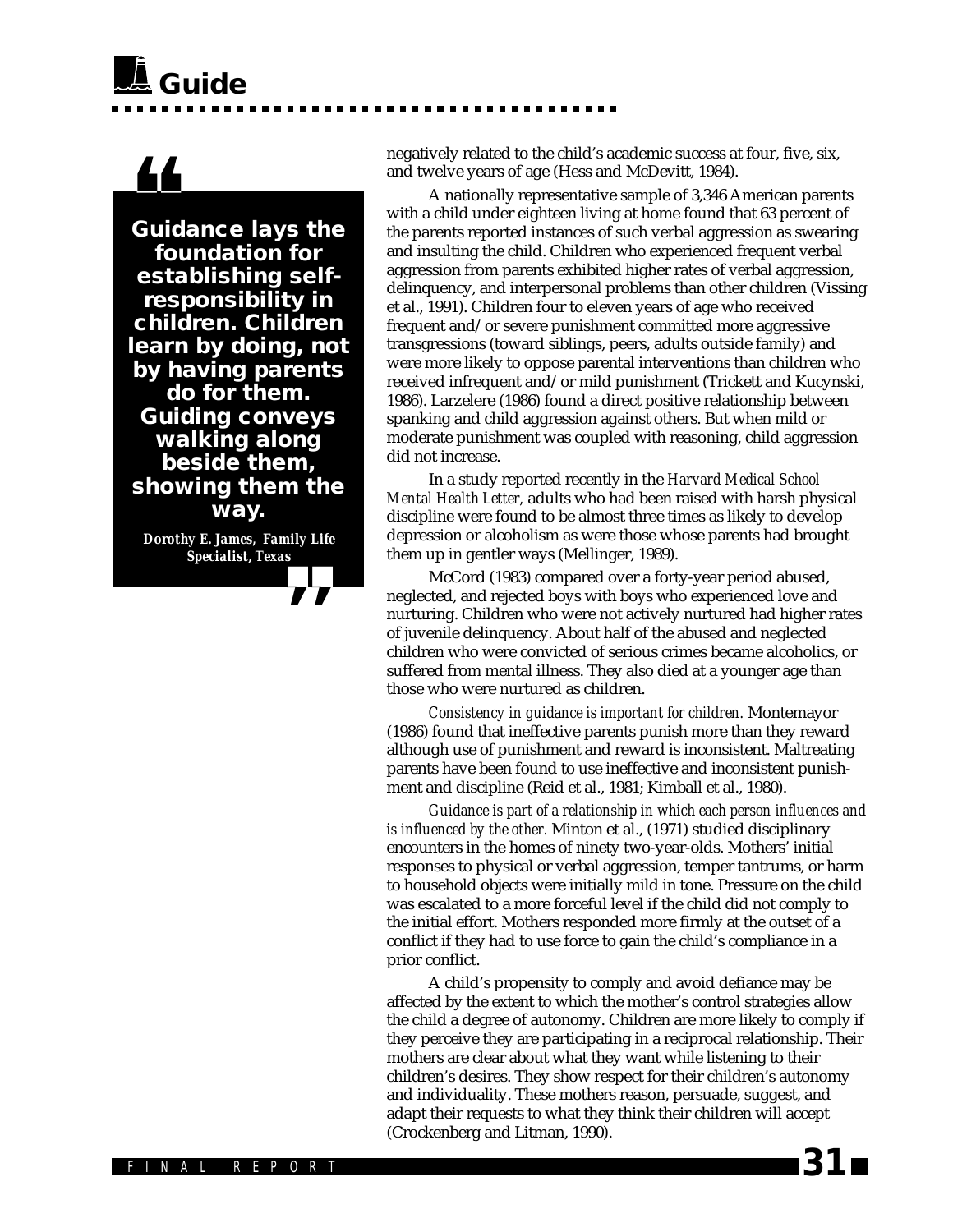Competent and cooperative adolescents will elicit authoritativeness in parents while difficult-to-manage children can trigger parental aggression or neglect (Lamborn et al., 1991).

*Ineffective discipline choices are associated with a variety of personal and family stressors.* Adolescent mothers who had experienced rejection and physical punishment during childhood and little or no support from a partner after birth were more likely to exhibit angry and punitive parenting. Their children were more angry, more noncompliant, and more emotionally distanced from mothers than were children of nonpunitive mothers (Crockenburg, 1987).

Child misbehavior is associated with marital conflict (Reid and Crisafulli, 1990). Parental isolation also can contribute to parent-child conflict. A national survey of 6,000 households revealed that single parents are more likely to use abusive forms of violence toward their children than are parents in dual-caretaker households. Abusive violence appeared to be a function of poverty in mother- but not father-headed homes. In households where one parent does all the disciplining—whether it is the mother or the father—punishment is likely to be more severe (Mellinger, 1989).

Parents who are abusers are more likely than those who are not to have been abused as children (DePanfilis and Salus, 1992). Also, they are more likely to have experienced more stressful life events in the preceding twelve months (Smith and Adler, 1991). The more physical punishment a parent experienced as a child, the higher the proportion who engage in abusive violence toward their own children and spouses (Herzberger and Tennen, 1985; Straus, 1990).

Substance abuse also can contribute to a high-risk environment for children. Drug abusing mothers have experienced cycles of victimization themselves and have few job skills, poor self-esteem, and, often, many children. Drugs can interfere with the user's ability to parent (DePanfilis and Salus, 1992).

Certain situations cause overload, frustration, and parental retribution. Parents of three- and four-year-olds were more likely to report probable spanking for physical aggression by the child than for any other area of misbehavior (Sims and Mason, 1991). Due to their size and immaturity, young children are particularly vulnerable to maltreatment. For children living in high risk families, innocent acts of colic, awakening at night, separation anxiety, normal exploratory behavior, normal negativism, normal poor appetite, and toilet training resistance can trigger dangerous or even deadly abuse. Difficultto-manage children can be at risk for abuse if their parents are isolated and overloaded with stress.

Having a history of abuse as a child, being a single parent, or having a difficult-to-manage child, for example, does not necessarily mean that a parent will become an abuser. However, when these risk factors are combined with stress overload and social isolation, the result is a potentially explosive environment in the family.

*The ideology of physical punishment is currently in a stage of transition.* Carson (1989) found that 80 to 90 percent of the population considers parents to have not just the right, but the moral obligation

*"Parents are faced with a difficult balancing act: use their power to identify, introduce, and enforce reasonable limits while gradually giving freedom to their children by encouraging them to be appropriately responsible for themselves."*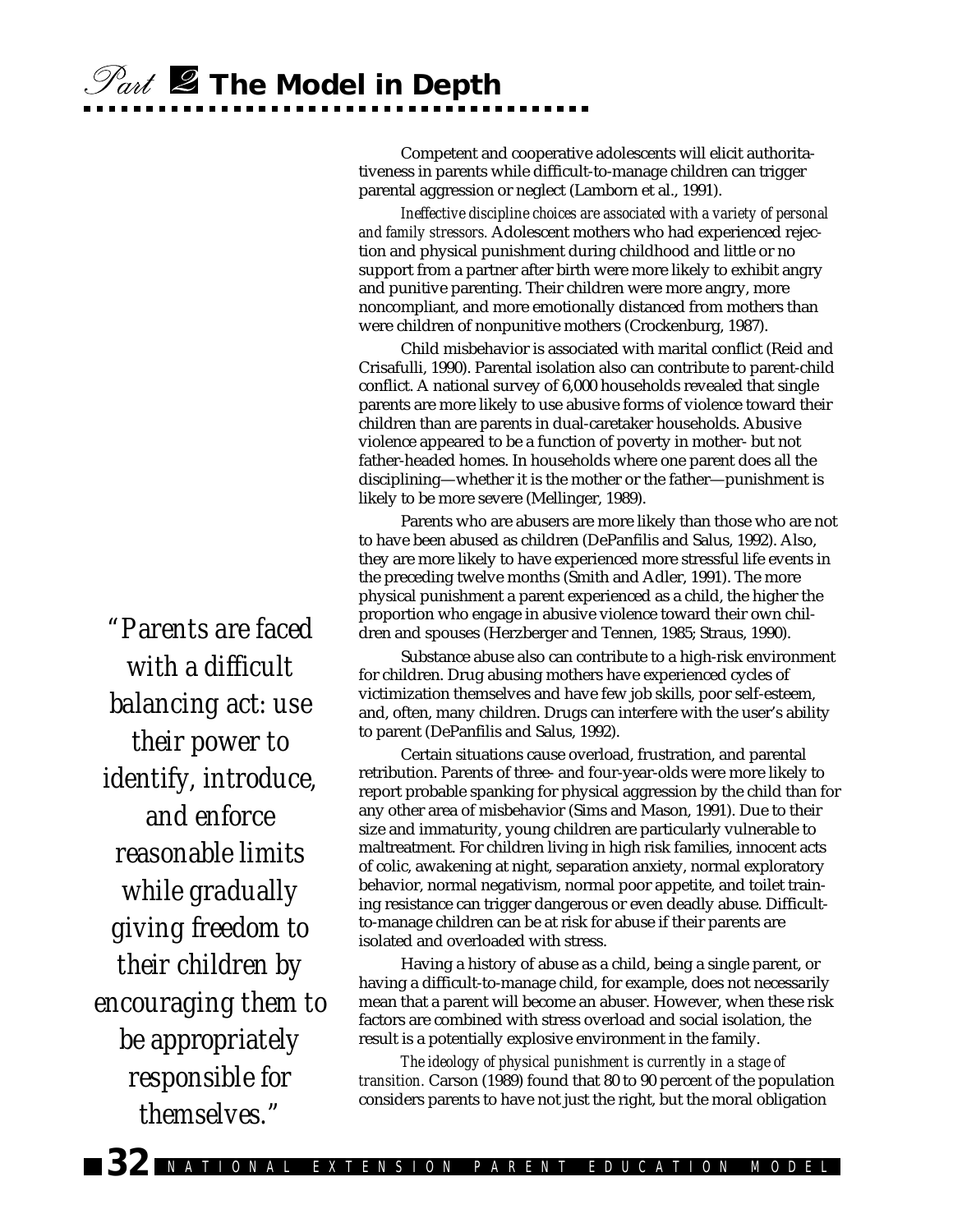

*"Having a history of abuse as a child, being a single parent, or having a difficult-tomanage child, for example, does not necessarily mean that a parent will become an abuser."*

to spank or slap. Nonspanking parents tend to be the objects of social control efforts by friends and relatives in the form of polite but pointedly expressed doubts about consequences for the child. Parents have to develop socially acceptable accounts to justify their unwillingness to use physical punishment to themselves and others.

About 90 percent of the parents in a 1975 *National Family Violence Survey* expressed at least some degree of approval of physical punishment (Straus, Gelles, and Steinmetz, 1980). Dibble and Straus (1980) found that 82 percent of parents expressed at least some degree of approval of slapping or spanking a twelve-year-old.

Wauchope and Straus (1990) found that more than 90 percent of parents of children three and four years of age used physical punishment; physical punishment is still being used with 33 percent of fifteen-year-olds. Enormous variation exists in how often children experience physical punishment.

This violent paradigm of the dominant culture may be changing, however. In their *New Hampshire Child Abuse Survey,* Moore and Straus (1987) found that almost half of the parents interviewed strongly disagreed with the statement, "Parents have a right to slap their teenage children who talk back to them." According to a more recent National Public Opinion survey conducted by the National Committee for Prevention of Child Abuse, 72 percent of the American public believes that physical discipline of a child can lead to injury (Cohn, 1990). Carson (1989) found that 40 percent of parents who regularly spanked their children thought that spanking was rarely, if ever, effective. One out of three felt guilty and blamed themselves after spanking a child. The more parents use physical punishment, the greater the percentage who worry that they might be carried away to the point of child abuse (Frude and Goss, 1979).

Advocates of physical punishment may, however, resist change and ignore alternatives. Cudaback (1992) found that those who believe in physical punishment express significantly less desire for information about discipline.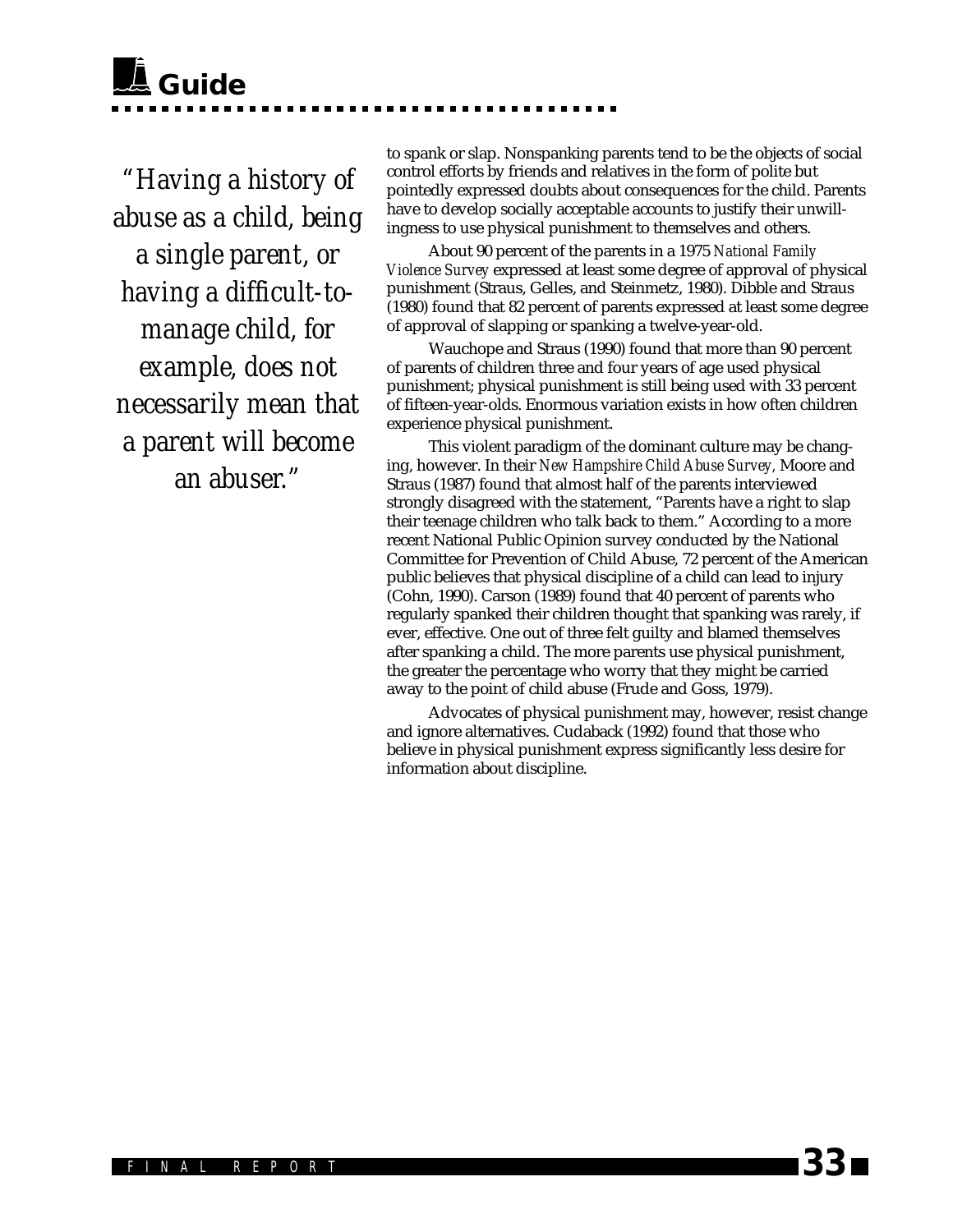## Part 2 **The Model in Depth**

### **NURTURE**

Descriptors

Encouragement

Support

Attachment

Love

Responsiveness

Affirmation

Affection



*Arlene M. Fulton, Child Development Specialist,*



**T**<sup>o</sup> *Nurture* children may be the most important contribution parents can offer their children. Nurturing by parents predicts that a child will develop into a competent and healthy adult. Nurturing can be challenging because a family's emotional resources

often are overextended. Children also have different needs and different preferences for nurturing behavior. By learning to attend to their children's needs, by building a positive relationship, and by sending consistent messages of love and support, parents can be effective nurturers.

### **Critical Nurture Practices**

- Express affection and compassion.
- Foster children's self-respect and hope.
- Listen and attend to children's feelings and ideas.
- Teach kindness.
- Provide for the nutrition, shelter, clothing, health, and safety needs of one's children.
- Celebrate life with one's children.
- Help children feel connected to family history and cultural heritage.

### **Examples of Specific Program Objectives for Nurture**

The following parent behaviors serve as examples of more specific outcome objectives based on the critical practices for *Nurture:*

- Plan and engage in activities that bring mutual enjoyment with their children.
- Express their feelings of affection in both word and action.
- Take the time to talk with children to help them feel significant as well as to develop their verbal, intellectual, and social skills.
- Understand and implement strategies for becoming involved with children, such as appropriate play with a child, moving to a child's level (on the floor to play), using a gentle tone of voice, and reading books with a child.
- Show respect for each member of the family, including children.
- Adjust the way they talk with children to show respect for the child's age and affirm the child's dignity and worth.
- Provide sincere praise.

**34** NATIONAL EXTENSION PARENT EDUCATION MODEL Oklahoma<br>
A T I O N A L E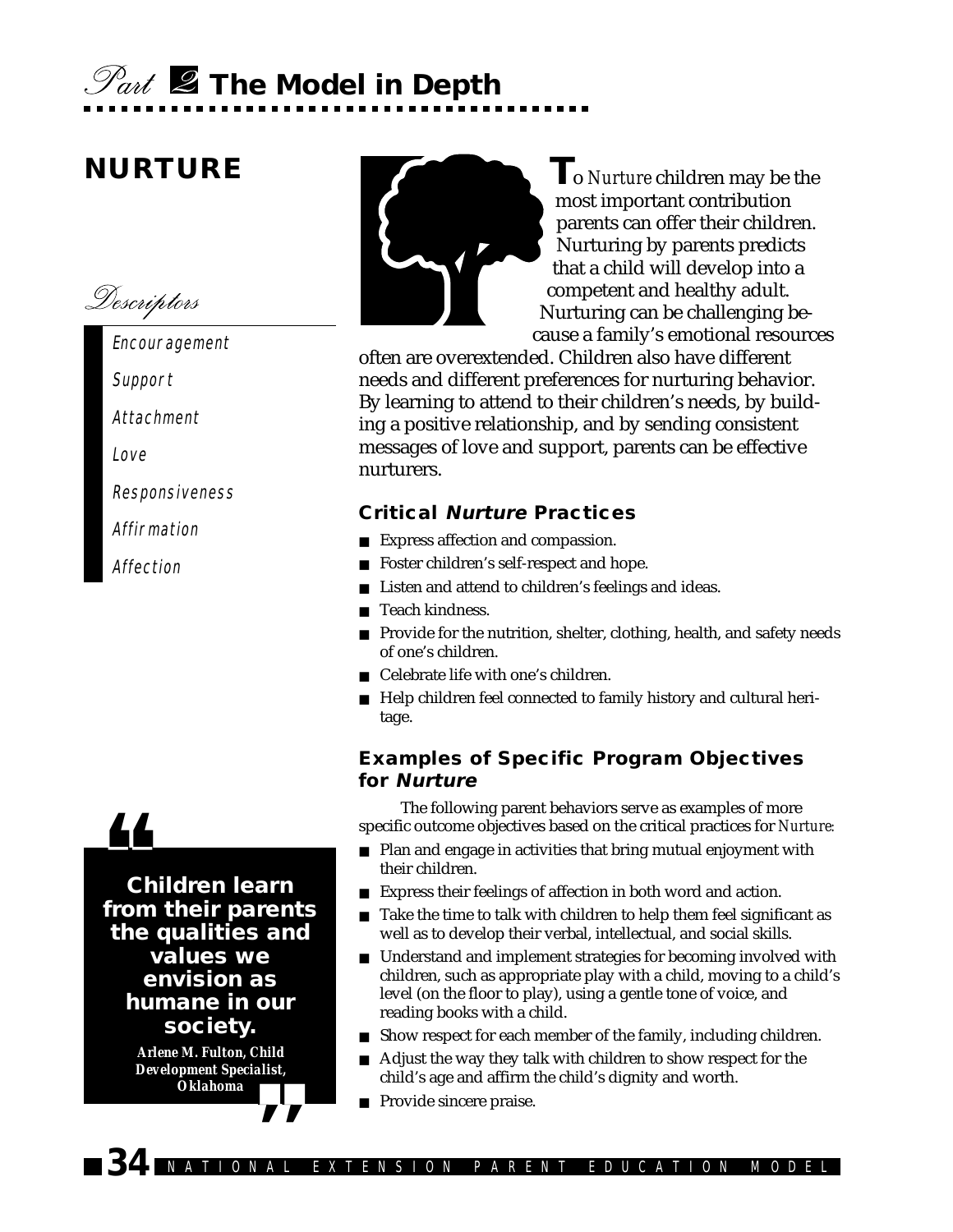

*"By learning to attend to their children's needs, by building a positive relationship, and by sending consistent messages of love and support, parents can be effective nurturers."*

- Maintain a healthy balance between encouragement/nurturance and discipline/setting limits so that the overall feeling of the parent-child relationship is positive.
- Help children develop a sense of heritage based on experiences shared about ancestors.
- Help children develop a sense of spirituality by involving them in related activities in the home and/or community.
- Show sensitivity to how each child interprets parental love, including taking time to do things that the child enjoys and taking time to understand the child's feelings.
- Listen more responsively to children.
- Give significance to children's place within the family by discussing the circumstances surrounding their births and the selection of their names.

### **What We Know about "Nurture"**

*Effective parental nurturing may be the single best predictor of successful child outcomes*. Nurturance has been variously called support, love, acceptance, affection, and warmth. Rollins and Thomas (1979, p. 320) have defined this construct as "behavior manifested by a parent toward a child that makes the child feel comfortable in the presence of the parent and confirms in the child's mind that he is basically accepted and approved as a person by the parent." For decades, nurturance has been identified as a key variable in childrearing (Symonds, 1939; Becker, 1964; Baumrind, 1967).

Research in parent-child attachment (Ainsworth, 1978) stresses the importance of prompt and sensitive responding by parents to children's needs. Nurturance becomes the basis for a continuing relationship. Maccoby and Martin (1983) suggested in their review of research that the combination of warm, nurturant parenting together with clear standards and reasonable control resulted in children who

### **What We Know about NURTURE**



- 1. **Effective parental nurturing may be the single best predictor of successful child outcomes.**
- 2. **Nurturing has both direct and indirect impacts on children.**
- 3. **Absence of parental nurturing can impair child competence.**
- 4. **Parental nurturing is clearly linked to prosocial behavior.**

are competent, responsible, independent, confident, achievement-oriented, and able to control aggression. Belsky (1984) found that attentive, warm, and nonrestrictive maternal behaviors contributed to the intellectual development of young

children. High maternal warmth is a protective factor against risks associated with peer rejection and behavior problems among six-year-old children (Patterson, et al., 1989).

Parental encouragement of emotional expressiveness was positively associated with competence in preschool children as assessed by teacher ratings (Roberts and Strayer, 1987). Coombs and Landsverk (1988) found that warm feelings of closeness with parents, both mothers and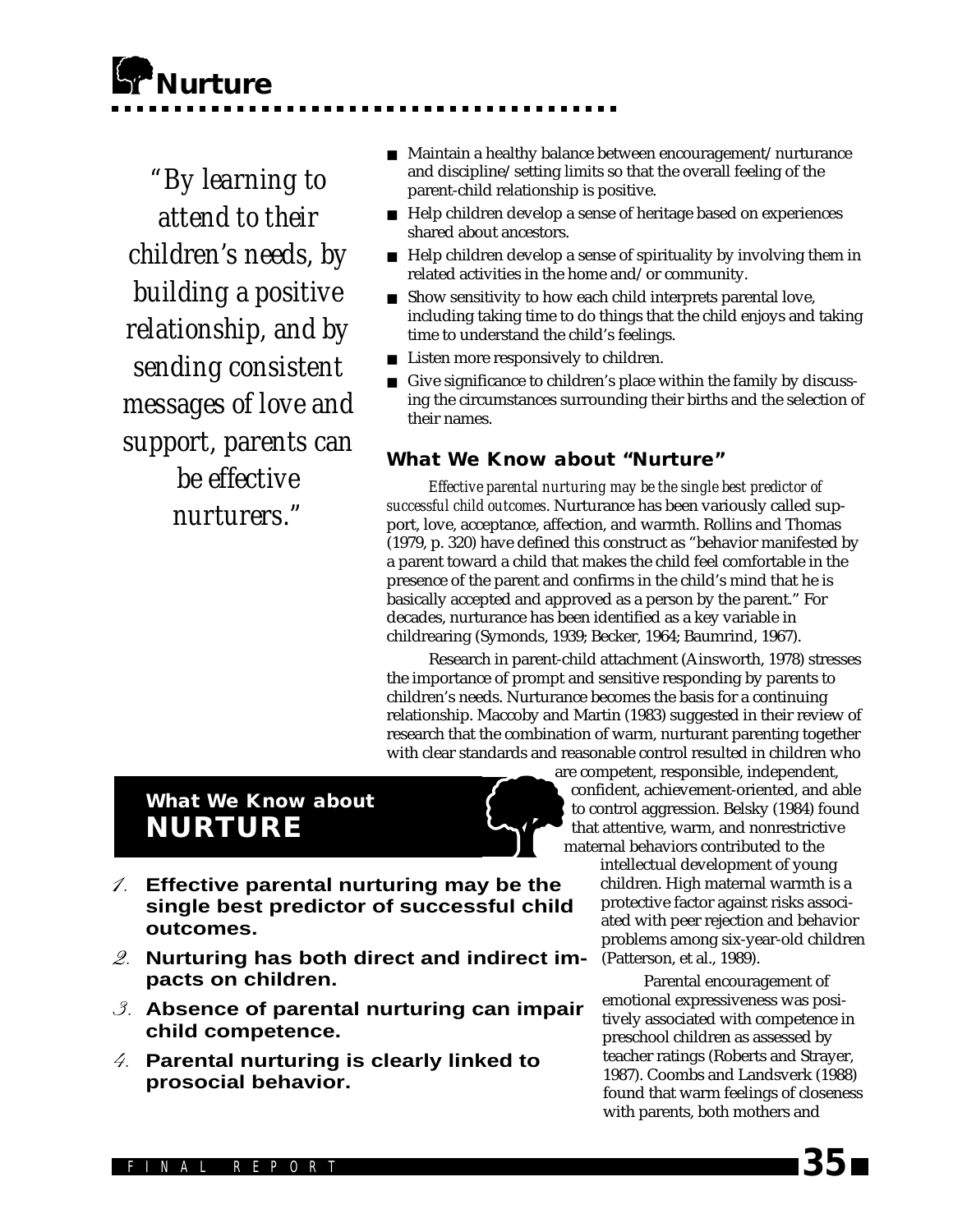## Part 2 **The Model in Depth**

*"Nurturance has so consistently been found to be important in the raising of children that it has sometimes been called the super-variable in parenting. "*



fathers, typified adolescent abstainers from drugs. Fathers who developed and maintained warm relationships, compared with those that did not, experienced greater success in inhibiting drug involvement. In his review of the research, Dix (1991) indicated that there was considerable evidence that the more positive the emotions parents experience and express, the more favorable is the caregiving environment for children. Nurturance has so consistently been found to be important in the raising of children that it has sometimes been called the super-variable in parenting.

*Nurturing has both direct and indirect impacts on children.* In addition to its primary effects, nurturance has been shown to impact how other parenting behaviors influence children (Darling and Steinberg, 1993; Pettit and Mize, 1993). For example, a child will respond more positively to the disciplinary efforts of a nurturing than a punitive parent. Parents who nurture their children are likely to be more powerful models for other behaviors they hope to encourage in their children (Eisenberg, 1992). Parents can engage in specific nurturing behaviors and establish a nurturing environment.

*Absence of parental nurturing can impair child competence.* In a summary of the research, Denham (1989) concluded that infants and toddlers cope poorly with stress when mothers are emotionally non-responsive or express mostly negative emotions. Mothers who express much positive effect and whose emotional style is resourceful, enthusiastic, and optimistic have infants who exhibit more positive affect and social behavior. Infants who grow

up in this environment are less likely to be depressed as nine-year-olds.

Six-year-olds who are insecurely attached to their mothers are more likely to be reported by their teachers as having behavior problems in school (Cohn, 1990).

Bulimic behavior in adolescents was found to be positively correlated with inconsistent affection by parents (Scalf-McIver and Thompson, 1989). Adolescent mothers who believed that babies are likely to become spoiled if the mother is responsive and affectionate were less supportive than those who believed that infants should be talked to and given considerable leeway in exploring their surroundings (Luster and Rhoades, 1989).

*Parental nurturing is clearly linked to prosocial behavior.* Zahn-Waxleret, et al., (1979) found that parents who responded positively to their children's upset had children who responded positively to upset in others and were more often prosocial in their behavior. In contrast, Main and George (1985) reported that toddlers who were abused by their parents became emotionally distressed by their peers' emotional upset and attacked them physically and verbally.

Nurturance alone may be insufficient to promote generosity and helping. When used in combination with modeling, high standards for altruism and victimcentered reasoning, nurturance can be a powerful catalyst for prosocial behavior (Eisenberg, 1992).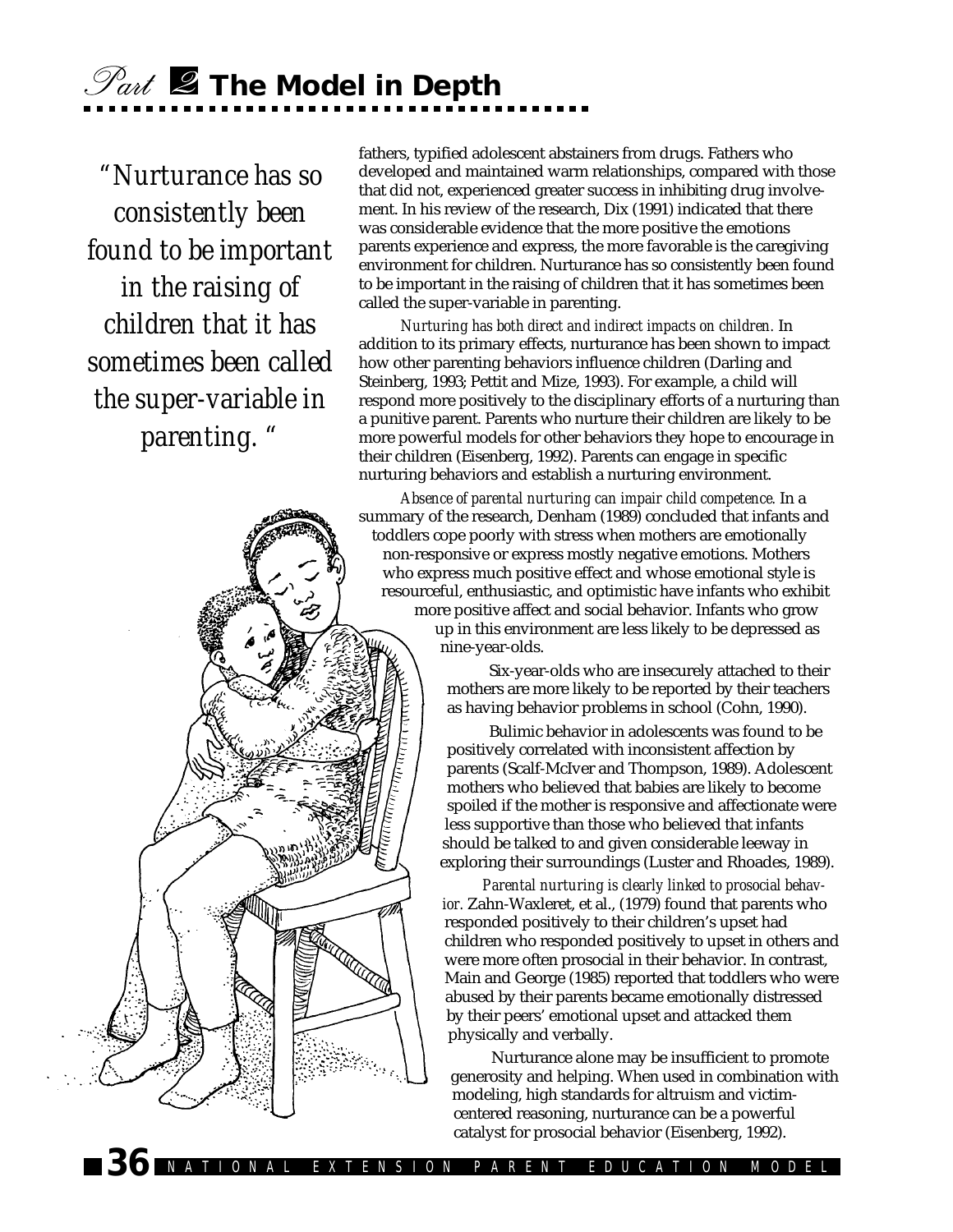# **Motivate**

## **MOTIVATE**

Descriptors

Education

Instruction

Communication

Support

Encouragement

Modeling

Explainations

*"Parents who are the most successful motivators lovingly nurture and guide their children respectfully and sensitively."*



**M**otivate includes the parenting practices which promote intellectual development in children. Parents who take their responsibility as their children's teacher seriously, and who perform their teaching functions effectively and sensitively throughout their

children's lives, are more likely than other parents to have children who become confident and skilled learners and who attain high levels of educational achievement.

The *Motivate* cluster of skills is closely related to *Guide* and *Nurture*. Parents who are the most successful motivators lovingly nurture and guide their children respectfully and sensitively. The parenting practices promoted in the *Motivate* cluster may be especially responsive to parent education. Parents can learn how to facilitate learning effectively.

#### **The Critical Motivate Practices**

- Teach children about themselves, others, and the world around them.
- Stimulate curiosity, imagination, and the search for knowledge.
- Create beneficial learning conditions.
- Help children process and manage information.

#### **Examples of Specific Program Objectives for Motivate**

The following parent behaviors serve as examples of more specific outcome objectives based on the critical practices for *Motivate:*

- Identify why they are the first and potentially the most important teachers for their children.
- Establish a home environment conducive to learning.
- Help their children acquire knowledge and skills they need to become responsible, contributing young people and adults.
- Stimulate their children's curiosity and desire to learn.
- Increase their children's confidence as learners.
- Promote their children's preparation for success in school.
- More accurately identify their children's learning patterns and learning needs.
- Engage their children in more language-rich activities.
- Increase the number of appropriate learning experiences they provide for their children.
- Use more encouraging and supportive responses to their children's learning efforts.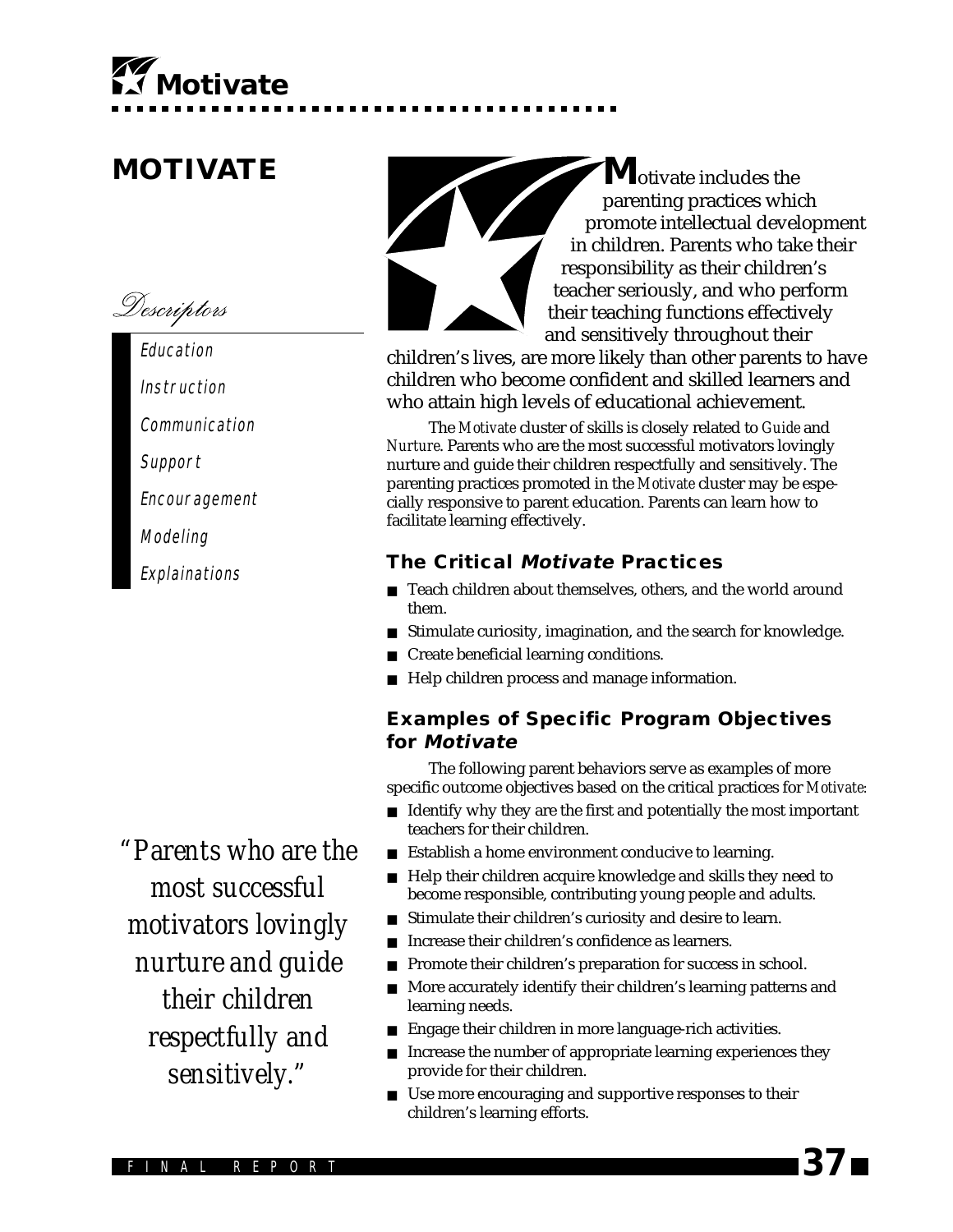## Part 2 **The Model in Depth**

- Establish more realistic, achievable homework and study rules.
- Play more learning games with infants and preschoolers.
- Increase interest in, and knowledge of, their children's schools and school achievement.
- Interact more effectively with their children's schools and teachers.

#### **What We Know about Motivate**

*Children need opportunities to learn.* Infants, preschoolers, and school-age children are more likely to become skilled and motivated

## **What We Know about MOTIVATE**



- 1. **Children need opportunities to learn.**
- 2. **Learning is enhanced by responsiveness.**
- 3. **Language and literacy skills are probably the most important predictors of children's educational success.**
- 4. **Home-school collaboration is critical.**
- 5. **Reasonable and positive expectations build a foundaton for success.**

learners if their parents provide them with opportunities for a variety of experiences which stimulate sensory, physical, and intellectual learning (Caldwell and Bradley, 1979; Honig, 1979).

> In their summary of the research, Amato and Ochiltree (1986) found child competence to be associated with a variety of parental behaviors. Able parents encourage their children to explore and interact with the environment. They give their children responsive and realistic feedback. They are warm and supportive. They have high expectations for their children and assist with schoolwork. They also take an active problem-solving approach to resolving conflict and create an envi-

ronment that is relatively free of overt conflict between family members.

Steinberg et al., (1989) found that the three aspects of authoritative parenting—acceptance, psychological autonomy, and behavioral control—may enhance an adolescent's work orientation and ultimately school success. In his review of the research, Powell (1991) pointed out that the most beneficial teaching strategies stimulate the child's own thinking and encourage active, verbal engagement of a task.

In a study of parent beliefs about their children's academic experience, Powell and Peet (1992b) found that a majority of parents are worried about their child's future, and approximately one-third do not expect their child will attain what the parent considers to be an ideal position for the child. They also found that a parent's contributions to children's learning are most effective when incorporated into daily family routines.

*Learning is enhanced by responsiveness.* Teaching is most effective if provided by parents/caregivers who are aware of and responsive to their children's specific learning patterns, needs, and capabilities. Controlling and restrictive parents undermine children's intellectual development by restricting children from freely exploring their environment (Clarke-Stewart, 1973; Dornbusch et al., 1987; Gottfried, 1983; Jennings and Conners, 1989; Ramey and Finkelstein, 1978;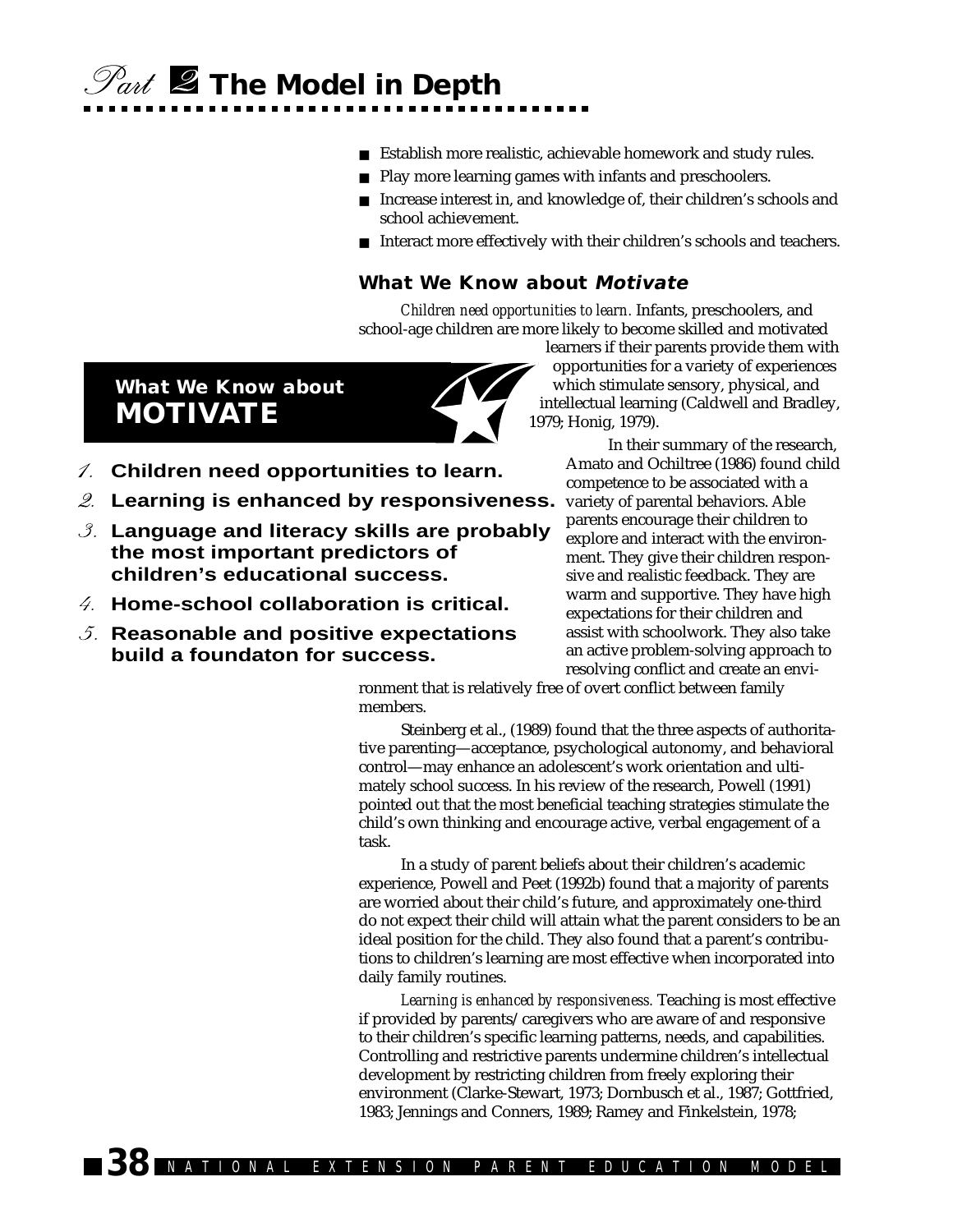



❞ *Judith A. Graham, Human Development Specialist, Maine*

#### Sparling, 1980).

*Language and literacy skills are probably the most important predictors of children's educational success.* Children whose parents have promoted their language and literacy throughout preschool and early school years are most likely to achieve in school and beyond (Becker, 1985; Clarke-Stewart, 1977; Greaney, 1986; Hess and Holloway, 1984; Honig, 1982; Laosa, 1982; Tizard and Hughes, 1984).

Children who have access to reading and writing materials, who have parents who read frequently to them and take them to the library have been found to be more skilled readers than children who do not experience these encouragements (Powell, 1991).

*Home-school collaboration is critical.* When parents collaborate with their children's teachers, these children are more likely to adjust to and succeed in school (Cotton and Savard, 1982; ERIC Clearinghouse, 1985; Hamilton and Cochran, 1988; Schmitt, 1986; Rodick and Henggeler, 1980).

*Reasonable and positive expectations build a foundation for success.* Children are more likely to be achieving learners if their parents have high but reasonable learning expectations for them (Coopersmith, 1967; Phillips, 1987; Steinberg, Elmen, and Mounts, 1989). "Hothousing," exerting inappropriate levels of achievement pressure on young children, creates an artificial environment and is likely to be counterproductive (Sigel, 1982).

Parents have a role as interpreters of objective confidence feedback for their children. Children incorporate their parents' impressions of their capabilities into their own self-appraisal of their academic competence. Parent's opinions are even more important than actual records of achievement (Philips, 1987).

## **ADVOCATE**

Descriptors

**Community** Advocacy Environment Neighborhood Social Change



**I**<sup>n</sup> addition to skills for directly facilitating the growth and development of themselves and their children, effective parents connect with community resources and work to increase the probability that their children's and family's needs will be met. They seek out pro-

grams, institutions, and professionals that provide services important to their children and/or family. They represent their children's needs to those organizations or individuals to facilitate a linkage between that community service and the child. When policies and procedures in the community impede children's growth or make it difficult for families to function, advocate parents speak up and take action to change those policies.

Children whose parents *Advocate* for them are less likely than

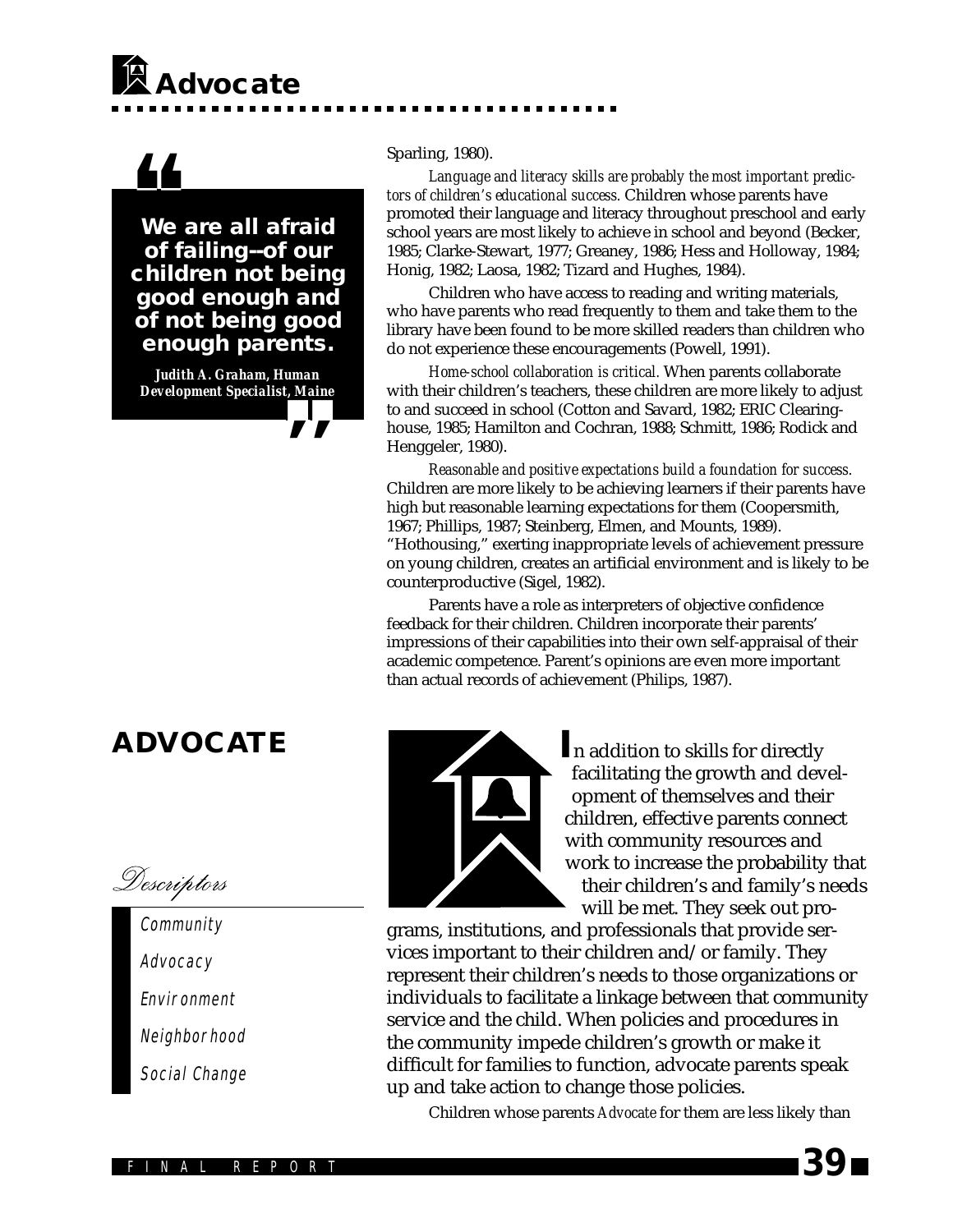Part 2 **The Model in Depth**

*"When policies and procedures in the community impede children's growth or make it difficult for families to function, advocate parents speak up and take action to change those policies."*



*Cynthia E. Johnson, Human Development Specialist, North Carolina*  other children to get lost between the cracks or to be offered services that simply do not fit. Parents who advocate establish a thread of connections between home and the community, building a harmonious and responsive environment for children. As the number of advocate parents increases, the quality of the community environment for children increases.

#### **Critical Advocate Practices**

- Find, use, and create community resources when needed to benefit one's children and the community of children.
- Stimulate social change to create supportive environments for children and families.
- Build relationships with family, neighborhood, and community groups.

#### **Examples of Specific Program Objectives for Advocate**

The following parent behaviors serve as examples of more specific outcome objectives based on the critical practices for *Advocate:*

- List four characteristics of a high quality community service program or agency.
- Describe a process to follow to find high quality child care.
- List five family needs and the community services that could help meet those needs.
- Write a letter to a legislator concerning an issue important to children and/or families.
- Establish a Mother's Day Out program.
- Establish a babysitting cooperative.
- Contact their children's school and set up a parent-teacher conference.
- Join and contribute to a parent advisory group.
- Make a list of concerns and questions to take to a well-baby visit.
- Make a phone call to an agency to ask for information.
- Fill out a form for services.
- Communicate with a teacher about something that is going right and something that is going wrong.
- Improve parent-caregiver relations.
- Describe parent rights regarding the Freedom of Information Act.

#### **What We Know about Advocate**

*A basic function and responsibility of parents is to advocate with the wider community on the behalf of one's own and all children.* Alvy (1987) describes five interrelated functions and responsibilities of parenting. In addition to such roles as establishing and maintaining a home and providing for the social-emotional and intellectual growth of children, he outlines the tasks of linking with the wider community and

**40** NATIONAL EXTENSION PARENT EDUCATION MODEL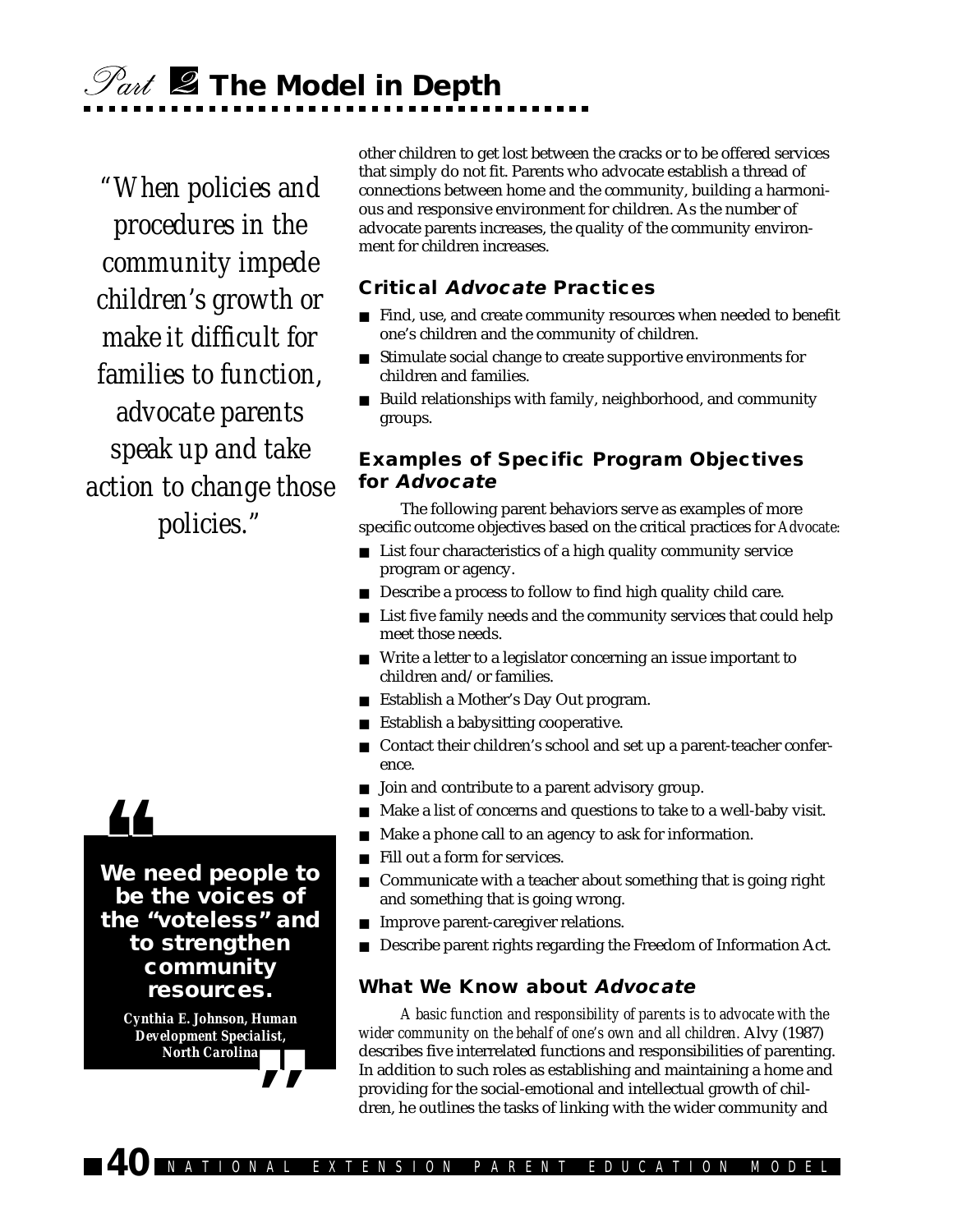

### **What We Know about ADVOCATE**



- 1. **A basic function and responsibility of parents is to advocate with the wider community on the behalf of one's own and all children.**
- 2. **Parents need to have certain attitudes, abilities, and knowledge to be effective advocates.**
- 3. **Parents typically turn to agencies only after their informal networks have proven to be inadequate.**
- 4. **Community services should be part of a system of supporting families in meeting the needs of the parents and children.**
- 5. **Mothers with good expressive skills and strong support systems are more likely to enroll in and benefit from programs.**
- 6. **Parents of special-needs children face many of the same stressors as other parents and many unique ones.**
- 7. **Printed and learn-at-home materials can connect parents with an information network.**
- 8. **Contact with professionals can significantly influence beliefs, attitudes, and knowledge of parents.**
- 9. **Making good choices about community services requires information, resources, and ability to access the services.**
- 10. **Effective education involves dialogue, critical literacy, a consideration of the learner's social context, and education for change.**
- 11. **An empowerment approach may be initially uncomfortable for parents.**
- 12. **Parents frequently view their children's participation in out-of-school activities as a way to complement their academic achievement.**

speaking up for the needs of one's own children in general.

*Parents need to have certain attitudes, abilities, and knowledge to be effective advo-*

> *cates.* If parents do not believe in themselves and their ability to effect change, they may not even try to get involved in formal social systems. Because that involvement requires communication and could lead to conflict, they should have skills in those areas. Their involvement is most likely to be effective if they understand how political, educational, legal, and medical systems operate (Small and Eastman, 1991).

> *Parents typically turn to agencies only after their informal networks have proven to be inadequate.* Community services are related to greater life satisfaction for adult mothers, but support from family and friends appears to be more important for teen parents (Nath et al., 1991).

> Teen parents may feel more insecure about their competence and are more likely to depend on their adult mothers to guide them through the services available to them. Isolated teen parents are likely to be especially at risk because they may lack the confidence to initiate contact with agencies that could provide critical support.

> *Community services should be part of a system of supporting families in meeting the needs of the parents and children, instead of stepping in only when they have failed.* Nurturing children is the interdependent responsibility of the family, state, volunteer community agencies, and private economic sector. There is a need to rebalance responsibility for children among the multiple players, not just between the family and state. What can government and community do to enhance a family's capacity to help themselves and others?

Weiss (1990) examined the historical nature of the relationship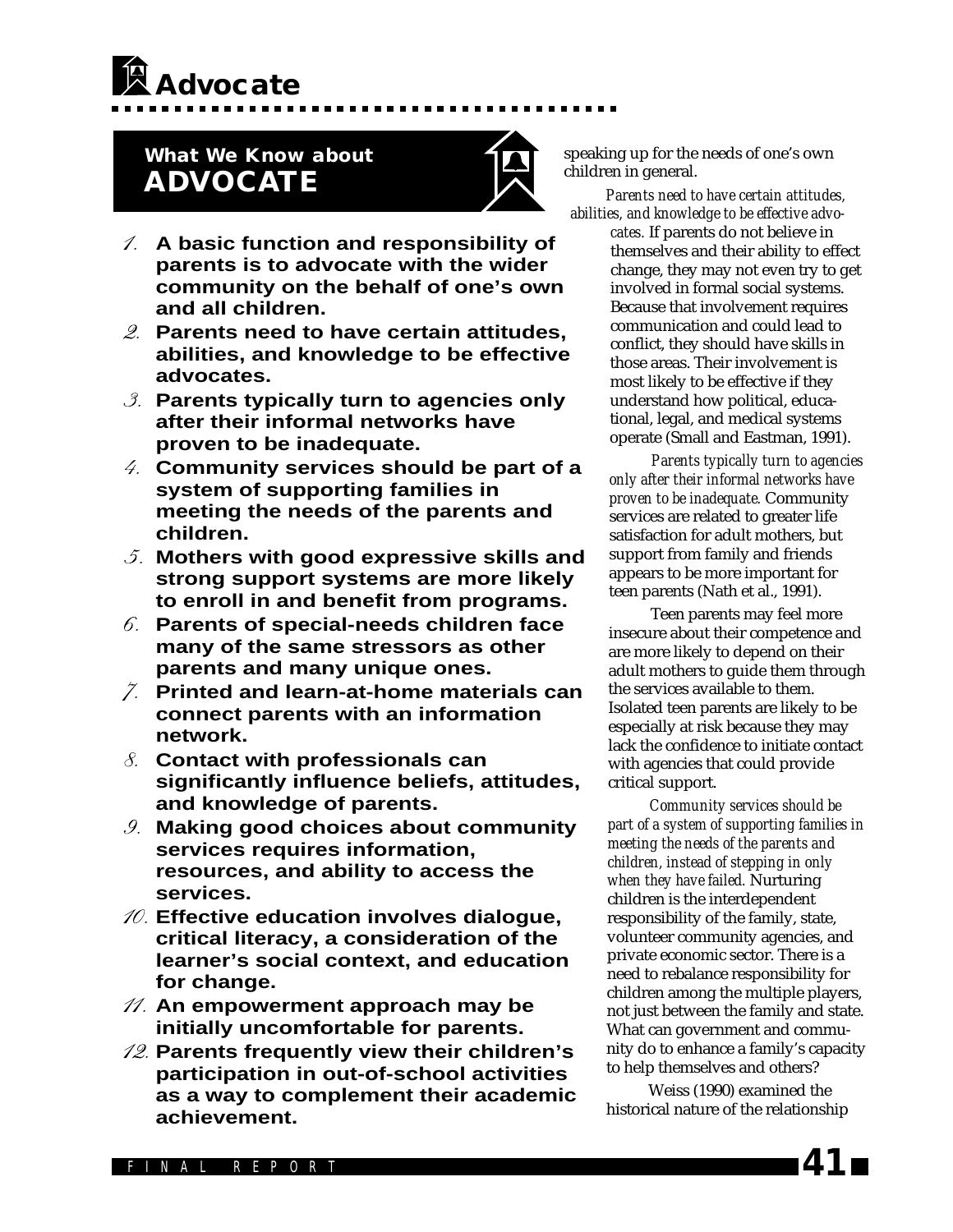between families and institutions designed to provide support as well as numerous reports of recent commissions and study groups. She concluded that a coherent system of family-oriented, as opposed to child- or bureaucracy-oriented services and a broader public and institutional commitment to strengthening families is needed. Communities must assume a moral obligation for the well-being of all children.

*Mothers with good expressive skills and strong support systems are more likely to enroll in and benefit from programs.* Expressive mothers are more likely than others to contribute verbally and to form friendships with others in parent education programs. Mothers who feel confident about their ability to control events in their lives are more likely to enroll, experience less difficulty, and be more flexible in attitudes. Mothers with extensive networks are more responsive to home-based parent education and more likely to form friendships with others who are involved. Too many reality factors in the environment make it difficult to attract, retain, and positively influence parents in an educational setting (Powell, 1986).

*Parents of special-needs children face many of the same stressors as other parents and many unique ones.* They may receive the most signifi-

cant help from each other. Isolation can be particularly harmful to families with developmentally-delayed children; parents must cultivate supportive relationships based on mutual need. The demands of caring for a developmentallydelayed child tax the resources of any parent. Building collaborative networks is especially important for these parents (Schilling et al., 1984). Seventy-five percent who experience a wide range of chronic conditions said they had difficulty understanding their children's diseases or wanted more information about them, such as the nature of the condition, daily management, and child development (Hymovich and Baker, 1985). Parents can inform each other about services available from various government agencies. By linking together with other parents with similar challenges, they can make their voices heard by those involved in public policy and program delivery.

> *Printed and learn-at-home materials can connect parents with an information network.* Parents who receive newsletters or learn-at-home materials report interest in learning more about children and parenting. This allows parents to access the information network. The great majority of parents who received age-paced newsletters and who completed evaluation questionnaires indicated that newsletters were useful in promoting their self-confidence as parents, improving their knowledge of child development, and increasing their ability to be effective, nurturing parents (Cudaback et al., 1985).

*Contact with professionals can significantly influence beliefs, attitudes, and knowledge of parents.* Physicians

**42** NATIONAL EXTENSION PARENT EDUCATION MODEL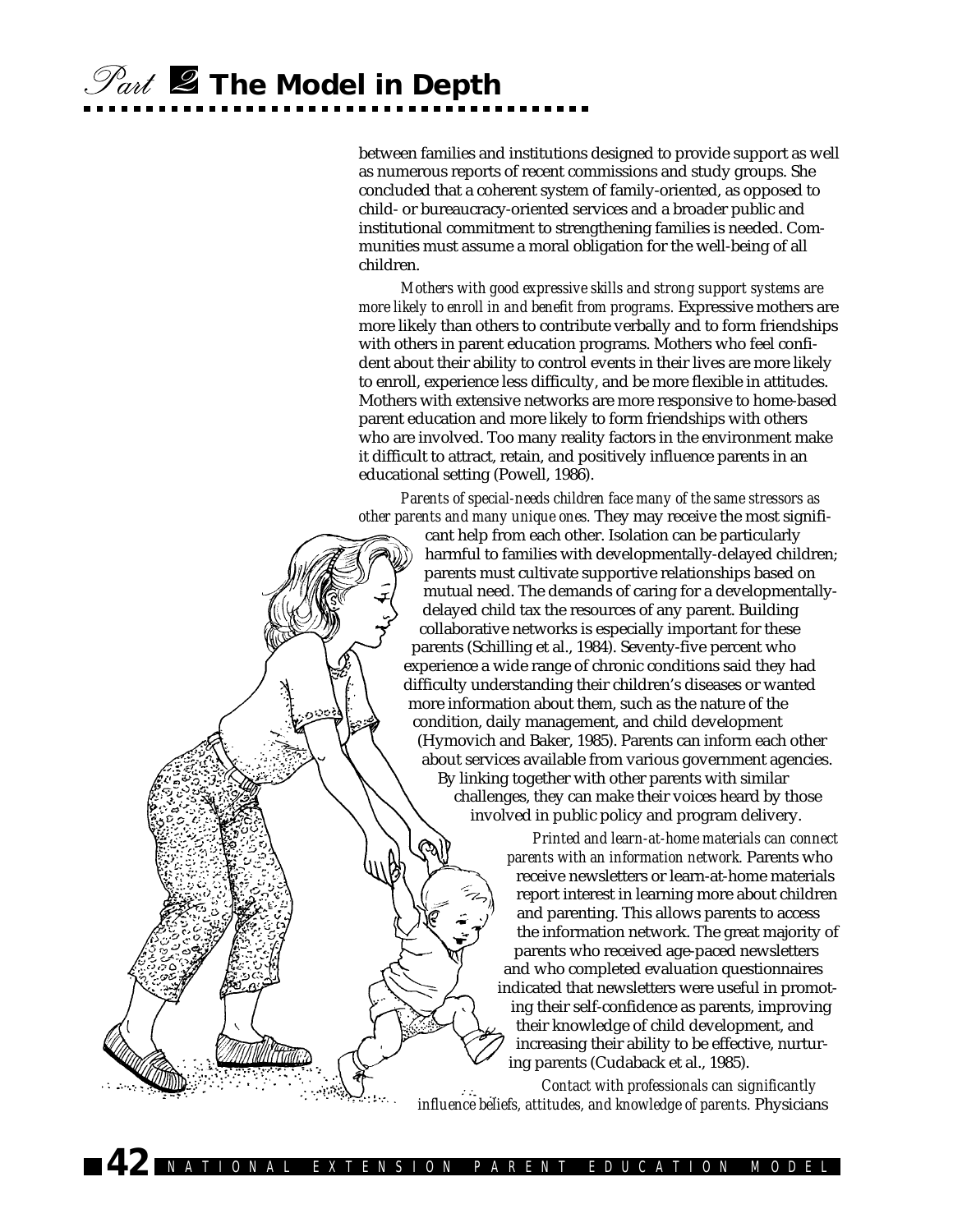

exchanged knowledge and information with Hispanic parents and influenced the beliefs of those parents regarding the abilities and rights of their physically handicapped children (Shapiro and Tittle, 1990). The value of such contact with physicians, nurses and other professionals is in changing parents' misconceptions about the nature of their children's disabilities and developing more positive beliefs about disabled people in general. Support from informal networks of relatives and friends is more important in meeting emotional needs.

*Making good choices about community services requires information, resources, and ability to access the services.* Those parents who are most likely to use low-quality child care are those who do not know how to identify quality, those who have few choices and limited access, and those with limited incomes to afford high-quality care. Therefore, families likely to use low-quality child care are those with low incomes (those with the lowest incomes may qualify for support and special programs, but the slots are limited); parents of infants; parents with nontypical working hours; and parents with children for whom there are limited settings, such as parents of school-age children, parents of sick children, and parents of special needs children (Adams, 1990).

*Effective education involves dialogue, critical literacy, a consideration of the learner's social context, and education for change.* Teachers and learners should learn from each other, should work at pulling apart and understanding materials rather than simply memorizing them, and should study the system and how it can be changed. It is not enough for parents to simply learn information; they need to gain skills for making a difference in the larger system (Shor, 1987).

*An empowerment approach may be initially uncomfortable for parents.* Structure and direction may be necessary during the early stages of introducing an empowerment approach. As parents become more comfortable with the approach, they will begin to ask each other questions, give helpful ideas, and develop their own models and conceptualizations (Shor, 1987).

*Parents frequently view their children's participation in out-of-school activities as a way to complement their academic achievement.* Community services are not only for parents. Parents may want their children to participate in community-based activities to improve their academic performance, to develop individual responsibility, to develop morally, and for pure enjoyment (Powell and Peet, 1992a).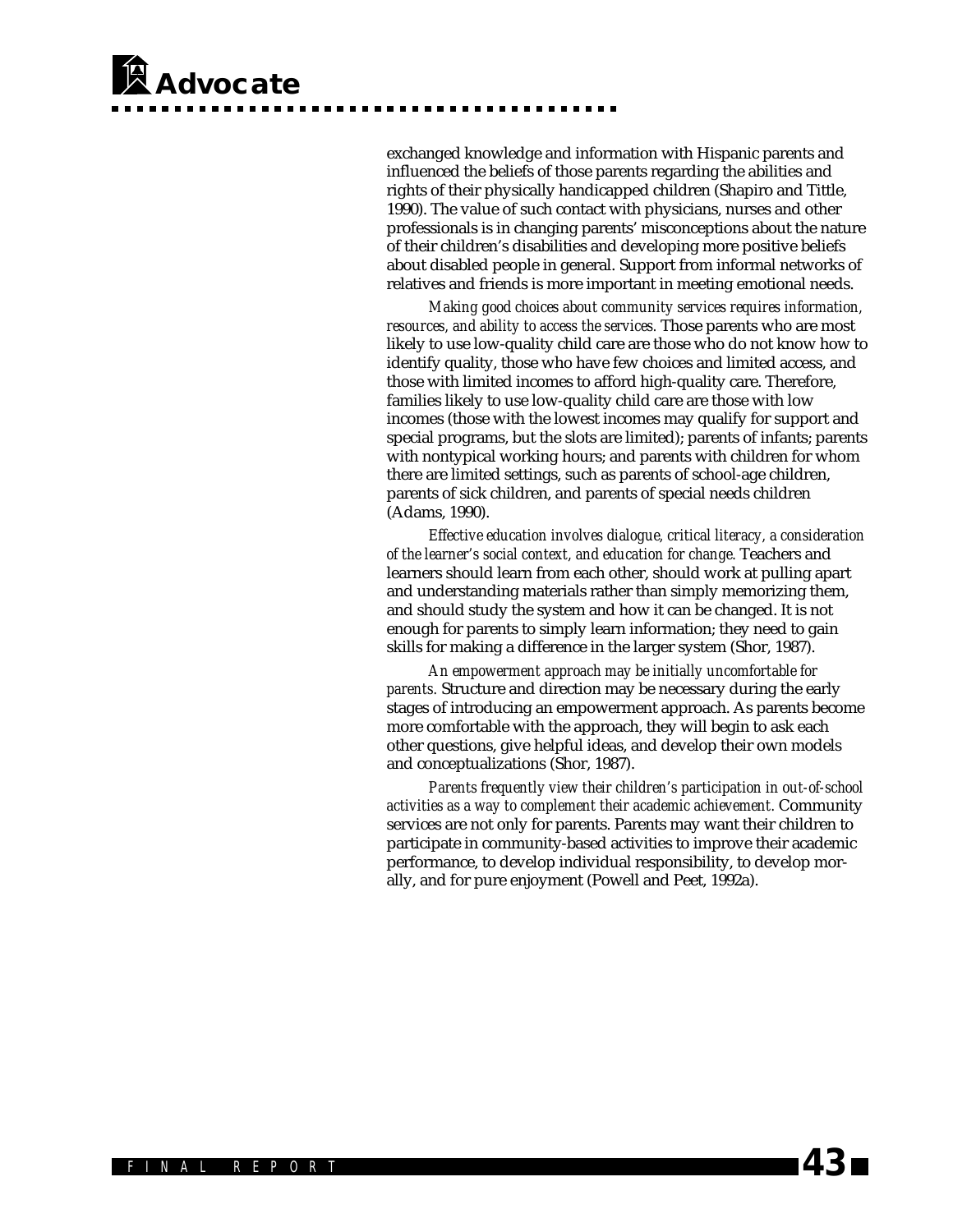....................

# **44** NATIONAL EXTENSION PARENT EDUCATION MODEL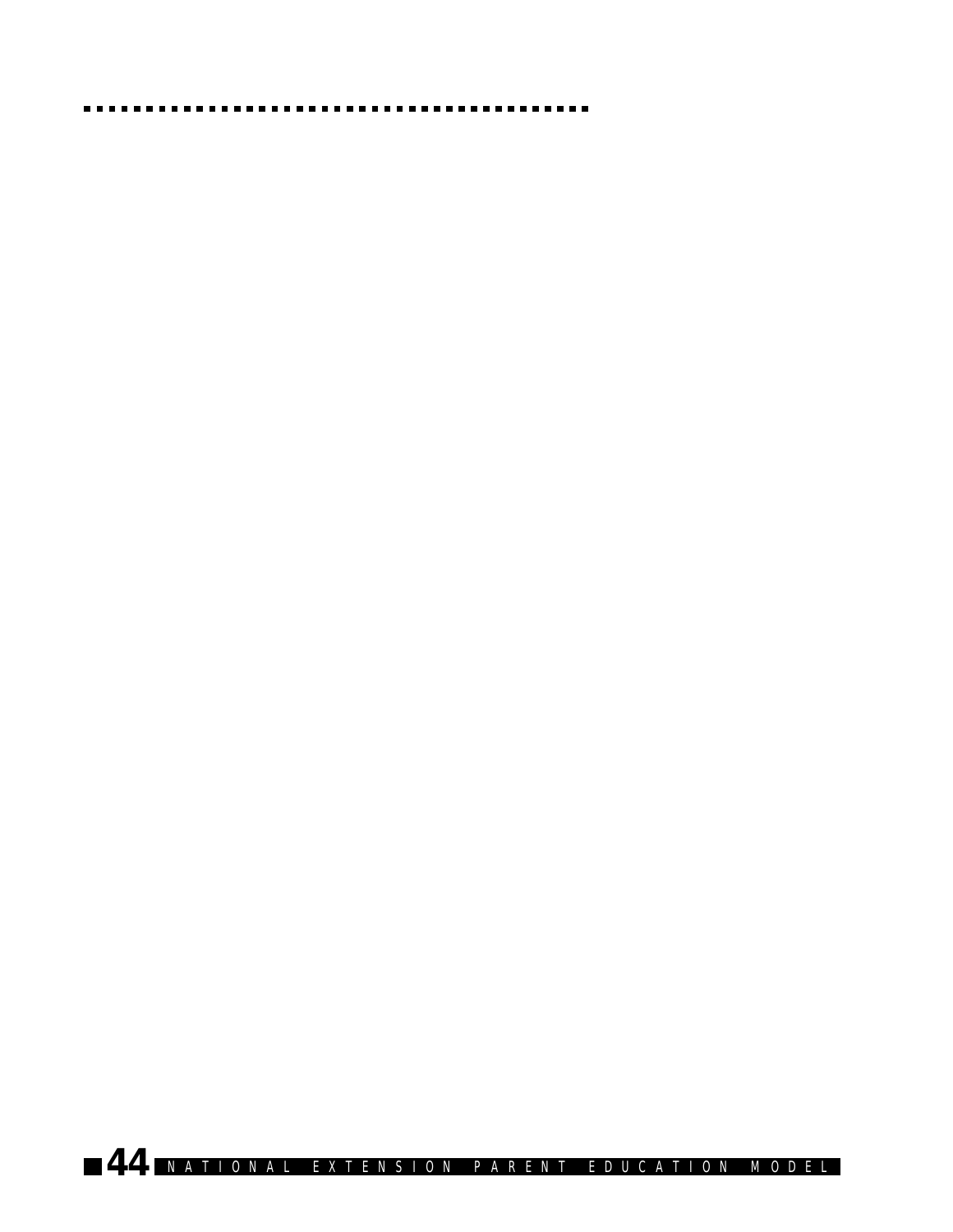# **Implementing the Model** Part 3

## **PROGRAM DELIVERY**

**STRATEGIES EXTERGER** EXTENSION professionals and other parent educators constantly are being challenged to find new strategies for reaching out to parents. Programs could be designed to incorporate one or more of the following strategies:

- **a Parent Education Groups**
- **b Parent Education Resource Centers**
- **c Newsletters**
- **d Radio Programs**
- **e Home Visits**
- **f Mentor Mother/Godparent Programs**
- **g Hospital Programs**
- **h Newspaper Articles/Tabletop Messages**
- **i Community Forums**
- **j Interagency Support/Collaborations**
- **k Support Groups**
- **l Community Coalitions/Task Forces**
- **m Learn-at-Home Programs**
- **n Parent Advisory Groups**
- **o Social Change Groups: Liberation Pedagogy**

In this section, each delivery strategy is defined and illustrated with at least one component of the model. Descriptions of how the strategy might work are provided as examples for the parent educator. In most cases, each strategy could be used to promote priority parent practices in all areas of the model. In addition, the effectiveness of a parent education program may be enhanced by integrating two or more of these fifteen strategies.

## **a**

#### **Parent Education Groups**

County and state extension professionals could use many of resources listed in the curriculum guide to design a series of small group meetings in churches or schools that focus on parent education. This strategy can be especially effective if parents are encouraged to support and teach each other. Consider the following examples:



Parent education workshops could be labeled as parent education or as personal development experiences. They could deal with time management, stress management,

budgeting, planning for parenthood, communication skills, and/or friendship and networking. In most cases, information is not the primary need in this area: skill-building and personal support are more central.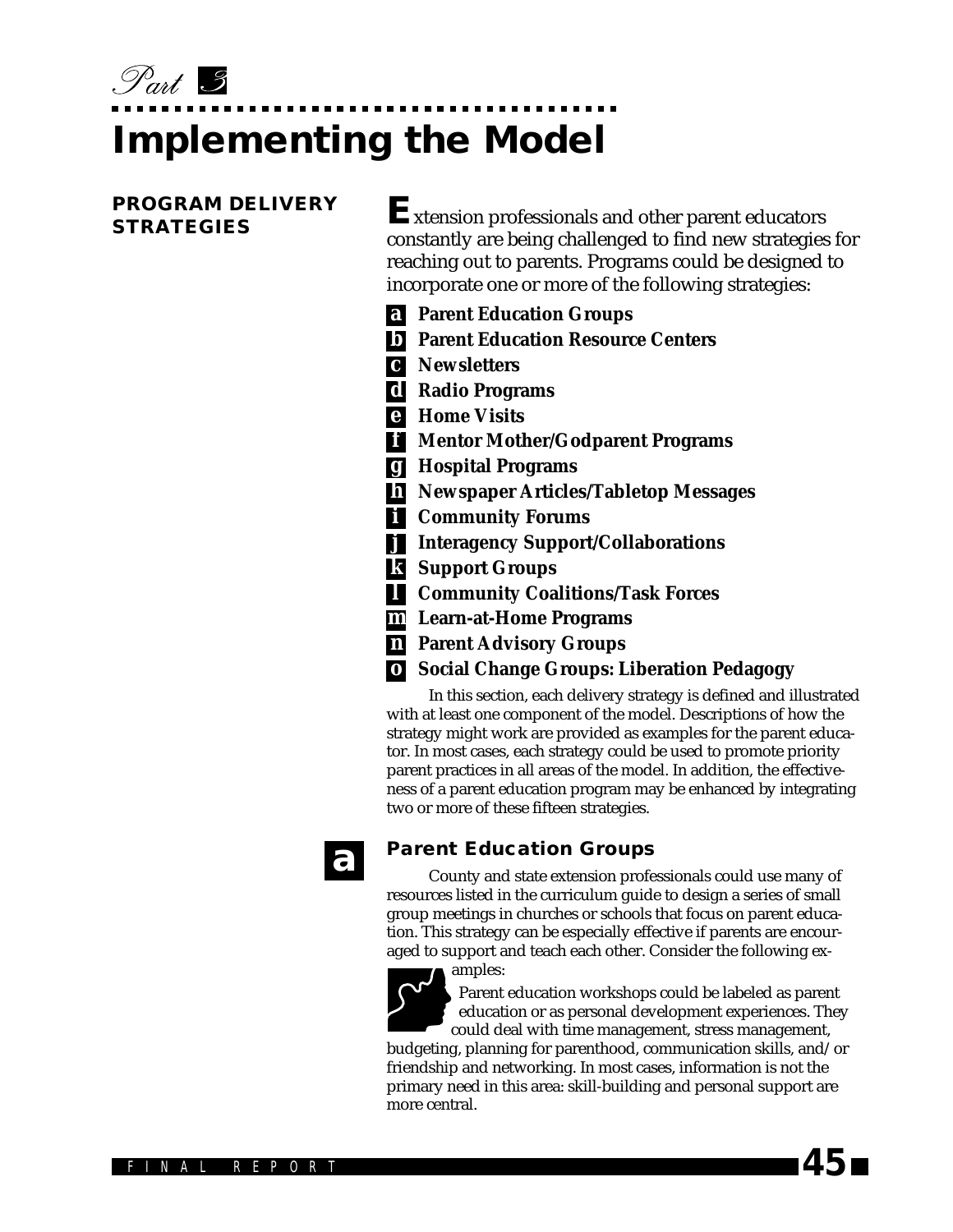**Part 3 Implementing the Model** 



Parent education can prepare parents to understand by teaching them developmental principles such as ages and stages. In addition, parent education can teach parentspecific skills of observation and interpretation.

One of the most important skills parents can learn is to observe and listen to their children and try to understand the significance of what they do and say. Since many parents have never felt understood themselves, they may find it difficult to understand their own children. Ginott (Orgel, 1980) suggested that parent education groups start by allowing parents to tell about their difficulties as parents. A sensitive teacher can respond to the parents' statements with interest, support, and empathy. After parents have had time to feel understood, the teacher may direct the group to understand what their children may be feeling in the interchanges they have described. If they feel understood and accepted and are more familiar with their children's feelings, parents then may be ready to learn new skills for teaching and guiding their children.

Parent education groups can be an ideal setting for parents to learn about child guidance. Parents in conflict with their children can benefit from hearing the opinions of other parents. Parents who feel isolated with their problems can

benefit from the support and encouragement of other parents who face similar challenges. Because guidance needs are often associated with strong feelings, a group leader can help sort out conflicting emotions and facilitate discussion among group members.



Parent education groups can prepare parents to nurture by helping them to experience acceptance, empathy, support and appreciation as a contributing member of the parenting class. In addition, parent education groups can

teach parents specific skills of noticing good behavior, expressing appreciation, sending messages of love, and taking time with each child.



The county extension professional could train volunteers and other leaders to offer kindergarten preparation groups for parents whose children are about to enter school. The groups could help participants understand the

kindergarten structure and program, prepare their children for the social and intellectual expectations of kindergarten, and work cooperatively with the kindergarten teachers in promoting their children's kindergarten achievement and adjustment.

Some workshops may address choosing high quality child care. Others may focus on understanding how community agencies work. Communication with teachers and caregivers is another topic. The workshops may give information, teach skills, and provide exposure to programs and professionals.



#### **Parent Education Resource Centers**

Parents also might benefit from having a place to go where they can gather, talk, listen, and learn.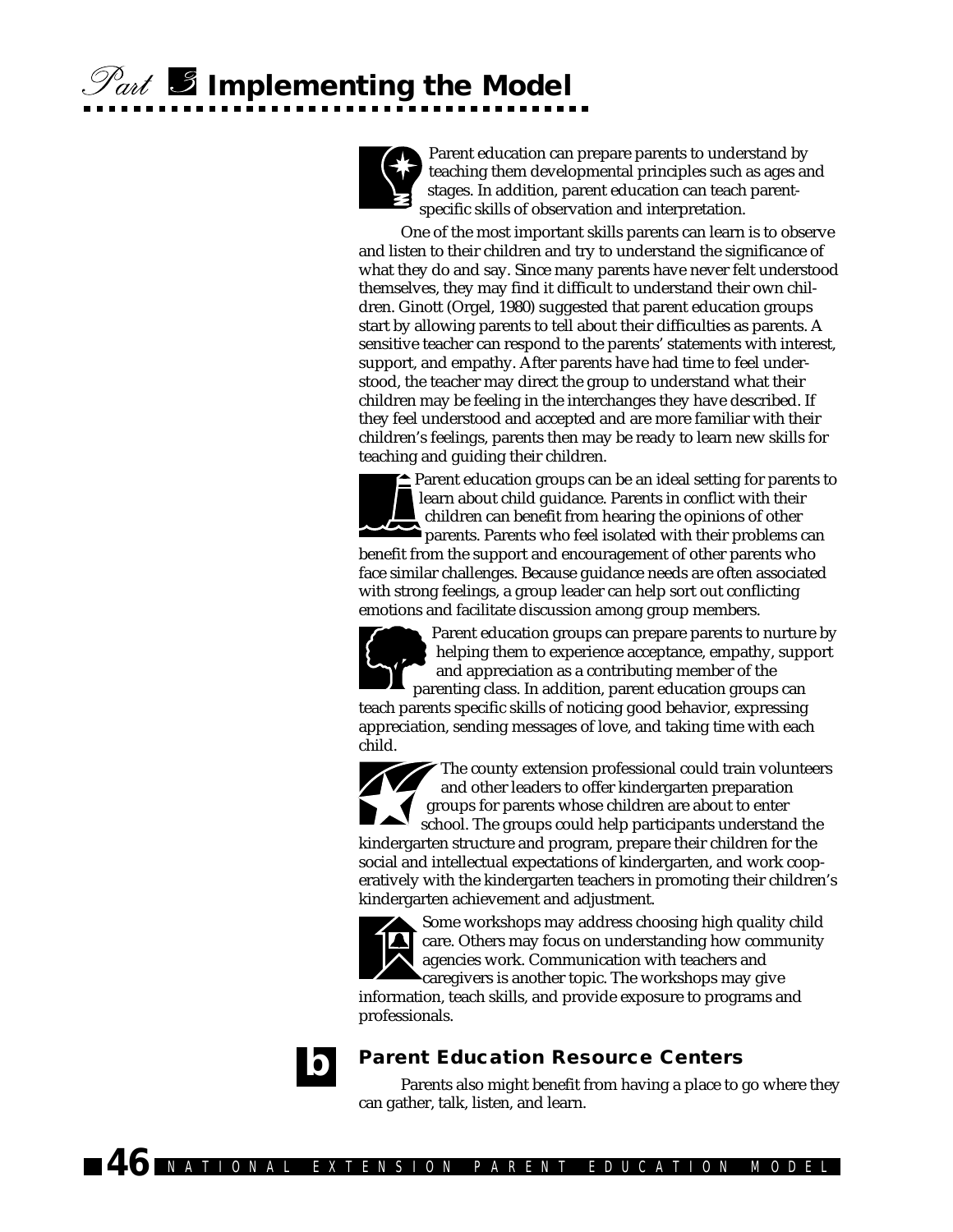

A Parent Education Resource Center can make general child development texts available to parents to learn about stages of development. Dr. Spock's Baby and Child Care may also provide vital basic training for new parents.



A Parent Education Resource Center can make general child development texts available to parents to learn about ideas for nurturing.



#### **Newsletters**

Newsletters allow us to reach a large number of parents. They are most effective when the audience is clearly identified and interested in the topic. Printed materials are generally less effective in reaching parents of limited education and income, though evaluations of effectiveness of age-paced newsletters point to encouraging results (Powell, 1991).



Many excellent newsletters have been developed that are age-paced. For example, *Parent Express* (see Curriculum Guide), developed in California, provides a newsletter for parents at one-month intervals up to one year of age and

then at two-month intervals up to three years of age.



Newsletters might provide tips on sending messages of love to children. Experiences of parents might be shared.



#### **Radio Programs**

Radio programs can be effective because important information can be disseminated quickly to a large number of listeners.



Television and radio can help to address the needs of parents to care for themselves. Although it is difficult to build skills via distance education, mass media could be effective in encouraging parents to consider how meeting

their own needs is compatible with being an effective parent. In addition, specific hints for time, money, and stress management can be offered in these settings.



Radio programs could be developed that illustrate the challenge of understanding children. For example, the "terrible twos" are a common developmental experience that does not mean that the child is bad or rebellious. The

child is just learning how to balance independence with dependence.



Radio programs could be developed that illustrate methods for nurturing. Guest parents might talk about their struggles to overcome past difficulties to nurture their  $\int$ children.

Extension staff could develop a series of public service announcements or brief radio programs on ways parents can teach and/or motivate their children to learn. Programs can be developed for English and non-English language

radio stations. Handouts on the subjects covered could be available on request from listeners.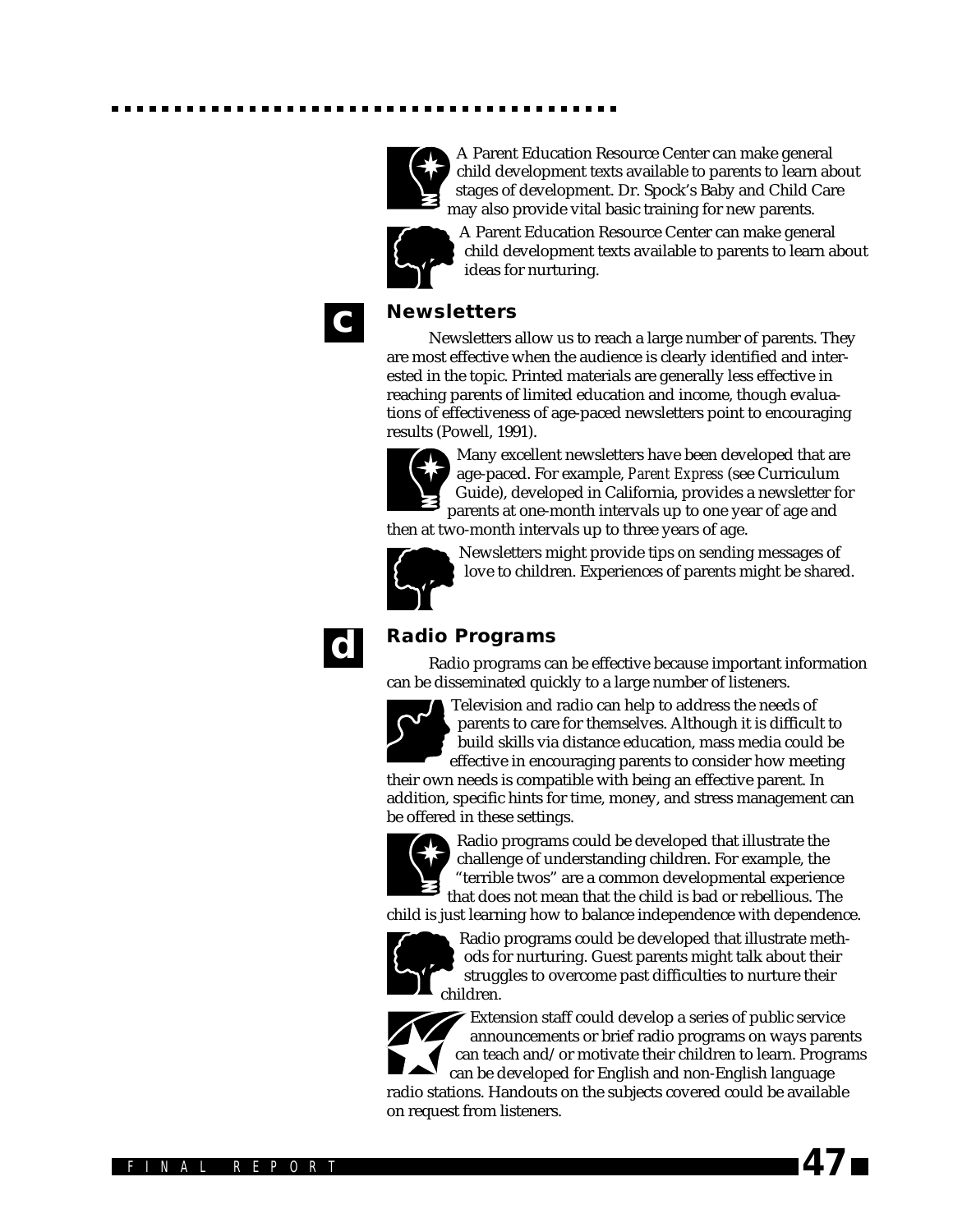

Mass media play an important role in the facilitation of advocacy. By advertising programs and services and notifying citizens of legislation and policy issues, the media can inform parents, introduce them to services that may meet their family's needs, and encourage their public policy involvement.



#### **Home Visits**

Personal contact can be a powerful teaching strategy, especially with parents who feel isolated and disenfranchised. Professionals, friends, relatives as human sources of child-rearing information are more useful than impersonal books, magazines, and television (Powell, 1991). This strategy requires a high level of resources to be effective. The Cooperative Extension System, with its emphasis on volunteerism, can be an important partner in programs that include home visits, especially in a time of budgetary strain.



When a professional or paraprofessional visits parents in their homes, the personal needs of the parents to care for themselves often become evident. By getting to know the parents and observing them in their own environment, a

home visitor may be able to suggest resources and approaches for building important self-care skills. There also may be opportunities to model the skills that could be helpful.



A trained home visitor might build a trusting relationship with a parent and then observe the child(ren) with the parent. The visitor might ask the parent why he or she thinks the child does certain things. At times the home

visitor might suggest other reasons for the child's behavior. In particular, the home visitor might help parents be aware of developmental, personality, and situational factors that influence children's actions. For example, a child may be irritable because she is tired or hungry, not because she has a difficult temperament.



Extension field faculty could conduct an in-service on guidance for home visitors in established programs. Home visitors could learn how to use the county extension offices' parenting materials with parents on their home visits. At

the end of the year, county extension faculty could meet with the educators to get a count of the number of parents who participated in the program and the impressions of the educators about the effectiveness of the program.

A trained home visitor might build a trusting relationship with a parent and then observe the child(ren) with the parent. The visitor might ask the parent how each child

seems to be reached with messages of love. Together they might observe what works best with a given child. Together they could make a plan for nurturing that child, whether it is reading together, making a special treat, taking a walk, or sitting and telling about feelings of caring.

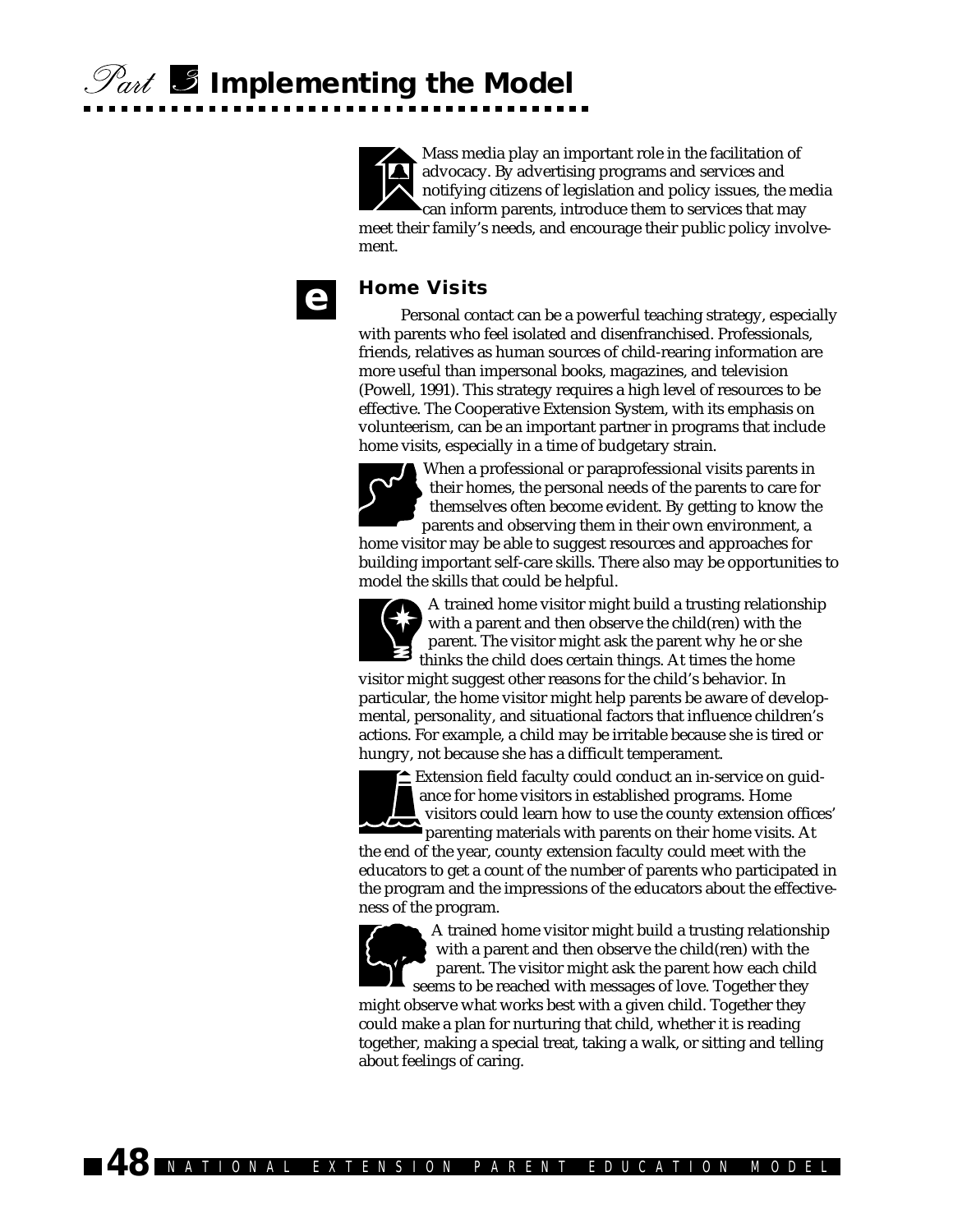

Extension field faculty could train volunteers and other extenders to visit parents of at-risk children to help them learn how to teach their children at home.

One of the goals of the home visitors may be to help the clients find community services, complete applications, make phone calls, find transportation, and convey information to the service providers. Home visitors also may be able to connect parents with others who may have similar concerns

and goals and, thereby, facilitate the development of new services by the parents.



#### **Mentor Mother/Godparent Programs**

These programs match parents who are at risk with more experienced, volunteer parents. The goal is to establish a friendship and allow the mentor to serve as a model, guide, and advocate for the target parent. Often there is a combination of informal contact and more formal educational sessions.



Although the benefits of these programs can reach into all areas of parenthood, they can be especially effective in helping a parent to "care for self." Indiana's Mentor Mother program is an example of this approach.



Mentor mothers and godparents may serve as role models who teach parents how to provide similar support for their children within the system. These programs often are linked closely with community services and agencies, facilitating

the optimal use of the services by target parents.



#### **Hospital Programs**

Parents of newborns typically are more motivated to learn about parenting than those who have returned to the rhythm of a busy schedule. Hospitals typically provide a convenient location to reach these new parents.



Trained visitors might visit mothers of newborns to support them, make them aware of community resources (classes, libraries, agencies), and provide specific educational materials on child development. A resource packet of

timely information about children could be given to parents of newborn children before they leave the hospital.



Trained visitors might visit mothers of newborns to help them understand the unique needs of newborns and help them plan how to deal with especially stressful situations (colic, sleepless nights, etc.). Visitors also might alert parents

to other resources such as books, classes, and support groups.



#### **Newspaper Articles and Tabletop Messages**

Brief informational items in newspapers or set out on tables in restaurants can be another effective way to reach parents.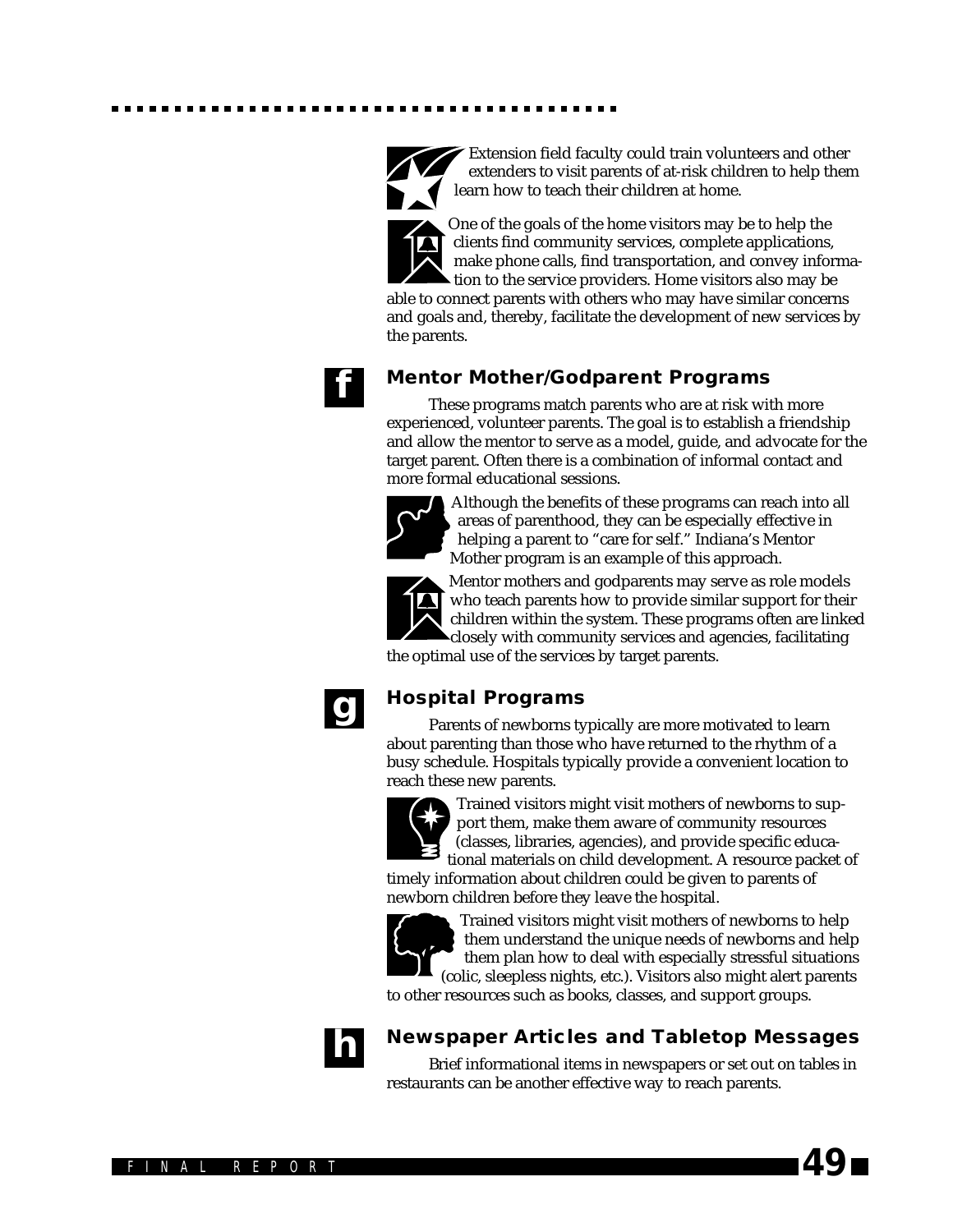**Part 3 Implementing the Model** 

Field faculty could provide timely articles on child development for their local paper. In addition, interesting, lively suggestions for parents (child-proofing, meeting children's needs, using distraction to prevent conflict, etc.) may be provided as placemats or tabletop cards at local restaurants.

In collaboration with their local pizza chain, county extension professionals could prepare a series of tabletop messages about discipline for placement on tables. Messages could be replaced on a weekly basis. Each month a small evaluation

card that invites parents to comment about the series could be left on each table.

#### **Community Forums**

Public meetings for the entire community can be effective when the topic is of widespread interest and there is a need for parents and others to voice their concerns and provide support to each other.



A county extension professional conducts a community forum on a topic similar to *Children Need Heros: Parents, Authority, and the Importance of Limits for Guiding our Children.* At the conclusion of the town meeting, she distributes

a brief survey asking parents if they benefited from the session.



Community forums are excellent arenas for parents to learn about the process and benefits of advocacy. After parents have learned these skills, they may initiate and organize the forums themselves.



**i**

#### **Agency Support/Collaborations**

Finding ways to link with other agencies and organizations can be an effective teaching strategy. These other groups can contribute their resources to help in promotion and program delivery.



Extension field faculty could work with social workers and judges in the juvenile court system to offer a six-session workshop series on child guidance for parents of troubled adolescents.



#### **Support Groups**

**50** NATIONAL EXTENSION PARENT EDUCATION MODEL

Support groups can be powerful if they bring together parents who have learned to respond effectively to adversity with those struggling to manage a challenge. Parents can help parents.



One of the most effective ways to develop skills for self-care is to work with other parents. The critical practices of offering help to other parents and asking for help when needed are facilitated when parents meet in a setting that

allows them the opportunity to practice these skills. Many of these groups are most effective when they are led by peers. A professional can facilitate the establishment of the group and can be available as a resource person if they want specific educational programming, but the parents themselves can develop leadership skills and gain greater control over their lives and their stress by leading the group process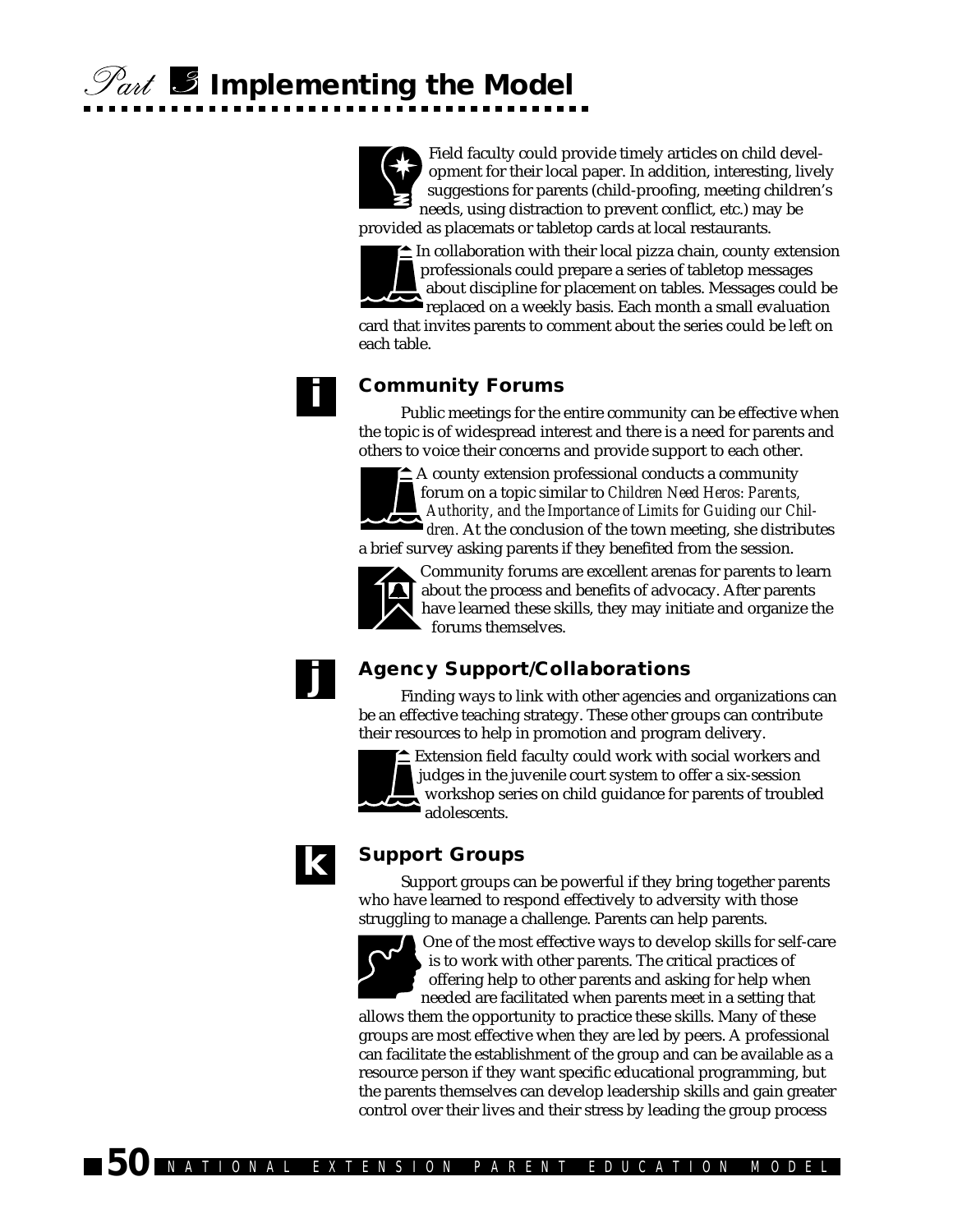and establishing its agenda. The premise of these programs is that official "experts" are not the exclusive holders of knowledge. The Family Resource Coalition of Chicago has extensive information about how to establish and maintain family support programs.

Support groups such as Mother's Day Out programs, babysitting cooperatives, or groups of parents with children with a particular disability often are organized and run by parents themselves. They give parents the role of interpreting and acting on felt needs. In most of these cases, the parents themselves know best what is needed and in what form. By taking leadership for the group formation and maintenance, they develop a number of skills and effectively reach out to others.

**l**

#### **Community Coalitions and Task Forces**

Motivating the public and private sectors to speak up for parents and children is critical for changing policies and providing more effective support.

> Many of the difficulties parents have with money, time, and energy are due to public policies and practices that do not recognize parent needs or are not supportive of parents or families. Coalitions and task forces can advocate for parents

in a community (local, county, state, and national) to describe and encourage family-friendly policies and procedures in the work place, in the delivery of social services, regarding child care, and in housing. Sometimes asking individual parents to cope with their challenges may not be enough; the environment may have to be changed.



#### **Learn-at-Home Programs**

Learn-at-Home Programs can be effective because they allow parents to learn at a convenient time, at their own pace, and in the privacy of their own homes.



Parents can receive background information and exercises to do at home through correspondence courses or learn-athome packages. These programs are more effective if parents are asked to find "learning partners" when working

with the material. They could discuss issues and activities with a spouse, friends, or neighbors.



#### **Parent Advisory Groups**

Providing opportunities for parents to contribute to public polices and programs affecting families is a critical part of parental empowerment.



Advisory groups that are associated with programs for parents allow the parents to become informed about the operation of the program and give a channel for them to contribute input. Many such groups also offer opportunities

for leadership development and public policy involvement.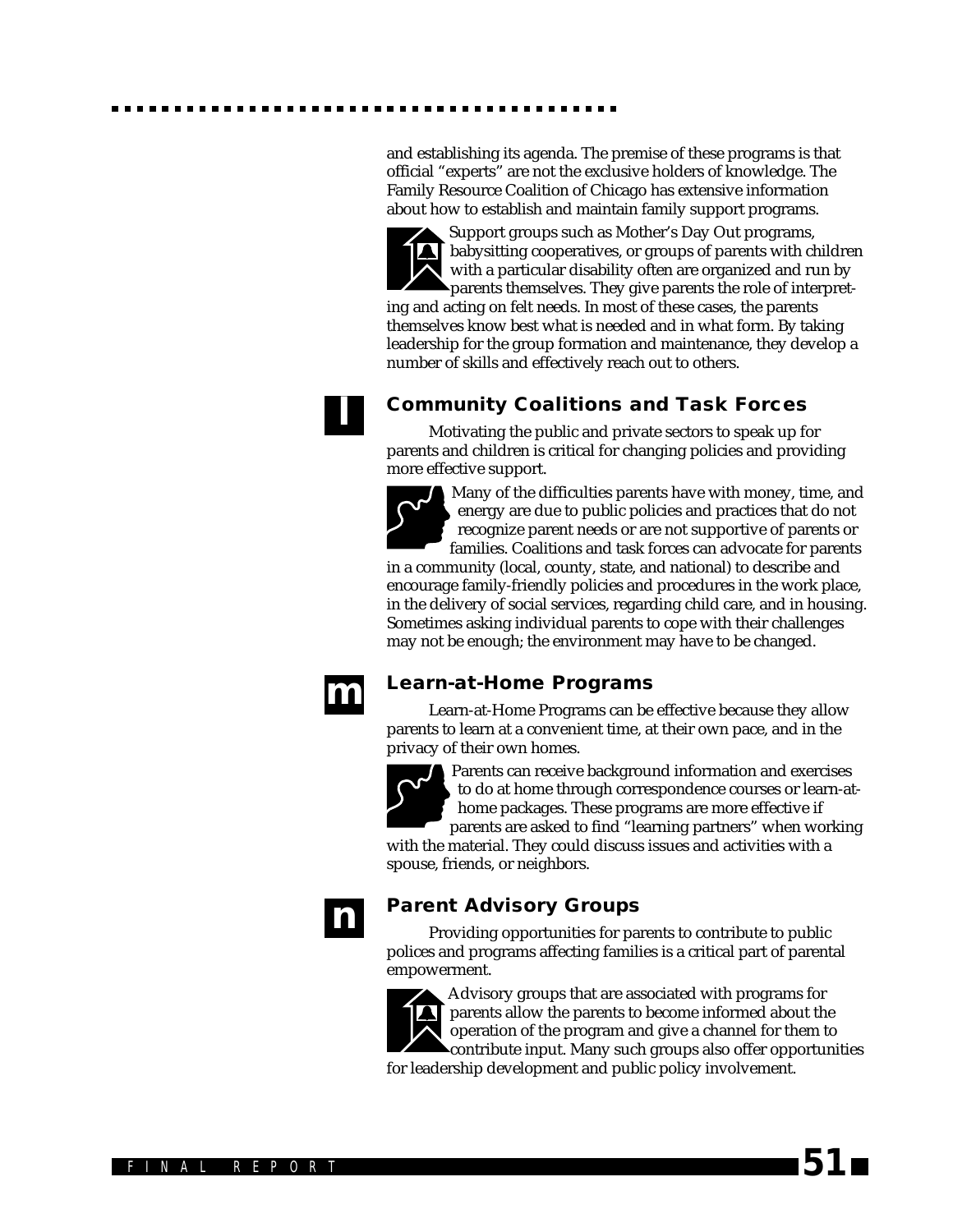## **o**

#### **Social Change Groups: Liberation Pedagogy**

Leadership development is often needed when the target audience feels powerless to make a difference.



A more extreme and unique application of the training in the *Advocate* arena uses liberation pedagogy. This approach is designed especially for oppressed and disenfranchised populations. The group facilitator helps to guide and focus

the group, interprets what the group shares, and seeks background information and materials as needed. The group itself determines the agenda and outcomes. The goal of the approach is social change, a key element in the area of advocacy.

The most effective strategy may be one that involves a combination of the above options. Programs that are intensive instead of superficial also are likely to be more effective. Successful interventions require a sufficient commitment of resources to make a real difference (Powell, 1991).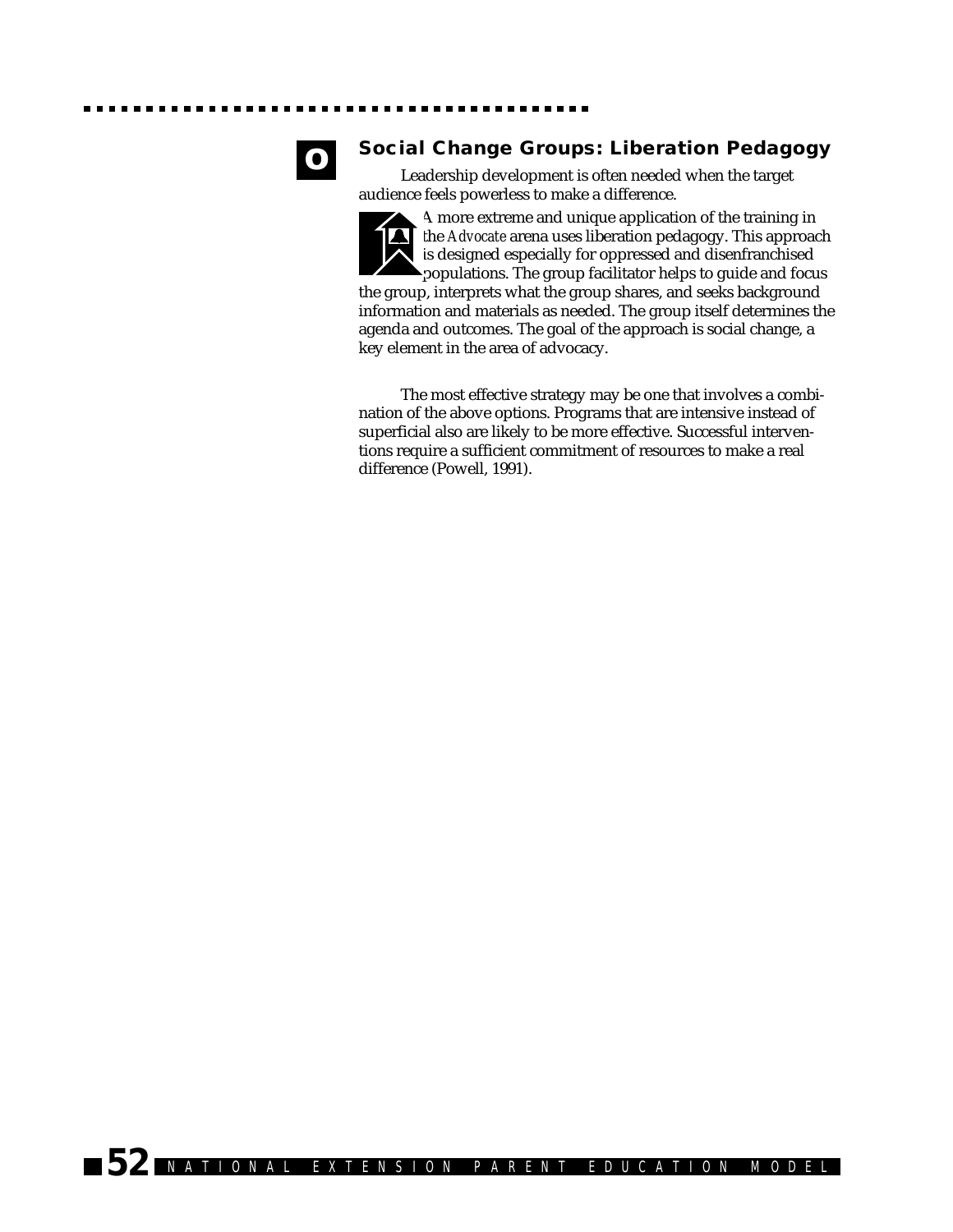# **Curriculum Guide**



Part 4

**F**amily relations and child development specialists throughout the Cooperative Extension System were invited to submit parent education resources developed in their state for review by the NEPEM team. Each submission was evaluated and selected in terms of seven variables:

- Accuracy of information
- Usefulness of information
- Integrity (The material reflect the educational standards of honesty, accuracy, and soundness; it is designed to teach; it has an educational purpose.)
- Readability
- Sensitivity (The material respects cultural, racial, and gender diversity.)
- Art and design
- Longevity

With the exception of one program *(Footsteps),* all the materials found in this curriculum guide were originally developed by extension parent education professionals. They are included in this report to illustrate the types of extension resources currently available to support parent education programs consistent with NEPEM.

Each resource is accompanied by two sets of icons, one indicating the age of children targeted by the program, the other highlighted components of the model emphasized in the material.



## **Baby's First Year Calendar**

A calendar for the baby's first year of life that includes highlights and helpful hints for each month of the child's age. Developed 1991.

#### **Authors**

Glyn Brown, Steve Duncan, and Barb Struempler, Auburn University. Contact H. Wallace Goddard for information, 206 Spidle Hall, UA, Auburn, Alabama 36849-5604.

#### **Program Objectives**

To help parents provide sensible, nurturing care for child birth to one year and better understand nutrition and development information.

#### **Intended Audience**

Parents of newborns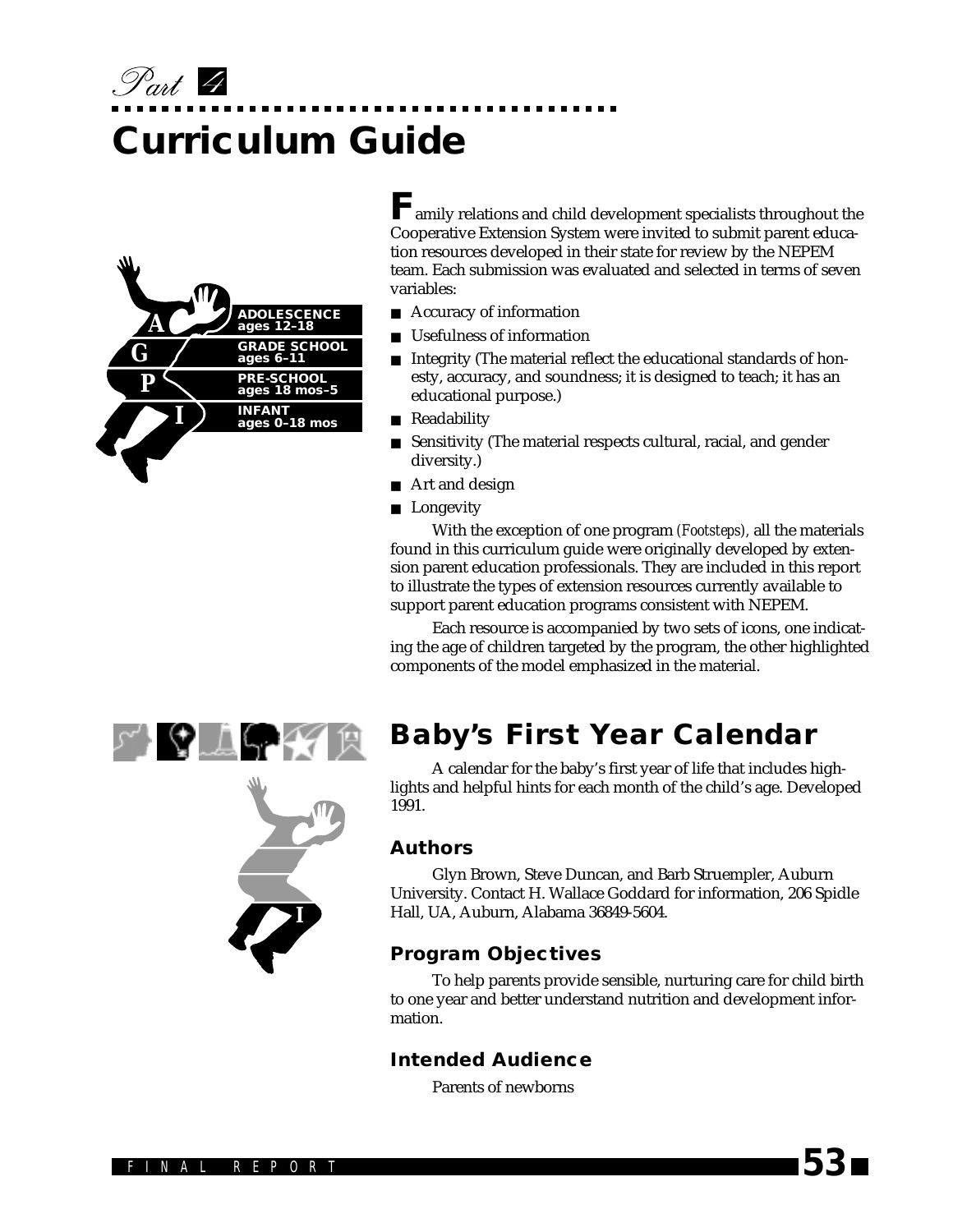

Group meetings or hospital visits

#### **Evaluation**

See author for results.

#### **Cost**

\$4.00

#### **Available from**

Aces Distribution, Duncan Hall, Auburn University, Auburn, Alabama 36849-5632



# **I**

## **Baby Talk**

*Baby Talk* is a cooperative venture between South and North Carolina and is cosponsored by Kiwanis International. Rearing a baby is one of the greatest challenges families face. We want to make sure that parents know about babies. What do babies need? How do they grow? How can parents help them? How can we help parents? *Baby Talk* is series of brief publications designed to help new parents begin their responsibility the right way. Developed 1992.

#### **Authors**

Cynthia Johnson, Box 7605, North Carolina State University, Raleigh, NC 27695-7605; Emily Wiggins, South Carolina. Phone: 919/ 515-2770

#### **Program Objectives**

*Baby Talk* is a parent education program designed to provide practical information to first-time parents during the first year of a baby's life. It can be used as a home study course or as a series of parenting classes. The program objectives are to help first-time parents learn: how babies grow and develop, about being good parents, how to feed and care for baby, and steps to making the house baby-proof.

#### **Intended Audience**

First-time parents, including single, limited resource, working mothers, adolescent parents, adoptive, and foster parents. Written at a sixth grade reading level.

#### **Delivery Method**

*Baby Talk* is a series of fourteen publications to be sent to parents, one each month (two months before the baby is born and then throughout the baby's first year). They also are shared with

#### **54** NATIONAL EXTENSION PARENT EDUCATION MODEL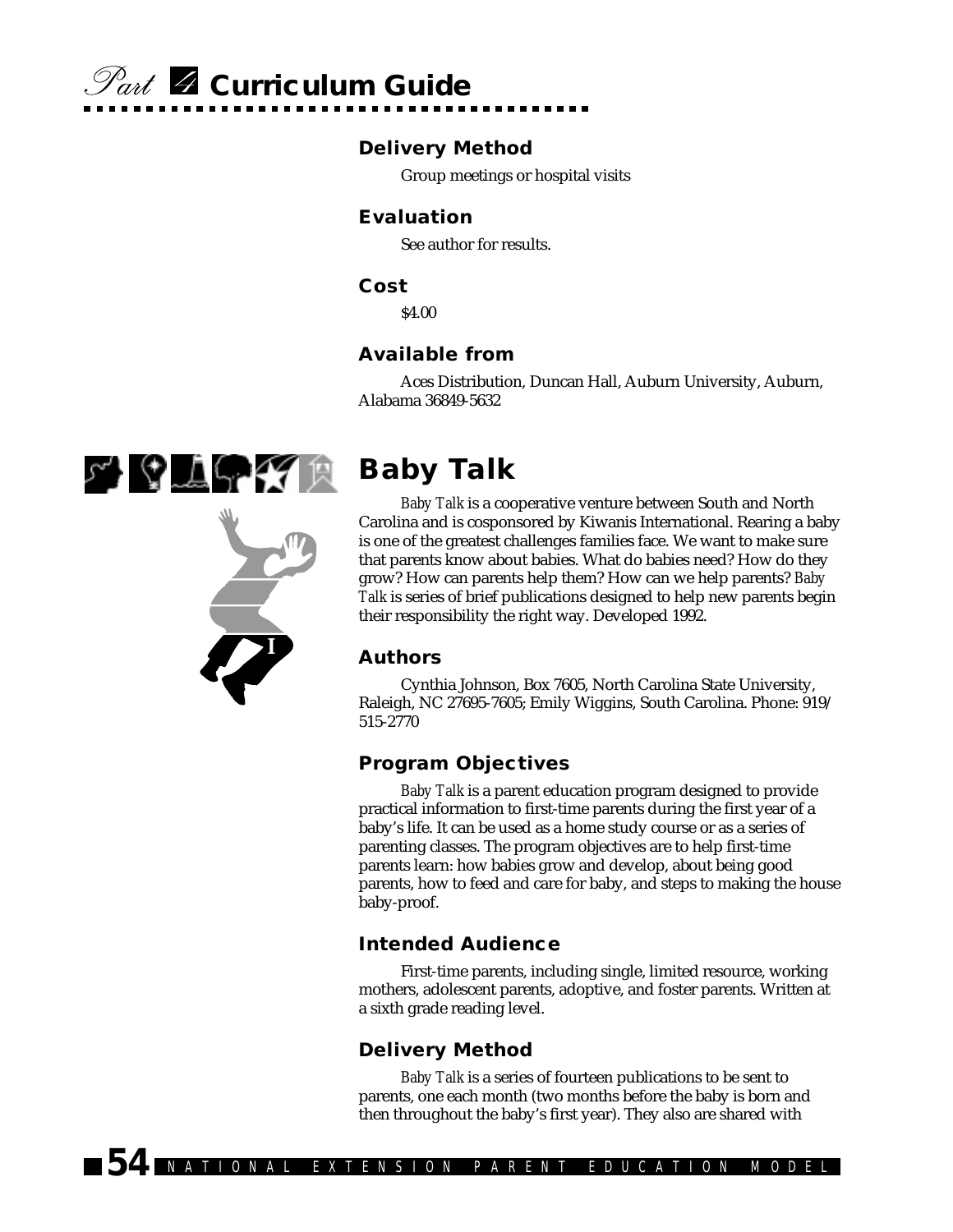health care practitioners and are given to parents-to-be at maternity clinics and at doctor offices. A few hospitals give them to new parents. The majority are mailed from Extension Centers.

#### **Evaluation**

This is the new, revised version of *Baby Talk.* Evaluation materials are filed from previous versions. Evaluations included in the *Agent Guide* are sent to the state office at the end of the reporting period.

#### **Cost**

*Agent Guide* (\$3.40), Publications 1-4 (.30 each), 5-16 (.20 each)

#### **Available from**

Agriculture Communications, Box 7603, North Carolina State University, Raleigh, NC 27695-7603



## **Building Communities of Support for Families**

The *Master Teacher in Family Life* program is a training model that teaches natural leaders within poor communities the information and skills they need to 1) create an effective internal communication system to educate fellow residents about important issues such as health, the family, education, and employability, and 2) create and sustain a network of support for those who want to use their new knowledge to make changes in family life, education, and employment. The program is unique in that it builds strengths within the targeted communities in order to support long-term change. Developed 1990.

#### **Author**

Margaret D. Slinski, Coordinator, Youth and Families at Risk Program, 203 Skinner Hall, University of Massachusetts, Amherst, MA 01003

#### **Program Objectives**

Program participants will increase their understanding of themselves and their relationships with others as they plan to strengthen community youth and families; increase their knowledge of communication, problem-solving, child development, and discipline skills; develop their own resource manual focusing on community agencies that support families and develop skills to access these resources effectively; and increase their knowledge and understanding of high risk issues.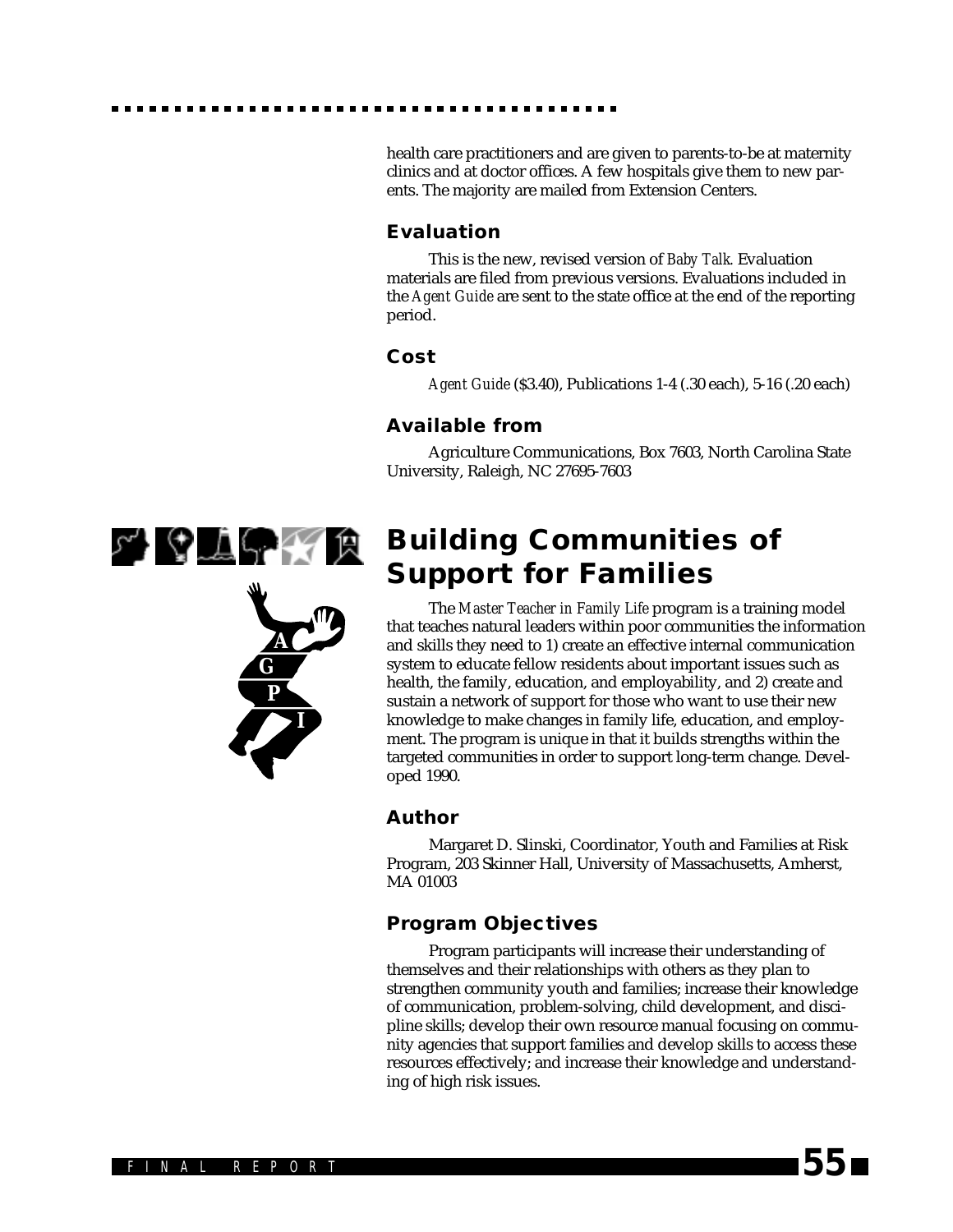

#### **Intended Audience**

Parents and other adults and older teens living in challenging (low income, high risk) environments in need of increased knowledge but also a support system to maintain and practice newly learned skills. Volunteers interested in creating supportive programming for youth and families living in their "neighborhood."

#### **Delivery Method**

Twenty hours training followed by support of individual and group follow-up activities. Small group training emphasizing process in order to offer opportunities to integrate new knowledge into realities of environment.

#### **Evaluation**

Broad-based evaluation summary in the works. Abundance of anecdotal summaries regarding youth and adults indicating positive impact. Evaluations after each training. Currently developing a tool to measure increased resilience of youth.

#### **Cost**

\$25.00

#### **Available from**

University of Massachusetts Cooperative Extension System, Bulletin Center, Cottage A: Thatcher Way, University of Massachusetts, Amherst, MA 01003-0099





## **A Child in Your Life**

*A Child in Your Life* is a set of parent education materials for adolescent or low-income parents designed with the needs and characteristics of teen parents in mind. The materials include six halfhour videotapes which use adolescent and adult actors and interviews with actual parents and which take into account the common life style of adolescent and low-income parents. Corresponding to the tapes are six booklets written at the second- and third-grade reading level which include numerous illustrations and photographs. The booklets and tapes can be used together or separately but are most effective when used together. Brief workshop outlines to be used with the materials are available from the author. Developed from 1984- 1989.

#### **Author**

Judith A. Myers-Walls, Associate Professor and Extension Specialist, Purdue Cooperative Extension Service, Child Development and Family Studies, 1267 CDFS Building, Purdue University, West Lafayette, IN 47907-1267; Phone: 317/494-2936.

#### **56** NATIONAL EXTENSION PARENT EDUCATION MODEL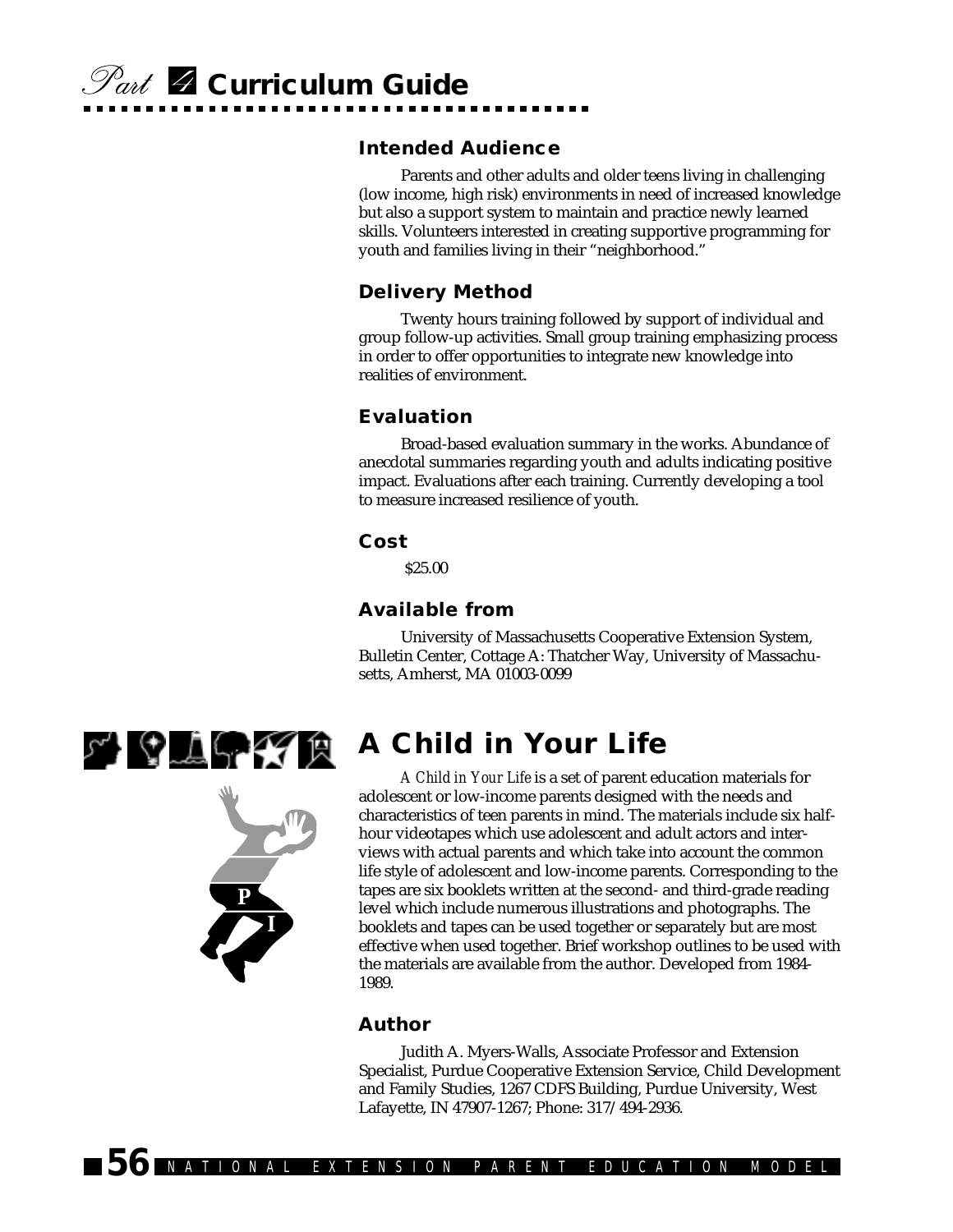#### **Program Objectives**

Parents will: increase their knowledge concerning child development, child behavior management, and child nutrition; use more positive discipline techniques and fewer negative ones; provide a safer, more appropriately stimulating environment for their children; feed their children appropriate foods in a sensitive manner, and use formal and informal support systems as needed.

#### **Intended Audience**

Adolescent and low-income parents with young children (generally under the age of three years)

#### **Delivery Method**

Videos, easy-reading booklets, workshop outlines

#### **Evaluation**

Contact the author

#### **Cost**

Videos (\$15.00), booklets (\$.34 to \$.46 each)

#### **Available from**

Media Distribution Center, 301 South 2nd Street, Lafayette, IN 47905



## **Cooperative Communication between Home and School**

Research in the past decade has shown the importance of parent's involvement in their children's education. The big question for school administrators, teachers, and school board members is "How do you encourage meaningful involvement for today's busy parents?" Cornell University's *Cooperative Communication Between Home and School* program, a part of Cornell's *Family Matters* Project, provides answers based on fifteen years of extensive research and field tests involving thousands of parents and teachers in nearly 100 elementary schools. Developed 1983.

#### **Author**

Christiann Dean, Senior Extension Associate, 6-28 MVR Hall, Cornell University, Ithaca, NY 14853; Phone: 607/255-2531

#### **Program Objectives**

Parents will learn how to communicate effectively with their children's school; teachers will learn how to communicate effectively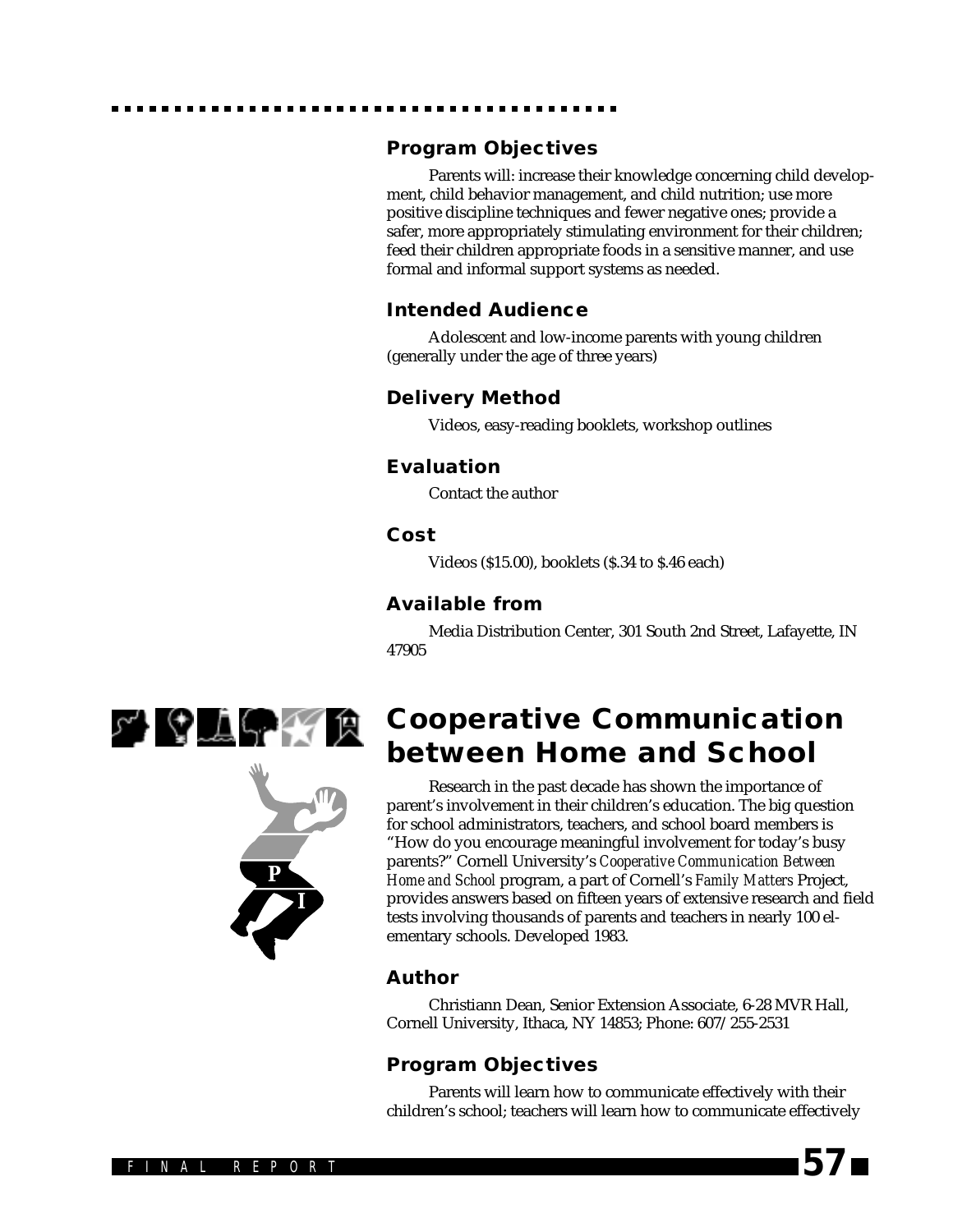

with parents; schools will create policies that are responsive to parent involvement.

#### **Intended Audience**

Parents of elementary school children, elementary school teachers and administrators

#### **Delivery Method**

There are six workshops for parents that includes panel discussions. There are two in-service days for teachers that includes a joint session with administrators.

#### **Evaluation**

Contact the author for results.

#### **Cost**

\$30.00

#### **Available from**

Cornell University Resource Center, 7 Business and Technology Park, Ithaca, NY 14850



## **Discipline for Young Children**

*Discipline for Young Children* is a five-part series designed to help parents of preschoolers ages two to six years develop a win-win approach to teaching responsible behavior. This series helps parents explore their individual parenting style; understand what to expect from their children at different ages and stages; develop effective discipline techniques; and raise the odds for responsible behavior. Developed 1989.

#### **Author**

Valya Telep, Extension Specialist, Child Development,P.O. Box 9081, Virginia State University, Petersburg, VA 23806; Phone: 804/ 524-5966

#### **Program Objectives**

Parents and other providers will acquire and use the knowledge and skills associated with effective parenting (use of ageappropriate discipline techniques and effective coping strategies).

#### **Intended Audience**

All parents and child care providers



**P**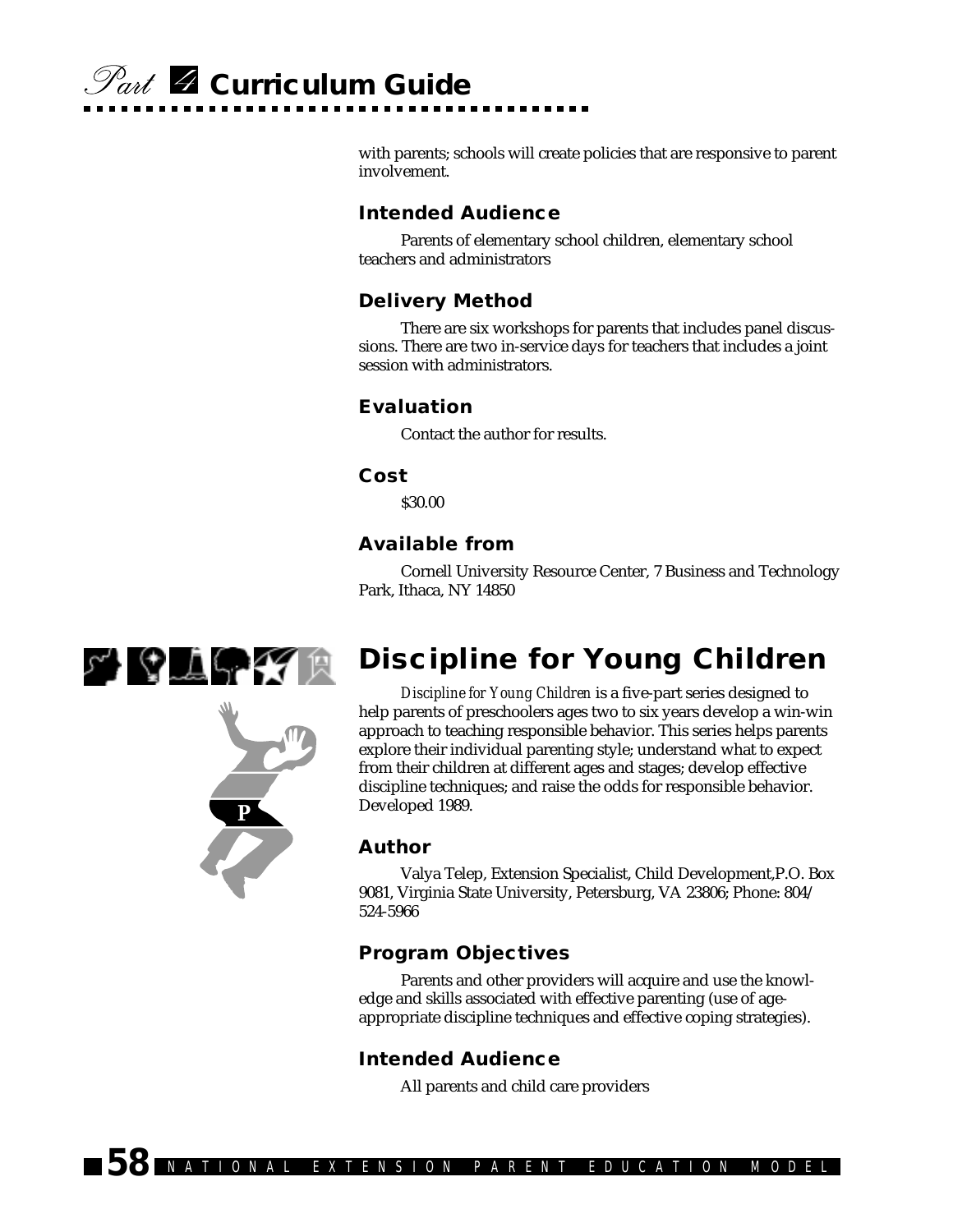Group meetings and mail outs

#### **Evaluation**

Evaluation summary is available. Evaluation is built into the program material. Evaluation mail-out is available for others to review.

#### **Cost**

\$8.00

#### **Available from**

Joe Gray, Storekeeper Supervisor, Distribution Center, Landsdowne Street, Blacksburg, VA 24061



## **Empowering Families: Home Visiting and Building Clusters**

The *Family Matters* project includes three workshops for parents and those who work with families. *Empowering Families: Home Visiting and Building Clusters, The Employed Parent,* and *Cooperative Communication Between Home and School* are programs based on the empowerment approach to building upon family strengths. *Family Matters* workshops help parents, school teachers, home visitors, and leaders of parent groups develop insight, confidence, and skill in communicating with other adults who share their concern for children. This nine-session training program provides hands-on training and skillsdevelopment exercises to help family workers understand the empowerment process and to build family strengths through home visiting and support groups. Developed 1984.

#### **Authors**

Christiann Dean and Moncrieff Cochran, Department of Human Development & Family Studies, MVR Hall, Cornell University, Ithaca, NY 14853; Phone: 607/255-2531 (Dean) or 607/255-2260 (Cochran)

#### **Program Objectives**

Home visitors and group facilitators learn to work with families in an empowering way.

#### **Intended Audience**

Paraprofessional and professionsal (paid and volunteer) home visitors and group facilitators (e.g., EFNEP teaching aides, Head Start home visitors)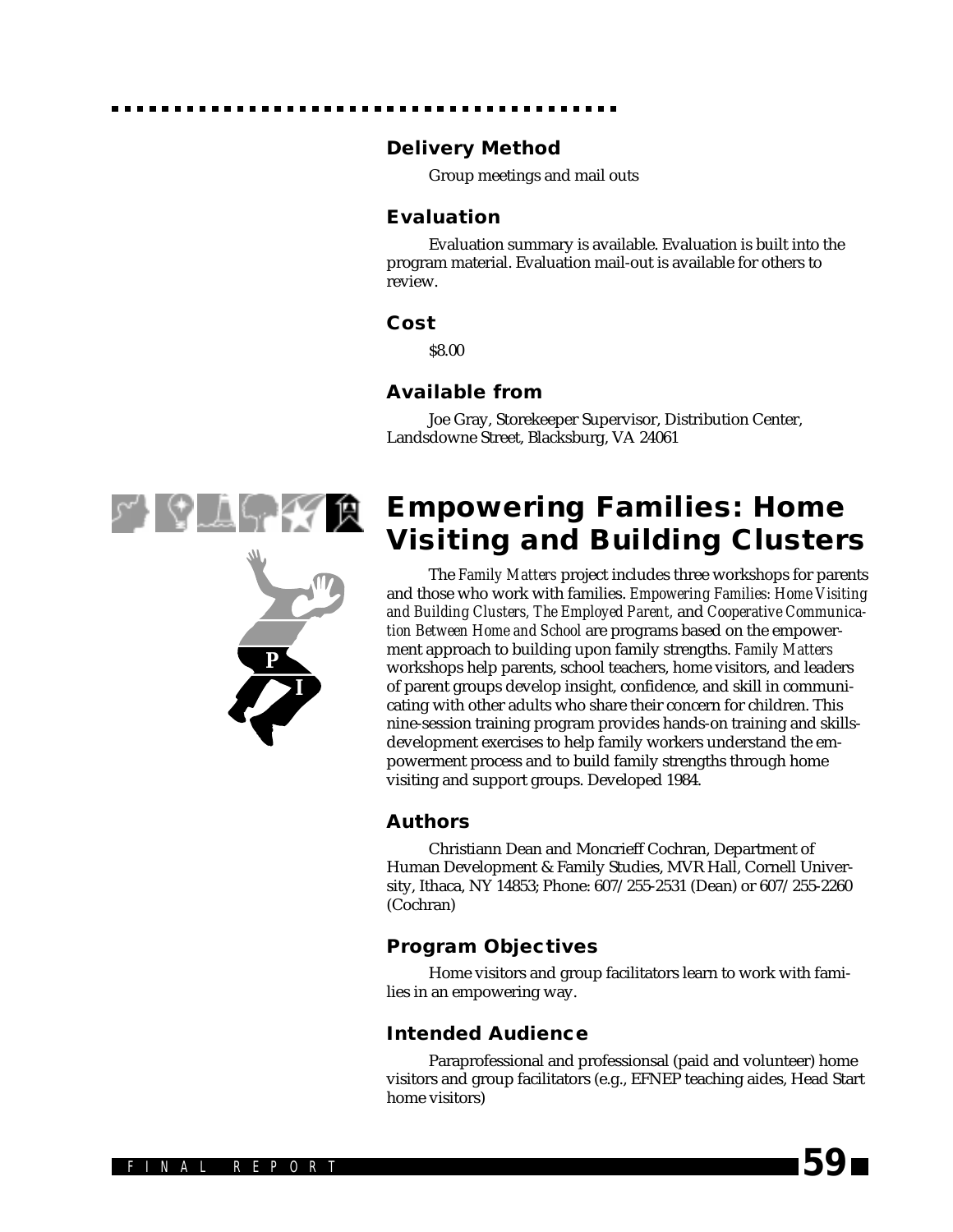

Workshop series; can be used as preservice or inservice training

#### **Cost**

\$30

#### **Available from**

Cornell University Resource Center, 7 Business and Technology Park, Ithaca, NY 14853



## **Families Can Make a Difference: A Substance Abuse Prevention Guide**

The *Families Can Make a Difference* Program is designed to help parents develop a better understanding of how they can help their children avoid or stop substance abuse. The program is based on research which suggests that families in which children either did not abuse substances or stopped abusing substances used three parenting strategies: effective communication, setting limits, and closeness.

The main components of the program are a videotape, followup discussions, and related exercises. The videotape features families who have successfully prevented or stopped substance abuse by one of their family members. The *Facilitator's Guide* contains three presentation formats: one is designed to market the program to community groups; two are intended for delivery to parent groups. Developed 1992.

#### **Authors**

Vicki L. Spurlock, M.A., Maria Eugenia Fonseca, M.A., Lenoraann Ryan, M.A., Dena B. Targ, Ph.D, and Phame Camarena, Ph.D., Purdue University, West Lafayette, IN 47907-1092; Phone: 317/ 494-2937.

#### **Program Objectives**

To increase knowledge about parenting strategies (effective communication, closeness, setting limits) which are associated with preventing or stopping substance abuse; to increase the use of parenting strategies which are associated with preventing or stopping substance abuse.

#### **Intended Audience**

**60** NATIONAL EXTENSION PARENT EDUCATION MODEL

Parents of pre-teens (eight- to twelve-year-olds). The video includes white and Africian-American participants.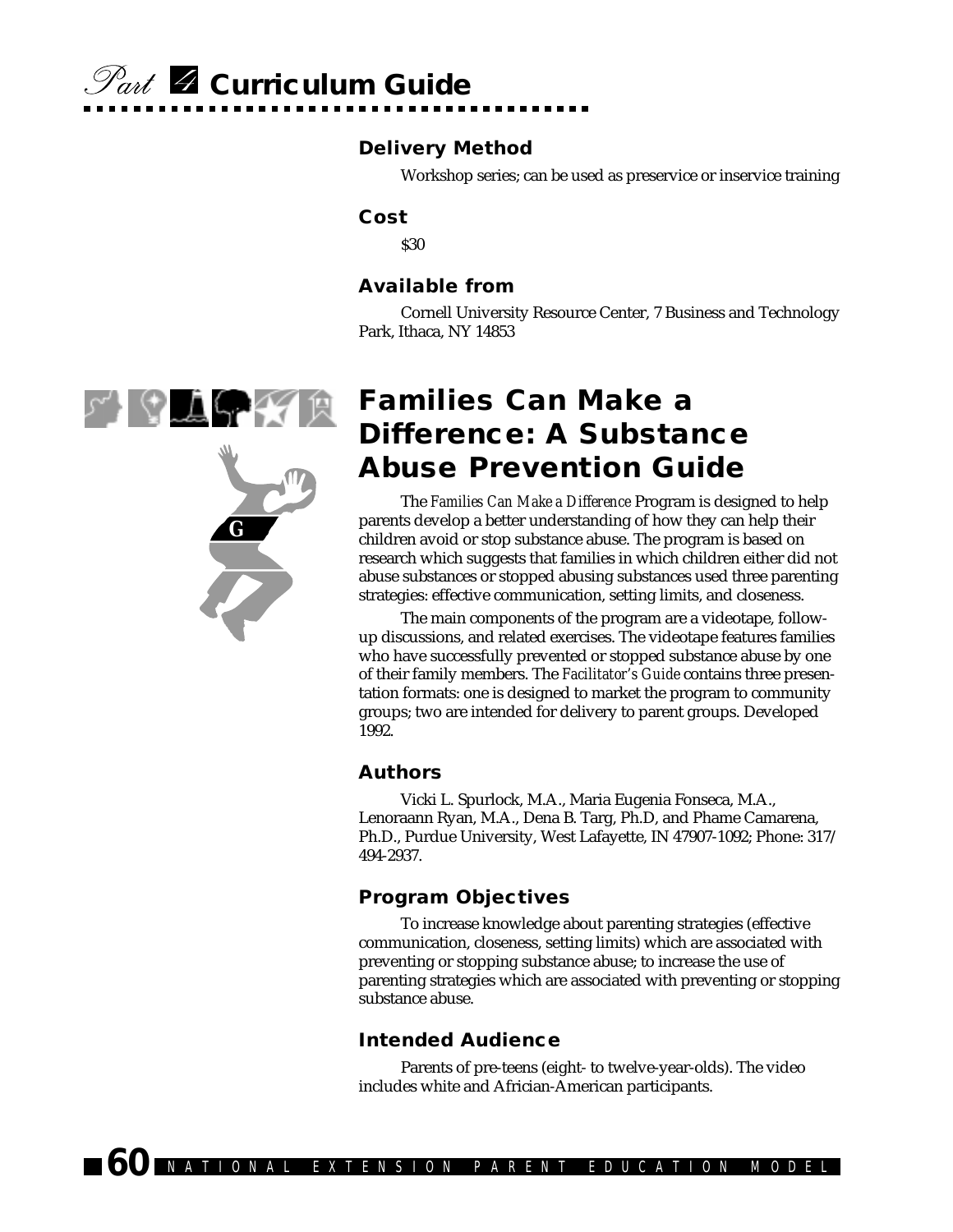Group meetings that include discussion as well as activities and a videotape.

#### **Evaluation**

We are in the process of a "before and after" evaluation with a comparison group. No summary is available yet. Evaluation is not built into the material. Evaluation instruments are not currently available but may be created at a later date.

#### **Cost**

*Families Can Make a Difference: Videotape* and *Facilitator's Guide,* boxed is \$30 (includes tax and shipping).

#### **Available from**

Agricultural Communication Service, Media Distribution Center, Purdue University, 301 South Second Street, Lafayette, IN 47905-1092. Contact Dena Targ for information about the program.





#### **Footsteps**

*Footstep* materials consist of thirty half-hour videos and thirty accompanying leaflets. Topics include: identity; individuality; early learning; prenatal preparation; learning through TV; death; attachment and independence; discipline; food habits; play and fantasy; valued and accepted; listening to children; parenting extremes; social skills; developmental tasks; childhood fears; societal support; teaching competence; creativity; handicaps; step-parenting; problem behavior; values; preparation for school; child abuse; understanding your child; sibling relationships; responsibilities; and peers. Developed during the 1980s and now managed by Maryland Cooperative Extension Service.

Videos begin with comments from video hosts, followed by twenty minute family drama, and end with comments from a child expert. Each drama focuses on one of eight different types of families.

#### **Author**

Billie H. Frazier (contact person), Human Development Specialist, 2039 Computer Science Building, University of Maryland, College Park, MD 20742; Phone: 301/405-1019

#### **Program Objectives**

A wide variety of objectives depending on the video selected

#### **Intended Audience**

Parents preschoolers and expectant parents (sixth-grade reading level)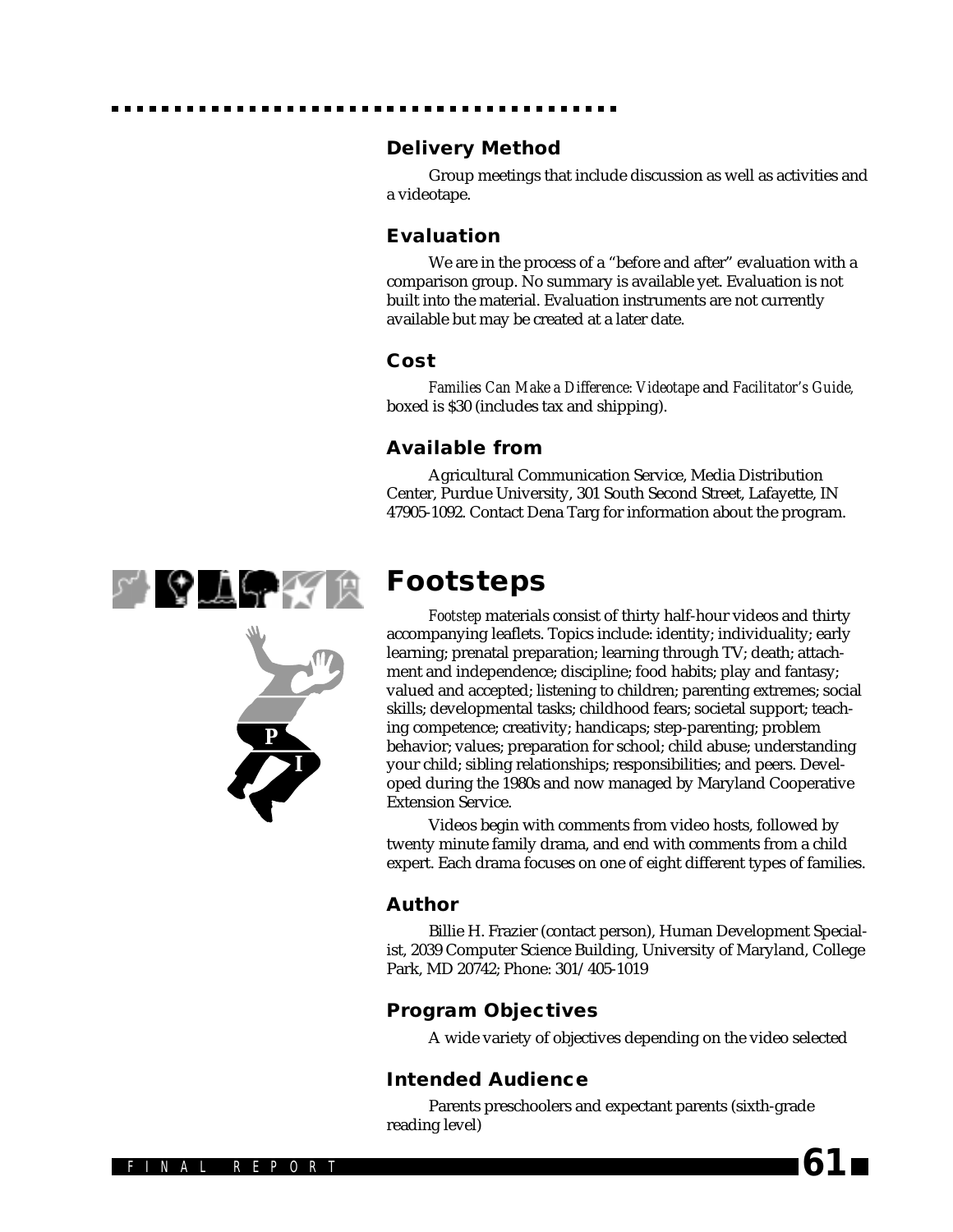

Group meetings, classes, television, and consultation with individual parents

#### **Evaluation**

No extensive evaluation available

#### **Cost**

Videos (\$21 each), leaflets (\$.10 each)

#### **Available from**

Videos: Educational Technology Center, 0307 Benjamin Building, University of Maryland, College Park, MD 20742; Phone: 301/ 405-3504

Leaflets: Steve Rothman, Mgr., Duplicating Services, 6200 Sheridan Street, Riverdale, MO 20737; Phone: 301/403-4264



## **Guiding Young Children**

The information in the lessons is based on research and common sense relationships. The series is designed to help parents recognize their own strengths and select techniques which seem right to them. Developed 1991.

#### **Author**

Elaine Wilson, Parenting Specialist, 238 HES, Oklahoma State University, Stillwater, OK 74078-0337; Phone: 405/744-7186

#### **Program Objectives**

Parents will use more positive discipline techniques; guide their children calmly, firmly and kindly; establish a more friendly and cooperative environment at home that is less hostile and tense.

#### **Intended Audience**

Parents scoring "at-risk" on the adolescent adult parenting inventory (AAPI) will improve their score to the point that they are no longer at-risk at the end of the series; parents of young children ages two to six; series is especially effective with court-referred at-risk and low-literacy parents.

#### **Delivery Method**

**62** NATIONAL EXTENSION PARENT EDUCATION MODEL

Group meetings, home study, and home visitation.

#### **Evaluation**

The program impact has been measured on at risk parents. A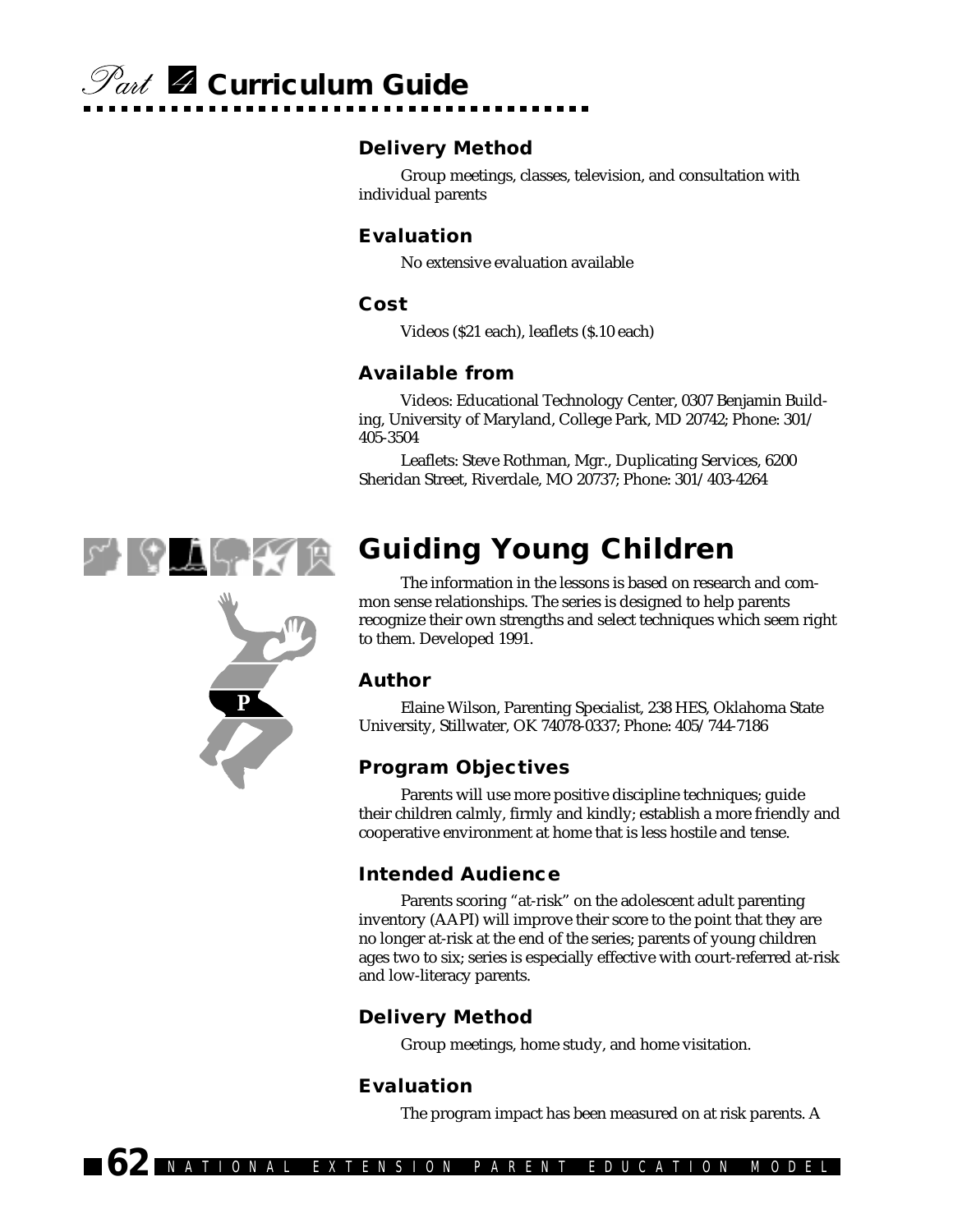summary of the evaluation is available from the author. The adolescent-adult parenting inventory (AAPI) is administered prior to the first session and after the second session. It is not built into the material.

Checklists related to discipline techniques, parent reaction, and atmosphere in the home are included with each lesson and integrated into the series.

#### **Cost**

Five copies free; then \$.20 each.

#### **Available from**

Central Mailing Services, Oklahoma State University, Stillwater, OK 74078-0550



## **Let's Talk Sense about Sex**

*Let's Talk about Sex* consists of seven videotaped segments. The ten-minute introductory segment explains how to use the series and helps make parents more comfortable. Topics for parents and children to view together are contained in six twenty-minute segments. Content includes: conception, fetal development and birth; puberty; self-concept and goal setting; communication; decision making; assertiveness; friendships; the development of relationships and handling sexual feelings; the risks of early sexual activity; the influence of the media; and the importance of being capable, competent and in control. Developed 1991.

#### **Author**

Ruthellen Phillips, Ed.D., West Virginia University, 616 Knapp Hall, PO Box 6031, Morgantown, WV 26506-6031; Phone: 304/293- 2694.

#### **Program Objectives**

This family-based program seeks to increase family communication about sexuality and to encourage the postponement of adolescent premarital sexual activity.

#### **Intended Audience**

This program is targeted to parents and preteens ten to thirteen years of age. African-Americans, Euro-Americans, Asian-Americans, and a few Hispanic Americans are depicted in the program. It is applicable to one-parent, two-parent, and adoptive parent families. With some adaptations and facilitation by professionals, the program can be used by foster parents, parents with children with developmental delays, and low literacy and limited resource parents. Only professional counselors can determine the program's use by parents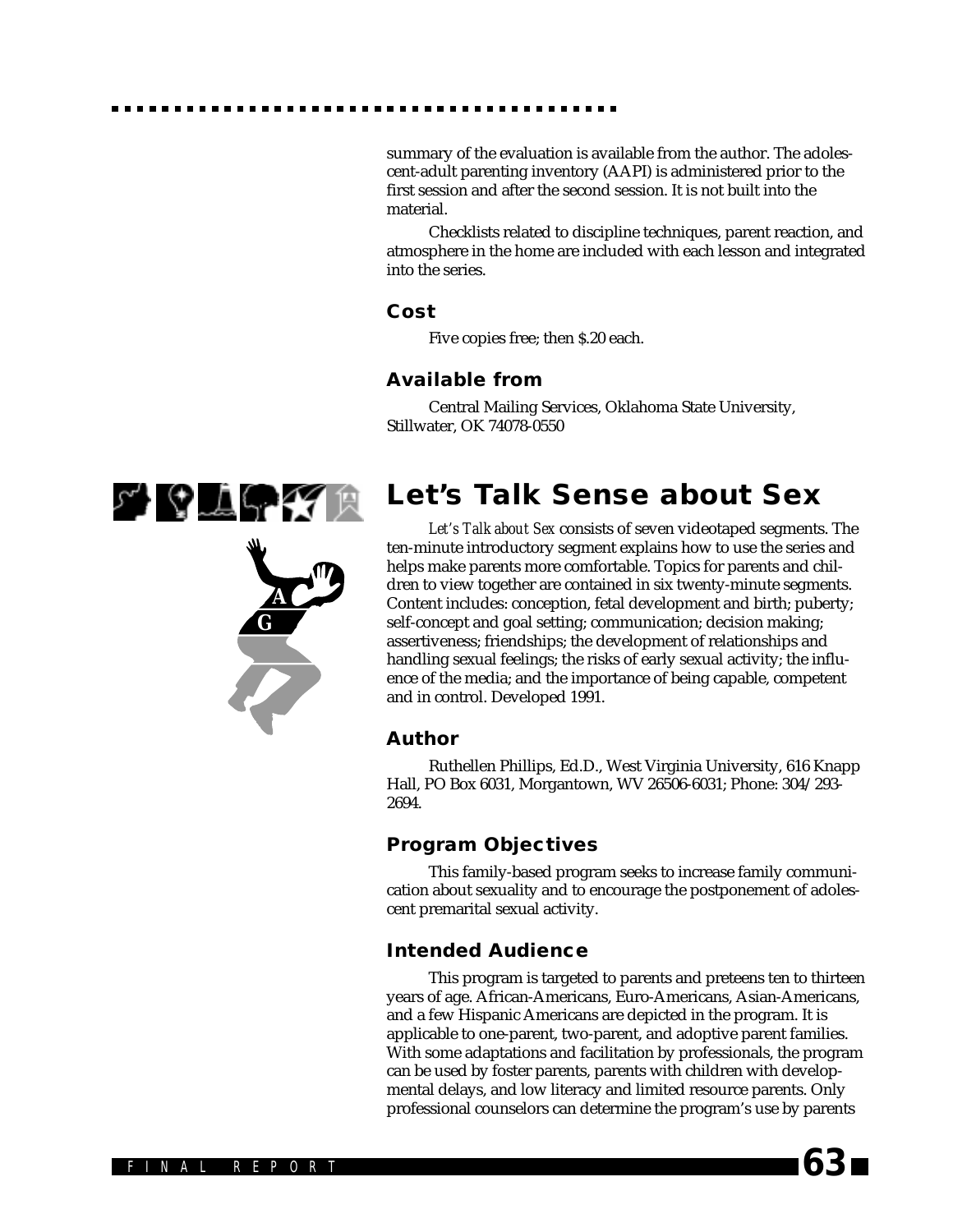Part 4 **Curriculum Guide**

of children who have been sexually abused. Specific information on applicable audiences is available from the author.

#### **Delivery Method**

*Let's Talk about Sex* is a seven-part videotape series with accompanying printed program guide for in-home use by families. The program can be used in multi-session group meetings with parents and children.

#### **Evaluation**

The program has been evaluated in seven counties in West Virginia and in one county in Ohio. A pre-pre-post-test design with a control group was used in the pilot testing to measure factual information, communication, self-esteem, future goals, value of postponement, and delivery method. A summary of the evaluation is available from the author. Program evaluation instruments (pretests, post-tests and follow-up tests in booklet form for parents and children) are separate from the program materials and are available for use.

#### **Cost**

Program package includes video tape, guide, sample brochures, news releases, and promotional tips (\$79.95). Contact the author for quantity prices on program components.

#### **Available from**

West Virginia University Extension Service, 616 Knapp Hall, PO Box 6031, Morgantown, WV 26506-6031; Phone: 304/293-2694



## **Little Lives: A Parent's Guide to Development**

Little Lives: A Parent's Guide to Development newsletters are similar to those mailed out elsewhere and cover normal child development, cueing parents in on what to expect from the time their baby is born up to thirty-six months of age. They include information on health, nutrition, and safety, as well as inexpensive games and activities to stimulate early development. In addition, articles suggest ways that parents can deal with issues that can be stressful, such as guidance problems, adjustment to parenthood, and couple relations. There are special articles for moms and dads. Newsletters are presently being revised to update immunization charts and other information. Revised 1993.

#### **Author**

Sally Kees Martin, State Extension Specialist, University of Nevado/ Reno, Reno, NV 89557; Phone: 702/784-6490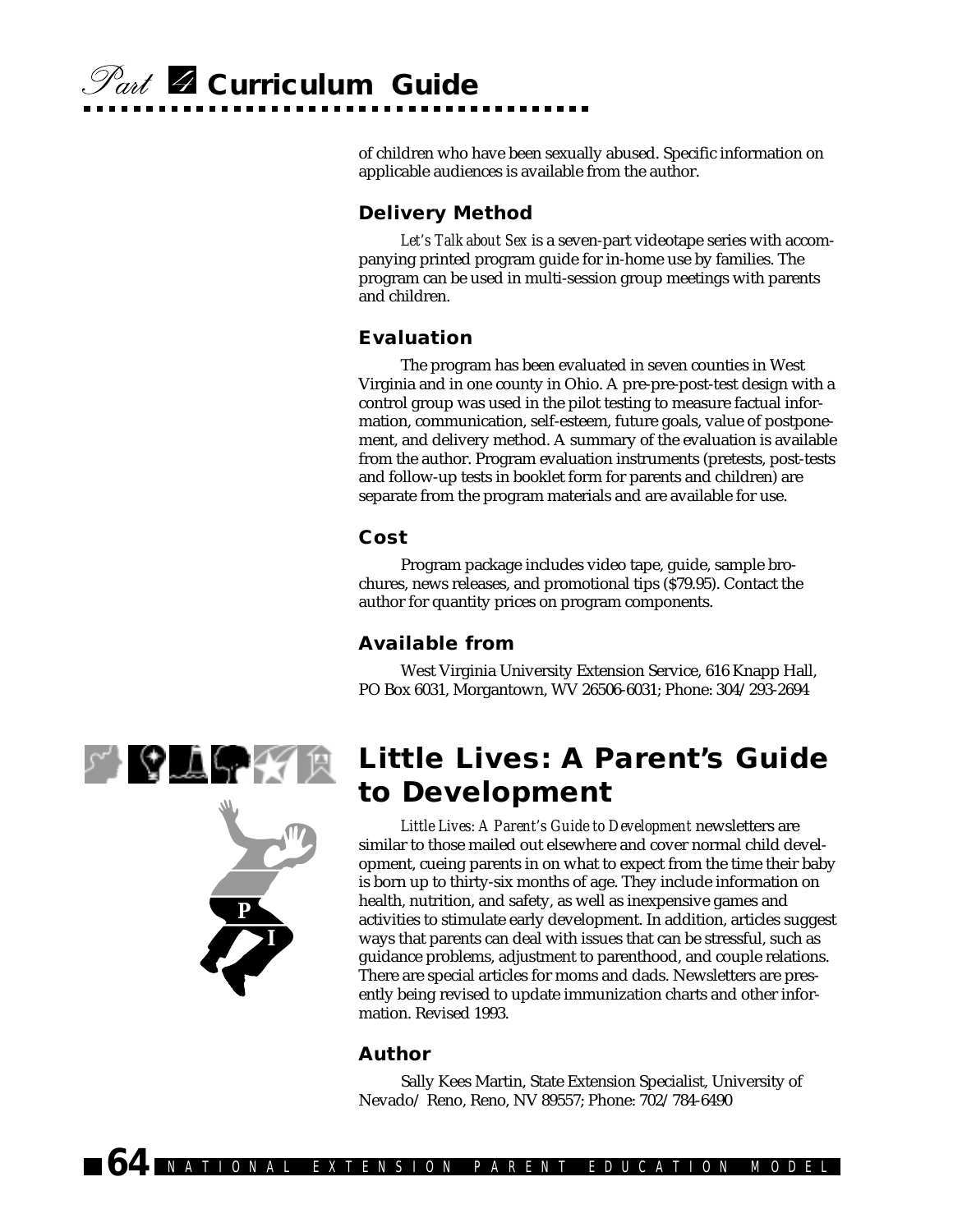#### **Program Objectives**

To reduce the incidence of child abuse and neglect among participants compared to the general population; to increase parental knowledge and skills during their child's first three years of life.

#### **Intended Audience**

Parents of infants to three-year-old children

#### **Delivery Method**

The primary delivery method is mailout. In addition, home visitor programs for new mothers have used the newsletters as handouts and background materials for the home visitors themselves. Home visitors have been employed by extension and other agencies.

#### **Evaluation**

The program was included in a five-state evaluation of agepaced parenting booklets and additional evaluation was carried out in Nevada. Pre- and post-tests are available from the five-state study. In Nevada, a system was developed to cross-check names of participants with a central registry for child abuse and neglect, which the author could describe to those interested. Evaluation included changes in knowledge and behavior (child abuse and neglect reports). Evaluation included low income and teen parents as well as the general population of new parents. Newsletters are written at a sixthgrade reading level

#### **Cost**

One set of the newsletters is free of charge from the author. Software for producing mailing labels which list name, address, and newsletter issue to be mailed is available free of charge from the author. At the present time no documentation or telephone support is available, although the software is largely self-explanatory. Contact the author for cost of PMTs. PMTs allow another state to put their own identification on newsletters. Newsletters may also be purchased (costs to be determined upon revision) .

#### **Available from**

Director, Printing Services, 236, University of Nevada/Reno, Reno, NV 89557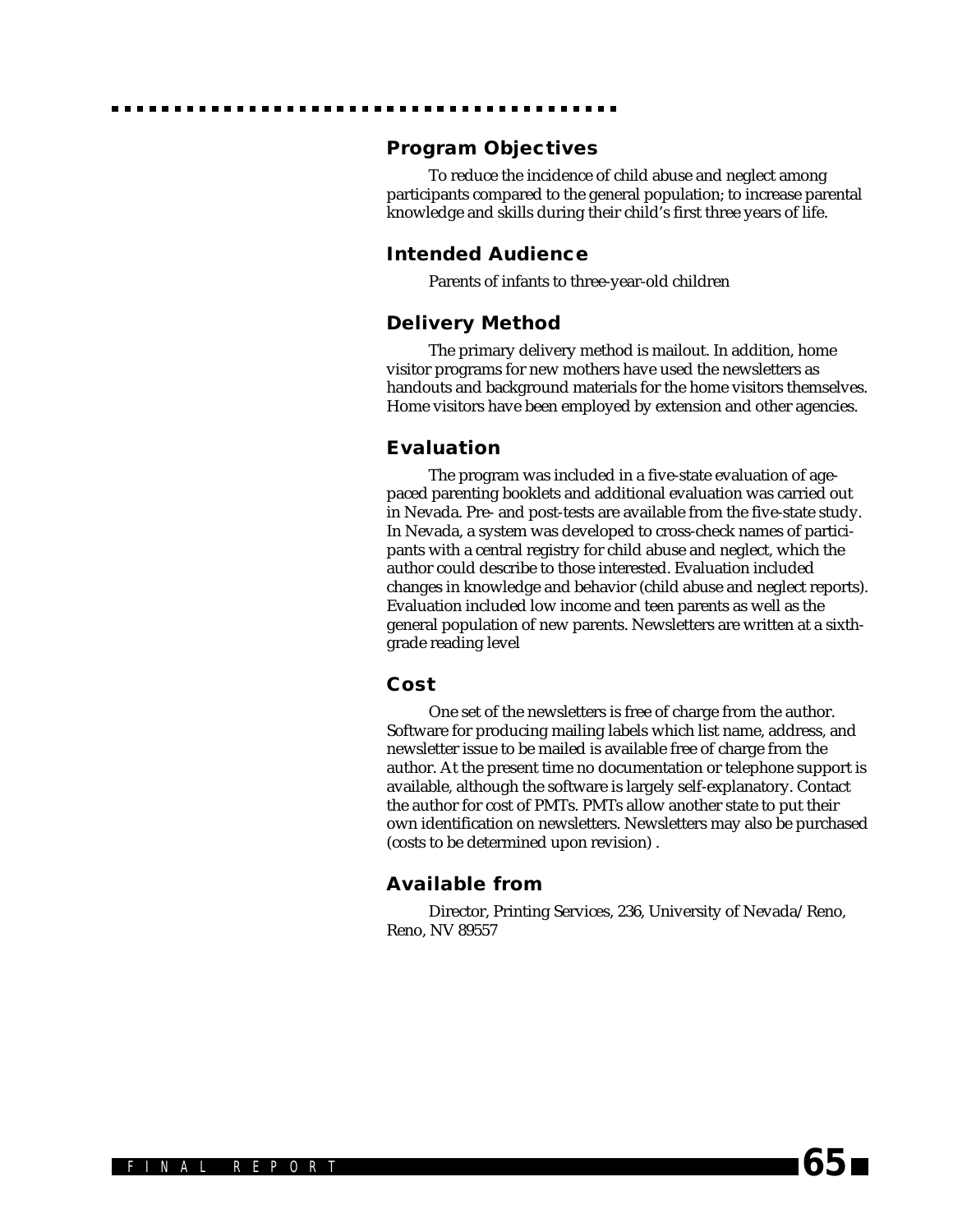# Part 4 **Curriculum Guide**



## **Parent-Caregiver Partnerships**

Relationships between parents and others who care for their children are not always easy. Jealousy, misunderstandings, and other problems are common. *Parent-Caregiver Partnerships* can help. The facilitator's packet includes a detailed manual for facilitators (with background material, bibliography, and handouts), booklets for people who have to miss sessions, and *Not Another Meeting!* (a fact sheet on providing child care at workshops). Developed 1992.

#### **Author**

Christiann Dean, Senior Extension Associate, G-28 MVR Hall, Cornell University, Ithaca, NY 14853; Phone: 607/255-2531

#### **Program Objectives**

Parents and caregivers will learn to listen effectively; say what they mean clearly and effectively, handle conflict constructively, understand the role public policy plays in their relationships; become effectively involved in public policy regarding child care.

#### **Intended Audience**

Employed parents, child-care providers

#### **Delivery Method**

Five workshop series

#### **Evaluation**

Evaluation instruments are available.

#### **Cost**

\$25.50

#### **Available from**

Resource Center, Cornell University, 7 Business and Technology Park, Ithaca, NY 14850

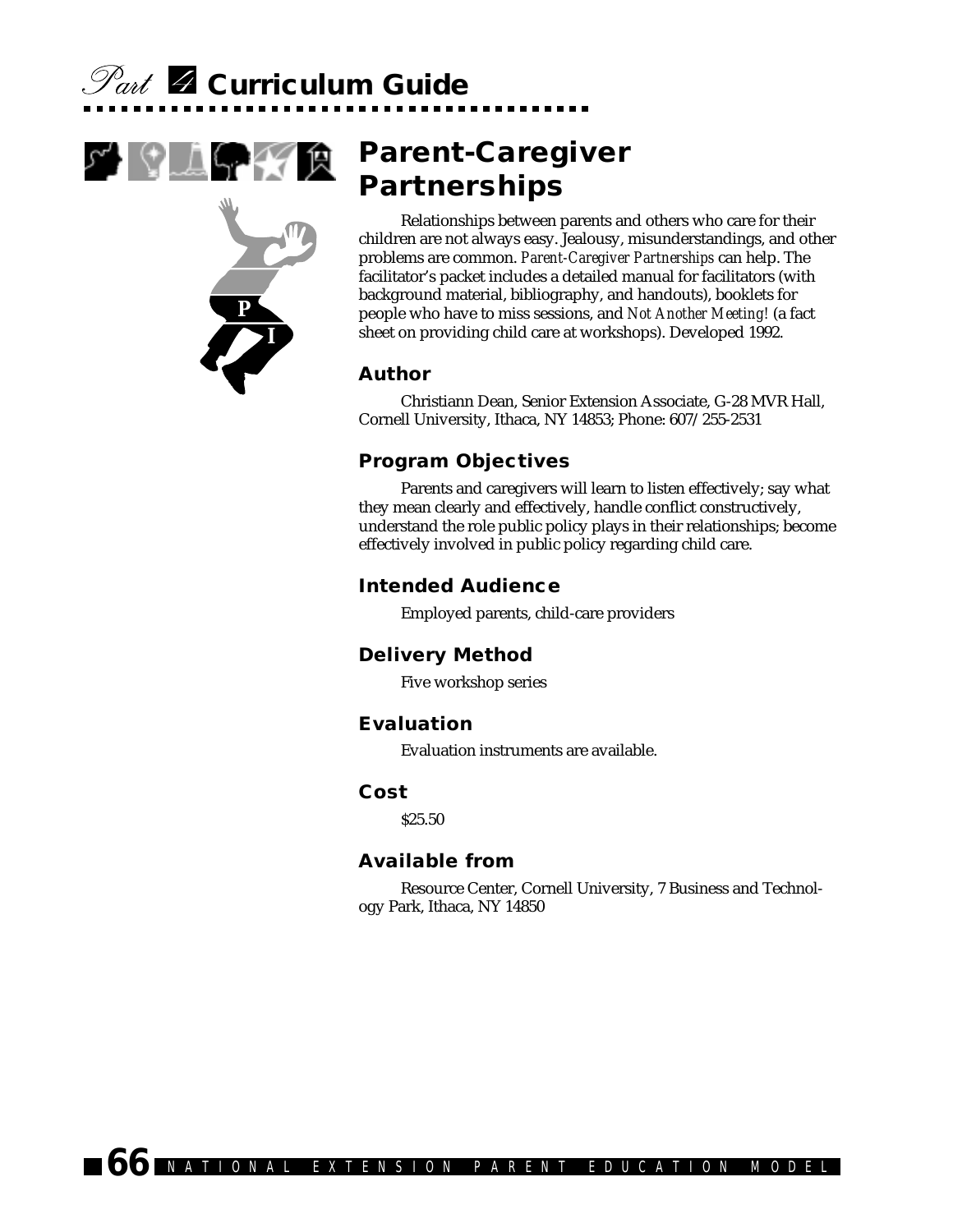



## **Parent Education Program**

The new *Parent Education Program* (PEP) is a major revision of the PEP (Parents Encouraging Parents) program Alabama developed several years ago. The focus of the new program is teaching basic skills to prevent child abuse. The latest findings in child abuse are the basis for fifteen parenting lessons that include positive discipline, alternatives to punitive measures, coping, controlling anger, and developing social support. Consistent with recommendations of recent studies, the revised program de-emphasizes the role of volunteers. Both a *Parent's Book* and *Leader's Manual* are available. The *Leader's Manual* outlines discussion methods, homework assignments, and media that can be used for presenting the lessons. Developed 1992.

#### **Author**

Jacqueline Mize. For information contact H. Wallace Goddard, Ph.D., Extension Family and Child Development Specialist, 206 Spidle Hall, Auburn University, AL 36849-5604.

#### **Program Objectives**

To help parents at risk of child abuse to parent more effectively.

#### **Intended Audience**

All parents

#### **Delivery Method**

Group meetings

#### **Evaluation**

Evaluation/field testing is currently underway.

#### **Cost**

Contact H. Wallace Goddard

#### **Available from**

ACES Distribution, Duncan Hall, Auburn University, AL 36849-5604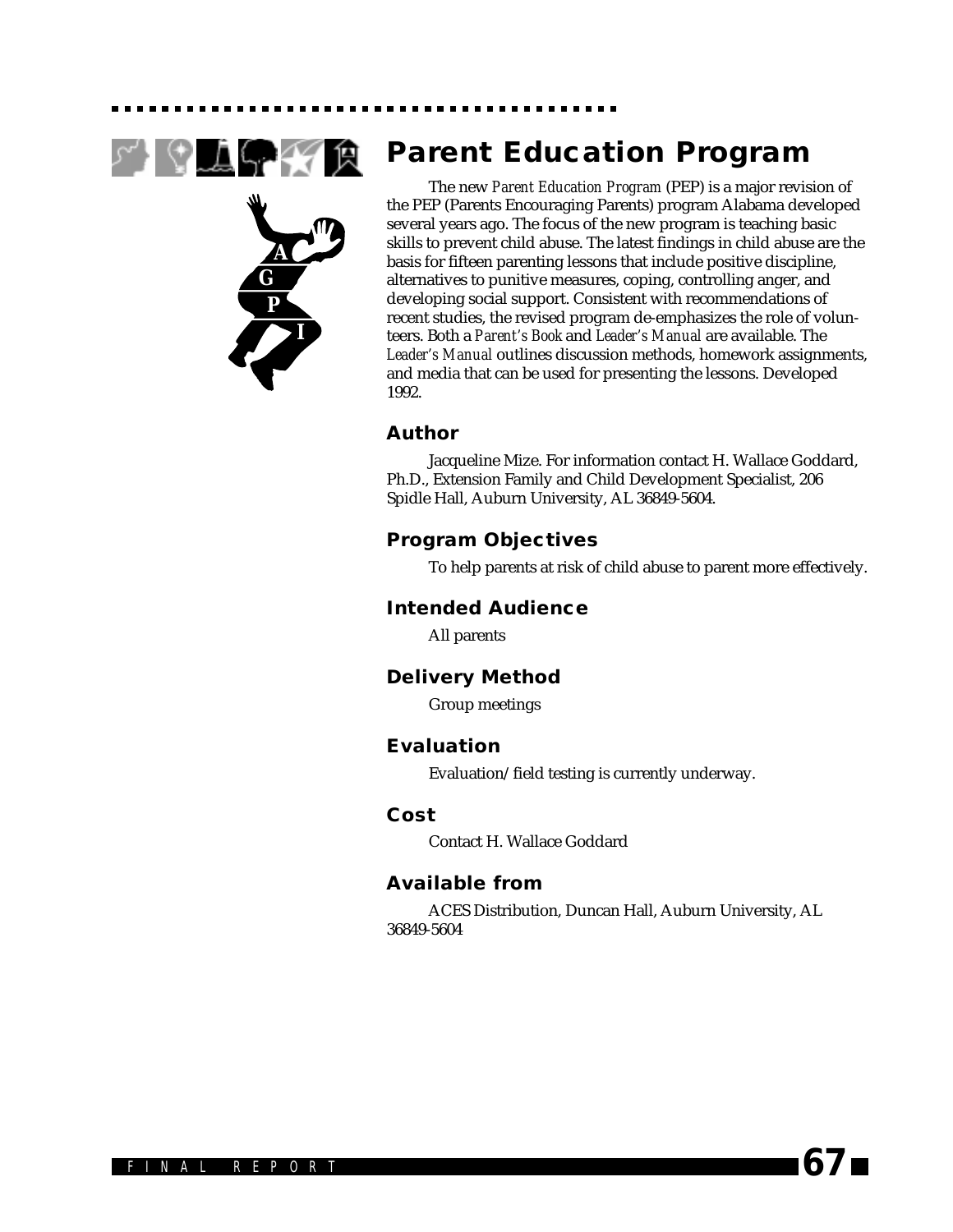## Part 4 **Curriculum Guide**





## **Parent Express**

*Parent Express* is a series of twenty-seven, eight-page booklets of research-based information on infant development and care. The series is designed to ease the transition to parenthood and to help parents care for their babies and young children confidently, sensitively, and effectively. The booklets, keyed to a baby's birth month, are designed for monthly distribution the first year of a baby's life and bimonthly distribution during the second and third years. The program is appropriate for all parents but was designed for low income and teenage parents.

*Parent Express* was written between 1984 and 1988 by the Human Relations staff of the University of California Cooperative Extension with the help of medical professionals, nutritionists, and child development.

#### **Author**

Dorothea Cudaback, Human Relations Specialist, College of Natural Resources, 101 Giannini Hall, University of California at Berkeley, Berkeley, CA 94720; Phone: 510/642-2608

#### **Program Objectives**

Playing with children in ways that promote development, providing children with more intellectual stimulation, improving children's language acquisition, providing more affectionate attention, responding more quickly to child's emotional needs.

#### **Intended Audience**

All new parents, especially low-income, low-literacy teen and Hispanic parents

#### **Delivery Method**

Monthly distribution of booklets by hand-out or mail from prenatal through baby's twelfth month. Bi-monthly distribution for parents of children thirteen months through thirty-six months old. Distribution keyed to baby's birth month.

#### **Evaluation**

Program has been extensively evaluated regarding use and impact. Evaluation is not built in currently. Evaluation instruments are available.

#### **Cost**

Infant Series of *Parent Express* (fifteen booklets for parents to be and parents of infants to thirteen-month-old children)(\$4.00)

Toddler Series of *Parent Express* (twelve booklets for parents of thirteen- to thirty-six-month-old children)(\$4.00)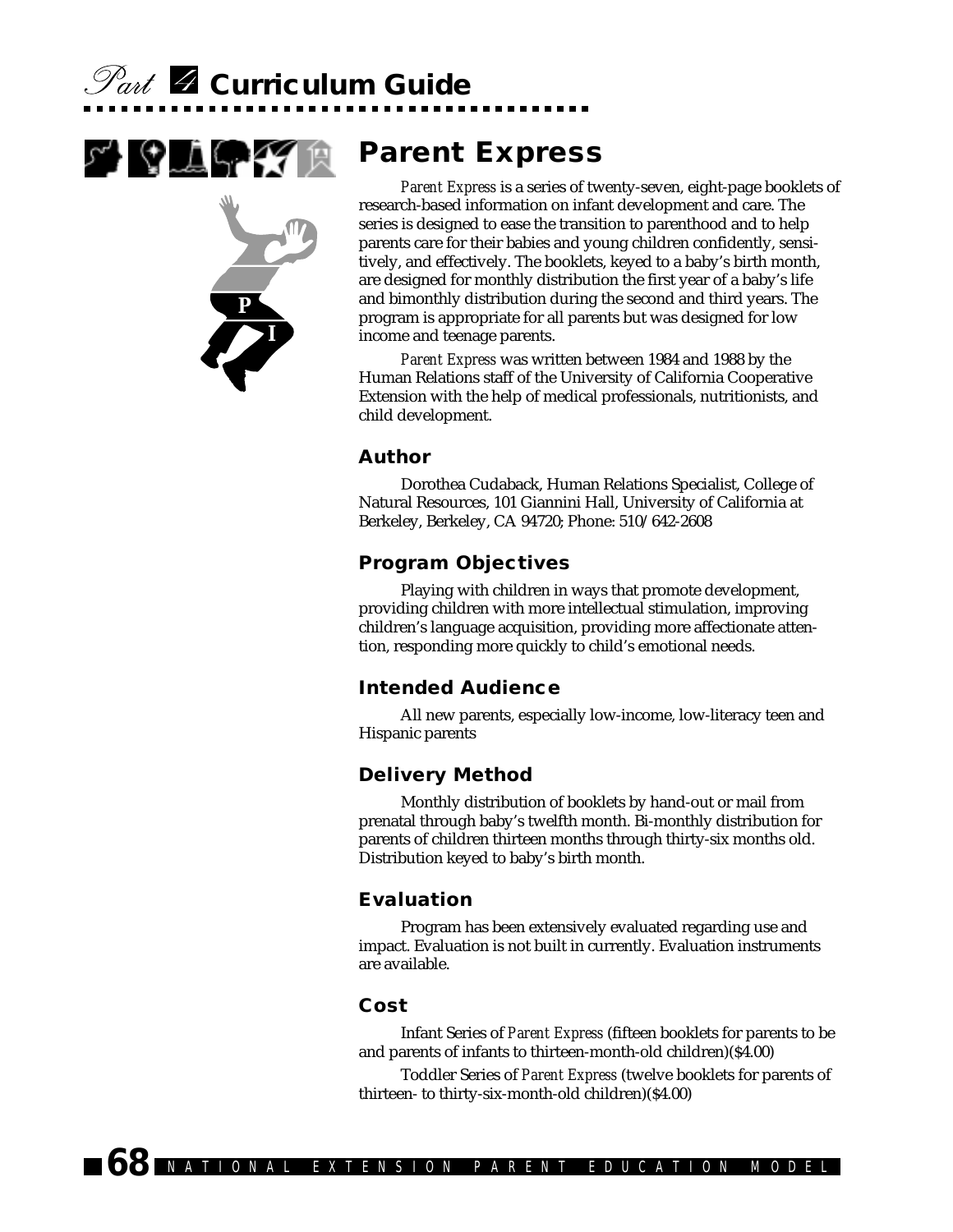*Noticias Para Los Padres* (Spanish adaptation and translation of Infant Series of Parent Express)(\$4.00)

#### **Available from**

Agriculture and Natural Resources Publications, University of California, 6701 San Pablo Avenue, Oakland, CA 94608-1239



## **Parenting Renewal**

A comprehensive program designed to empower parents to become more effective with their children. Three notebooks are provided to the leader: infancy, preschool, and grade school. Developed 1989-1991.

#### **Author**

For information contact: Emily Wiggins, Family Life Specialist, 243 Doyle Agriculture Center, Clemson University, Clemson, SC 29634-0315; Phone: 803/856-5719

#### **Program Objectives**

Objectives are listed in notebooks

#### **Intended Audience**

All parents

#### **Delivery Method**

Group meetings preferred. Materials in Parenting Renewal, Birth to Four have been written in easy to read form. Radio spots are included.

#### **Evaluation**

Materials have been evaluated in a small sample. Results were favorable. Evaluation is being changed; the original design was too complicated for some parents.

#### **Cost**

Contact author.

#### **Available from**

Emily Wiggins, Family Life Specialist, 243 Doyle Agriculture Center, Clemson University, Clemson, SC 29634-0315

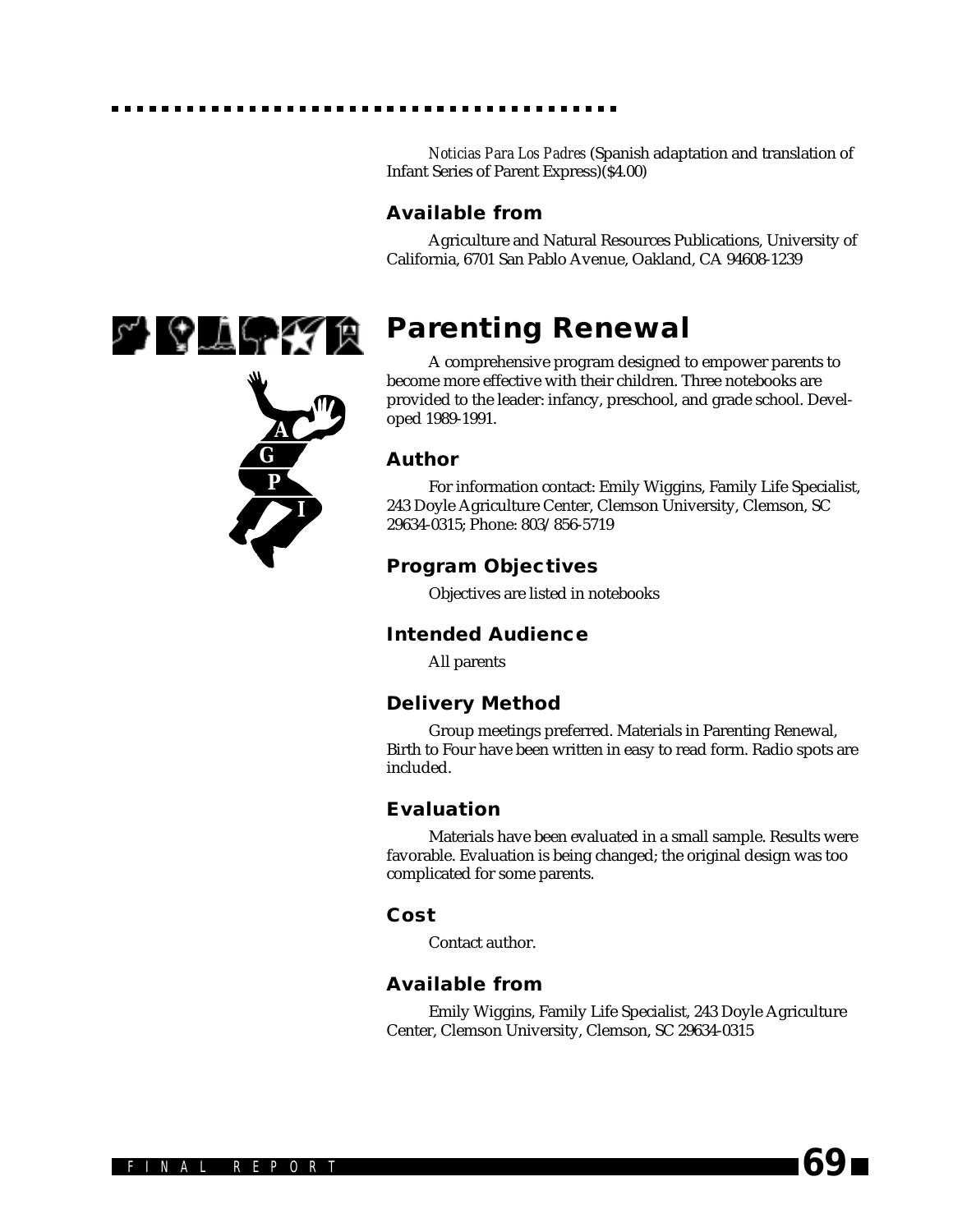## Part 4 **Curriculum Guide**



## **Parents Show You Care**

*Parents Show You Care* is the first of a series of three leaflet programs. The main theme for *Parents: Show You Care* is, "Your children are extremely important; show that you care for them in words and in actions." Program goals are to empower parents to do things for and with their young children that will help the youngsters grow up to be healthy, confident, and skilled preteens. The program is designed to build in a systemic, irreplaceable support for young children at home. Caring, committed parents are the primary support system for children. Developed 1992-1993.

#### **Author**

Billie H. Frazier, Ph.D., Human Development Specialist, 2309 Computer and Space Science Building, University of Maryland, College Park, MD 20742-2451; Phone: 301/405-1019

#### **Program Objectives**

Parents will show love, have fun, build trust, raise "can-do" children, help their children like themselves, and teach their children to behave.

#### **Intended Audience**

Specially designed for parents of young children with secondfifth- grade reading levels.

#### **Delivery Method**

Extension home economists hook up with county adult education programs that teach English. As the parents of young children learn to read English, they also learn about their children. Extension Home Economists do not teach English, but they do teach parenting skills to low-reading-level parents as they are learning English.

#### **Evaluation**

No formal evaluation has been conducted, and no formal evaluation is built into the educational materials. Suggestions are made in the *Educator's Guide* concerning evaluation.

#### **Cost**

One set free; additional sets (\$1.00 each)

#### **Available from**

Steve Rothman, Manager, Duplicating Services, 6200 Sheridan Street, Riverdale, MD 20737; Phone: 301/403-4264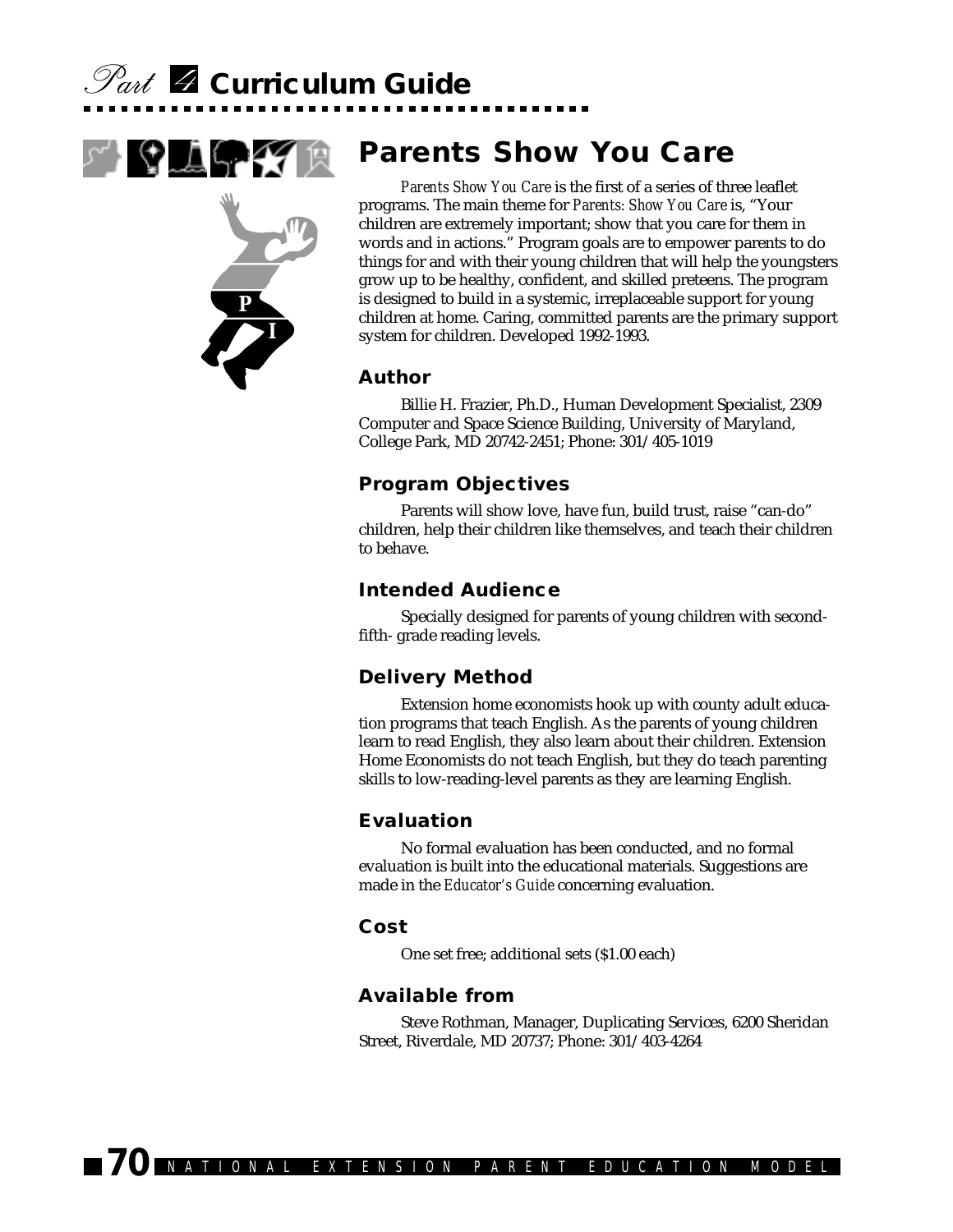**SRIPAR** 



## **Parents University**

*Parents University* is a community event designed to involve parents in brief educational workshops and introduce them to community services that support parents. *Parents University* includes a keynote speaker, brief educational workshops, a showcase of resources, and child care with an educational emphasis. Topics are selected by a local planning group composed of representatives from diverse human service agencies from the community. The 250-page *Parents University Notebook for Program Leaders* has all the materials a planning group would need to create and implement their own Parents University for their community. Developed 1992.

#### **Authors**

Charles A. Smith, Extension Specialist in Human Developement, and Jackie Laue, Extension Assistant, Room 343 Justin Hall, Kansas State University, Manhattan, KS 66506; Phone: 913/532- 5773

#### **Program Objectives**

Provide an opportunity for parents to gain information about their children, provide support to each other, and learn about the resources available to them in their communities. Strengthen interagency networking between county extension offices and other human service organizations.

#### **Intended Audience**

Parents

#### **Delivery Method**

A community event

#### **Evaluation**

Evaluation strategies are included in materials.

#### **Cost**

\$55.00

#### **Available from**

Charles A. Smith, Room 343 Justin Hall, Kansas State University, Manhattan, KS 66506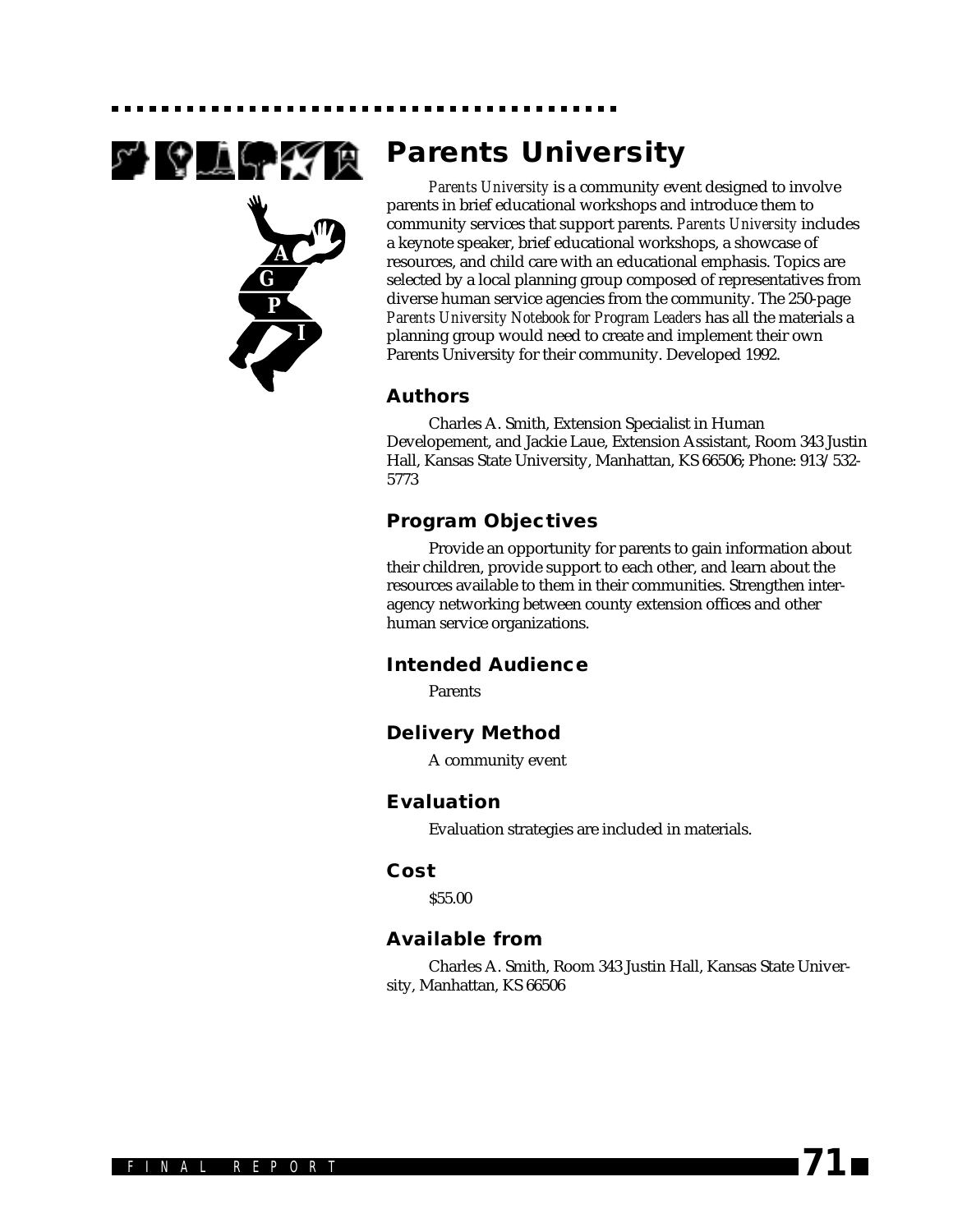## Part 4 **Curriculum Guide**





## **Principles of Parenting**

*Principles of Parenting* is part of a total parenting program for all parents. The thirteen publications emphasize basic principles of understanding, guiding, and encouraging children. Each publication is four to six pages in length, uses simple statements of principles and many stories to communicate the principles. The publications are made interesting and accessible by the use of many customized illustrations. Teaching guides are currently being developed to accompany each unit. The three broad categories of the publications are Strengthening the Parent, Developing the Caring Child, and Developing the Strong Child. Developed 1992-1993.

#### **Author**

H. Wallace Goddard, Extension Family & Child Development Specialist, 206 Spidle Hall, Auburn University, AL 36849-5604; Phone: 205/844-3224.

#### **Program Objectives**

Help parents to understand and respect their children; provide skills for communicating, supporting, and guiding; help parents to respect their own needs.

#### **Intended Audience**

All parents, including those with low literacy

#### **Delivery Method**

Group meetings, pamphlet.

#### **Evaluation**

Not yet.

#### **Cost**

Ten cents per publication or \$1.50 for a full set of thirteen publications; shrink wrapped with cover

#### **Available from**

ACES Distribution, Duncan Hall, Auburn University, Auburn, AL 36849-5632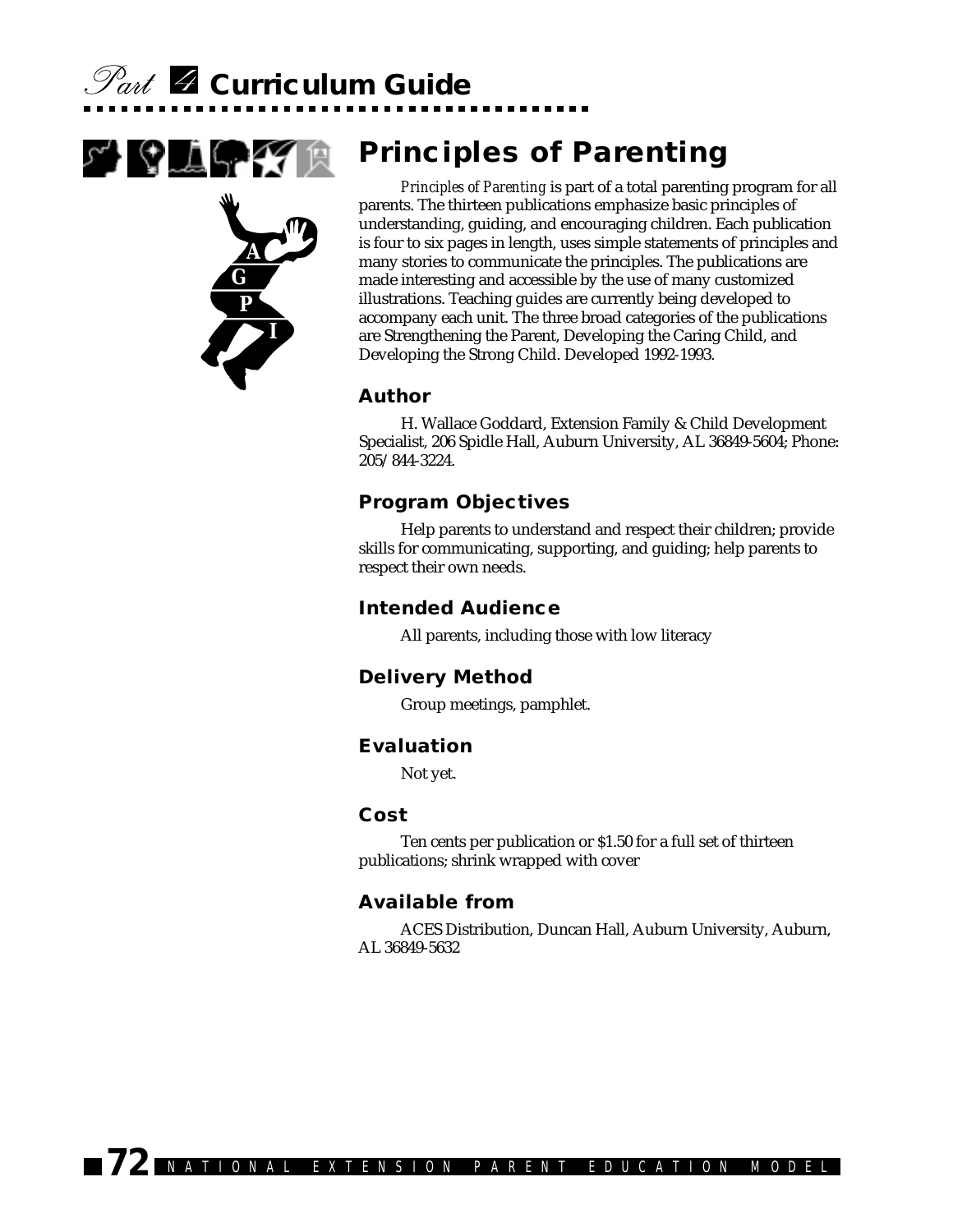



## **Responsive Discipline**

The program involves the complimentary use of five different teaching strategies: a home study course (*Responsive Discipline: Effective Tools for Parents*), a set of "flash cards" (*The Discipline Toolbox*), a series of "easy-to-read" factsheets, a thirty-minute video, and a workshop series (*Responsive Discipline Leader's Guide*). Materials can be used in one-to-one contact with parents, as part of a workshop series, or as a simple, take-home activity. Developed 1993.

#### **Author**

Charles A. Smith, Extension Specialist in Human Development, 343 Justin Hall, Kansas State University, Manhattan, KS 66506; Phone: 913/532-5773.

### **Program Objectives**

The goal of *Responsive Discipline* is to increase a parent's ability to make more effective decisions about their discipline choices. The program focuses on forty-nine discipline alternatives or "tools" in the areas of prevention, guidance, and consequences.

### **Intended Audience**

Parents of children of all ages

### **Delivery Method**

Personal study course, workshops, video

### **Evaluation**

Pretest and post-test evaluations of personal study and workshop participants is now being conducted and are available from the author.

#### **Cost**

*Personal Study Course* (\$2.00), *Toolbox* (\$3.00), Video (\$28.00), Camera-ready factsheets (free), *Leader's Guide* (contact author)

### **Available from**

Kansas State University Distribution Center, 16 Umberger Hall, Kansas State University, Manhattan, KS 66506-3402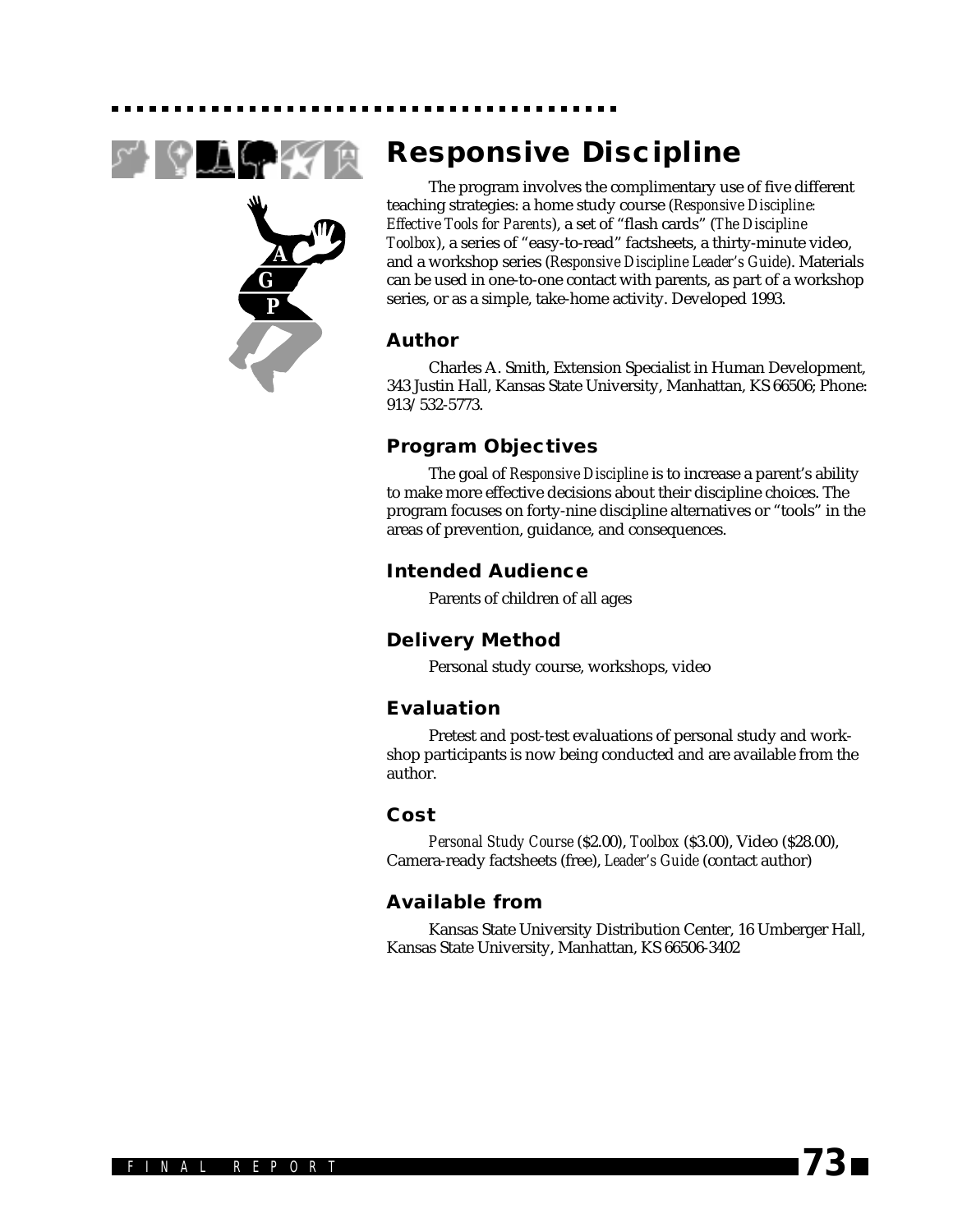# Part 4 **Curriculum Guide**



# **Supportive Connections: Rural Communities and Single Parent Families**

*Supportive Connections: Rural Communities and Single Parent Families* is a comprehensive program to assist parents and children in coping with the adjustments associated with living in a divorced single parent family. Program components are directed to single parents, youth living in single parent families, and community groups and agencies in rural areas. The program consists of a 375 page, three-ring notebook containing teaching guides, handouts, transparency originals, a youth drama script with accompanying leader's guide, and three videos. The parent component provides materials for conducting a workshop series on the following topics: the emotional adjustment to divorce, financial management, stress management, and the development of support systems. Developed 1990-1991.

#### **Author**

Mary W. Temke, Extension Specialist, Human Development, 214 C Pettee Hall, 55 College Road, Durham, NH 03824; Phone: 603/ 862-2493.

### **Program Objectives**

The program contains a five-session workshop series for parents. Each session contains various objectives which are evaluated at the end of the sessions. In addition, an end-of-series and follow-up evaluation are included.

### **Intended Audience**

Single parents

### **Delivery Method**

Group meetings and workshops

#### **Evaluation**

Extension educators who purchased the program were surveyed in the summer of 1992; evaluations are included with each section/session of the program.

#### **Cost**

\$85.00

### **Available from**

University of New Hampshire Cooperative Extension Publication Office, 12B Forest Park, Durham, NH 03824

**74** NATIONAL EXTENSION PARENT EDUCATION MODEL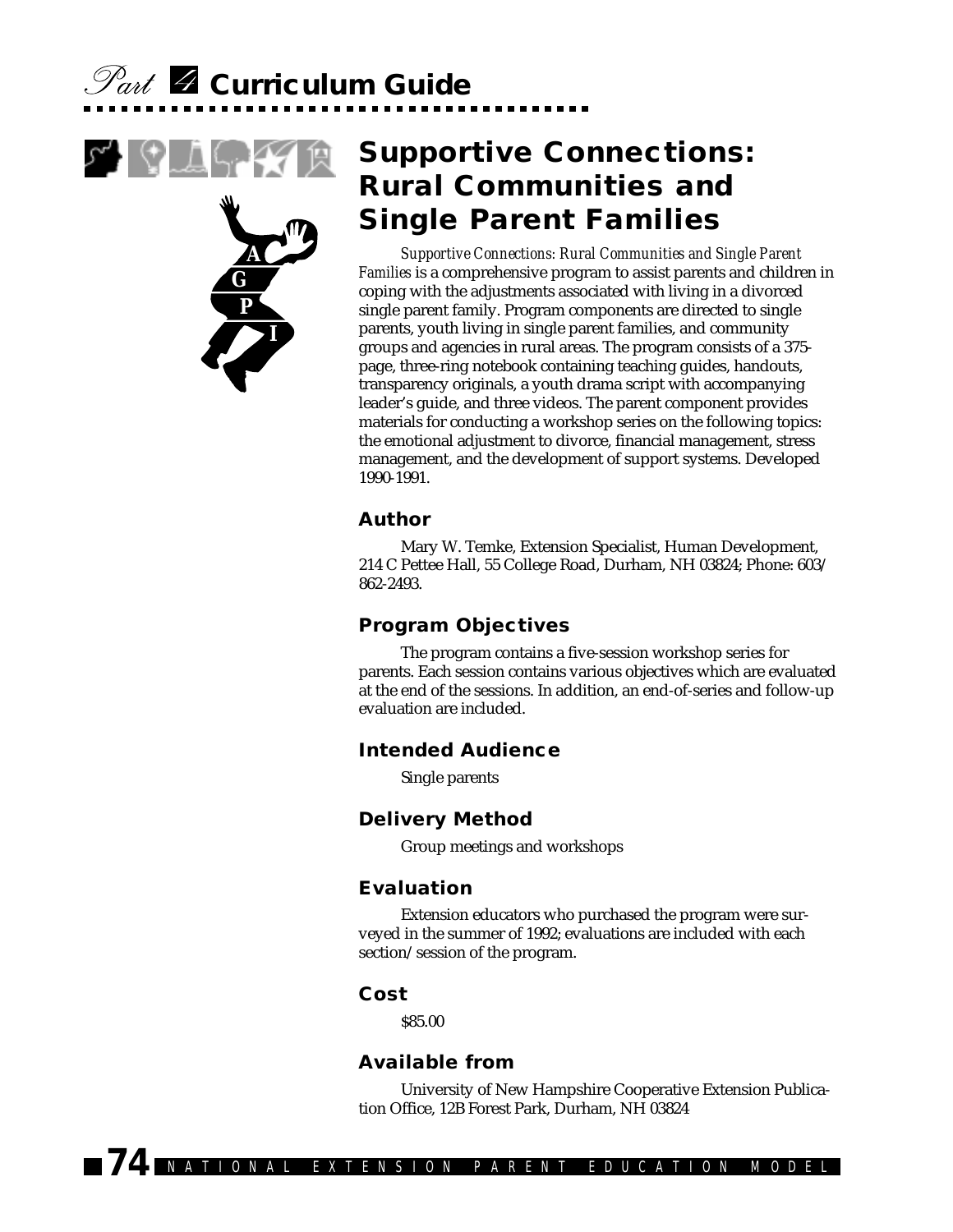

# **Teens as Parents of Babies and Toddlers: A Resource Guide for Educators**

This *Resource Guide* presents thirty-five workshop outlines for educators who work with teen parents of babies and toddlers. Outlines are grouped under four major headings: The Social World of Teen Parents, Babies, Toddler and Two-Year-Olds, and Health and Safety. Developed 1990.

#### **Authors**

Jennifer Birckmayer (Senior Extension Associate), Katherine Goehring, Bonnie Westendorf, Judith Wilson, Department of Human Development and Family Studies, MVR Hall, Cornell University, Ithaca, New York, 14853; Phone: 518/758-6190.

### **Program Objectives**

To increase adolescent parents' skills in meeting physical, social and emotional needs of children; to increase parents' use of positive guidance techniques with infants and toddlers; to increase parents' self-understanding and ability to meet personal needs.

#### **Intended Audience**

Educators who work with adolescent parents of babies and toddlers in schools, community settings or in one-to-one counseling sessions or home visits.

### **Delivery Method**

Group meetings with hand-outs, hands-on activities, videotapes, and group discussions. Can be adapted by educators for uses with teens one-to-one.

#### **Evaluation**

No evaluation conducted.

#### **Cost**

*Resource Guide* (\$18.00)

#### **Available from**

Resource Center, Cornell University, 7 Business and Technology Park, Ithaca, NY 14850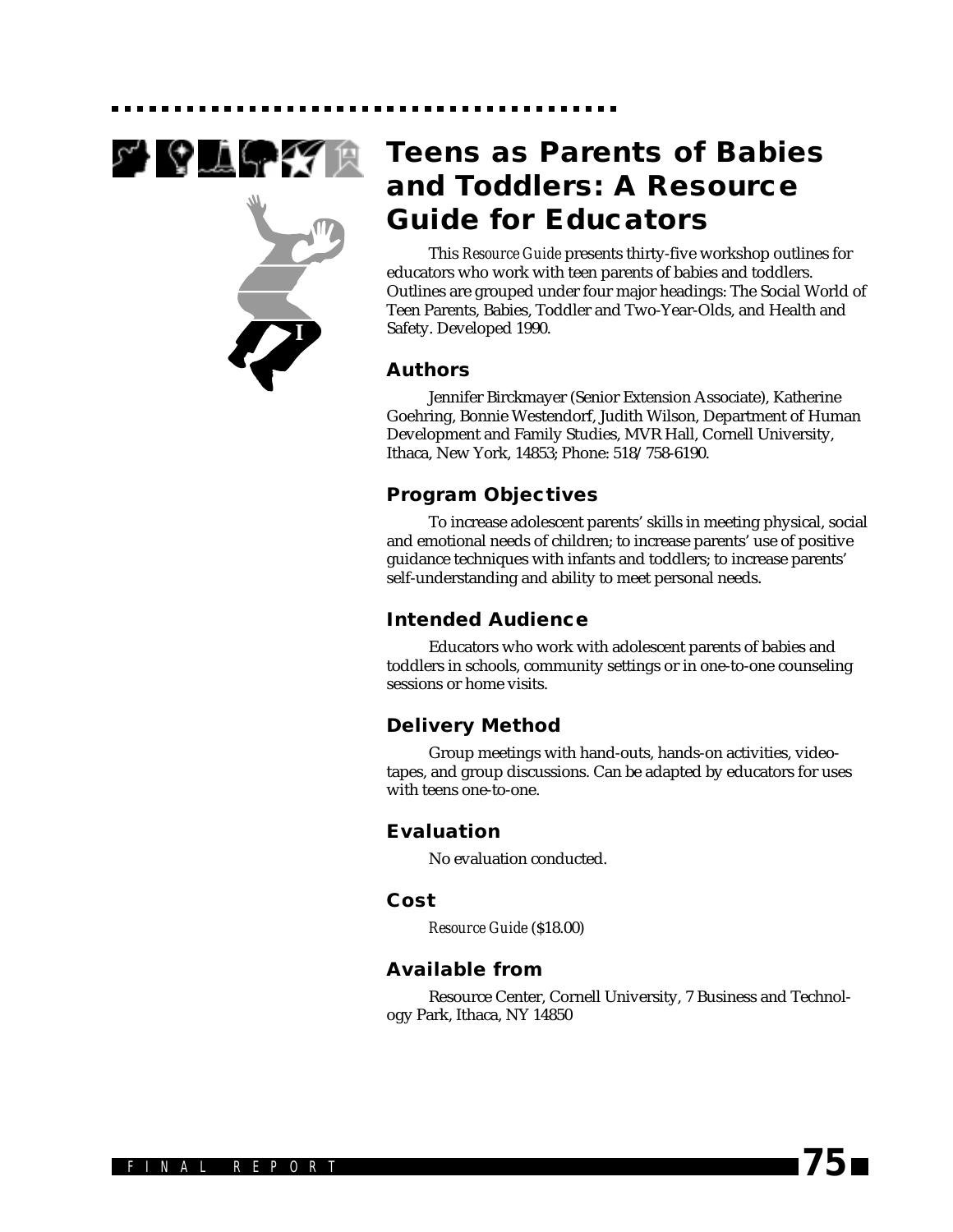# Part 4 **Curriculum Guide**





# **Working With Single Parent Families**

*Working with Single-Parent Families* is a series of workshops designed to give parents—male and female—an opportunity to discuss with other single parents some of the problems and issues they face on a day-to-day basis. During the workshop sessions, participants explore their opinions regarding work, children, and their personal lives. And, they usually find support and a sense of camaraderie with other single parents in the workshop.

The workshop series contains two parts: Society Doesn't Make it Easy and Single Parents and Work. Although the sessions are meant to be conducted in sequence, most can stand on their own and be done out of sequence to meet the special needs of the group. The series covers a range of topics including the Needs of Parents as Individuals, the Myth of the Single Parent, Time for Parenting, Children and Household Management, Children and Work, and Preparation for Work. The program was originally developed in 1984.

#### **Author**

Florence J. Cherry, Senior Extension Associate, Department of Human Development and Family Studies, Cornell University, Ithaca, NY 14850; Phone: 607/255-2537

### **Program Objectives**

To provide the single parent with a more positive self image; to address issues that the single parent faces on a daily basis, such as time management; communication with children and adolescents; child care for the working single parent, and managing stress.

### **Intended Audience**

Adult single parents, adolescent parents, parents of preschoolers, young children and adolescents, low income parents, and low literacy parents.

### **Delivery Method**

Group meeting

#### **Evaluation**

No

#### **Cost**

\$10.00

### **Available from**

Media Services Distribution Center, 7 Research Park, Cornell University, Ithaca, NY 14850

**76** NATIONAL EXTENSION PARENT EDUCATION MODEL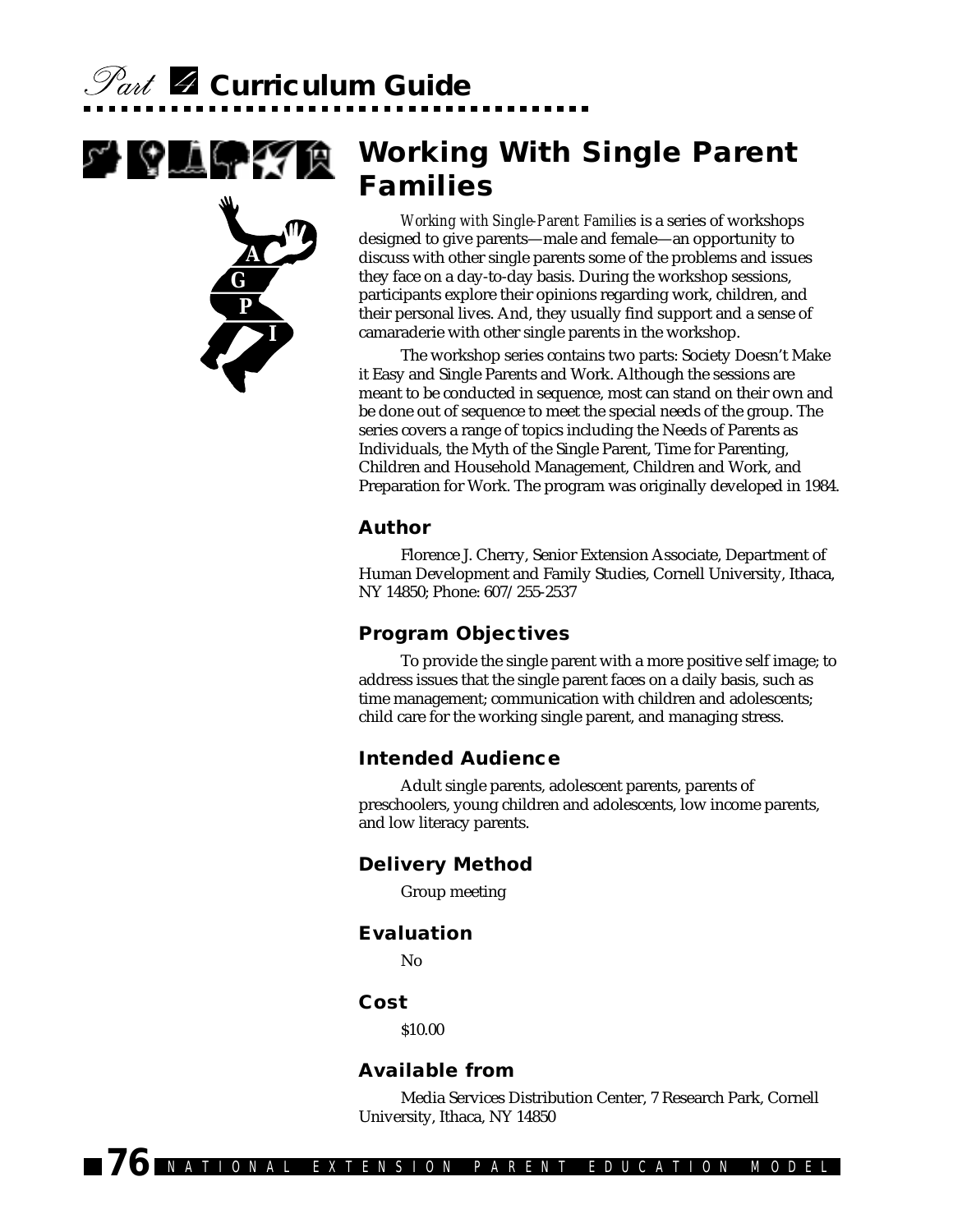**References** Adams, G. C. (1990). *Who knows how safe? The status of state efforts to ensure quality child care.* Washington, D.C.: Children's Defense Fund.

> Ahmeduzzaman, M., & Roopnarine, J.L. (1992). Sociodemographic factors, functioning style, social support, and fathers' involvement with preschoolers in African American families. *Journal of Marriage and the Family, 54* (August), 699-707.

Ainsworth, M. D. S. (1978). *Patterns of attachment.* Hillsdale, NJ: Erlbaum.

Alvy, K. T. (1987). *Black parenting.* New York: Irvington.

Amato, P. R., & Ochiltree, G. (1986). Family resources and the development of child competency. *Journal of Marriage and the Family, 48,* 47- 56.

American Humane Association (1993). *America's children: How are they doing?* Engelwood, Colorado.

Barratt, M. S., Roach, M. A., & Colbert, K. K (1991). Single mothers and their infants: Factors associated with optimal parenting. *Family Relations, 40,* 448-454.

Baumrind, D. (1991). The influence of parenting style on adolescent competence and substance use. *Journal of Early Adolescence, 11,* 56-95.

Baumrind, D. (1967). Child care practices anteceding three patterns of preschool behavior. *Genetic Psychology Monographs, 75,* 43-88.

Bearison, D. J., & Cassel, T. Z. (1975). Cognitive decentration and social codes: Communication effectiveness in young children from differing family contexts. *Developmental Psychology, 11,* 29-36.

Becker, R. M. (1985). Parent involvement and reading achievement: A review of research and implications for practice. *Childhood Education,* 44-50.

Becker, W. C. (1964). Consequences of different kinds of parental discipline. In M. L. Hoffman & L. W. Hoffman (Eds.), *Review of child development research (Vol. 1)* (pp. 509-535)*.* New York: Russell Sage Foundation.

Belsky, J. (1984). The determininants of parenting: A process model. *Child Development, 55,* 83-96.

Caldwell, B. M., & Bradley, R. H. (1979). *Home observation for the measurement of the environment.* Little Rock, AR: University of Arkansas at Little Rock.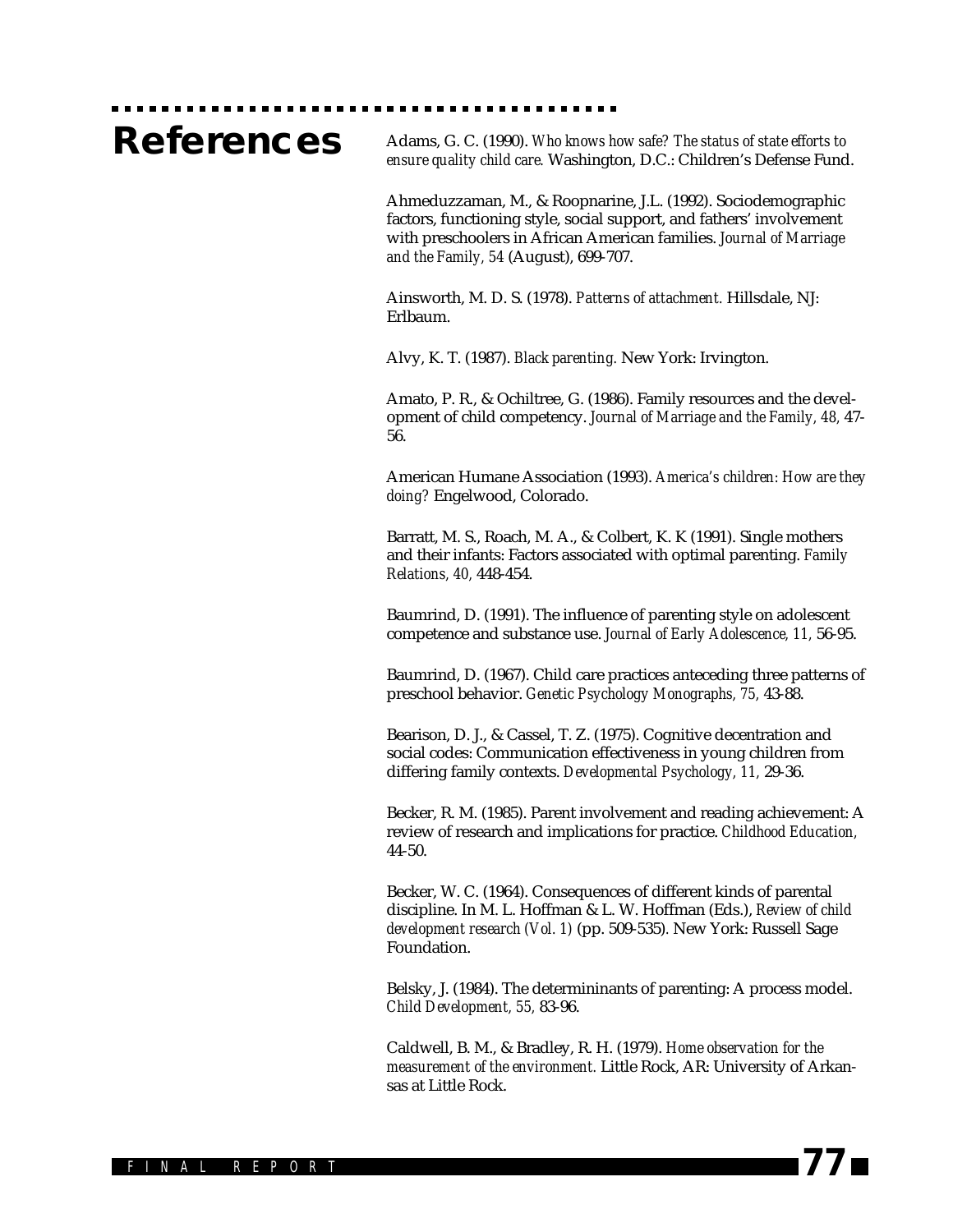Carson, B. (1989). *Parents who don't spank: Deviation in the legitimation of physical force.* Unpublished doctoral dissertation, University of New Hampshire, Durham, NH.

Clarke-Stewart, K. A. (1977). *Childcare in the family: A review of research and some propositions for policy.* New York: Academic Press.

Clarke-Stewart, K. A. (1973). Interactions between mothers and their young children: Characteristics and consequences. *Monographs of the Society for Research in Child Development. 38*(153), 6-7.

Cochran, M., & Henderson, C. (1990). Network influences upon perception of the child: Solo parenting and social support. In M. Cochran, M. Larner, D. Riley, L. Gunnarsson, & C. Henderson, Jr. (Eds.), *Extension families: The social networks of parents and their children* (pp. 119-130). London/New York: Cambridge University Press.

Coffman, S., Leavitt, M. J., Deets, C., & Quigley, K. L. (1991). Close relationships in mothers of distressed and normal newborns: Support, expectancy confirmation, and maternal well-being. *Journal of Family Psychology, 5*(1), 93-107.

Cohn, A. (June 1990). Public attitudes on spanking. *NCPCA Memorandum in Family Violence Bulletin, 6*(3).

Cohn, D. A. (1990) Child-mother attachment of six-year-olds and social competence at school. *Child Development, 61,* 152-162.

Cook, B. (1991) Thinking and knowledge underlying expertise in parenting: Comparisons between expert and novice mothers. *Family Relations, 40,* 3-13.

Coombs, R. H. & Landsverk, J. (1988). Parenting styles and substance abuse during childhood and adolescence. *Journal of Marriage and the Family. 50,* 473-482.

Coopersmith, S. (1967). *The antecedents of aelf-esteem.* San Francisco and London: Freeman and Company.

Cotton, K., & Savard, W. (August 1982). Parent involvement in instruction, K-12: Research synthesis. *ERIC Reports*. St. Ann, MO: CEMREL Inc.

Covell, K., & Abramovitch, R. (1987). Understanding emotion in the family: Children's and parents' attributions of happiness, sadness, and anger, *Child Development, 58,* 985-991.

Crittenden, P. M. (1985). Social networks, quality of child rearing, and child development. *Child Development, 56,* 1299-1313.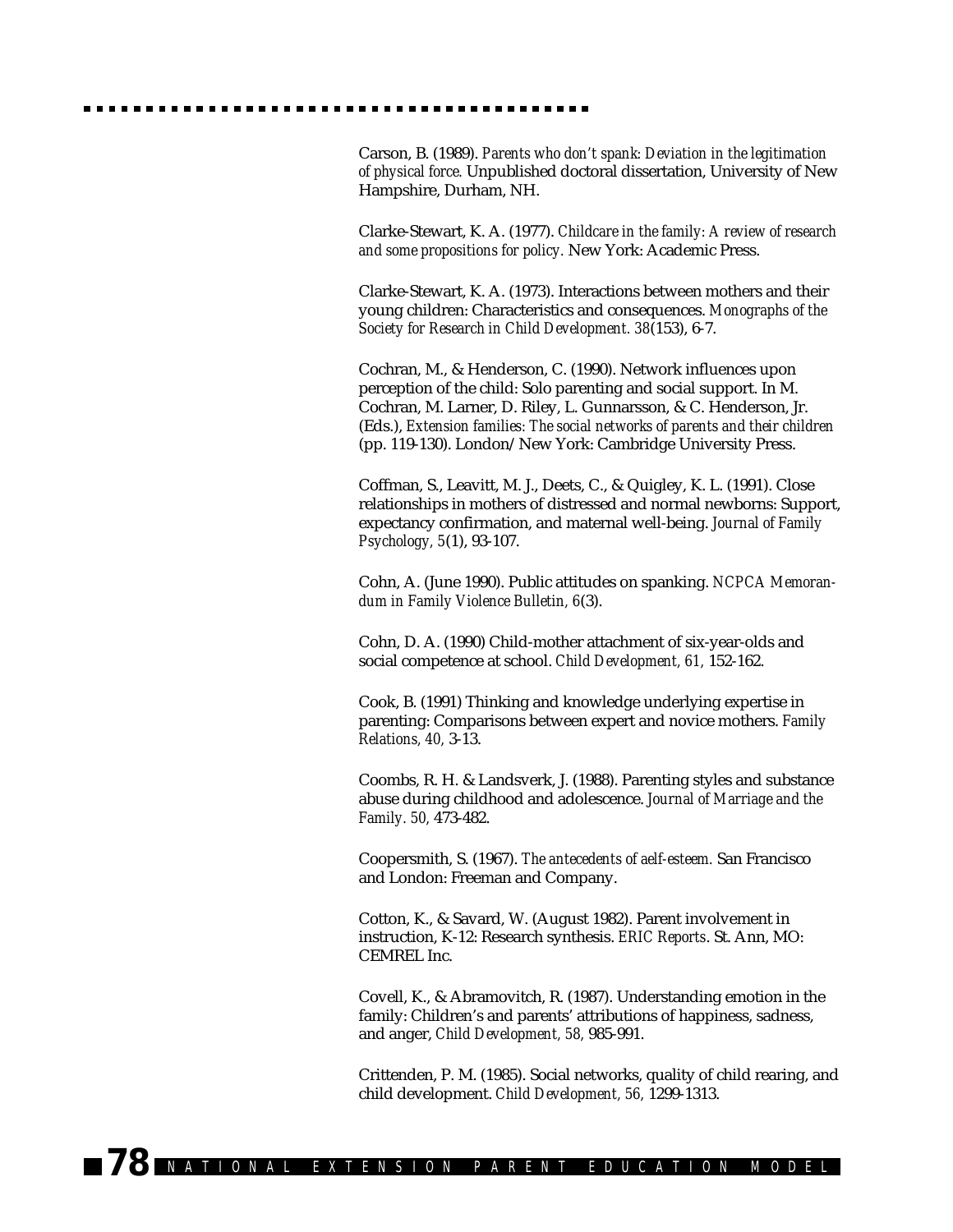Crnic, K. A., & Greenberg, M. T. (1990). Minor parenting stresses with young children. *Child Development, 61,* 1628-1637.

Crockenburg, S. (1987). Predictors and correlates of anger toward and punitive control of toddlers by adolescent mothers. *Child Development, 58*(4), 964-975.

Crockenberg, S., & Litman, C. (1990). Autonomy as competence in two-year-olds: Maternal correlates of child defiance, compliance and self-assertion. *Developmental Psychology, 26*(6), 961-971.

Cudaback, D. (1992). Beliefs about physical punishment: Results of a study of low-income parents. *Human Relations.* University of California Cooperative Extension. 18 (2).

Cudaback, D., Darden, C., Nelson, P., O-Brien, S., Pinsky, D., & Wiggins, E. (1985). Becoming successful parents: Can age-paced newsletters help? *Family Relations, 34,* 271-275.

Darling, N., & Steinberg, L. (1993). Parenting style as context: An integrative model. *Psychological Bulletin, 113*(3), 487-496.

Dekovic, M., & Janssens, J. (1991). Child rearing behavior and peer acceptance. *Kind en Adolescent, 12,* 65-77.

Denham, S. A. (1989). Maternal affect and toddlers' social-emotional competence. *American Journal of Orthopsychiatry, 59*(3), 368-376.

DePanfilis, D., & Salus, M. K. (1992). *A coordinated response to child abuse and neglect.* Washington, D. C.: National Center on Child Abuse and Neglect.

Dibble, U., & Straus, M. (1980). Some social structural determinants of inconsistency between attitudes and behavior: The case of family violence. *Journal of Marriage and the Family, 42,* 71-80.

Dix, T. (1991). The affective organization of parenting: Adaptive and maladaptive processes. *Psychological Bulletin, 110*(1), 3-25.

Dornbusch, S. M., Ritter, P. L., Leiderman, P. H., Roberts, D. F., and Fraleigh, M. J. (1987). The relation of parenting style to adolescent school performance. *Child Development, 58,* 1244-1257.

Dubow, E. F., Huesmann, L. R., & Eron, L. D. (1987). Childhood correlates of adult ego development. *Child Development, 58,* 859-869.

ERIC Clearinghouse on Urban Education (June 1985). *ERIC/CUE Digest No. 27.* New York: Columbia University.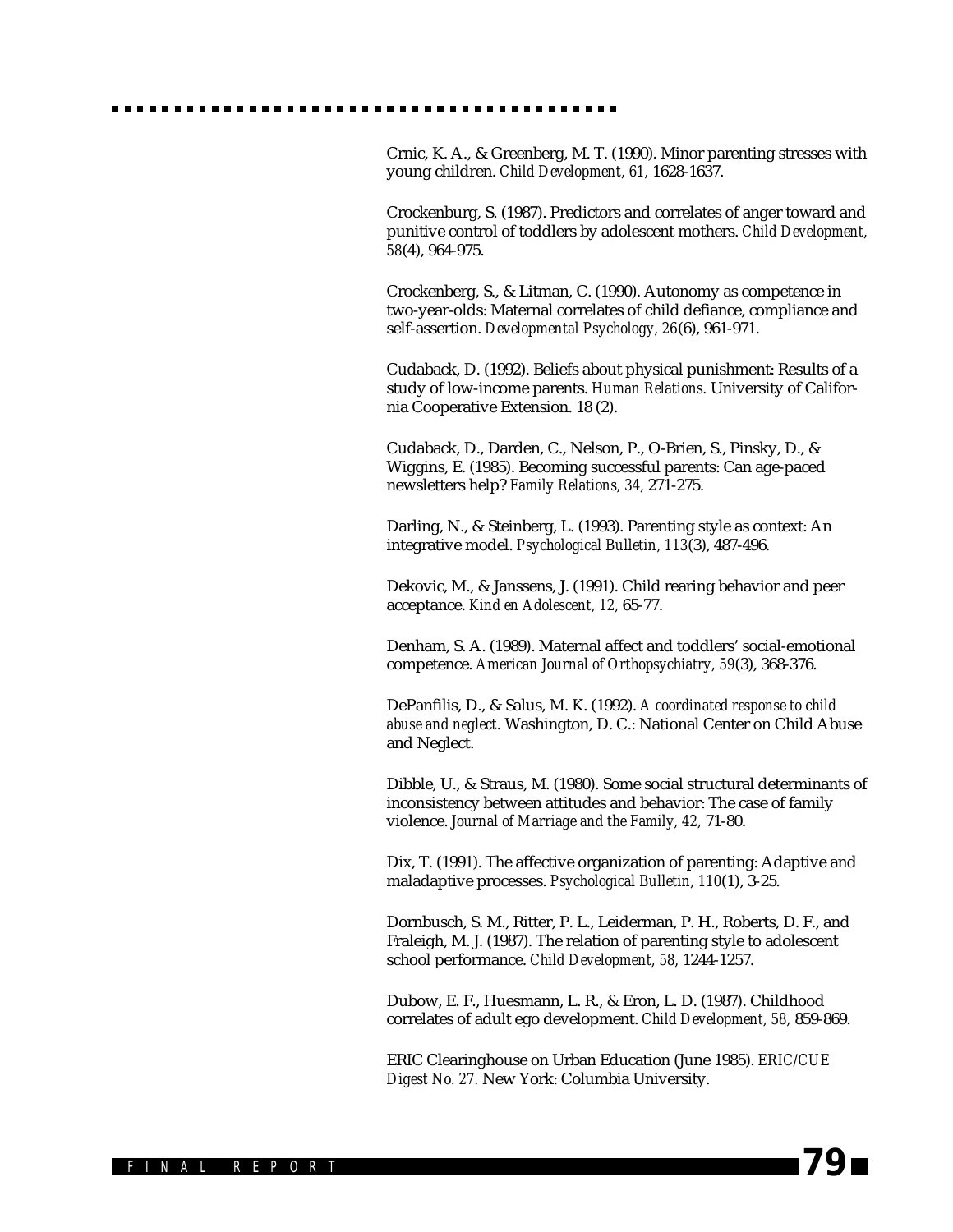Eisenberg, N. (1992). *The caring child.* Cambridge, Massachusetts: Harvard University Press.

Frude, N., & Goss, A. (1979). Parental anger: A general population survey. *Child Abuse and Neglect, 3,* 331-333.

Fulton, A. M., Murphy, K. R., & Anderson, S. L. (1991). Increasing adolescent mothers' knowledge of child development: An intervention program. *Adolescence, 26*(101), 73-81.

Fuqua, R. W., & Labensohn, D. (1986). Parents as consumers of child care. *Family Relations, 35,* 295-303.

Furstenberg, F. F. (1981). Implicating the family: Teenage parenthood and kinship involvement. In T. Ooms (Ed.), *Teenage pregnancy in a family context.* Philadelphia: Temple University Press.

Gelles, R. J. (1989). Child abuse and violence in single-parent families: Parent absence and economic deprivation. *American Journal of Orthopsychiatry, 59,* 492-501.

Glascoe, F. P. & MacLean, W. E. (1990). How parents appraise their child's development. *Family Relations, 39,* 280—283.

Goddard, H. W., & Miller, B. C. (1993). Adding attributions to parenting programs. *Families in Society, 74,* 84-92.

Gottfried, A. E. (1983). Intrinsic motivation in young children. *Young Children, 39,* 64-72.

Greaney, V. (1986). Parental influences on reading. *The Reading Teacher, 39,* 813-818.

Hamilton, M. A., & Cochran, M. (1988). *Parents, teachers, and community: Building partnerships for the child.* Ithaca, NY: Cornell University Department of Human Development and Family Studies.

Harter, S. (1982). Developmental perspectives on the self-system. In E. M. Hetherington (Ed.), P. H. Mussen (Series Ed.), *Handbook of child psychology; Vol. 4, Socializations, personality and social development* (pp. 275-385). New York: Wiley.

Herzberger, S. D., & Tennen, H. (May, 1985). The effect of selfrelevance on judgments of moderate and severe disciplinary encounters. *Journal of Marriage and the Family, 47*(2), 311-318.

Hess, R. D., & Holloway, S. D. (1984). Family and school as educational institutions. In R. D. Parke (Ed.), *The family.* Chicago: University of Chicago Press.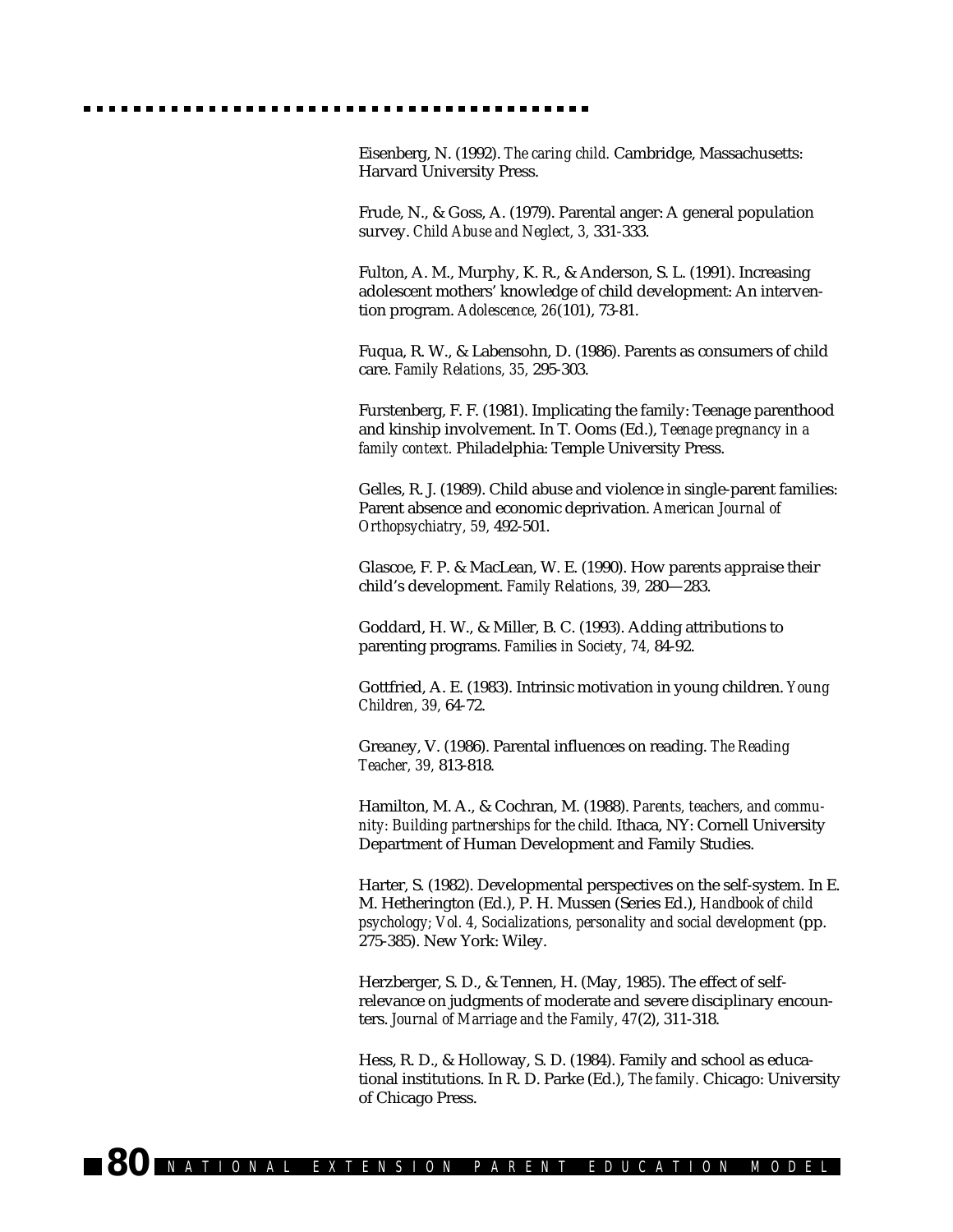Hess, R. D. & McDevitt, T. M. (1984). Some cognitive consequences of maternal intervention techniques: A longitudinal study. *Child Development, 55,* 2017-2030.

Himelstein, S., Graham, S., & Weiner, B. (1991). An attributional analysis of maternal beliefs about the importance of childrearing practices. *Child Development, 62,* 301-310.

Honig, A. S. (1979). A review of recent research. *The American Montessori Society Bulletin,* 17, 3-4.

Honig, A. S. (1982). Infant-mother communication. *Young Children, 37,* 352-62.

Hoffman, M. L. (1975). Altruistic behavior and the parent-child relationship. *Journal of Personality and Social Psychology, 31,* 937-943. (a)

House Select Committee on Children, Youth and Families (1989). *No place to call home: Discarded children in America,* Washington, D.C.:101st Congress, 1st Session.

Hunt, J. M. & Paraskevopoulos, J. (1980). Children's psychological development as a function of the innacuracy of their mother's knowledge of their abilities. *Journal of Genetic Psychology, 136,* 285-298.

Hymovich, D. P., & Baker, C. D. (1985). The needs, concerns and coping of parents of children with cystic fibrosis. *Family Relations, 34,* 91-97.

Jennings, K. D., Stagg, V., & Connors, R. E. (1991). *Child Development, 62,* 966-978.

Jennings, K. D., & Conners, R. E. (1989). Mothers' interactional style and children's competence at three years. *International Journal of Behavioral Development, 12*(2) 155-175.

Johnson, B. M., Shulman, S., & Collins, W. A. (1991). Systemic patterns of parenting as reported by adolescents: Developmental differences and implications for psychosocial outcomes. *Journal of Adolescent Research, 6*(2), 235-252.

Jouriles, E. N., Murphy, C. M., Farris, A. M., Smith, D. A., Richters, J. E., & Walters, E. (1991). Marital adjustment, parental disagreements about child rearing, and behavior problems in boys: Increasing the specificity of the marital assessment. *Child Development, 62,* 1424-1433.

Kandel, D.D., (1990). Parenting styles, drug use, and children's adjustment in families of young adults. *Journal of Marriage and the Family, 52,* 183-196.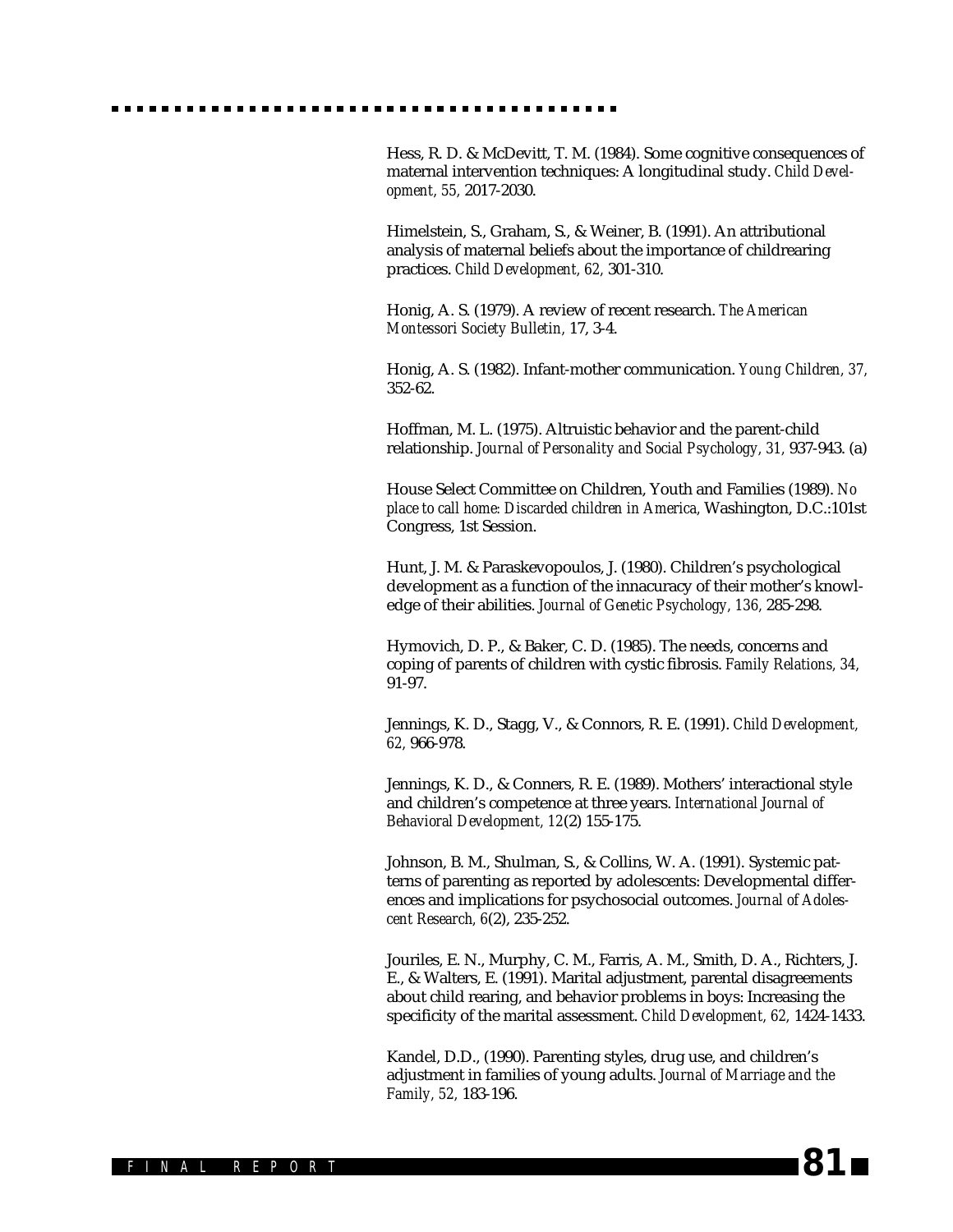Kimball, W. H., Stewart, R. B., Conger, R. D., & Burgess, R. L. (1980). A comparison of family interaction in single- versus two-parent abusive, neglectful, and control families. In T. M. Field (ed.), *High risk infants and children: Adult and peer interactions* (pp. 43-59). New York: Academic Press.

Lamborn, S. D., Mounts, N. S., Steinberg, L., & Dornbusch, S. M. (1991). Patterns of competence and adjustment among adolescents from authoritative, authoritarian, indulgent, and neglectful families. *Child Development, 62,* 1049-1065.

Larzelere, R. E. (1986). Moderate spanking: Model or deterrent of children's aggression in the family? *Journal of Family Violence, 1*(1):27- 36.

Laosa, L. M. (1982). Families as facilitators of children: Intellectual development at three years of age: A causal analysis. In L. M. Laosa and I. E. Sigel (Eds.), *Families as learning environments for children* (pp. 1-45)*.* New York: Plenum Press.

Lerner, J. V. The influence of child developmental characteristics on parent behaviors. In T. Luster & L. Okagaki (Eds.), *Parenting: An ecological perspective* (pp. 101-120). Hillsdale, NJ: Lawrence Erlbaum Associates.

The Limited Resource Audiences Committee (1991). *Reaching limited resource audiences: Recommendations for extension action in the 1990s.* Washington, D.C.: United States Department of Agriculture, p. 2.

Luster, T., & Mittelstaedt, M. (1993). Adolescent mothers. In T. Luster & L. Okagaki (Eds.), *Parenting: An ecological perspective* (pp. 69-99). Hillsdale, NJ: Lawrence Erlbaum Associates.

Luster, T., & Rhoades, K. (1989). The relation between child-rearing beliefs and the home environment in a sample of adolescent mothers. *Family Relations, 38,* 317-322.

Lytton, H. (1980). *Parent-child interaction: The socialization process observed in twin and singleton families.* New York: Plenum.

Maccoby, E. E., & Martin, J. A. (1983). Socializations in the context of the family: Parent-child interaction. In P. H. Mussen (Ed.) *Handbook of child psychology, Volume IV* (pp. 1-101). New York: John Wiley.

Main, M., & George, C. (1985). Responses of abused and disadvantaged toddlers to distress in agemates. *Developmental Psychology,* 21, 407-412.

McCord, J. (1983). A forty year perspective on effects of child abuse and neglect. *Child Abuse and Neglect, 7,* 265-270.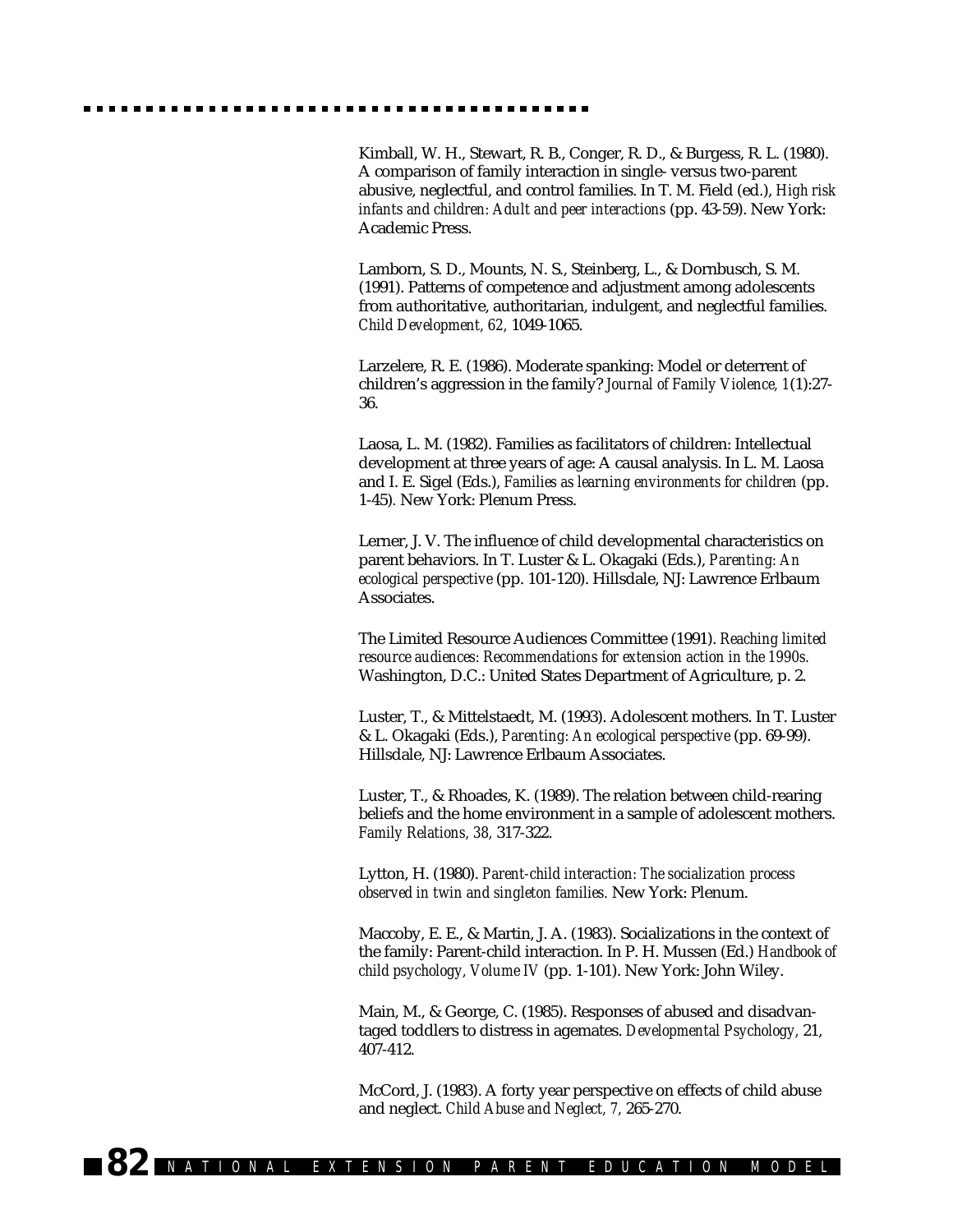Mellinger, D. (October, 1989). When kids take a licking. *Parenting,* October, p. 22.

Miller, S. A. (1988). Parent's beliefs about children's cognitive development. *Child Development, 59,* 259-285.

Minton, C., Kagan, J., & Levine, J. A. (1971). Maternal control and obedience in the two-year-old. *Child Development, 42,* 1873-1894.

Montemayor, R. (1986). Family variation in parent-adolescent storm and stress. *Journal of Adolescent Research, 1*(1), 15-31.

Moore, D., & Straus, M. (1987). *Violence of parents toward their children.* Durham, NH: University of New Hampshire Family Research Laboratory.

Nath, P. S., Borkowski, J.G., Whitman, T. L., & Schellenbach, C. J. (1991). Understanding adolescent parenting: The dimensions and functions of social support. *Family Relations*, 40, 411-420.

The National Center on Child Abuse Prevention Research (1990). *Current trends in child abuse reporting and fatalities: The results of the 1989 annual fifty state survey.* p. 5.

The National Commission on Children (1991a). *Beyond rhetoric: A new American agenda for children and their families,* Washington, D.C.

The National Commission on Children (1991b). *Speaking of kids: A national survey of children and parents,* Washington, D.C.

The National Initiative Task Force on Youth at Risk (1990). *Youth: The American agenda,* U.S. Department of Agriculture, pp. 4, 9.

Okagaki, L., & Divecha, D. J. (1993). Development of parental beliefs. In T. Luster & L. Okagaki (Eds.), *Parenting: An ecological perspective* (pp. 35-67). Hillsdale, NJ: Lawrence Erlbaum Associates.

Orgel, A. R. (1980). *Haim Ginott's approach to parent education. In M. J. Fine (ed.)., Handbook on parent education* (pp. 75-100). New York: Academic Press.

Patterson, C. J., Cohn, D. A,. & Kao, B. T. (1989). Maternal warmth as a protective factor against risks associated with peer rejection among children. *Developmental Psychopathology, 1,* 21-38.

Pettit, G. S., & Mize, J. (1993). Substance and style: Understanding the ways in which parents teach children about social relationships. In S. Duck (Ed.), *Understanding relationship processes, Vol. 2: Learning about relationships.* Newbury Park, CA: Sage.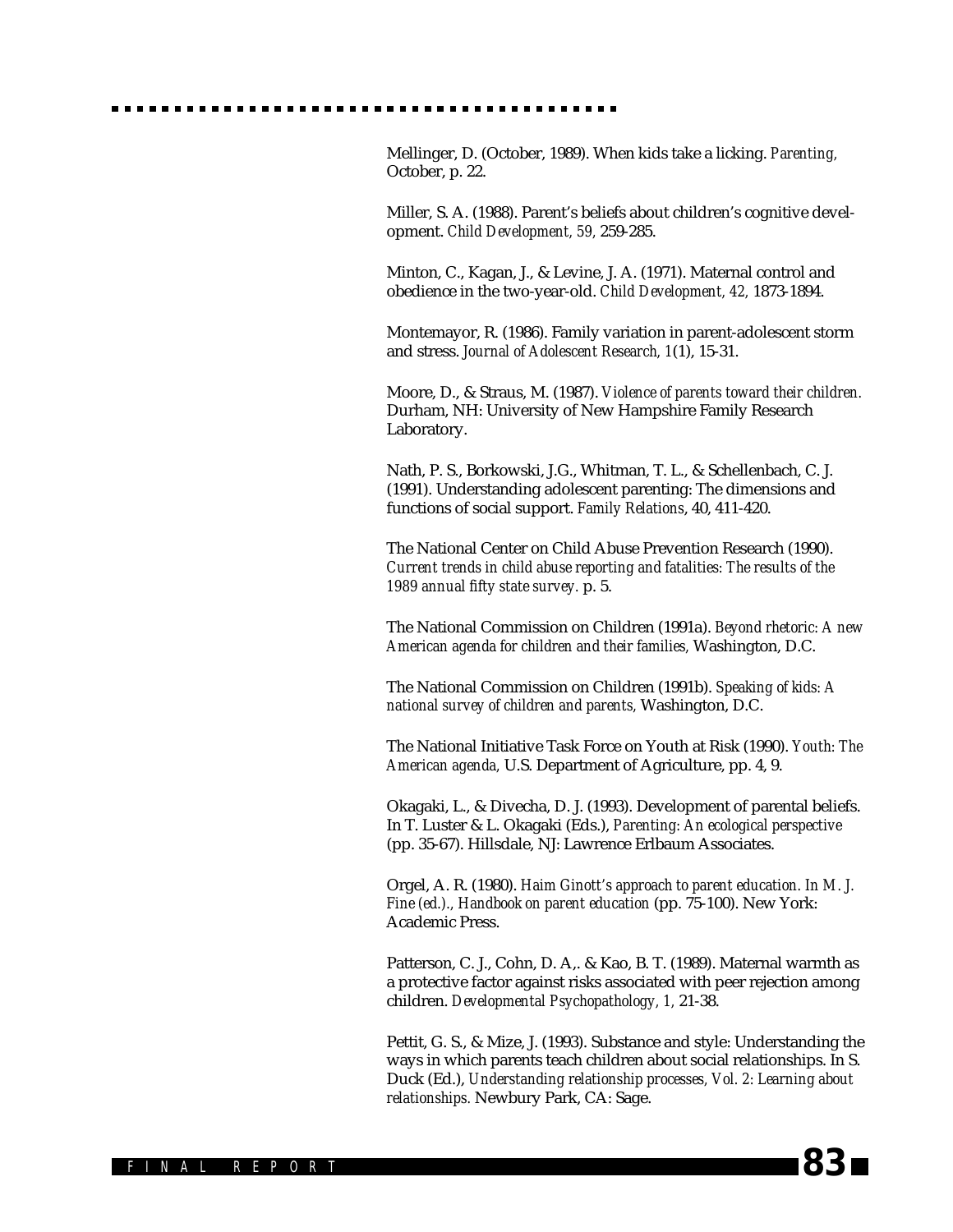Phillips, D. A. (1987). Socialization of perceived academic competence among highly competent children. *Child Development, 58,* 1308-1320.

The Plight of Children: Prenatal to Five Task Force (1991). *Plight of the young child: A recommended agenda for the Cooperative Extension System.* p. 7.

Powell, D. R. (1991) *Strengthening parental contributions to school readiness and early school learning.* Washington, D.C.: Office of Educational Research and Improvement, U.S. Department of Education.

Powell, D. R. (1986). Research in review: Parent education and support programs. *Young Children, 45,* 47-53.

Powell, D. R., & Peet, S. H. (1992a). *Family educational outlook study.* West Lafayette, Indiana: Purdue University.

Powell, D. R., & Peet, S. H. (1992b). *Making it in today's world: Options for strengthening parents' contributions to children's learning.* Indiannapolis: The Lilly Endowment, Inc. of Indiannapolis.

Quinton, D., Rutter, M., & Liddle, C. (1984). Institutional rearing, parenting difficulties, and marital support. *Psychological Abstracts, 14,* 107-124.

Ramey, C. T., & Finkelstein, N. W. (1978). Contingent stimulation and infant competence. *Journal of Pediatric Psychology, 3*(2), 89-96.

Reid, J. B., Taplin, P. S., & Lorber, R. (1981). A social interactional approach to the treatment of abusive families. In R. B. Stuart (ed.), *Violent behavior: Social learning approaches to prediction, management and treatment* (pp. 83-101). New York: Brunner/Mazel.

Reid, W. J., & Crisafulli, A. (1990). Marital discord and child behavior problems: A meta-analysis. *Journal of Abnormal Child Psychology, 18,* 105-117.

Richardson, R. A., Barbour, N. B., & Bubenzer, D. L. (1991). Bittersweet connections: Informal social networks as sources of support and interference for adolescent mothers. *Family Relations, 40,* 430-434.

Roberts, W., & Strayer, J. (1987). Parents' responses to the emotional distress of their children: Relations with children's competence. *Developmental Psychology. 23*(3), 415-422.

Rodick, J., & Henggeler, S. (1980). The short-term amelioration of academic and motivational deficiencies among low-achieving, intercity adolescents. *Child Development, 51,* 126-132.

Rollins, B. C., & Thomas, D. L. (1979). Parental support, power, and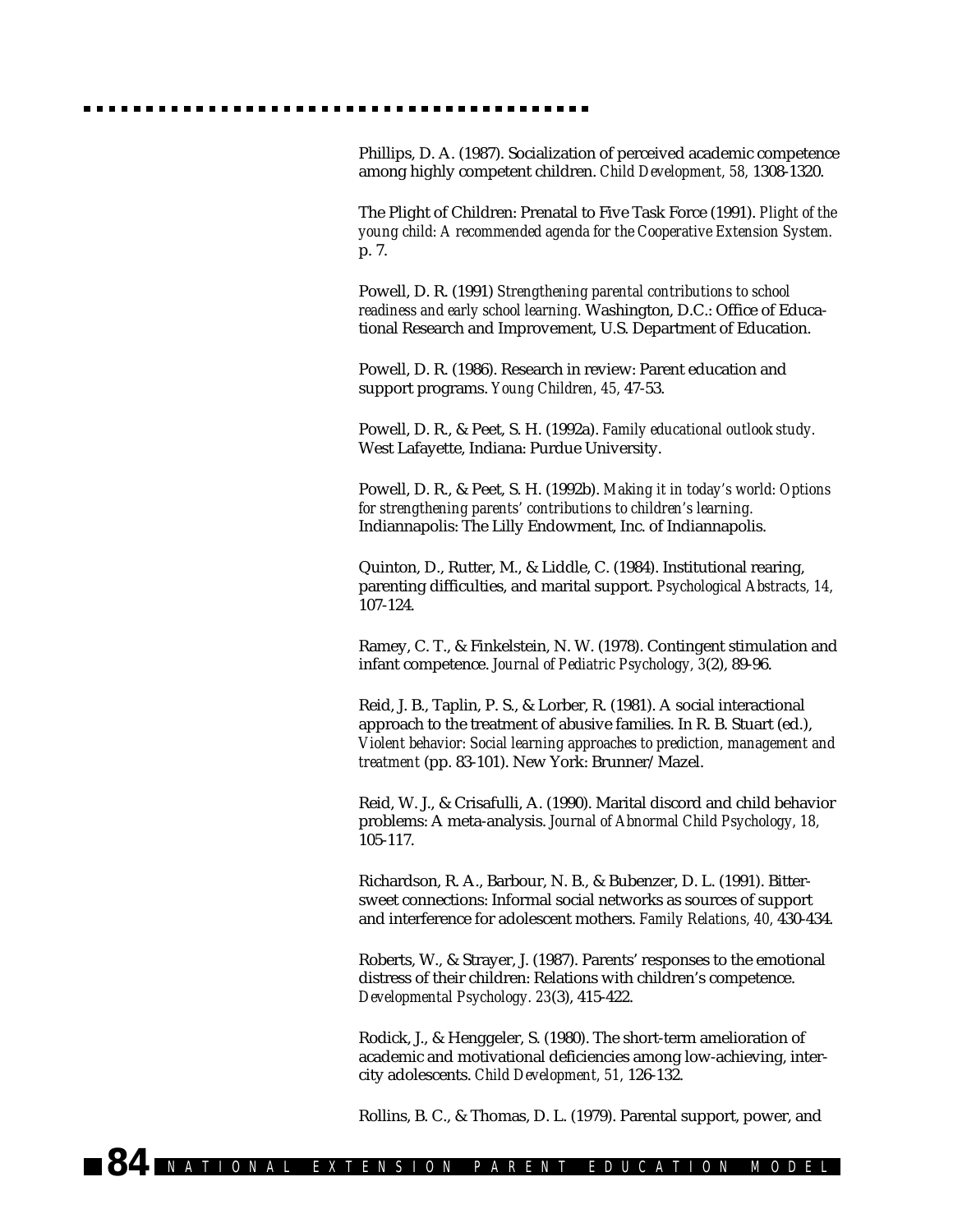control techniques in the socializations of children. In W. R. Burr, R. Hill, F. I. Nye & I. L. Reiss (Eds.), *Contemporary theories about the family, Volume 1* (pp. 317-364). New York: The Free Press.

Rosenthal, R., & Jacobson, L. (1968). *Pygmalion in the classroom: Teacher expectations and pupil's intellectual development.* New York: Holt, Rinehart & Winston.

Saulnier, K. M., & Rowland, C. (1985). Missing links: An empirical investigation of network variables in high-risk families. *Family Relations, 34,* 557-560.

Scalf-McIver, L., & Thompson, J. K. (1989). Family correlates of bulimic characteristics in college females. *Journal of Clinical Psychology. 45*(3), 467-472.

Scarr, S., & McCartney, K. (1983). How people make their own environments. *Child Development, 54,* 424-435.

Schilling, R. F., Gilchrist, L. D., & Schinke, S. P. (1984). Coping and social support in families of developmentally disabled children. *Family Relations, 33,* 47-54.

Schmitt, B. D. (1987). Seven deadly sins of childhood: Advising parents about difficult developmental phases. *Child Abuse & Neglect, 11,* 421-432.

Schmitt, D. (1986). Parents and schools as partners in preschool education. *Educational Leadership,* November, 40-41.

Shapiro, J., & Tittle, K. (1990). Maternal adaptation to child disability in a Hispanic population. *Family Relations, 39,* 179-185.

Shor, I. (Ed.). (1987). *Freer for the classroom: A sourcebook for liberatory teaching.* Portsmouth, NH: Boynton/Cook.

Shumaker, S. A., and Brownell, A. (1984). Toward a theory of social support: Closing conceptual gaps. *Journal of Social Issues, 40*(4), 11-36.

Sigel, I. E. (1982). Does hothousing rob children of their childhood? *Early Childhood Research Quarterly. 2,* 211-225.

Sims, J. G., & Mason, J. (November 1991). Attitudes toward physical punishment. Presentation at the annual conference of the National Council on Family Relations. Reported in R. Pitzer (1992). *Parental attitudes and beliefs regarding discipline, punishment, and abuse.* Working paper, Minneapolis: Cooperative Extension Service.

Sistler, A. K., & Gottfried, N. W. (1990). Shared child development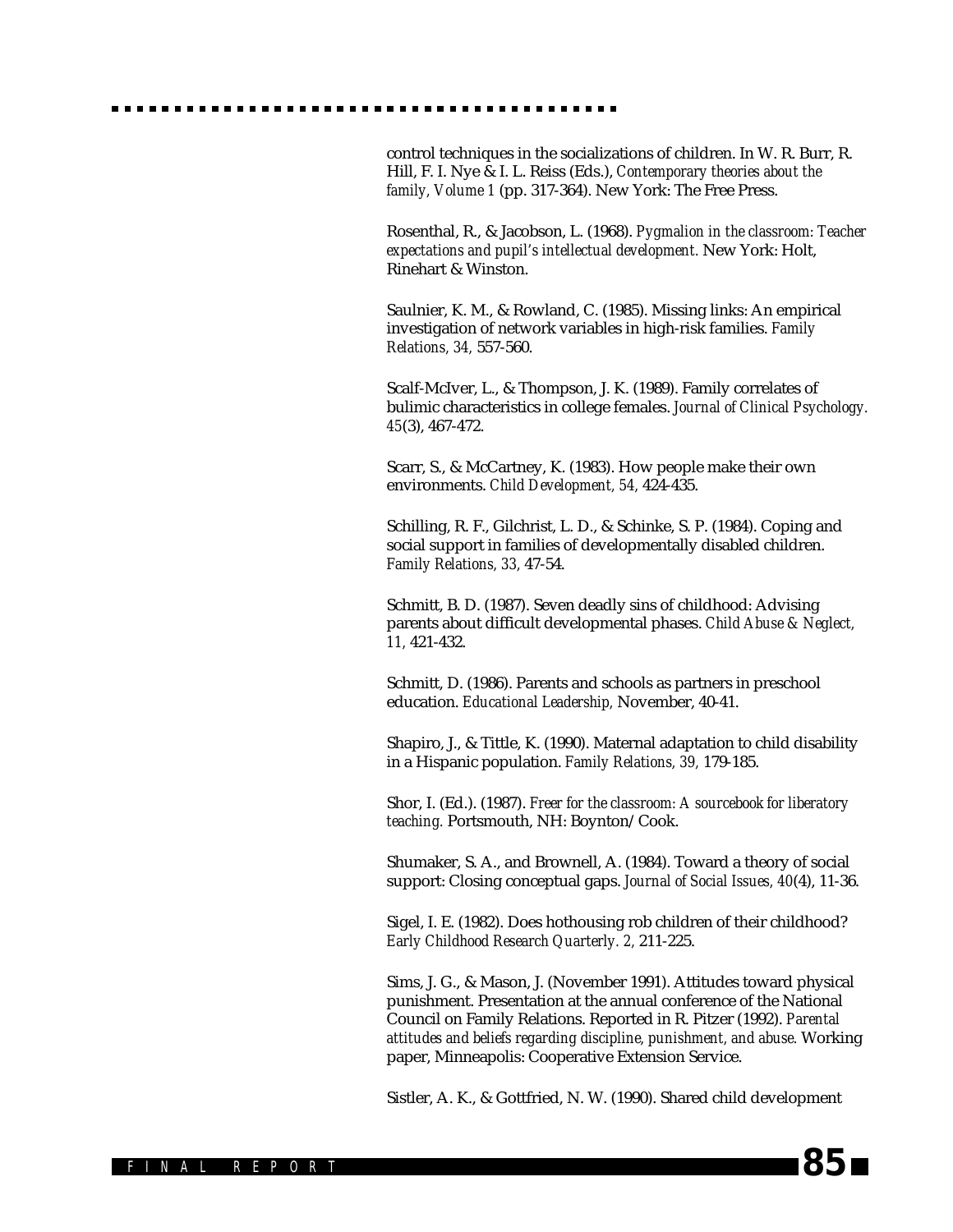knowledge between grandmother and mother. *Family Relations, 39,* 92-96

Small, S. A., & Eastman, G. (1991). Rearing adolescents in contemporary society: A conceptual framework for understanding the responsibilities and needs of parents. *Family Relations, 40,* 455-462.

Smith, J. A. S., & Adler, R. G. (1991). Children hospitalized with child abuse and neglect: A case-control study. *Child Abuse & Neglect, 15,* 437-445.

Sparling, J. (Ed.). (1980). *Information needs of parents with young children.* Frank Porter Graham Child Development Center, Chapel Hill, NC: University of North Carolina.

Spock, B., & Rothenberg, M. B. (1992). *Dr. Spock's baby and child care.* New York: Pocket Books.

Steinberg, L., Elmen, J. D. & Mounts, N. S. (1989). Authoritative parenting, psychosocial maturity, and academic success among adolescents. *Child Development, 60,* 1424-1436.

Stevens, J. H., Jr. (1984). Child development knowledge and parenting skills, *Family Relations, 33,* 237-244.

Strategic Planning Council (1991). *Patterns of change: A report of the Cooperative Extension System Strategic Planning Council.* Washington, D.C.: U.S. Department of Agriculture, p. 115.

Straus, M. (1990). Ordinary violence, child abuse, and wife beating: What do they have in common? In M. Straus and R. Gelles (Eds.), *Physical violence in American families: Risk factors and adaptations to violence in 8,145 families.* New Brunswick, NJ: Transaction Publishers.

Straus, M., Gelles, R., & Steinmetz, S. (1980). *Behind closed doors.* Garden City, NY: The Anchor Press.

Symonds, P. M. (1939). *The psychology of parent-child relationships.* New York: D. Appleton-Century Company.

Szykula, S. A., Mas, C. H., Crowley, J., & Sayger, T. V. (1991). Maternal social support and prosocial mother-child interactions. *Journal of Family Psychology, 5*(1), 82-92.

"Teens drug use rises," *Manhattan (Kansas) Mercury,* 31 January 1994.

Tizard, B., & Hughes, M. (1984). *Young Children Learning.* Cambridge: Harvard University Press.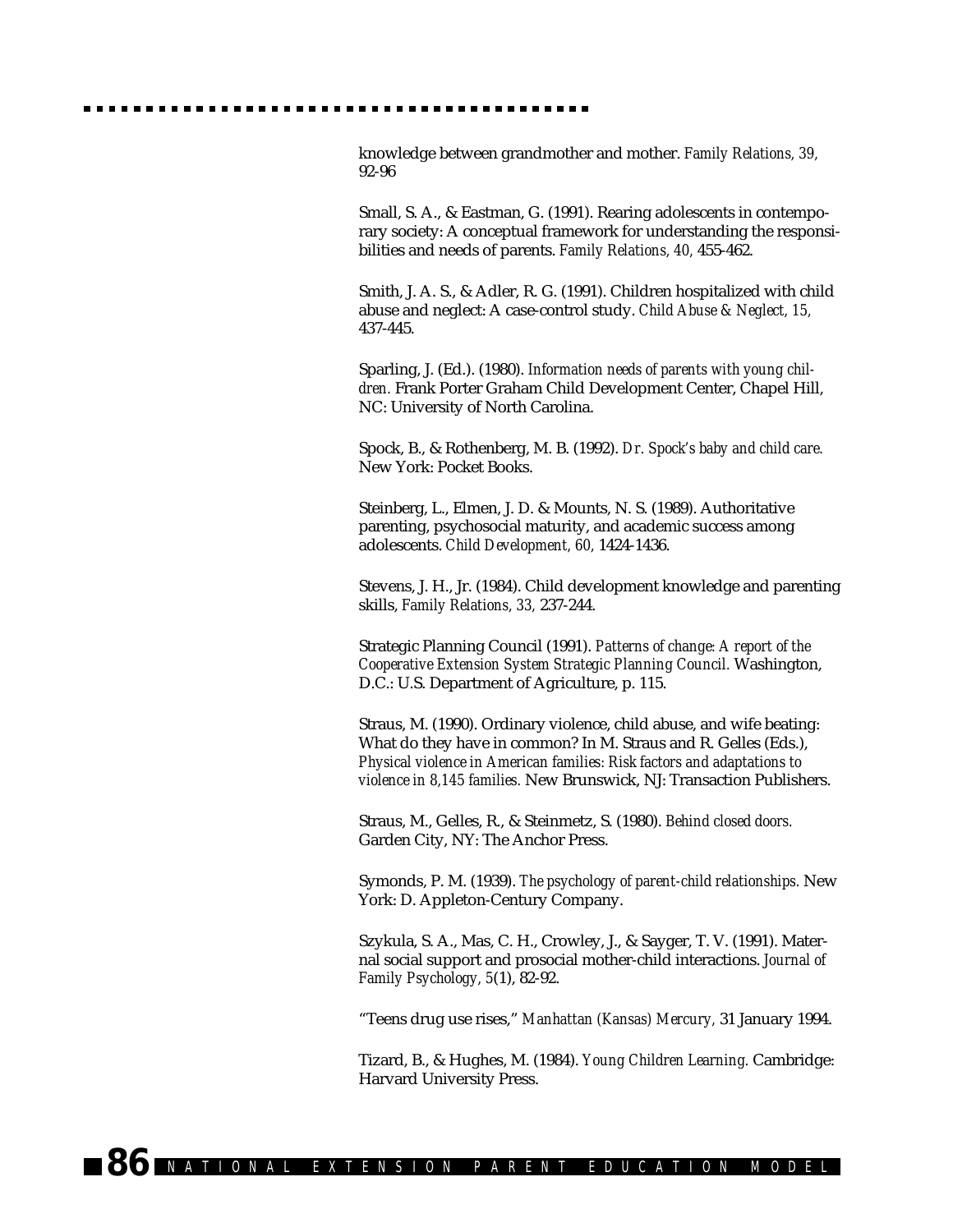Trickett, P. K., & Kucynski, L. (January 1986). Children's misbehaviors and parental discipline strategies in abusive and non-abusive families. *Development Psychology, 22*(1): 115-123.

U.S. Advisory Board on Child Abuse and Neglect (1990). *Child abuse and neglect: Critical first steps in response to a national emergency.* Department of Health and Human Services Office of Human Development Services, p. x.

Valins, S., & Nisbett, R. E. (1987). Attribution processes in the development and treatment of emotional disorder. In E. E. Jones, D. E. Kanouse, H. H. Kelley, R. E. NIsbett, S. Valines, & B. Weiner (Eds.), *Attribution: Perceiving the causes of behavior* (pp. 137-150). Hillsdale, N. J.: Erlbaum.

Vissing, Y. M., Strauss, M. A., Gelles, R. J., & Harrop, J. W. (1991). Verbal aggression by parents and psychosocial problems of children. *Child Abuse and Neglect, 15,* 223-238.

Walker, L. J., & Taylor, J. H. (1991). Family interactions and the development of moral reasoning. *Child Development, 62,* 264-2283.

Wauchope, B., & Straus, M. (1990). Physical punishment and physical abuse of American children: Incidence rates by age, gender, and occupational class. In M. A. Straus and R. J. Gelles (Eds.), *Physical violence in American families: Risk factors and adaptation to violence in 8,145 families.* New Brunswick, NJ: Transaction Books.

Widom, C. H. (October 1992). The cycle of violence. In *Research in Brief,* Washington, D.C.: National Institute of Justice, p. 1.

Weiss, H. B. (1990). Beyond parens patriae: Building policies and programs to care for our own and others' children. *Children and Youth Services Review, 12,* 269-284.

Wilson, T. D., & Linville, P. W. (1982). Improving academic performance of college freshmen: Attribution therapy revisited. *Journal of Personality and Social Psychology, 42,* 3657-376.

Zahn-Waxler, C., Radke-Yarrow, M., & King, R. (1979). Childrearing and children's prosocial initiations towards victims of distress. *Child Development, 50,* 319-330.